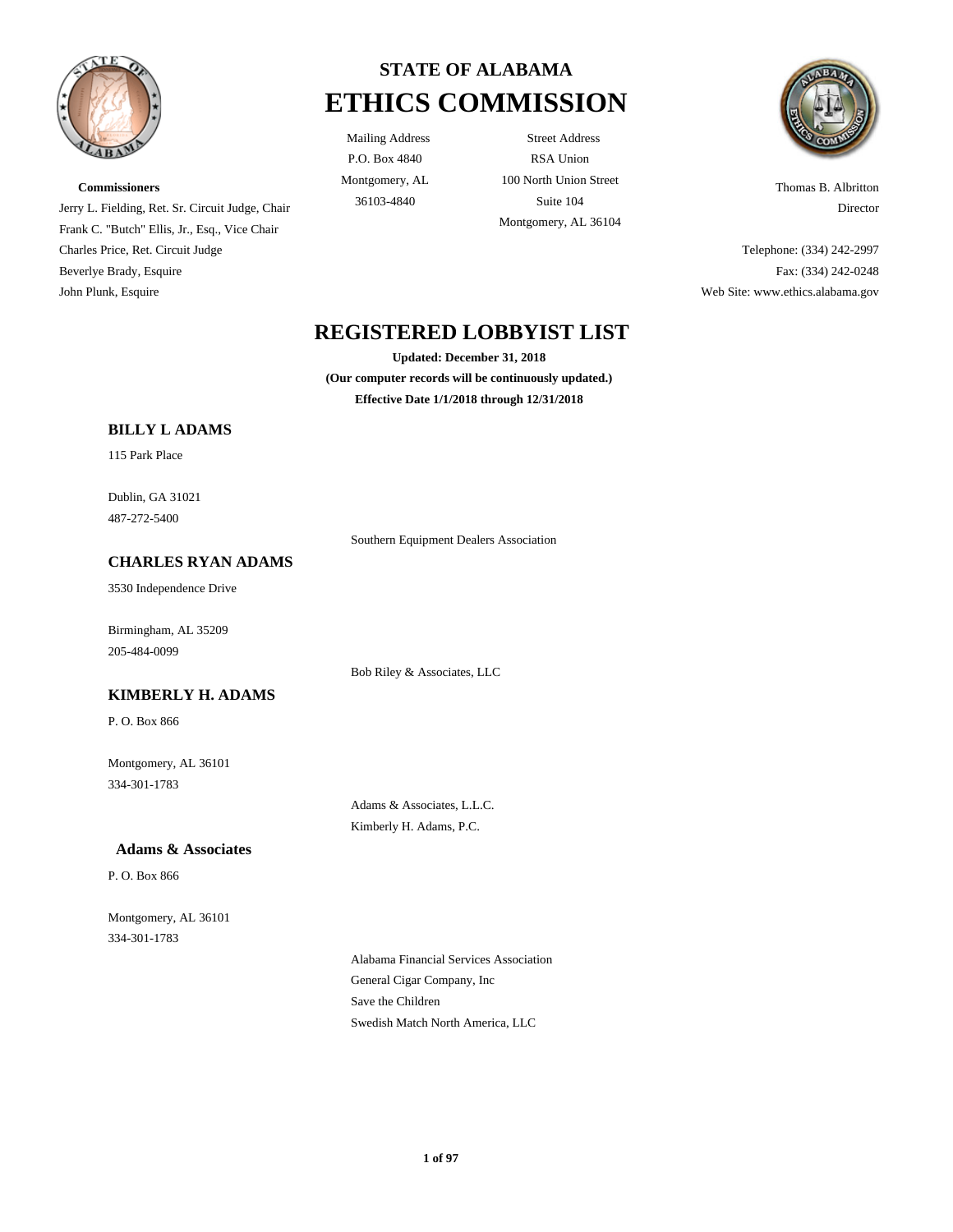### **Adams and Reese, LLP**

1901 6th Avenue North, Suite 3000

Birmingham, AL 35203 205-250-5000

> Adams and Reese LLP American Roads LLC American Traffic Solutions, Inc AmeriHealth Caritas AT&T Alabama Austal USA Baldwin County Commission Bloom Group Inc., The City of Daphne, Alabama City of Foley City of Gardendale Schools Board of Education City of Mobile City of Wetumpka Coastal Alabama Partnership Conecuh Ridge Distillers, LLC Coosa-Alabama River Improvement Association, Inc. Hunt Companies Keep Mobile Growing Kid One Transport, Inc. Master Boat Builders, Inc. Periscope Intermediate Corp. Presby Environmental, Inc. Troy University Wetlands Solutions, LLC

### **JOHN Q. ADAMS, III**

P.O.Box 240

Montgomery, AL 36101 334-265-2732

> Adams & Associates, L.L.C. Alabama Poultry & Egg Association Kimberly H. Adams, P.C.

#### **Kimberly H Adams, PC**

P. O. Box 866

Montgomery, AL 36101 334-301-1783

> Alabama Association for Marriage and Family Therapy Alabama High School Athletic Association Alabama Municipal Court Clerks & Magistrate Association Alabama Tourism Partnership American International Group, Inc (AIG) Association of Alabama Camps Bradford Health Services Coastal Conservation Association Houston County Economic Development Authority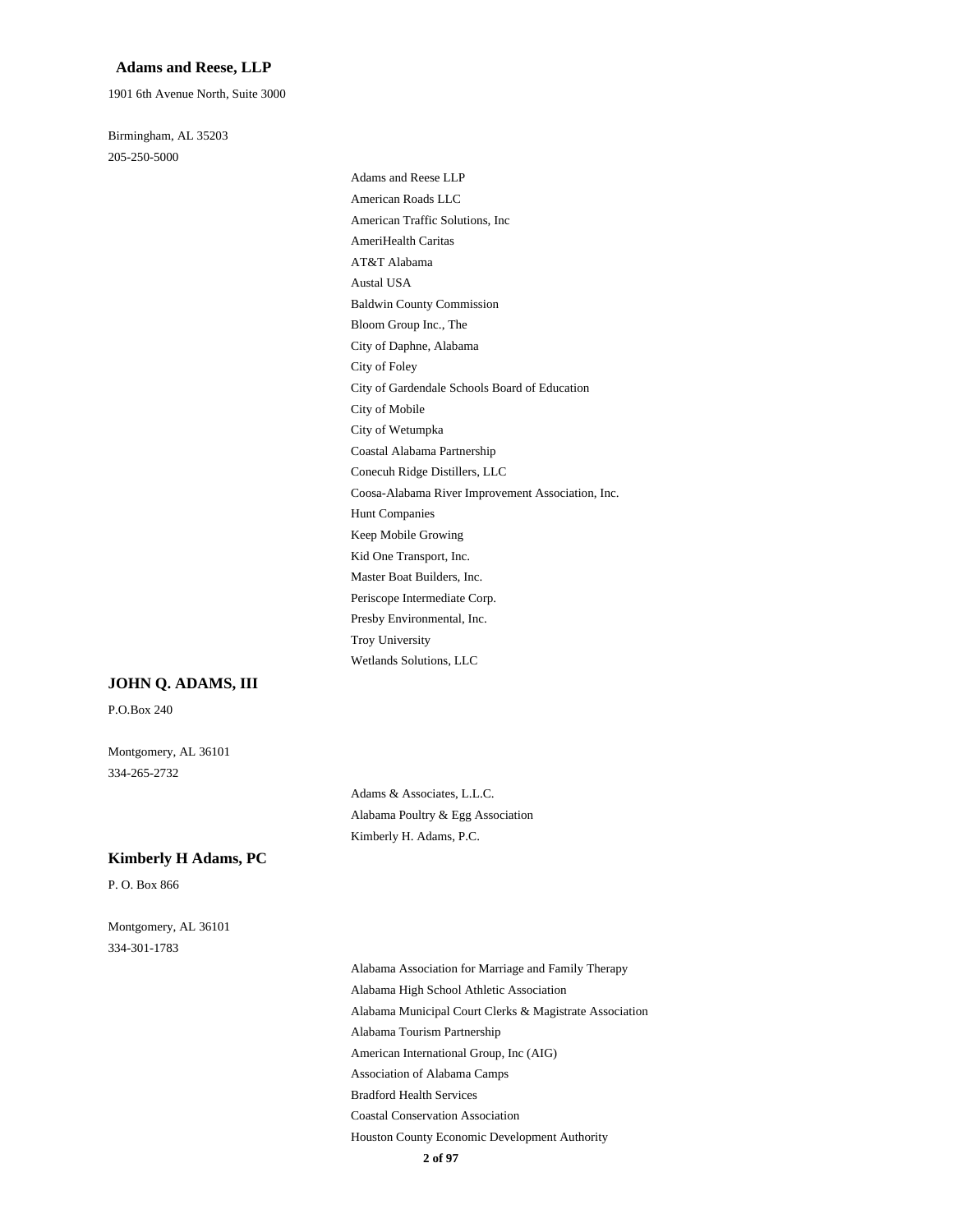League of Southeastern Credit Unions National Waste & Recycling Association OneMain Holdings, Inc.

### **TODD ADKINS**

c/o NRA OGC, 11250 Waples Mill Road

Fairfax, VA 22030 703-267-1250

National Rifle Association of America

### **GLYN AGNEW**

1884 Data Drive

Hoover, AL 35219 205-470-0553

AT&T Alabama

## **TIM EDWARD ALBORG**

450 Geary Street, Suite 200

San Francisco, CA 94102 770-595-0190

Zagster

### **DONNA M. ALEXANDER**

125 S. Ripely Street

Montgomery, AL 36104 334-649-4455

Alabama Wholesale Beer Association

## **PORTIA ALLEN-KYLE**

P.O. Box 6179

Montgomery, AL 36109-0179 334-420-1740

ACLU of Alabama, Inc.

## **AMBER ANDERSON**

PO Box 4980

Montgomery, AL 36103 334-277-9700

Alabama Association of School Boards

## **PRISCILLA ANDREWS**

1704 Trawick Road

Dothan, AL 36305 334-678-8009

Priscilla Andrews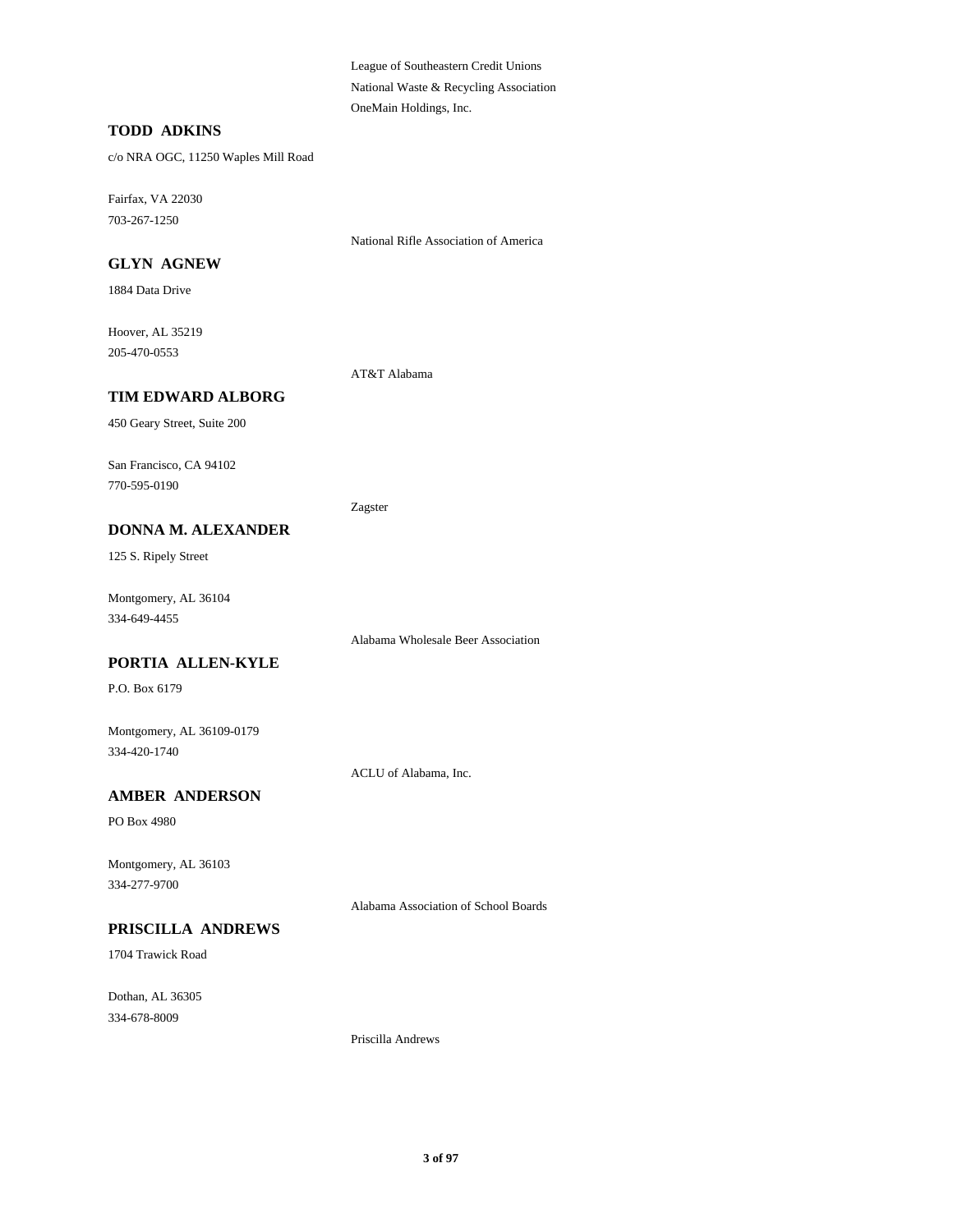### **MICHAEL ANWAY**

215 S. Monroe St.

Tallahassee, FL 32301 202-552-9916

Pharmaceutical Research and Manufacturers of America (PhRMA)

### **J. KNOX ARGO**

6706 Taylor Circle

Montgomery, AL 36117 334-279-0088

> American Insurance Association Entertainment Software Association Motion Picture Association of America, Inc. United Services Automobile Association (USAA)

## **MORGAN GOODWIN ARRINGTON**

100 N. Jackson St.

Montgomery, AL 36104 334-263-7594

Association of County Commissions of Alabama

## **PATRICK S. ARRINGTON**

445 Dexter Avenue

Montgomery, AL 36104 848-229-2254

Johnson & Associates, PC

## **CLAIRE HANNAH AUSTIN**

803 Adams Avenue

Montgomery, AL 36104 334-657-9440

> American Legal Finance Association Live Nation Entertainment, Inc The Austin Group Waste Management, Southern Group

## **GINGER AVERY**

P.O. Box 1187

Montgomery, AL 36101 334-262-4974

Alabama Association for Justice

## **JACKIE F. AYERS**

4156 Carmichael Road

Montgomery, AL 36106 334-271-6214

Alabama Nursing Home Association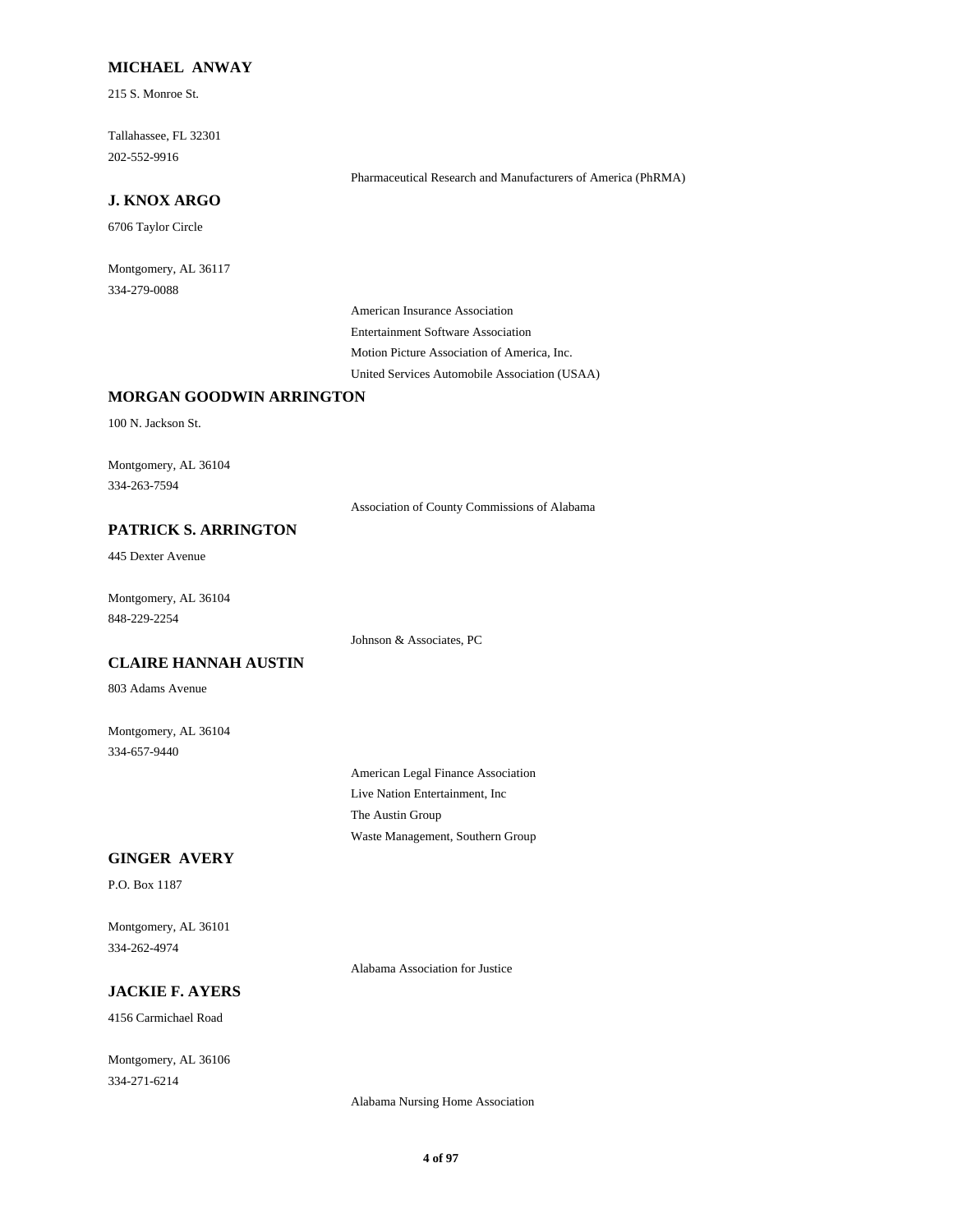### **FREDA H. BACON**

Post Office Box 59509

Birmingham, AL 35259 205-868-6900

Alabama Self-Insured Workers Compensation Fund

## **RICK BAILES**

422 Dexter Avenue

Montgomery, AL 36104 334-834-9790

Alabama Education Association

## **JUSTIN T. BAILEY**

P.O. Box 1187

Montgomery, AL 36101 334-262-4974

Alabama Association for Justice

## **CHRISTINE BAKER**

600 N 18th St.

Birmingham, AL 35203 205-257-1617

Alabama Power Company

## **WIL BAKER**

PO Box 2387

Robertsdale, AL 36567 251-947-6288

Alabama Medical Education Consortium

### **VIRGINIA BEAR BANISTER**

PO Box 2339

Montgomery, AL 36102 334-354-9517

Alabama Beverage Association

### **GEORGE E BARBER**

#2 Office Park Circle, Suite 200

Birmingham, AL 35223 205-871-3734

Alabama Coal Association

## **JON D. BARGANIER**

8112 Henslow Court

Montgomery, AL 36117 334-324-8120

> Dauphin Island Sea Lab Eli Lilly and Company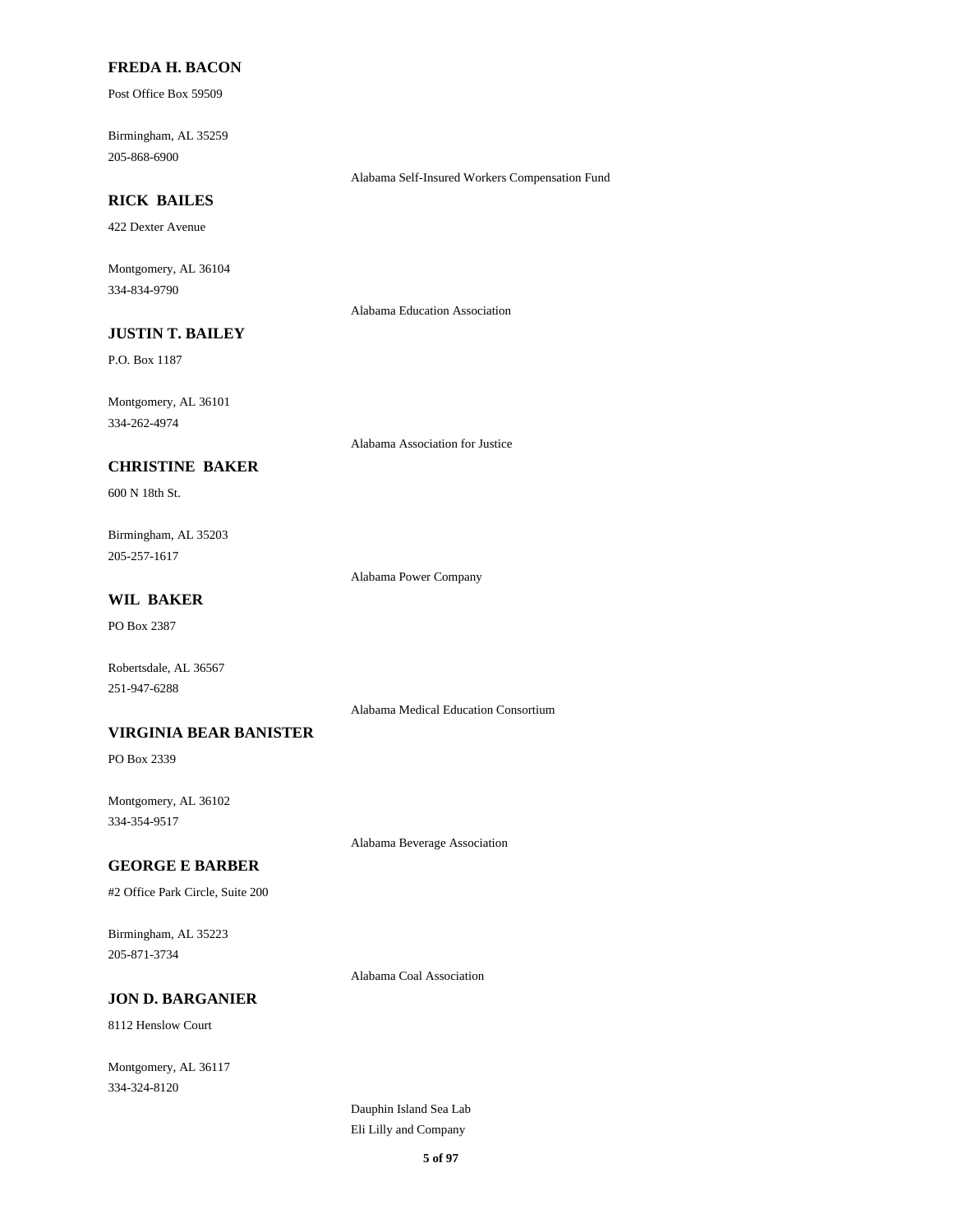KEPRO

Novo Nordisk Inc.

Pharmaceutical Research and Manufacturers of America (PhRMA)

### **JONATHAN BARGANIER**

100 N. Union Street

Montgomery, AL 36104 334-834-9707

Alabama Petroleum Council, A Div. of API

### **JONATHAN BARRY-BLOCKER**

400 Washington Avenue

Montgomery, AL 36104 334-956-8200

> Southern Poverty Law Center, Inc. SPLC Action Fund

### **JIM BARTON**

P O Box 11291

Montgomery, AL 36111 334-356-5628

Barton & Kinney, LLC

### **Barton & Kinney, LLC**

P O Box 11291

Montgomery, AL 36111 334-356-5628

> Alabama Beer Association Alabama Dental Association Alabama Retail Association Falcon, Inc. Home Builders Association of Alabama Petroleum and Convenience Marketers of Alabama Poarch Band of Creek Indians TransparentBusiness, Inc

## **ROGER LEE BATES**

1801 5th Avenue North, Suite 400

Birmingham, AL 35203 205-324-4400

> Alabama Community College System Alabama Primary Health Care Association Nuclear Development, LLC

### **ERIN BEASLEY**

201 S Bainbridge St

Montgomery, AL 36104 334-265-1867

Alabama Cattlemen's Association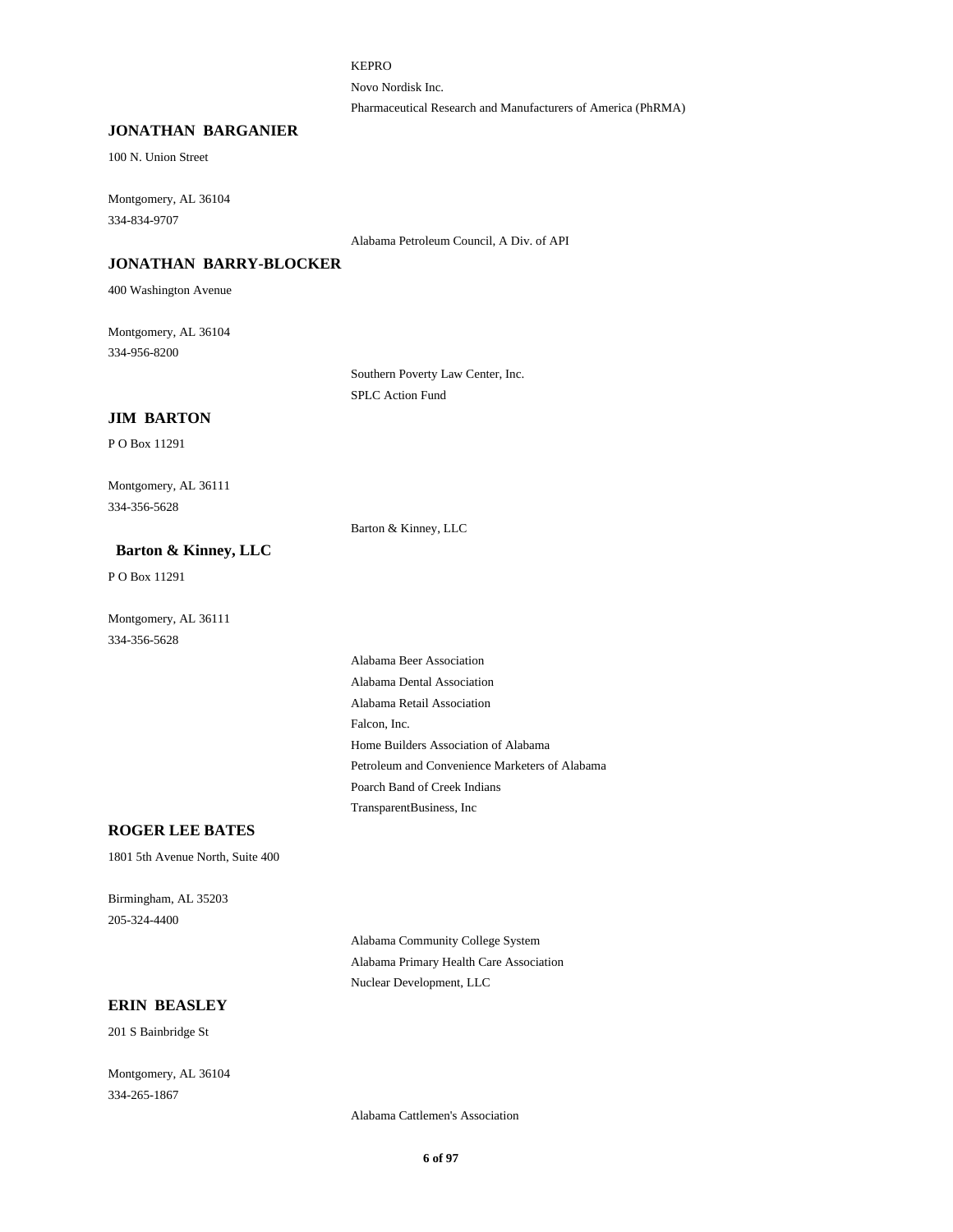## **ERIC BECK**

P.O. Box 4177

Montgomery, AL 36103-4177 334-834-9790

Alabama Education Association

## **NOAH BEIN**

901 E Street NW

Washington, DC 20004 202-552-2000

The Pew Charitable Trusts

## **SIDNEY BELCHER**

P.O. Box 11000

Montgomery, AL 36191-0001 334-288-3900

Alabama Farmers Federation/Alfa

### **RAYMOND LLOYD BELL**

11 North Water Street

Mobile, AL 36602 205-250-5000

Adams and Reese LLP

## **KIM S. BENEFIELD**

P O Box 2338

Woodland, AL 36280 256-201-6650

> Alabama Circuit Clerks Association Alabama Rivers Alliance Southern Environmental Law Center

## **LA'KEITHA BENSON**

P.O. Box 4177

Montgomery, AL 36103-4177 334-834-9790

Alabama Education Association

## **ALEX BERGER**

901 E Street NW

Washington, DC 20004 202-552-2000

The Pew Charitable Trusts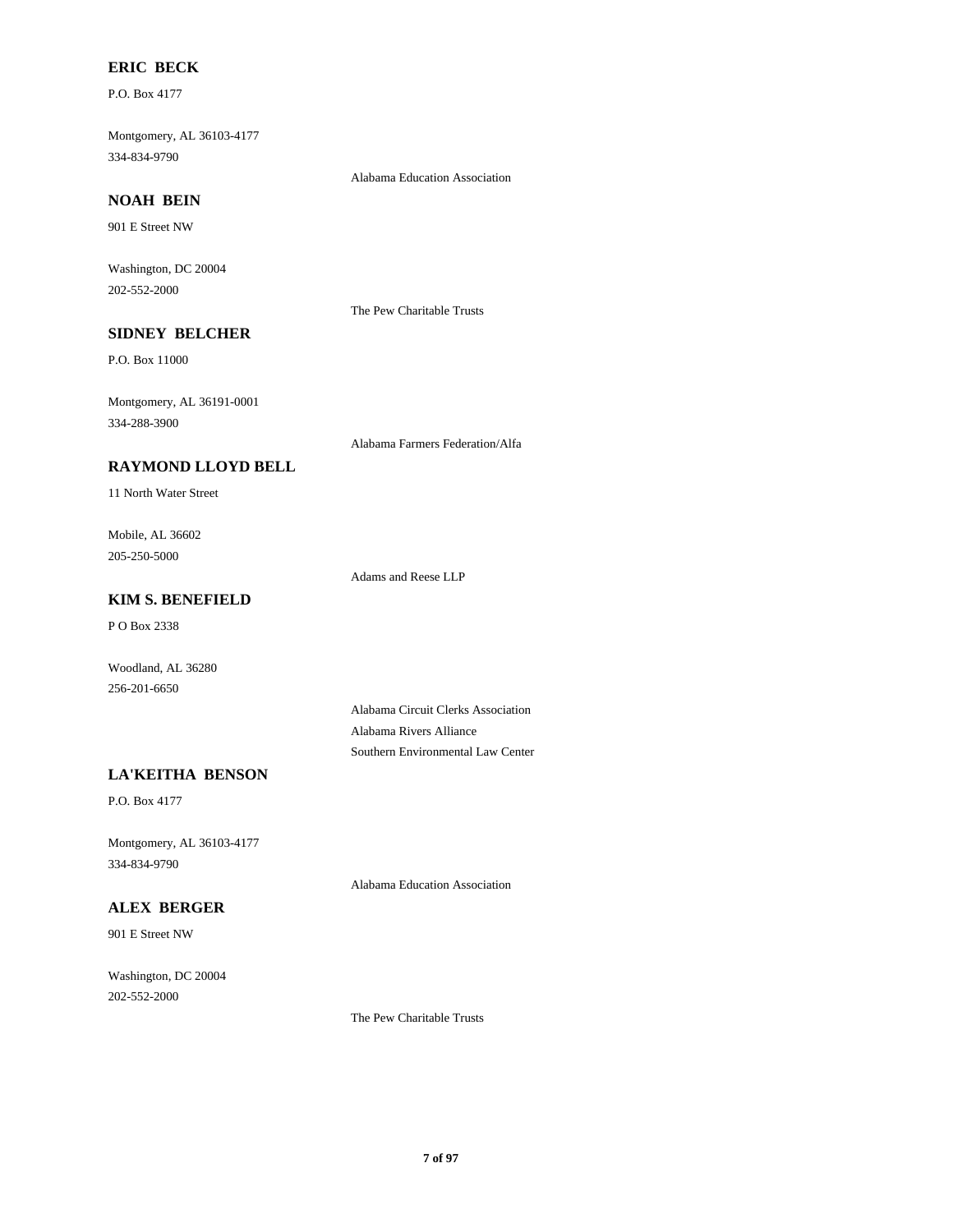### **MICHAEL A. BERSON**

11 North Water Street

Mobile, AL 36602 205-250-5000

Adams and Reese LLP

## **JACK BIDDLE, III**

1000 Urban Center Drive

Vestavia Hills, AL 35242 205-945-6551

Drummond Company Inc.

## **LACEY BILES**

c/o NRA OGC, 11250 Waples Mill Road

Fairfax, VA 22030 703-267-1250

National Rifle Association of America

### **TRACEE BINION**

P.O. Box 4177

Montgomery, AL 36103-4177 334-834-9790

Alabama Education Association

## **MIKE BIRDSONG**

444 PEMBROOKE DRIVE

Madison, MS 39110 601-607-7996

Bayer U.S. LLC

### **JEANNINE P. BIRMINGHAM**

P O Box 242987

Montgomery, AL 36124 334-834-7650

Alabama Society of Certified Public Accountants

### **JOSH OLIVER BLADES**

445 Dexter Avenue, Suite 9075

Montgomery, AL 36104 334-956-7613

> Advantage Capital Partners, LLC Alabama Association of Ambulatory Surgery Centers, Inc. Alabama Association of Realtors Alabama Captive Association, Inc. Alkermes, Inc. Alliance of Automobile Manufacturers American Federation for Children Arsenal Insurance Management, LLC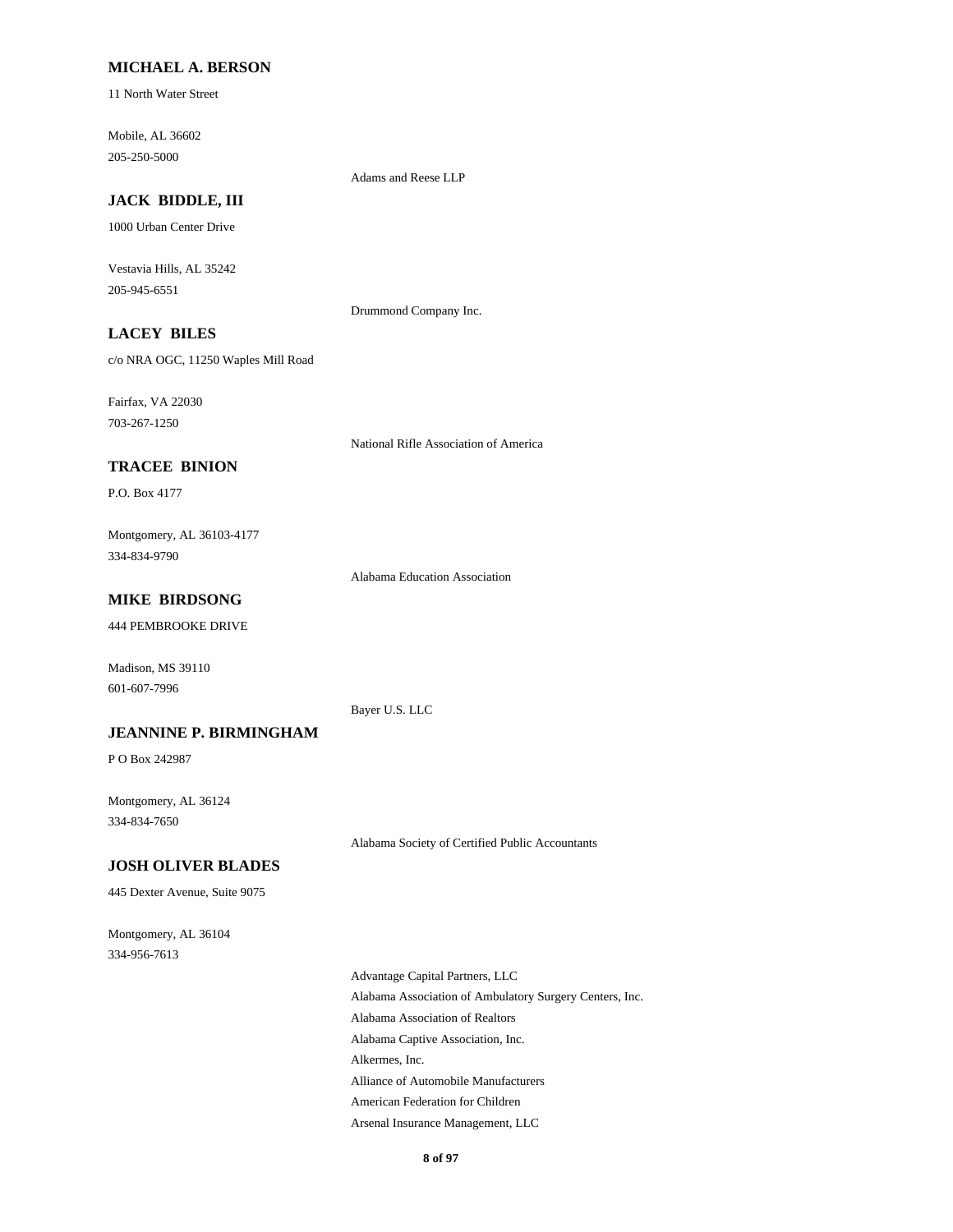Associated Builders & Contractors of Alabama, Inc. Bradley Arant Boult Cummings LLP Business Council of Alabama Colonial Management Group Community Choice Financial DentaQuest, LLC Ductile Iron Pipe Research Association eBay, Inc EBSCO Industries, Inc. Economic Development Association of Alabama Inc. Electric Cities of Alabama Elmore County Economic Development Authority Encompass Health Enhanced Capital Partners, LLC Facebook, Inc. Fort Morgan Paradise Joint Venture GEO Group, Inc. Geographic Solutions, Inc. Insurance Auto Auctions Corp. Jones Lang Lasalle Americas Inc. MedImpact Healthcare Systems, Inc. Palco, Inc PayIt, LLC Pfizer Inc. Praeses, LLC Retirement Systems of Alabama SmileDirectClub, LLC Spire Inc. Swatek, Howe & Ross, LLC Verizon Vulcan Materials Company Warrior Met Coal, LLC

#### **The Bloom Group, Inc.**

401 Adams Avenue

Montgomery, AL 36104 334-244-8948

> Adams and Reese LLP Alabama Association of Conservation Districts Alabama Association of Conservation Districts Alabama League of Municipalities American Council of Engineering Companies of Alabama (ACECA/Alabama) Anthem, Inc., and its Affiliates Birmingham Vending Bloom Group Inc., The BP America Circinus Law Enforcement City of Opelika City of Tuscaloosa City of Wetumpka Coosa Valley Medical Center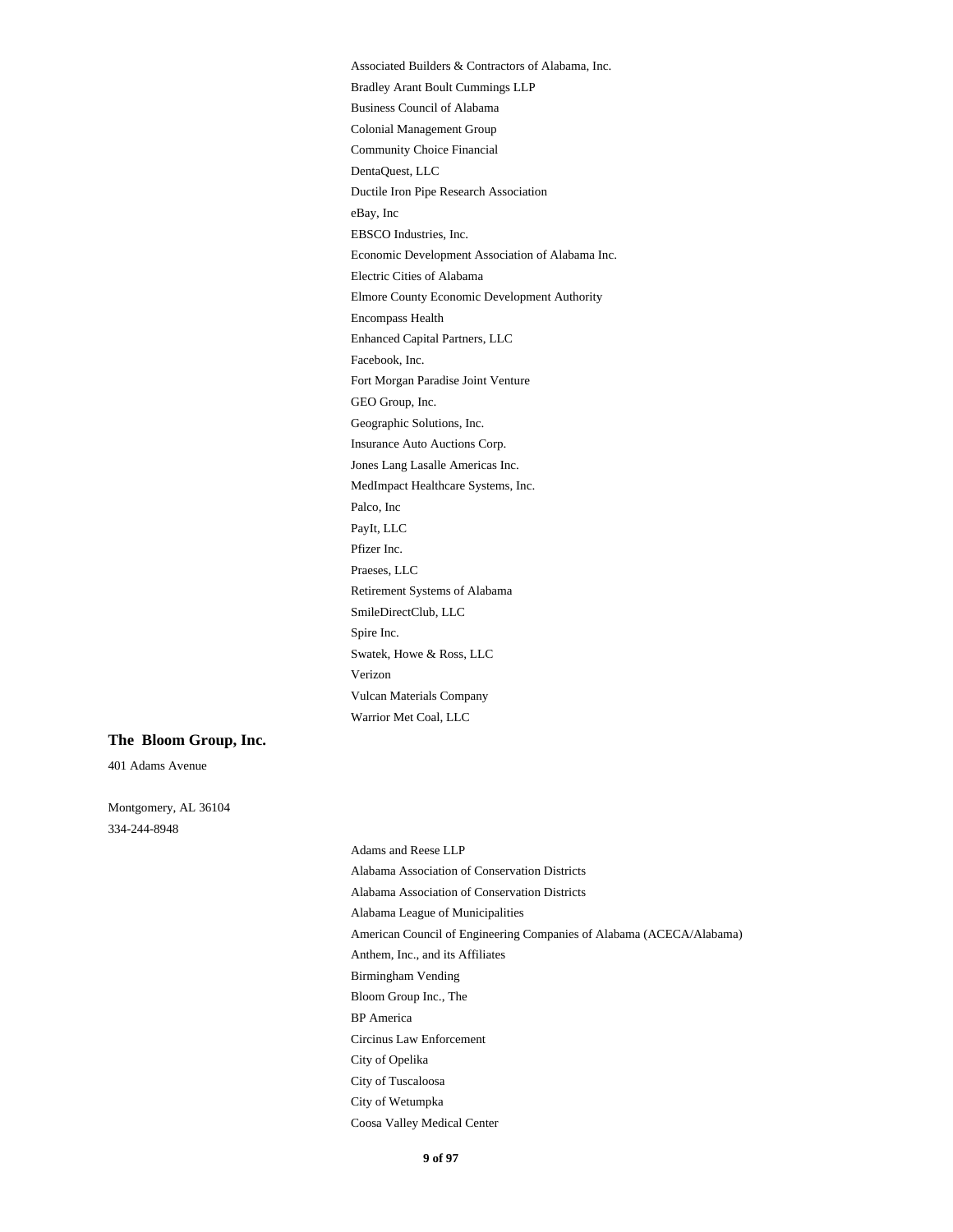D S I Security Services D. Curt Lee Data Recognition Corporation HMR of Alabama, Inc Koch Companies Public Sector, LLC and Affiliates Manufacture Alabama Northcutt Dental Republic Services, Inc School Superintendents of Alabama (SSA) Sequel TSI Seraaj Family Homes, Inc., The Tanner Medical Center, Inc Thornton Farrish Incorporated Utilities Board of Tuskegee Winsor Learning

### **HAL W. BLOOM, JR.**

401 Adams Avenue

Montgomery, AL 36104 334-244-8948

Bloom Group Inc., The

Rauf Bolden

**R. A. BOLDEN**

25910 Canal Road, STE O-280

Orange Beach, AL 36561 850-554-9639

**HAROLD HAMPTON BOLES**

Balch & Bingham LLP

Birmingham, AL 35203 205-226-3471

Alabama Bankers Association, Inc.

### **C. BRITTON BONNER**

11 North Water Street

Mobile, AL 36633 251-650-0862

Adams and Reese LLP

### **STEPHEN E. BRADLEY**

2101 Highland Avenue, Suite 420

Birmingham, AL 35205 205-933-6676

> Brookwood Baptist Health Decatur-Morgan County Chamber of Commerce Evson , Inc FreightCar America Honda Manufacturing of Alabama, LLC Lhoist North America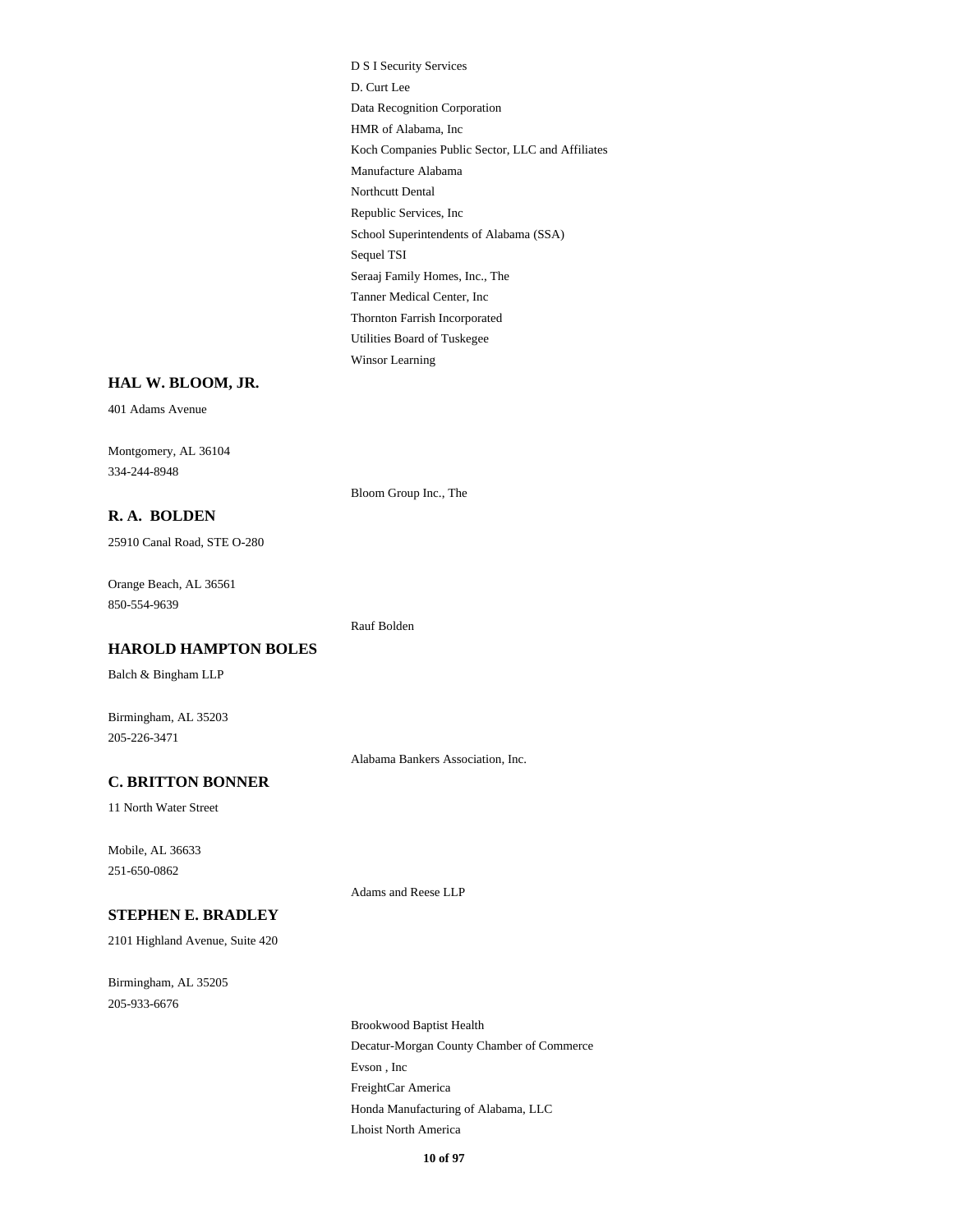Martin Marietta Aggregates Monsanto Company Regional Care Hospital Partners SouthWest Water Company Stephen Bradley & Associates LLC Wexford Health Sources Inc

### **JANE L. BRANNAN**

7475 Halcyon Pointe Road

Montgomery, AL 36117 334-546-5832

> Eastside Realty The Green Group

### **JESSE W BRANNEN**

P.O.Box 3710

Phenix City, AL 36868 706-392-6161

> City of Phenix City.Alabama Scenic Properties, LLC

### **SONNY BRASFIELD**

100 North Jackson Street

Montgomery, AL 36103 334-263-7594

### **FRED BRASWELL**

340 TechnaCenter Drive

Montgomery, AL 36117 334-215-2732

Alabama Rural Electric Association of Cooperatives

Association of County Commissions of Alabama

#### **MICHAEL F. BRAUN**

5016 Centennial Blvd.

Nashville, TN 37209 615-378-8942

Synergy Laboratories, Inc.

## **MELANIE R. BRIDGEFORTH**

P.O. Box 4576

Montgomery, AL 36103 334-213-2410

Voices for Alabama's Children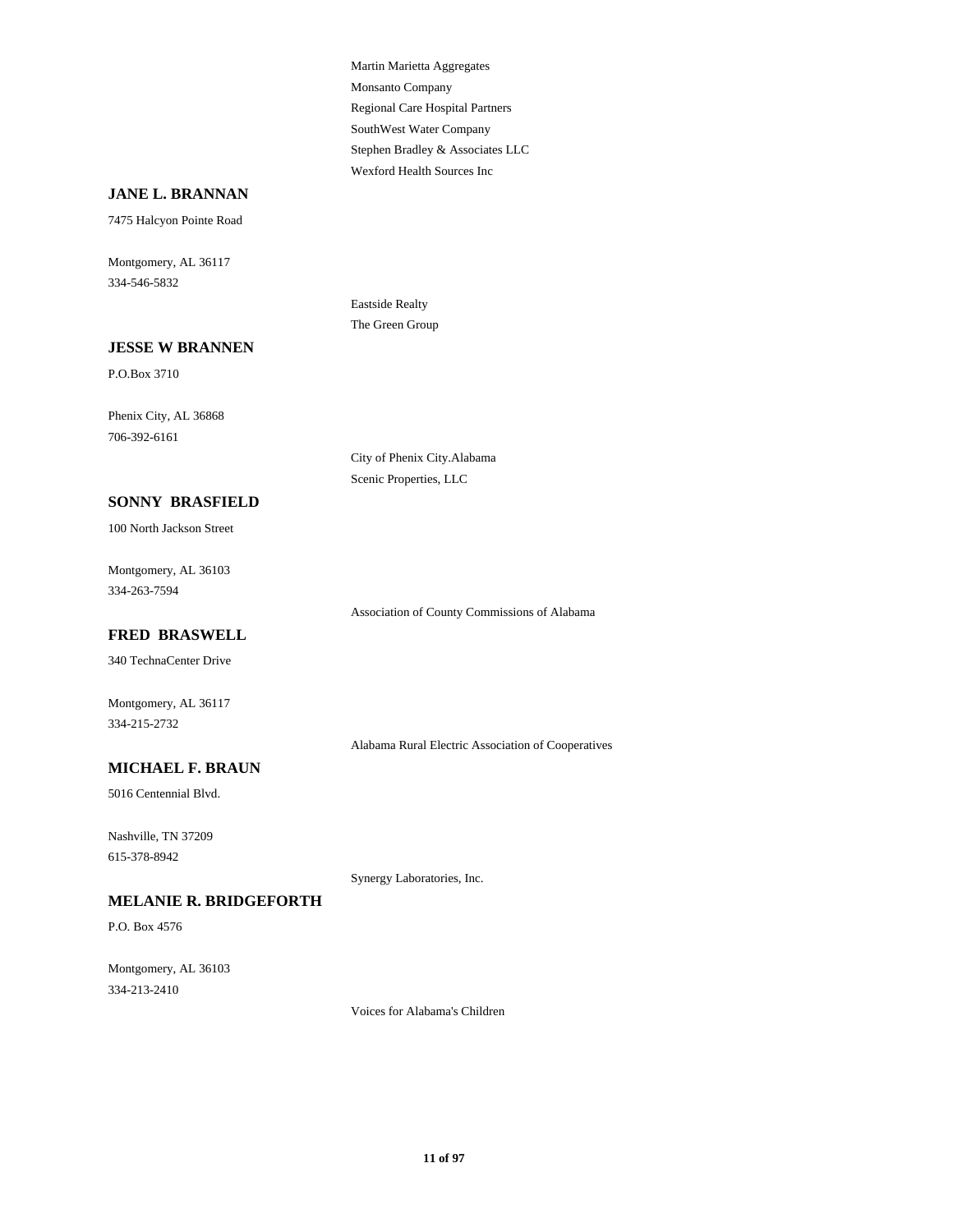### **DUSTIN BRIGHTON**

1333 H Street, NW

Washington, DC 20001 202-847-6410

Internet Association

## **SCOTT A. BROCK**

901 North Ride

Tallahassee, FL 33303 850-222-3141

Bristol-Myers Squibb Company

Southern Poverty Law Center, Inc.

SPLC Action Fund

## **SAMUEL BROOKE**

400 Washington Avenue

Montgomery, AL 36104 334-956-8200

**CAROL A. BROWN**

2 N. Jackson Street, Suite 300

Montgomery, AL 36104 334-240-7400

Southern Strategy Group of Alabama, LLC

## **STEVE G BROWN**

3 South Jackson

Montgomery, AL 36104 334-303-9808

> Synergy Laboratories, Inc. VADA Links, LLC

### **RICHARD E. BROWN JR.**

7265 Halcyon Summit Dr.

Montgomery, AL 36117 334-263-5757

Alabama Retail Association

## **PHILIP BRYAN**

770 Washington Avenue

Montgomery, AL 36104 334-262-5200

> Dax R. Swatek & Associates, L.L.C. Swatek, Howe & Ross, LLC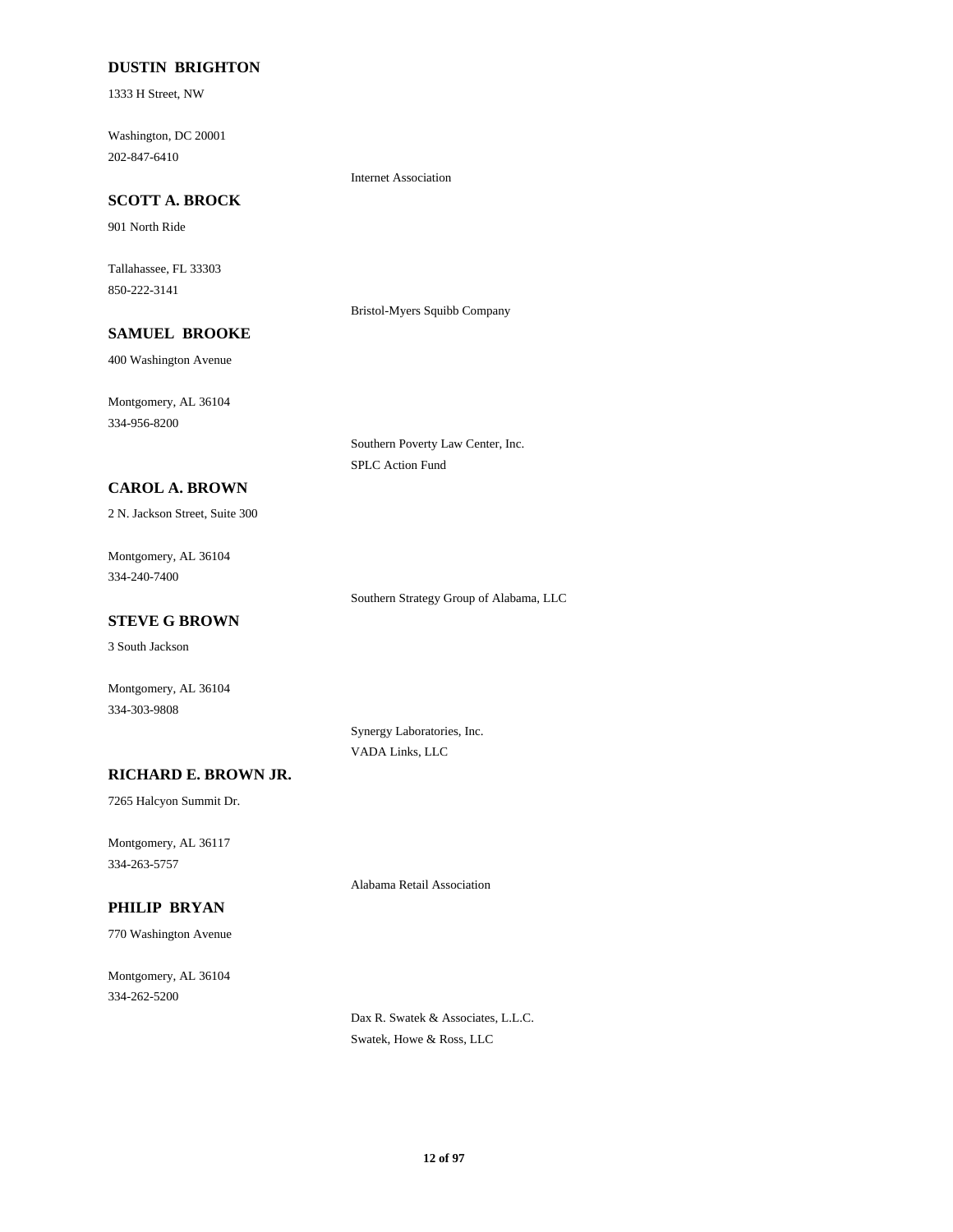### **SALLIE M. BRYANT**

4008 Acton Cir

Birmingham, AL 35243 205-568-5610

Alabama Association of Insurance and Financial Advisors

### **ANNA B. BUCKALEW**

P.O. Box 79

Montgomery, AL 36101 334-240-9423

Montgomery Area Chamber of Commerce

## **JONATHAN BUCKNER**

185 Berry Street

San Francisco, CA 94107 706-566-0414

Lyft, Inc

### **RONALD E. BUFORD**

P. O. Box 2641

Birmingham, AL 35203 205-257-2433

Alabama Power Company

## **GREGORY C BURKART**

2000 Town Center

Southfield, MI 48075 248-675-6959

Plastech Manufacturing Company, LLC

### **PAUL EDWARD BURKETT**

6706 Taylor Circle

Montgomery, AL 36117 334-279-0088

J. Knox Argo, P.C.

### **PATRICK LEE BURNS**

57 Waddell Street

Marietta, GA 30060 678-348-6024

The Brick Industry Association

### **CHRISTINA L BUTLER**

8554 English Oak Loop

Montgomery, AL 36117 770-310-9461

Tucker Consulting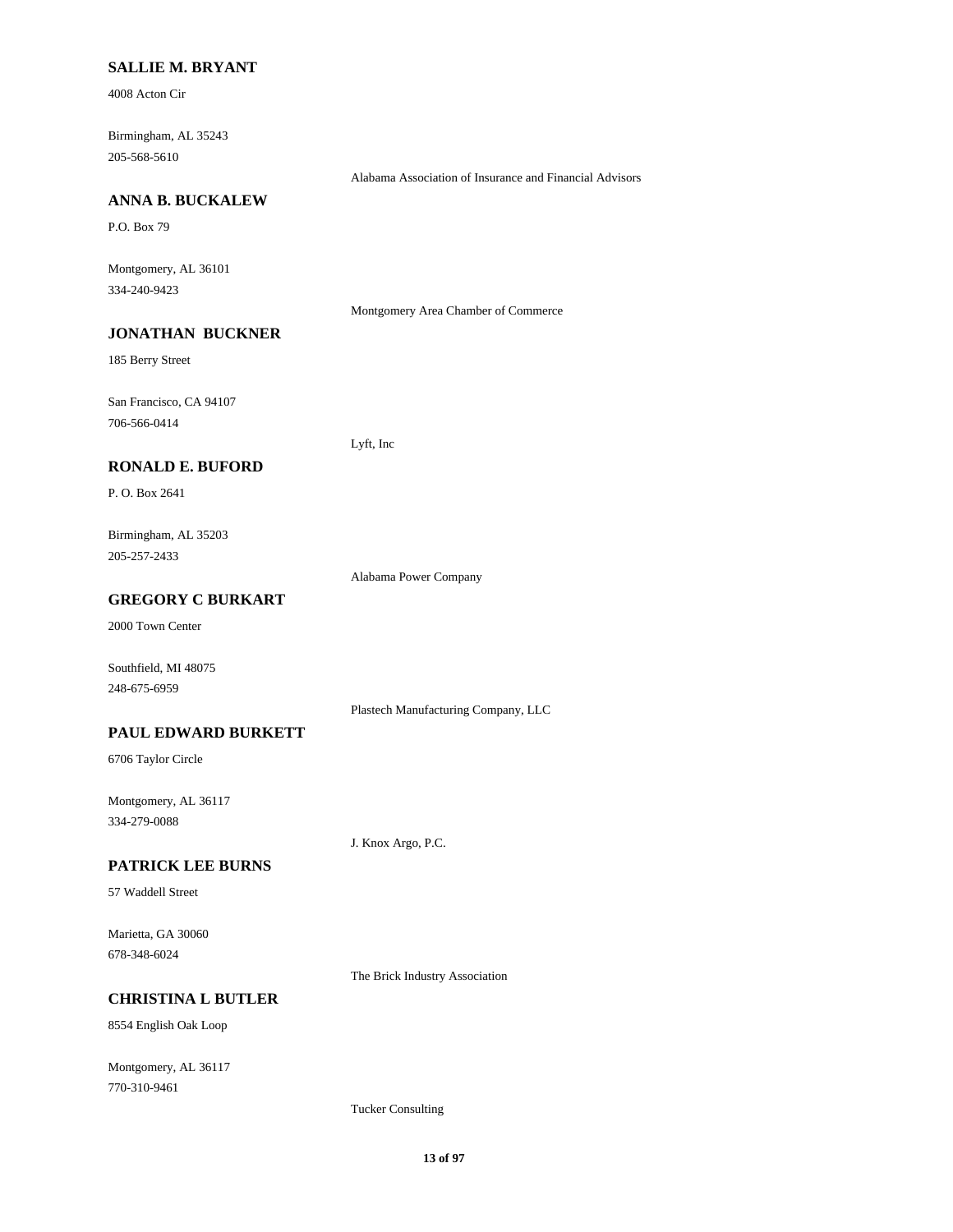### **Butler Snow, LLP**

250 Commerce Street, Suite 100

Montgomery, AL 36104 334-832-2900

> Alabama 811 Alabama Deer Association Alabama Wholesale Distributors Association AltaPointe Health Systems, Inc. Autism Speaks, Inc. Butler Snow LLP Christian Prison Ministry, Inc. National Board for Professional Teaching Standards Questar Assessment Inc Redflex Traffic Systems, Inc Thompson Engineering, Inc Uber Technologies, Inc

## **AMANDA G. BUTTENSHAW**

1043 Ambassador Court

Montgomery, AL 36117 334-273-7895

Alabama Optometric Association

## **STACI BUTTS**

P.O. Box 4177

Montgomery, AL 36103-4177 334-834-9790

Alabama Education Association

## **MOLLY CAGLE**

401 Adams Avenue, Suite 710

Montgomery, AL 36104 334-386-3000

Manufacture Alabama

## **PATRICK VINCENT CAGLE**

401 Adams Ave. Suite 710

Montgomery, AL 36104 334-354-0107

> Alabama Coal Association Manufacture Alabama

## **REBECCA P. CAMERIO**

401 Adams Avenue

Montgomery, AL 36104 334-386-3000

Manufacture Alabama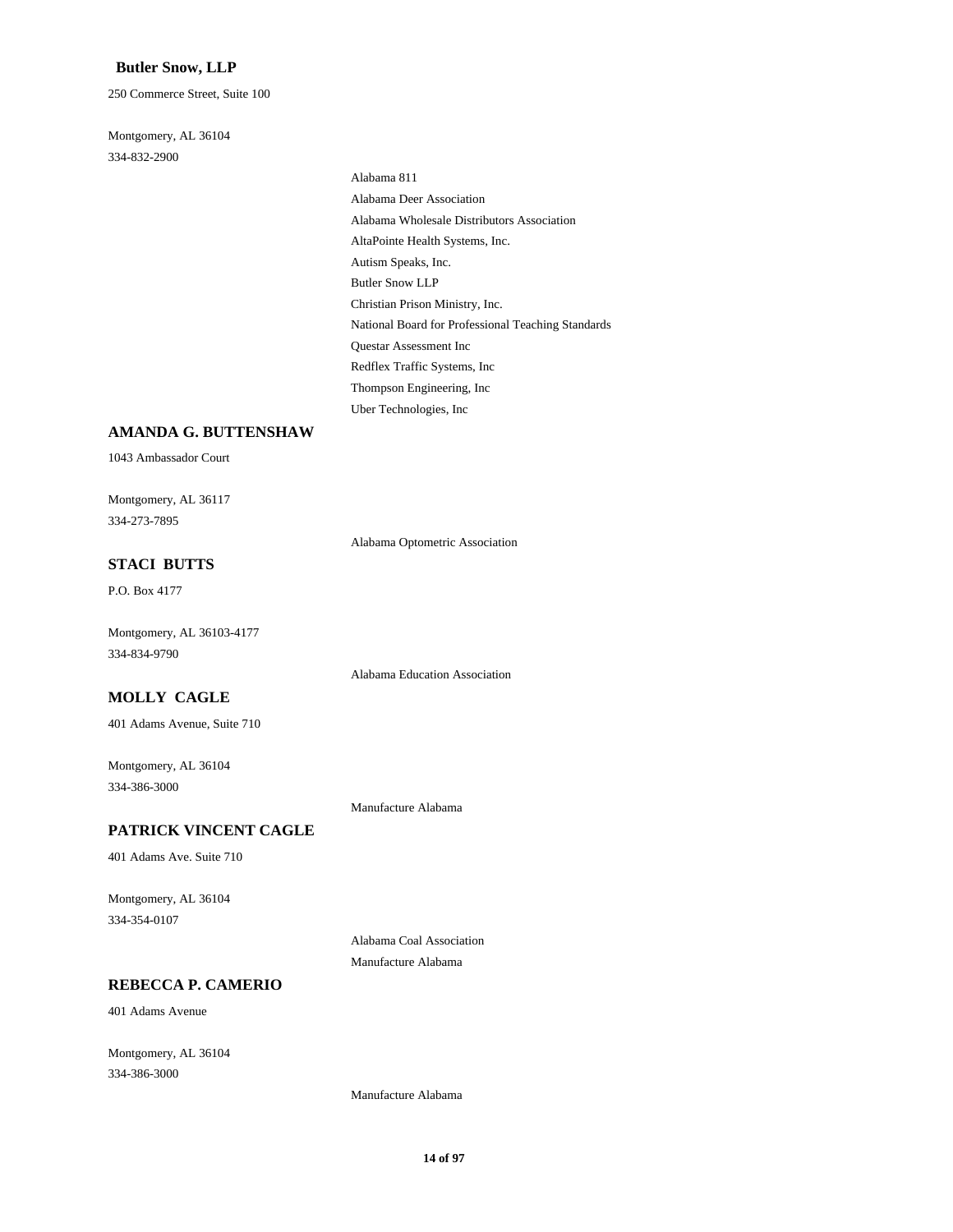### **DAVID CAMPBELL**

P.O. Box 381236

Birmingham, AL 35238-1236 205-981-7208

Subcontractors Association of Alabama

### **GINNY CAMPBELL**

3054 McGehee Road

Montgomery, AL 36111 334-612-8167

American Cancer Society Cancer Action Network

## **MINDA RILEY CAMPBELL**

3530 Independence Drive

Homewood, AL 35209 205-484-0099

Bob Riley & Associates, LLC

## **WILLIAM J. CANARY**

2 North Jackson Street

Montgomery, AL 36104 334-834-6000

Business Council of Alabama

## **PATRICIA CANNON**

800 Scudders Mill Road

Plainsboro, NJ 08536 615-962-5341

Novo Nordisk Inc.

### **MATTHEW CARMICHAEL**

201 St Charles Street, Ste 3710

New Orleans, LA 70170 415-389-6800

Chevron U.S.A., Inc. and its Affiliates

### **JIM CARNES**

400 S. Union St.

Montgomery, AL 36104 334-832-9060

Arise Citizens' Policy Project

### **YOLANDA CARPENTER**

5911 Crest Drive

Pinson, AL 35126 205-201-9121

Crest Services Community Development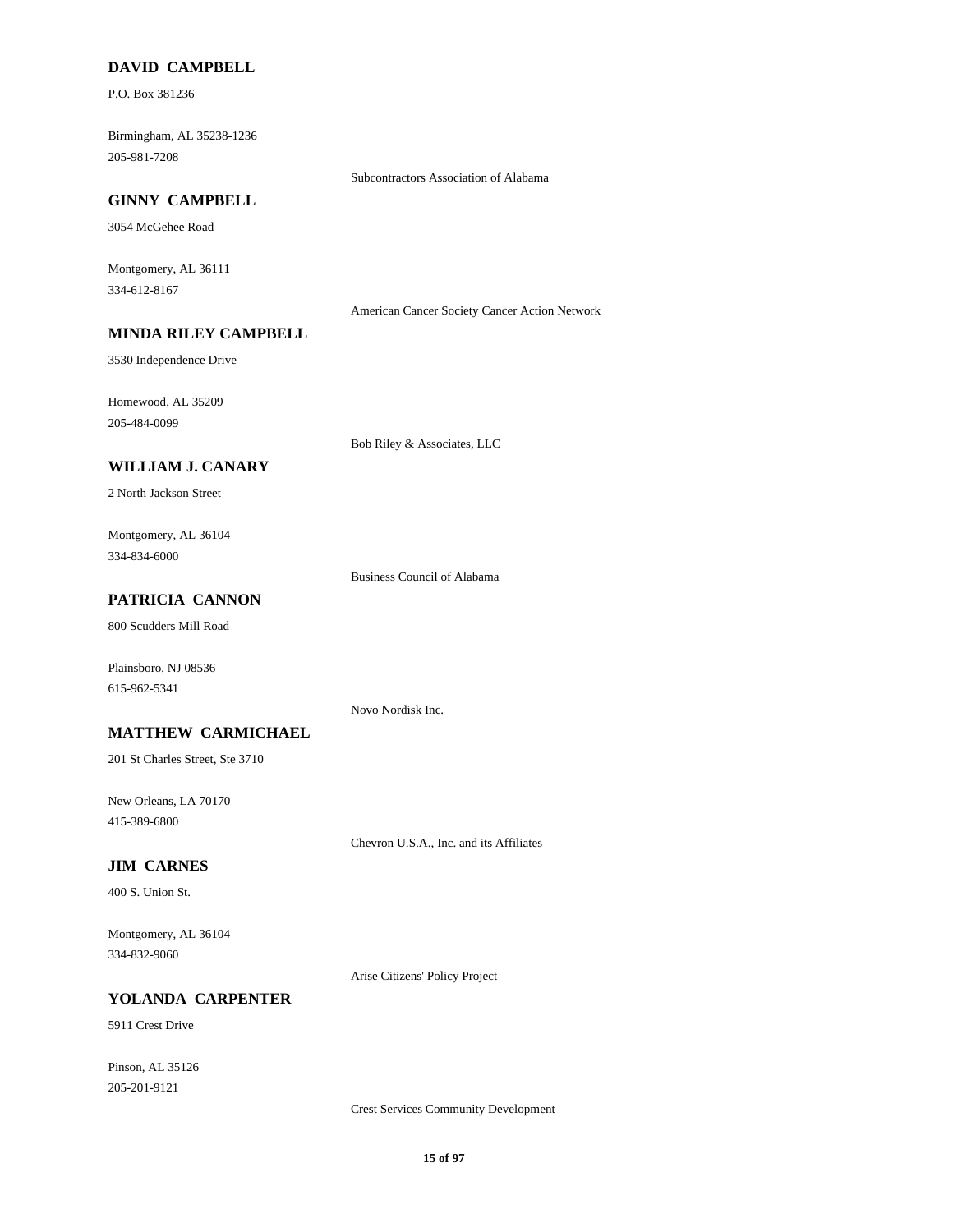### **SHAURICE CARR**

P. O. Box 683

Selma, AL 36702 334-421-9561

Cosby Company

## **DAVID LYNN CARROLL**

2200 Jack Warner Parkway

Tuscaloosa, AL 35401 205-391-3447

Hunt Refining Company

## **MARY MARGARET CARROLL**

423 S Hull Street

Montgomery, AL 36104 334-262-2577

Fine, Geddie & Associates, LLC

### **RICHARD CARSON**

848 Washington Avenue

Montgomery, AL 36104 334-954-2500

Medical Association of the State of Alabama

## **RENEE ANNE CASILLAS**

531 HERRON ST

Montgomery, AL 36104-3321 334-264-1500

> American Council of Engineering Companies of Alabama (ACECA/Alabama) Joint Engineers Council of Alabama (JECA)

## **LEIGHA MARIE CAUTHEN**

P.O. Box 3612

Montgomery, AL 36109 334-834-4006

Alabama Agribusiness Council

### **PRESTON CAUTHEN**

770 Washington Avenue

Montgomery, AL 36104 334-832-3883

Alabama Power Company

### **JAMES CURTIS CHAFFIN**

2014 6th Ave North

Birmingham, AL 35206 205-322-6395

Alabama Rivers Alliance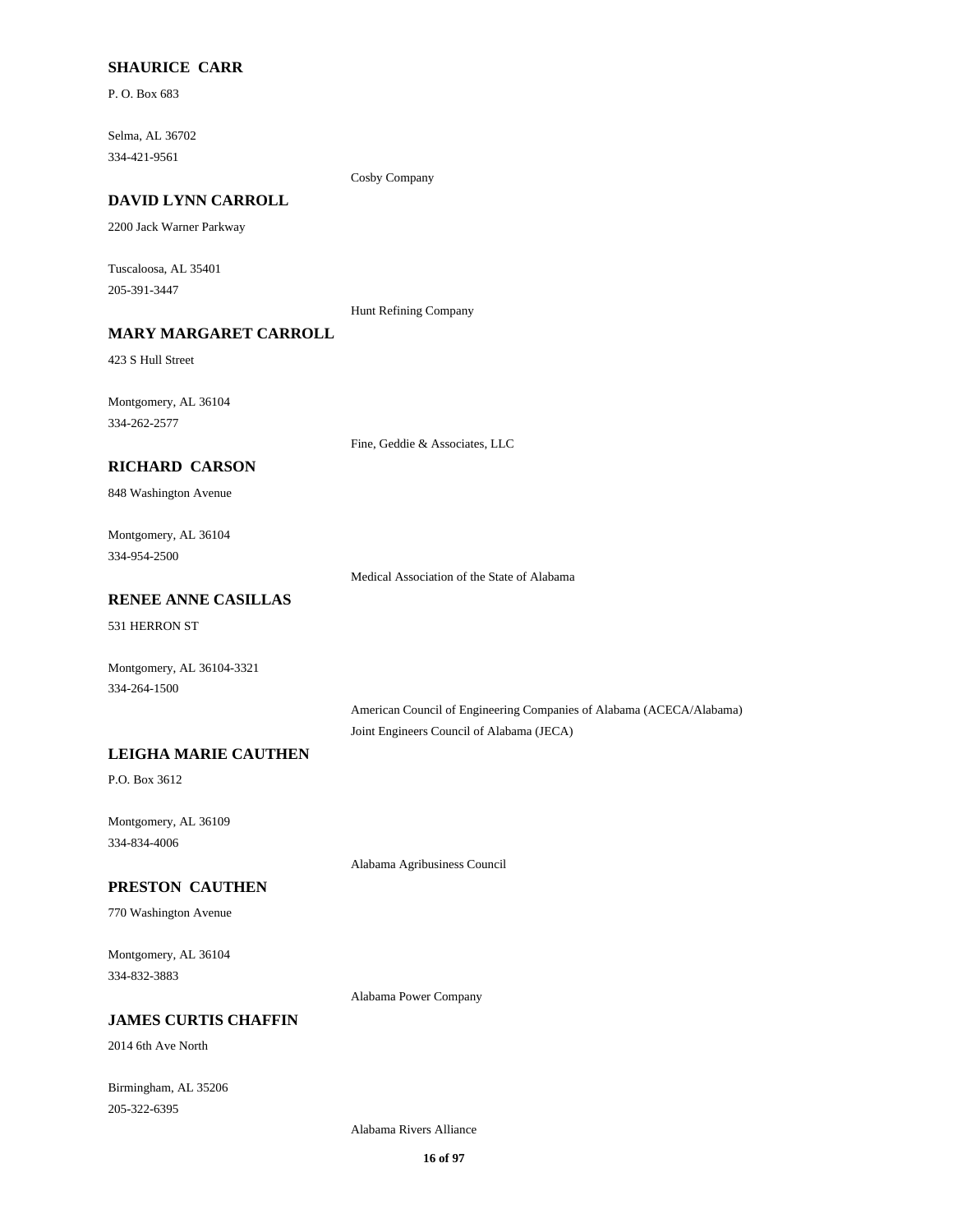### **SHANNA CHAMBLEE**

5075 Titus Rd

Titus, AL 36080 334-235-0650

U. S. Term Limits

## **GRAHAM L. CHAMPION**

Post Office Box 242217

Montgomery, AL 36124-2217 334-324-9306

> American Academy of Pediatrics, Alabama Chapter American Diabetes Association American Promotional Events, Inc. - East dba TNT Fireworks Bank of America Corporation J & P Coin & Currency NAMI - Alabama Public Strategies, LLC Raytheon Company Stephen Bradley & Associates LLC The Pew Charitable Trusts

## **LINDA M. CHAMPION**

Post Office Box 242217

Montgomery, AL 36124-2217 334-324-9307

> American Academy of Pediatrics, Alabama Chapter Public Strategies, LLC

## **BETH CHAPMAN**

809 Mill Springs Place

Birmingham, AL 35244 205-243-8753

> Addiction Prevention Coalition Alabama Fire College & Personnel Standards Commission Alabama Optometric Association Beth Chapman & Associates, LLC City of Hoover

### **JANICE J CHARLESWORTH**

828 Washington Avenue

MONTGOMERY, AL 36104 334-262-4177

Alabama Education Retirees Association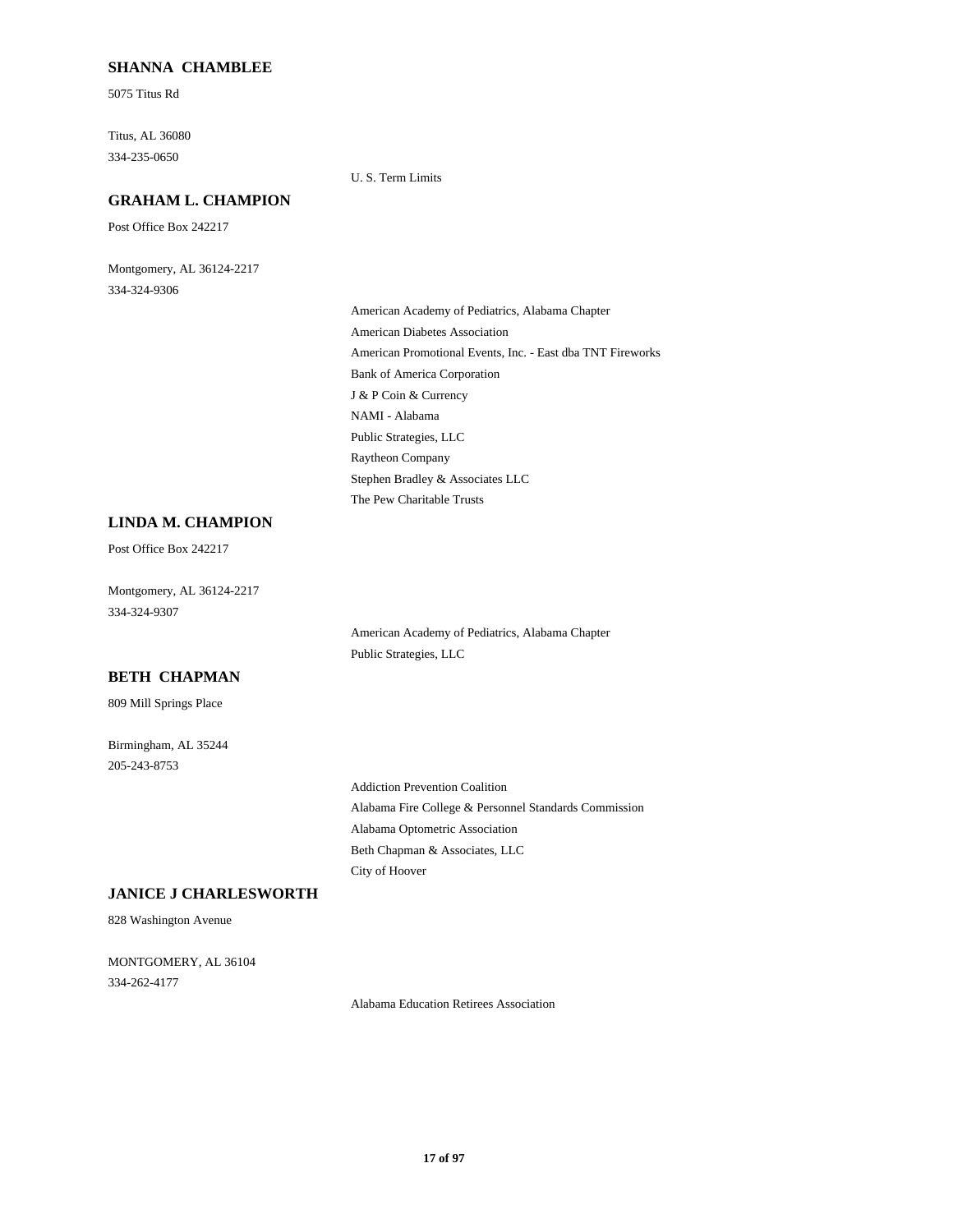### **MARTIN W. CHRISTIE**

445 Dexter Avenue

Montgomery, AL 36104 334-264-0508

Alabama Cable Telecommunications Association Alabama Railway Association Baldwin County Commission Blue Cross & Blue Shield of Alabama Choctaw Resort Development Enterprise City of Gulf Shores City of Montgomery Columbia Southern University GUMBO International Wines Incorporated Jackson Vaughn Public Strategies, LLC obo CNU Online Holdings LLC JM Family Enterprises Inc. Rheem Manufacturing Company Sanofi US T-Mobile USA, Inc. United States Steel Corporation United Way of Central Alabama Webster,Henry, Lyons,White,Bradwell & Black PC obo AL Municipal Ins.Corp

#### **DANA CLEMENT**

P.O. Box 4177

Montgomery, AL 36103-4177 334-834-9790

Alabama Education Association

## **WILLIAM CHASE COBB**

100 N. Jackson Street

Montgomery, AL 36104 334-263-7594

Association of County Commissions of Alabama

### **GREGORY D. COCHRAN**

535 Adams Avenue

Montgomery, AL 36104 334-262-2566

Alabama League of Municipalities

## **JASON COCHRAN**

22 Inverness Center Pkwy

Bimingham, AL 35242 866-231-0545

League of Southeastern Credit Unions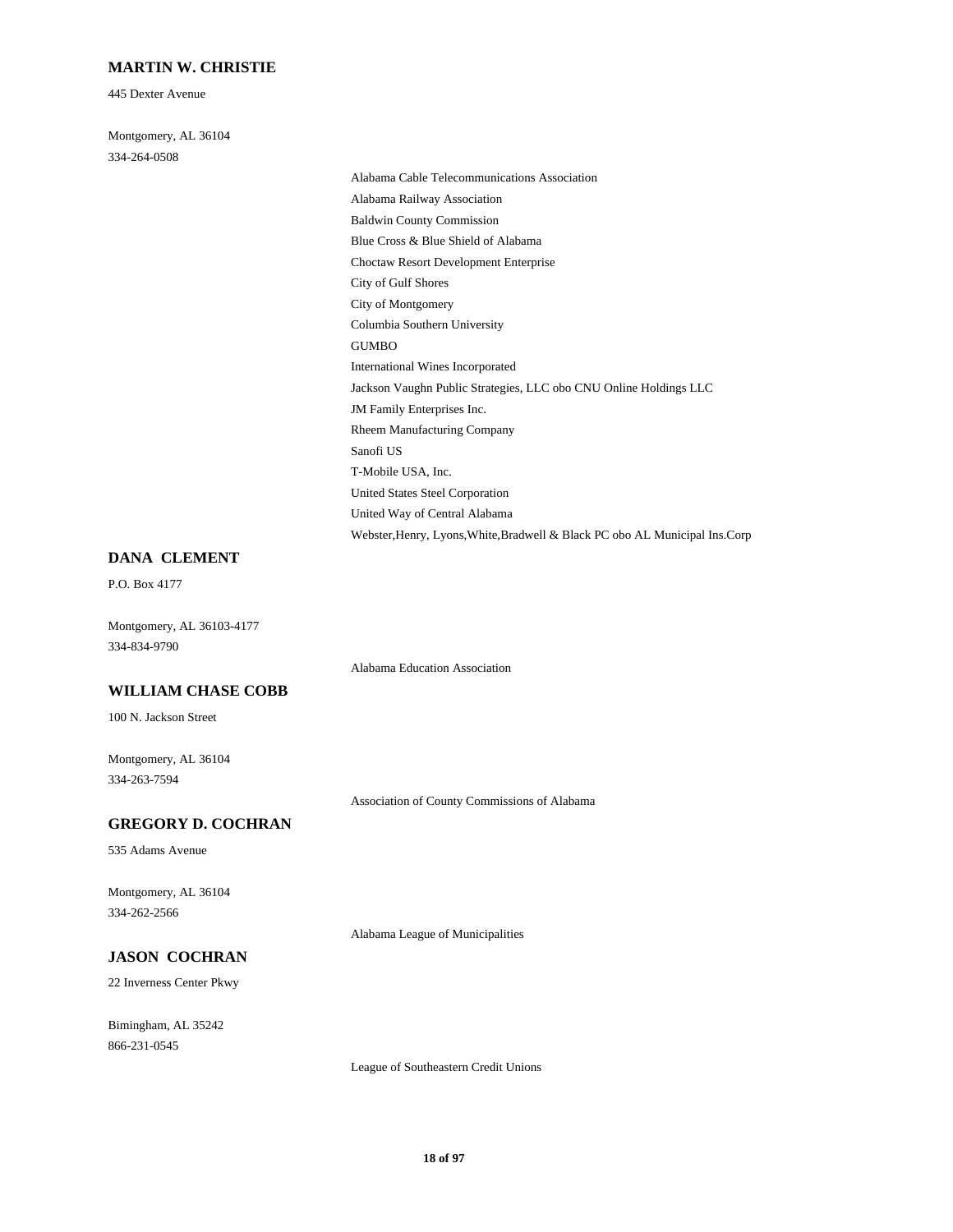### **RICHARD COHEN**

400 Washington Ave

Montgomery, AL 36104 334-956-8200

### **THOMAS E. COKER**

Post Office Box 3294

Montgomery, AL 36109 334-265-0024

Southern Poverty Law Center, Inc. SPLC Action Fund

Alabama Academy of Ophthalmology Alabama District Attorneys Association Alabama Education Association Alabama Hospital Association Alabama Independent School Association Alabama Power Company Medical Association of the State of Alabama Sanders Lead Company, Inc. Southern Strategy Group of Alabama, LLC Tom Coker & Associates Troy University USA Research & Technology Corporation

Alabama Farmers Federation/Alfa

**DAVID COLE**

P.O. Box 11000

Montgomery, AL 36191-0001 334-288-3900

## **P. MICHAEL COLE**

315 West Market Street

Athens, AL 35611 256-232-2010

Alabama Coal Association Alabama Power Company Alabama Rural Water Association AT&T Alabama Bright Health City of Athens City of Huntsville Health Care Authority of Athens & Limestone County, The Hudson-Alpha Institute for Biotechnology Huntsville Hospital Health System James R. Hudson, Jr. Keep Mobile Growing Limestone County Commission Limestone County Water & Sewer Authority Madison County Commission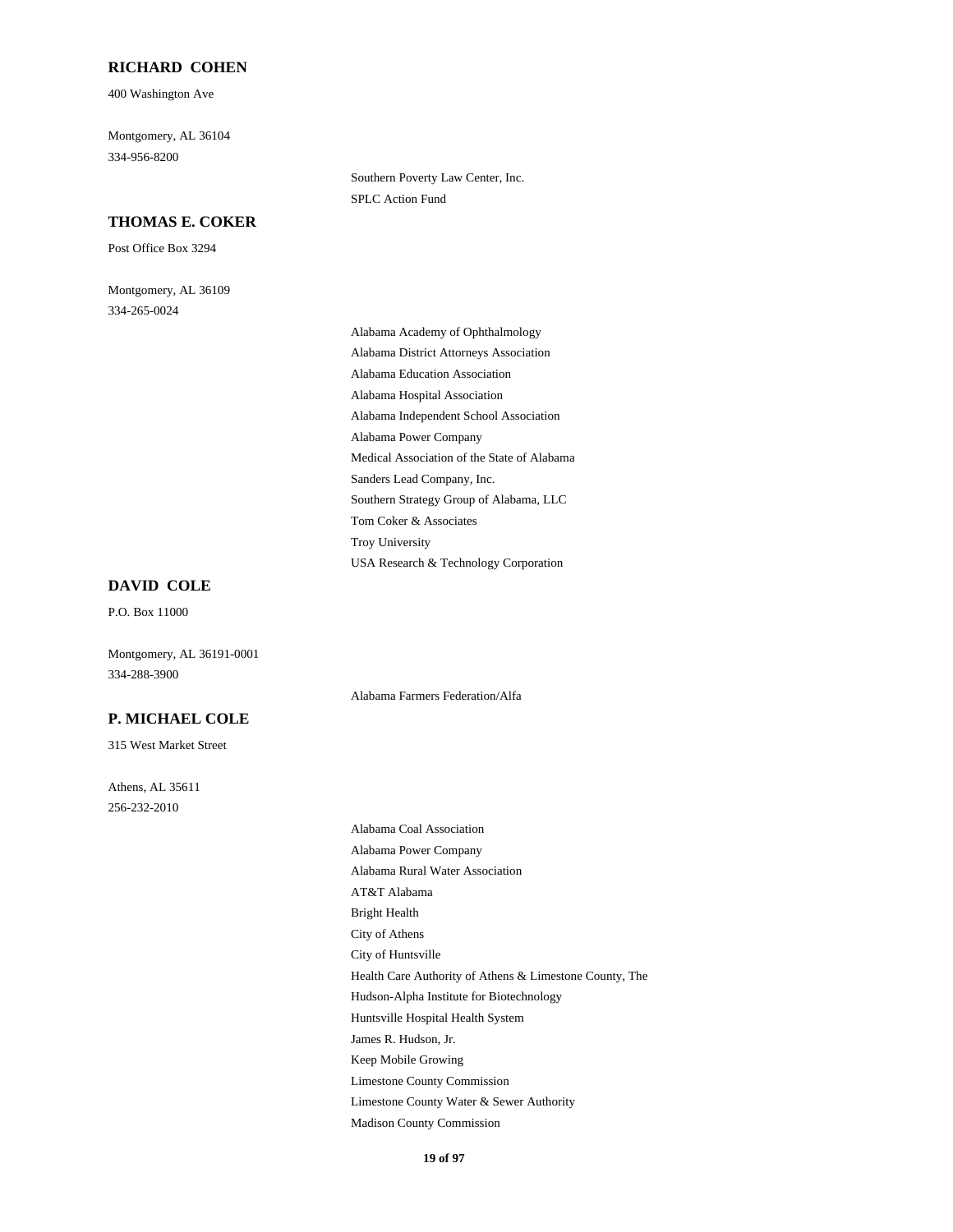P. Michael Cole, LLC Plains All American Pipeline, L.P. Spire Inc.

## **DARBY S. COLEMAN**

P.O. Box 63

Montgomery, AL 36101 334-868-3139

> Alabama Alarm Association Alabama Appleseed Center for Law & Justice, Inc. Alabama Contractors Association DC BLOX, Inc. League of Southeastern Credit Unions Parsons & Whittemore, Inc

### **THOMAS LEMUEL COLEMAN, JR**

6006 Forest Grove Ct.

Montgomery, AL 36117 3324-270-9617

Enterprise Technologies, LLC

## **THOMAS (T.C) COLEY**

P.O. Box 4177

Montgomery, AL 36103-4177 334-834-9790

Alabama Education Association

#### **ROGER DEAN COLLINS**

6675 Chelsea Gardens Way

Cumming, GA 30040 770-205-4924

Sunovion Pharmaceuticals Inc.

## **SEAN M. COLLINS**

333 N Point Center East

Alpharetta, GA 30022 678-297-9365

Altria Client Services LLC and its Affiliates

## **MARK COLSON**

2 North Jackson Street

Montgomery, AL 36104 334-834-6000

Business Council of Alabama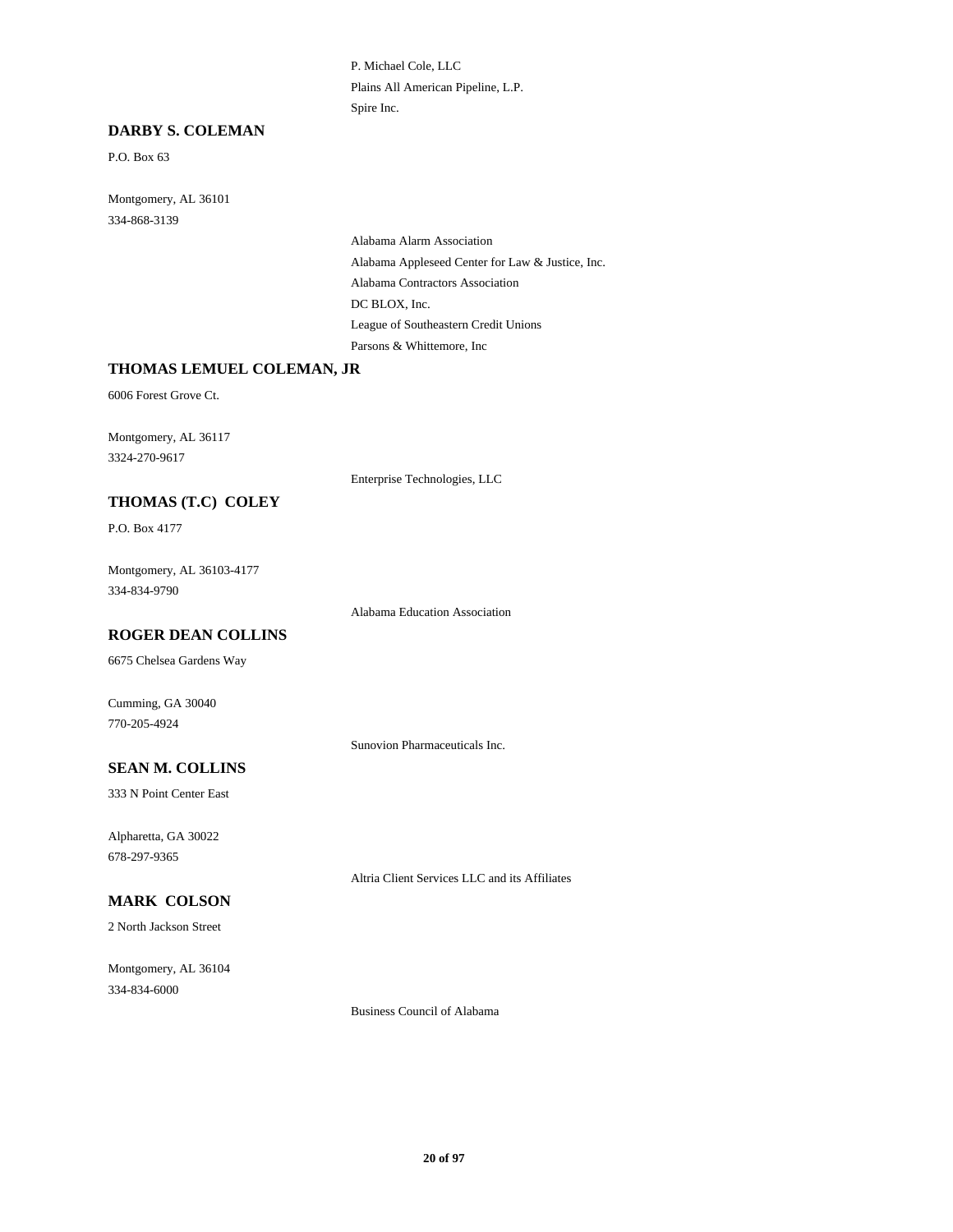### **BRANDON COLVIN**

10 Court Square

Montgomery, AL 36104 334-294-2636

#### **JOHN G. COMMERFORD**

c/o NRA OGC, 11250 Waples Mill Road

FAIRFAX, VA 22030 703-267-1250

National Rifle Association of America

Jones Group, LLC, The

## **DAVID JACKSON CONNER**

110 Courthouse Square

Bay Minette, AL 36507 251-937-1750

> Baldwin County Commission Baldwin County Sewer Service, LLC City of Spanish Fort, Alabama

### **MARTIN J CONNORS**

236 Weatherly Club Drive

Alabaster, AL 35007 205-908-6617

> M.J. Connors Consulting Motorola Solutions

#### **DAVID JOHN CONRAD**

122 Shady Oak Lane

Prattville, AL 36066 334-361-6314

David John Conrad

## **JDANNY COOPER**

3066 Zelda Road #202

Montgomery, AL 36106 334-220-2069

> Alabama Real Estate Commission American Village Citizenship Trust JDanny Cooper Consulting, LLC NOLA Education, LLC

## **MONICA M. COOPER**

1300 County Road 77

Clanton, AL 35045 205-807-0597

> Alabama Primary Health Care Association CSI Media Consultants. LLC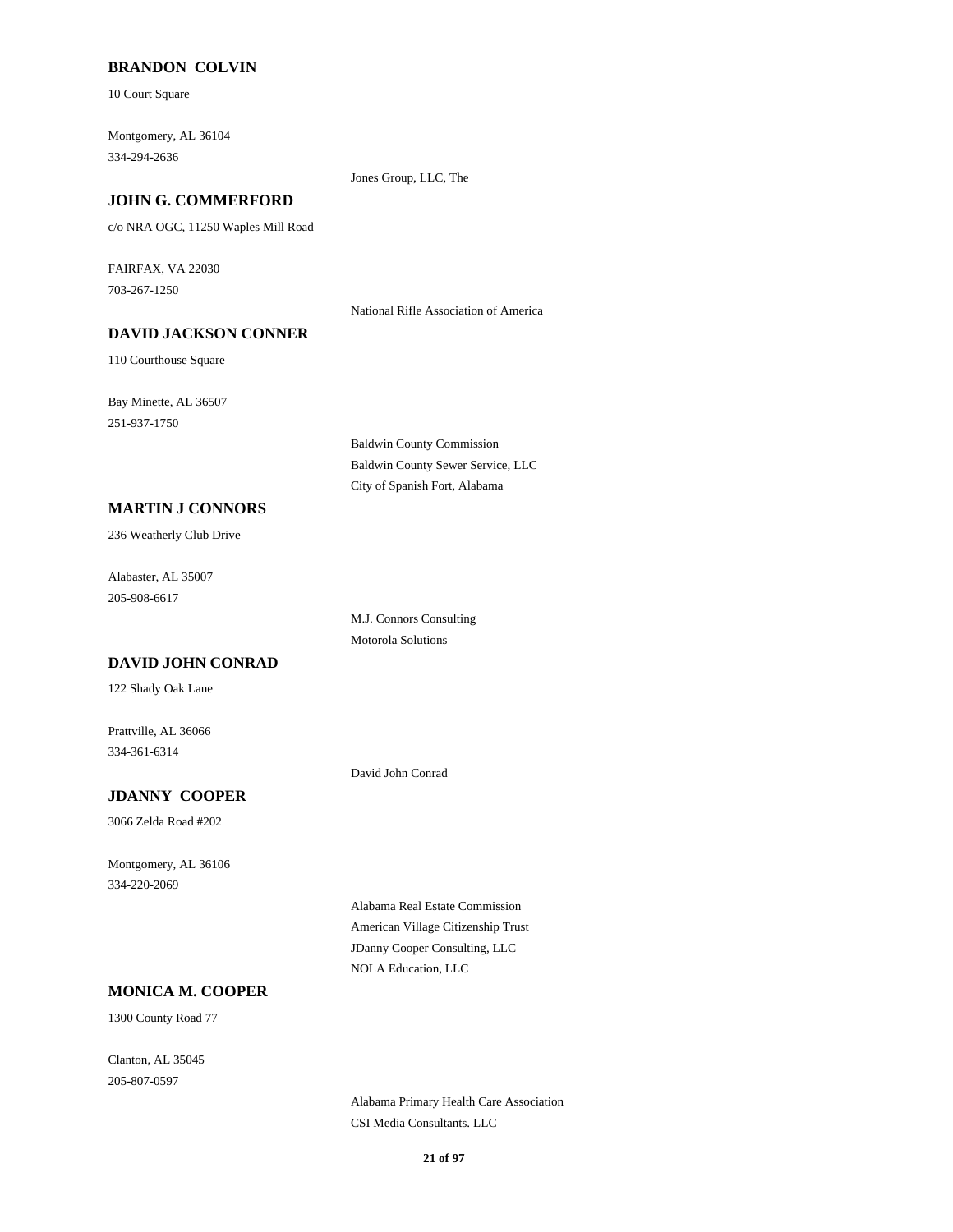Hand Arendall, LLC

## **JEFF COPESKEY**

2350 Kerner Blvd., Ste. 250

San Rafael, CA 94901 225-977-1158

Exxon Mobil Corporation

## **NIKO CORLEY**

848 Washington Avenue

Montgomery, AL 36104 334-261-2000

Medical Association of the State of Alabama

## **SHEILA CORNELISON**

P.O. Box 4177

Montgomery, AL 36103-4177 334-834-9790

Alabama Education Association

## **ANGIE CORNUTT**

P.O. Box 4177

Montgomery, AL 36103-4177 334-834-9790

Alabama Education Association

## **DRAYTON HAMILTON COSBY**

P. O. Box 683

Selma, AL 36701 205-410-6822

Cosby Company

### **WILLIAM F. NOOPIE COSBY, JR.**

P.O. Box 683

Selma, AL 36702 334-412-1008

> Alabama Association of RC&D Councils Alabama Association of Regional Councils Alabama Scenic River Trail ASF Foundation Black Belt Treasures Cosby Company Eagles' Wings, Inc Rainbow Omega, Inc. Valley Services, Inc.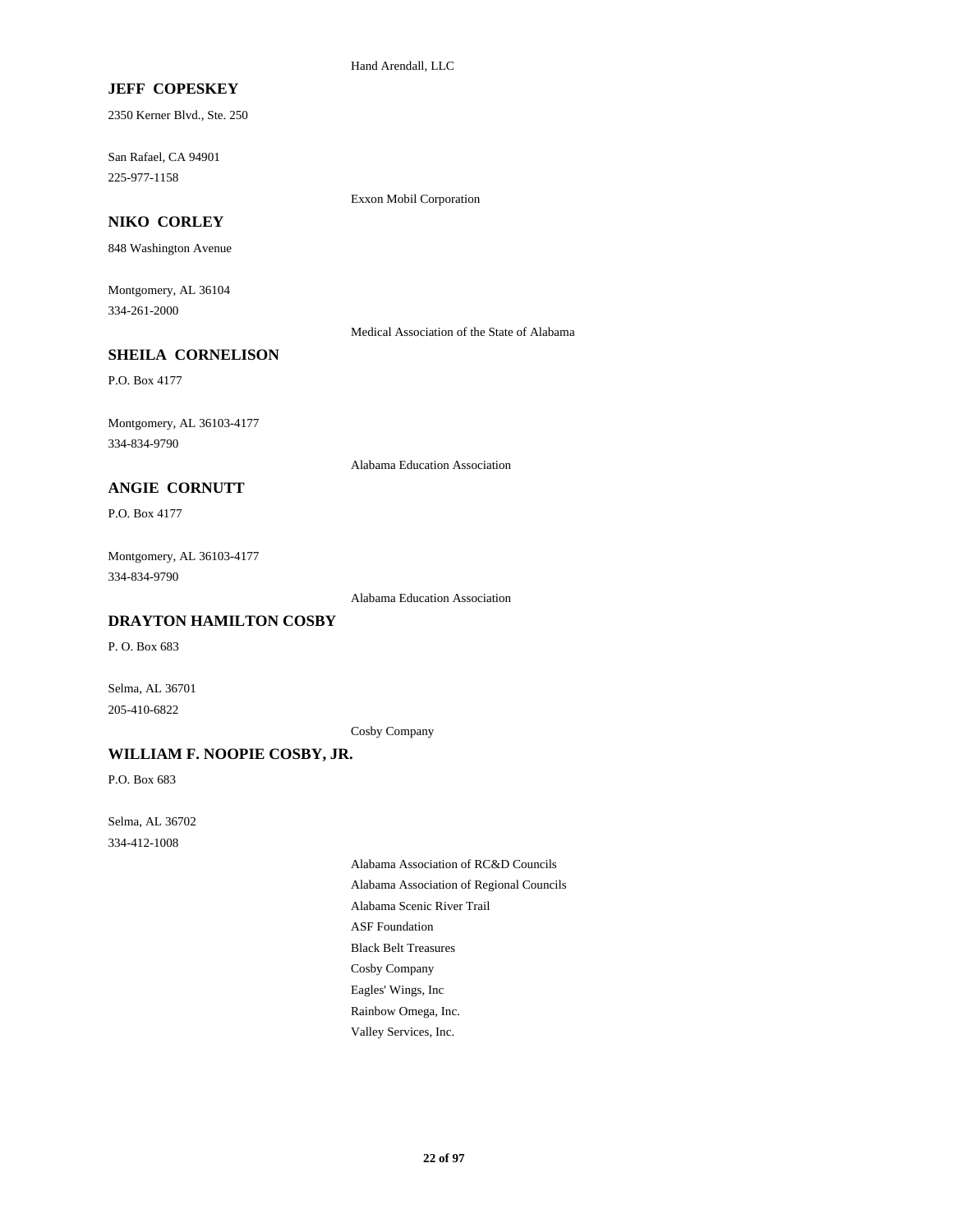### **CHAD COUNSELMAN**

3019 St. Stephens Rd.

Mobile, AL 36612 251-330-2700

Alabama Auto Recyclers Association

## **BRAXTON COMER COUNTS, III**

PO Box 16878

Mobile, AL 36616 251-709-0920

> City of Orange Beach Poarch Band of Creek Indians

#### **JANE RHEA COVINGTON**

5200 Maryland Way

Brentwood, TN 37027 904-477-7671

CSX Transportation, Inc.

## **JAMMIE P COWDEN**

610 Preserve Parkway

Hoover, AL 35226 205-588-2814

United States Steel Corporation

## **STEPHANIE B. CRAFT**

4266 Lomac Street

Montgomery, AL 36106 334-271-8820

> Coosa Valley Medical Center DCH Health System Williford & Associates,LLC

### **JOHN D. CRAWFORD**

529 South Perry, Suite 10

Montgomery, AL 36104 334-244-2187

Franklin Resources Group, LLC

## **CASSANDRA CROSBY**

PO Box 5167

Montgomery, AL 36104 334-669-2719

> City of Millbrook Crosby Drinkard Group Elmore County Commission Montgomery County Commission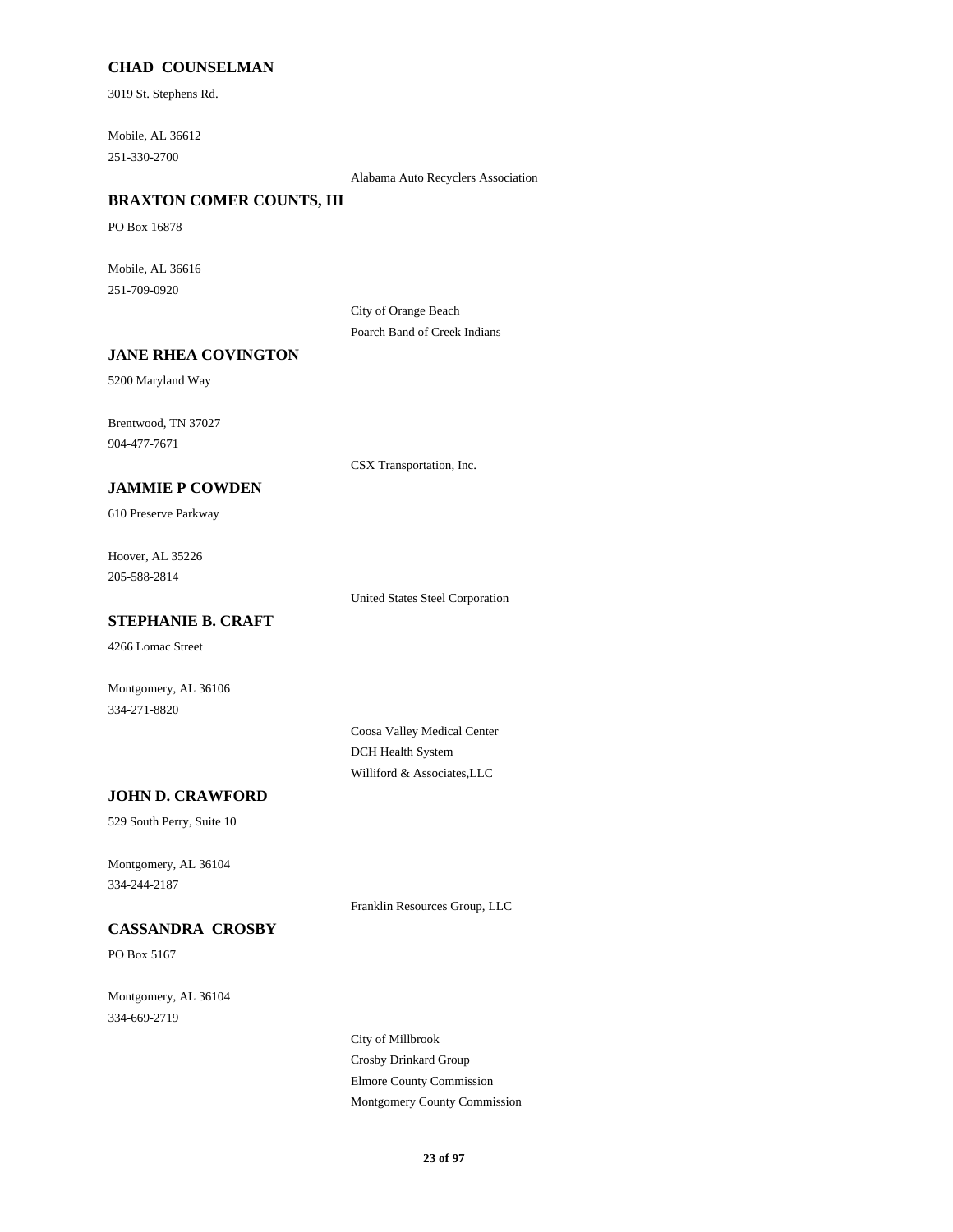### **ROBERT T. CROWE**

1316 Wakefield Lane

Vestavia Hills, AL 35243 205-613-7345

> Alabama Utility Contractors Association BNSF Railway Company Corporate Housing Providers Association (CHPA) RT Crowe & Associates

### **TAMARA S. CURRIN**

1101 Kermit Drive, Suite 201

Nashville, TN 37217 615-800-7181

March of Dimes -- Alabama State Chapter

## **NICK DANTZER**

901 E Street NW

Washington, DC 20004 202-552-2000

The Pew Charitable Trusts

## **THOMAS R. DART**

Automobile Dealers Association of Alabama, Inc.

Montgomery, AL 36106 334-271-4625

Automobile Dealers Association of Alabama, Inc.

## **ABIGAIL DAVIS**

P.O. Box 4177

Montgomery, AL 36103-4177 334-834-9790

Alabama Education Association

## **ANNA DAVIS**

1901 6th Avenue North

Birmingham, AL 35203 205-250-5000

## **ARTUR G DAVIS**

5301 Cluster Oak Court

Montgomery, AL 36116 202-441-3089

Institute for Justice

Adams and Reese LLP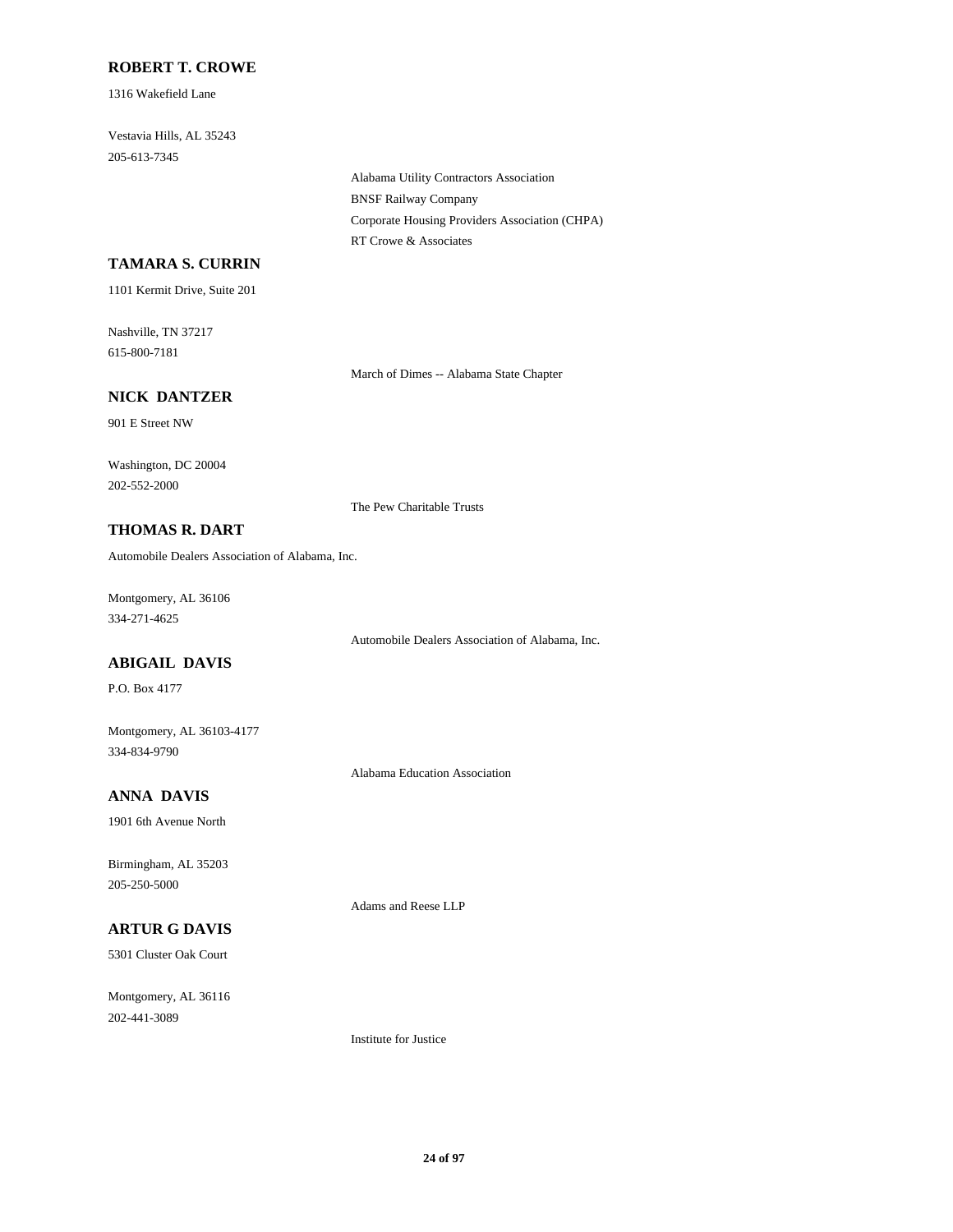### **KIM L. DAVIS**

8143 Nunn Trace

Montgomery, AL 36117 334-538-3427

**MICHAEL JOSEPH DAVIS**

P.O. Box 306

Birmingham, AL 35201 205-488-5519

> Alabama School of Fine Arts Foundation Double Oak Water Reclamation Jefferson County Commission United-Johnson Brothers of Alabama, LLC Vivint, Inc Westwater Resources, Inc

Kim and Company Communications

National Research Foundation for Cancer Disparities

#### **WILLIAM JASON DAVIS**

P.O. Box 160

Montgomery, AL 36101 334-832-3886

Alabama Power Company

### **WILLIAM RUSSELL DAVIS**

7515 Halcyon Summit Drive

Montgomery, AL 36117 334-834-3006

Home Builders Association of Alabama

### **CHRISTOPHER THOMAS DAWSON**

301 East Pine Street

Orlando, FL 32801 407-244-5682

> Christian Prison Ministry, Inc. The Transition House Inc

### **GINA DEARBORN**

217 Country Club Park

Birmingham, AL 35213 334-391-4518

> Alabama Association of Conservation Districts Alabama Interior Design Coalition Brewer Attorneys and Counselors obo 3M Distilled Spirits Council of the United States Express Scripts Holding Co. Google Inc. and its Affiliates Montgomery Area Chamber of Commerce TMX Finance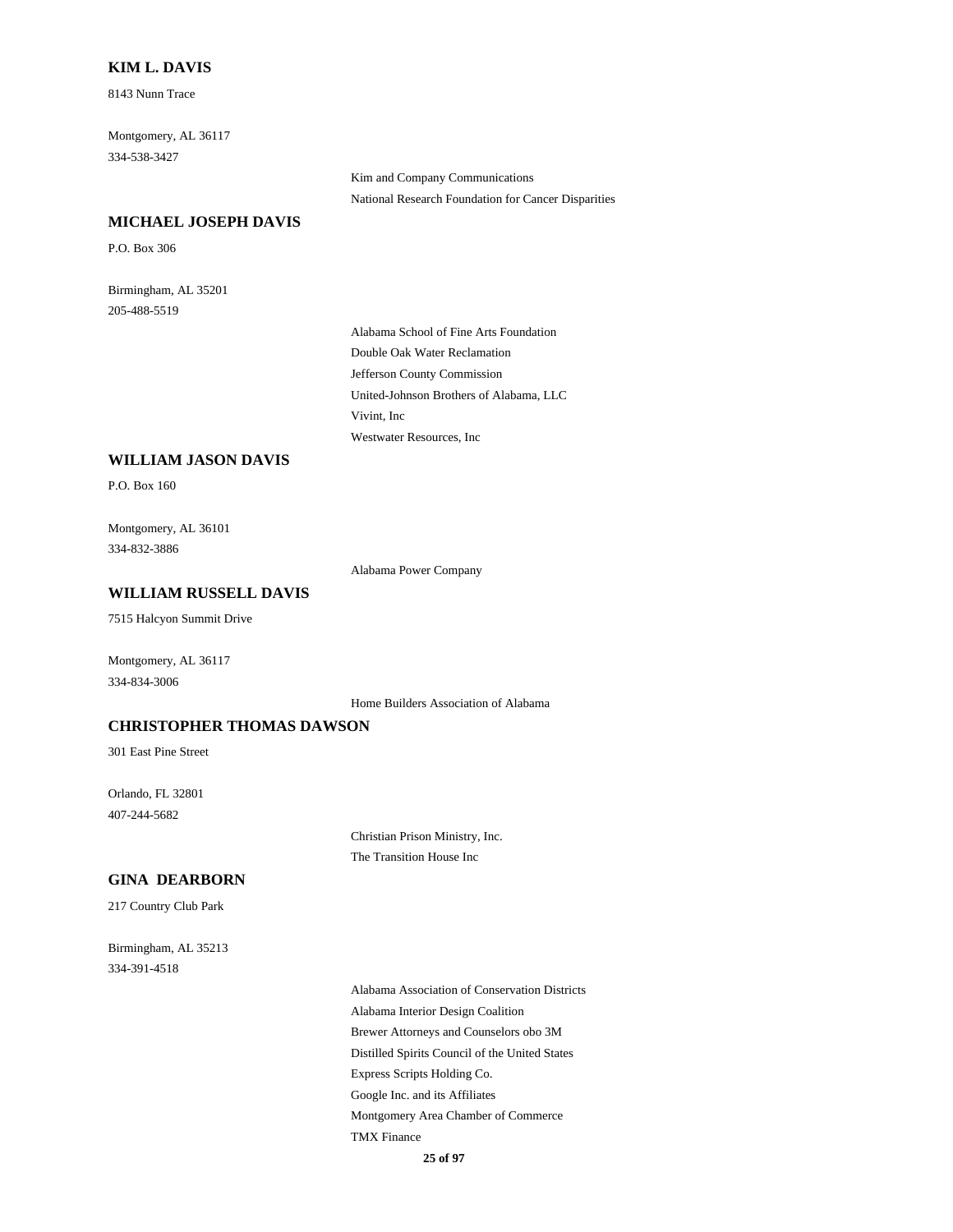### Toyota Motor North America, Inc. Tucker Consulting

### **CHRISTY CAIN deGRAFFENRIED**

529 South Perry, Suite 10

Montgomery, AL 36104 334-320-7539

Children First Foundation, Inc.

## **RYAN deGRAFFENRIED,III**

529 South Perry, Suite 10

Montgomery, AL 36104 334-244-2187

Franklin Resources Group, LLC

## **ROBERT L. DeMOSS III**

522 Washington Ave

Montgomery, AL 36104 334-262-3808

Alabama Association of Realtors

### **BRIAN CECIL DILL**

Tanner East Alabama

Carrollton, GA 30117 770-812-8084

Tanner East Alabama

## **JAMES LEE DILL**

P O Box 820

Pelham, AL 35124 205-601-9275

Alabama Council of Community Mental Health Boards

## **CARLI DIMINO**

901 E Street NW

Washington, DC 20004 202-552-2000

The Pew Charitable Trusts

## **ASENITH DIXON**

1919 M Street NW, Suite 300

Washington, DC 20036 404-337-3979

College Board, The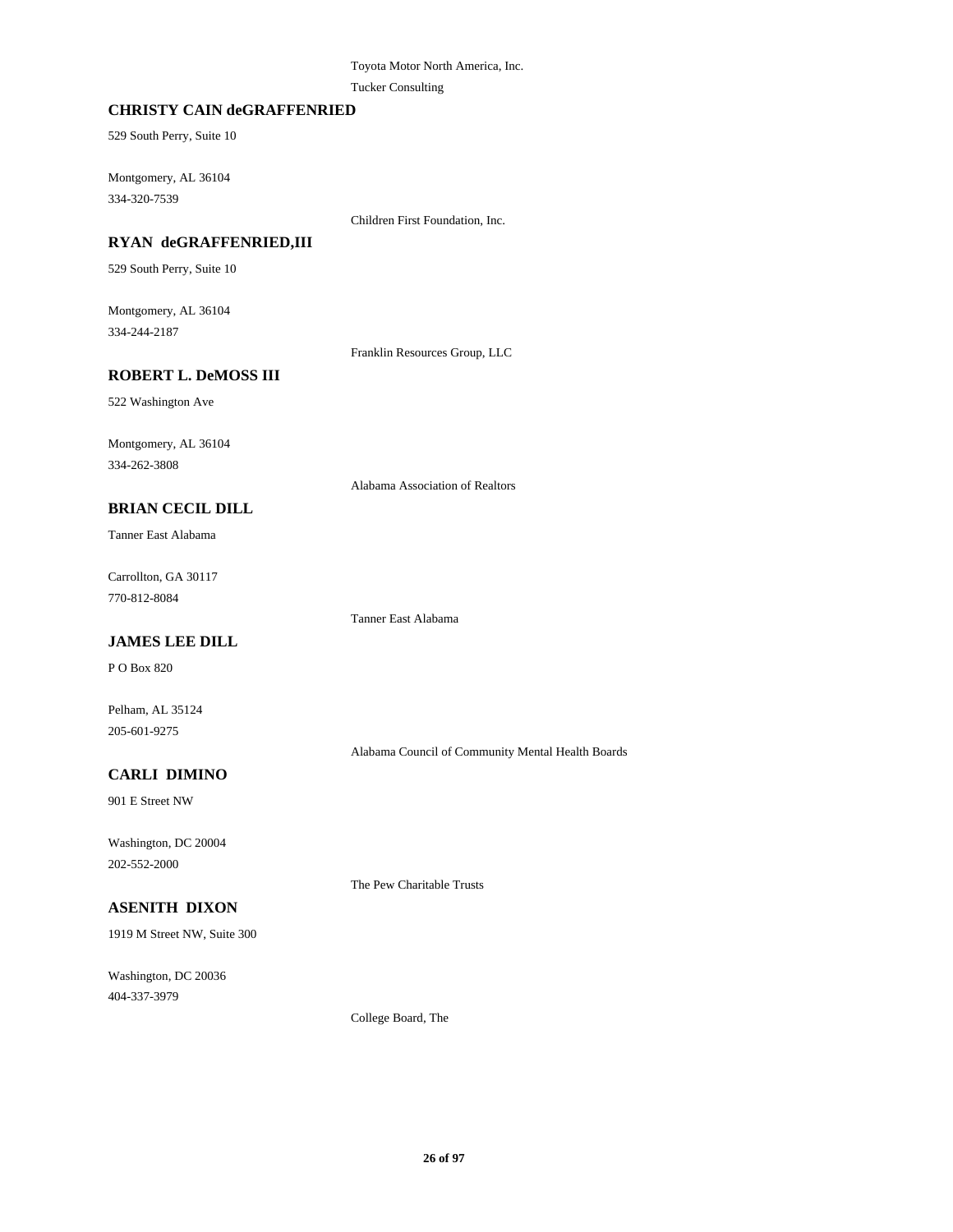### **RON DRINKARD**

PO Box 5229

Montgomery, AL 36103 334-399-0123

> City of Millbrook Crosby Drinkard Group Elmore County Commission Montgomery County Commission

### **LIBERTY DUKE**

P O Box 1151

Clanton, AL 35046 334-220-2484

> Benjamin Gordon Main, Sr. ERIS, Inc Franklin Field Airport Authority HNH Immunizations Inc

### **JAMES DUPREE, JR.**

401 Adams Ave.

Montgomery, AL 36104 334-244-8948

> Alabama Network of Children's Advocacy Centers, Inc. (ANCAC) Bloom Group Inc., The Electric Cities of Alabama Renaissance UHS of Delaware

## **MATTHEW DURDIN**

P.O. Box 11000

Montgomery, AL 36191-0001 334-288-3900

Alabama Farmers Federation/Alfa

## **ANNA K EDWARDS**

1000 Potomac Ave NW

Washington, DC 20007 202-851-3601

> Frontline Technologies Group LLC Whiteboard Advisors, LLC

#### **BINGHAM DAVID EDWARDS JR.**

PO Box 530564

Birmingham, AL 35253 205-730-7131

DC BLOX, Inc.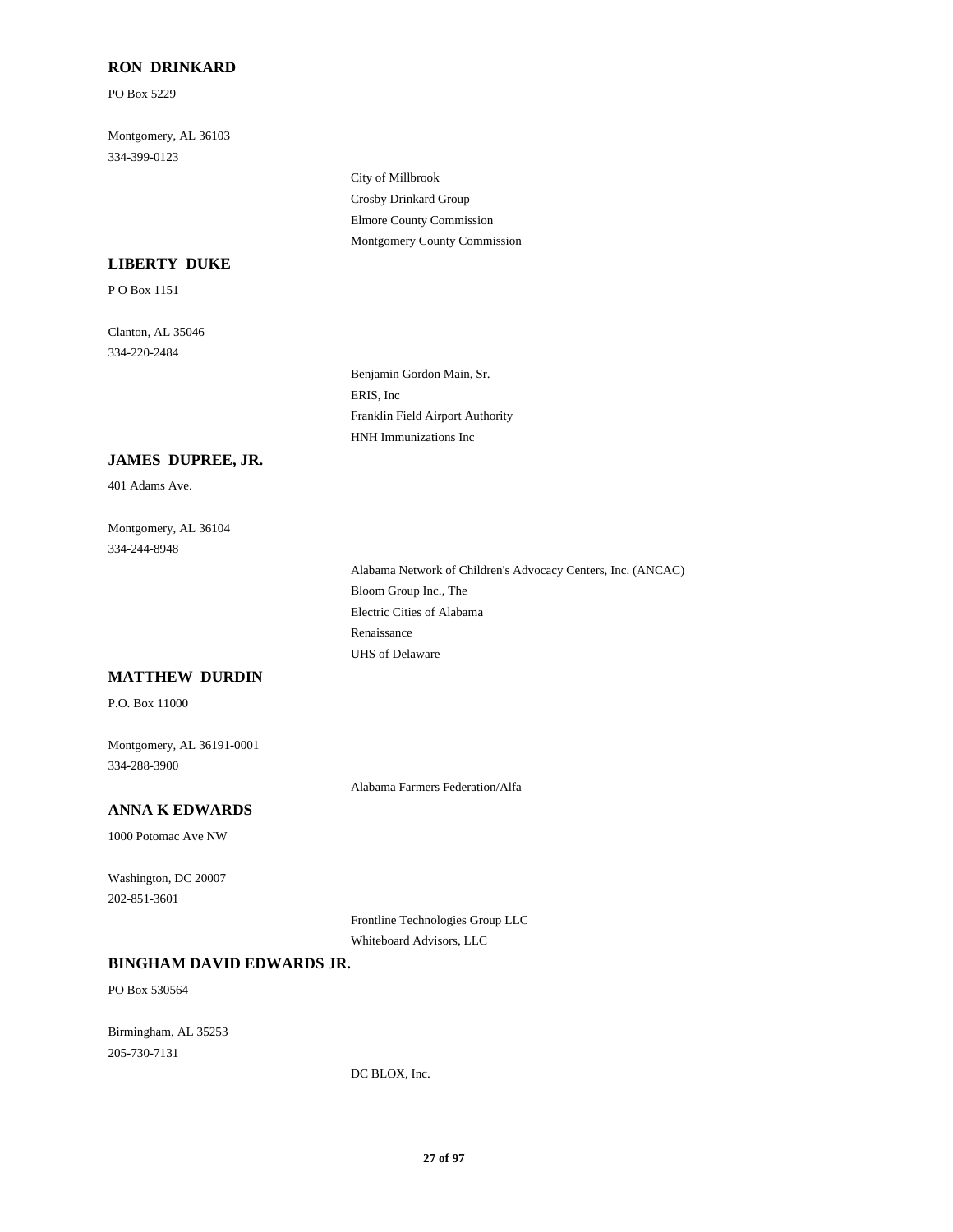### **NANCY ANNE EKBERG**

P.O. Box 10746

Birmingham, AL 35202 205-967-2897

### **F. NEAL ELDERS**

402-F South Decatur Street

Montgomery, AL 36104 334-264-8758

United Transportation Union

## **ROSEMARY W. ELEBASH**

7550 Halcyon Summit Dr Ste 115

Montgomery, AL 36117 334-264-2261

National Federation of Independent Business

Alabama Citizens for Constitutional Reform, Inc

### **DAWN A. ELLIS-MURRAY**

600 South Court Street

### MONTGOMERY, AL, AL 36104 334-356-6841

National Association of Social Workers-Alabama Chapter

### **SUSIE ELLISON**

PO Box 428

Montgomery, AL 36101 334-265-3610

Council for Leaders in Alabama Schools (CLAS)

### **BRUCE P. ELY**

One Federal Place

Birmingham, AL 35203 205-521-8366

Bradley Arant Boult Cummings LLP

## **BRAD ENGLISH**

3324 Independence Drive

Birmingham, AL 35209 205-871-7737

Alabama Press Association

## **PHILLIP ENSLER**

309 North Hull Street

Montgomery, AL 36104 334-263-0086

Alabama Appleseed Center for Law & Justice, Inc.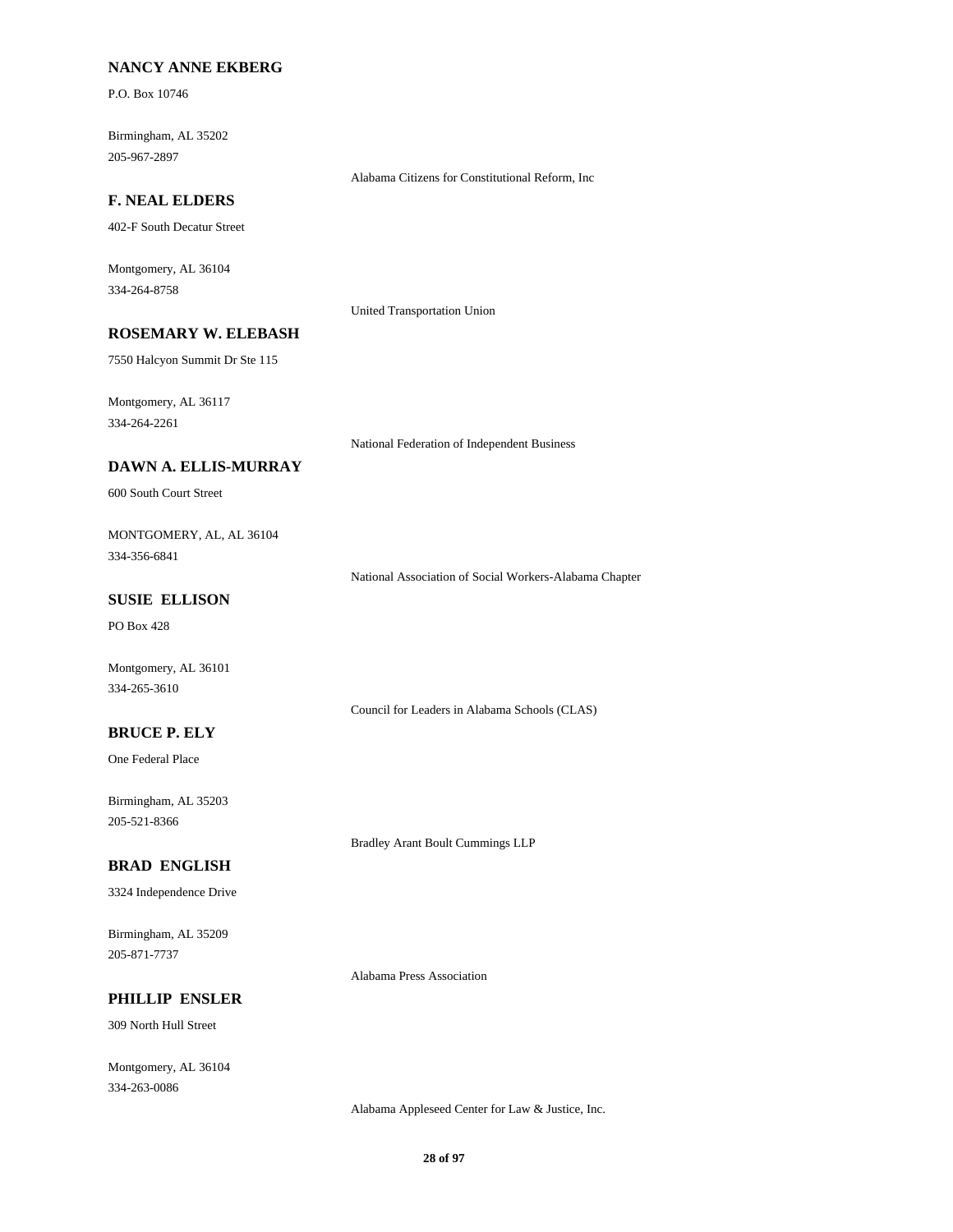### **GREGG B. EVERETT**

2660 Eastchase Lane

Montgomery, AL 36117 334-244-1111

Alabama Hospital Association

## **RONALD E. EZELL**

441 High Street

Montgomery, AL 36104 334-265-8086

Total Political Solutions, LLC

## **SHAY FARLEY**

400 Washington Ave

Montgomery, AL 36104 334-956-8200

> Southern Poverty Law Center, Inc. SPLC Action Fund

## **RACHEL FARMER**

8550 United Plaza Blvd. Ste 703

Baton Rouge, LA 70809 225-572-1726

United HealthCare Services, Inc.

## **KAYLA FARNON**

535 Adams Avenue

Montgomery, AL 36104 334-318-8925

Alabama League of Municipalities

## **LISA FAUST**

P.O. Box 4177

Montgomery, AL 36103-4177 334-834-9790

Alabama Education Association

#### **TANGELA FEEMSTER**

300 New Jersey Ave NW, #600

Washington, DC 20001 202-815-2065

Express Scripts Holding Co.

## **JOHN FRANK FILGO**

7550 Halcyon Pointe Drive

Montgomery, AL 36117 334-834-3983

Alabama Trucking Association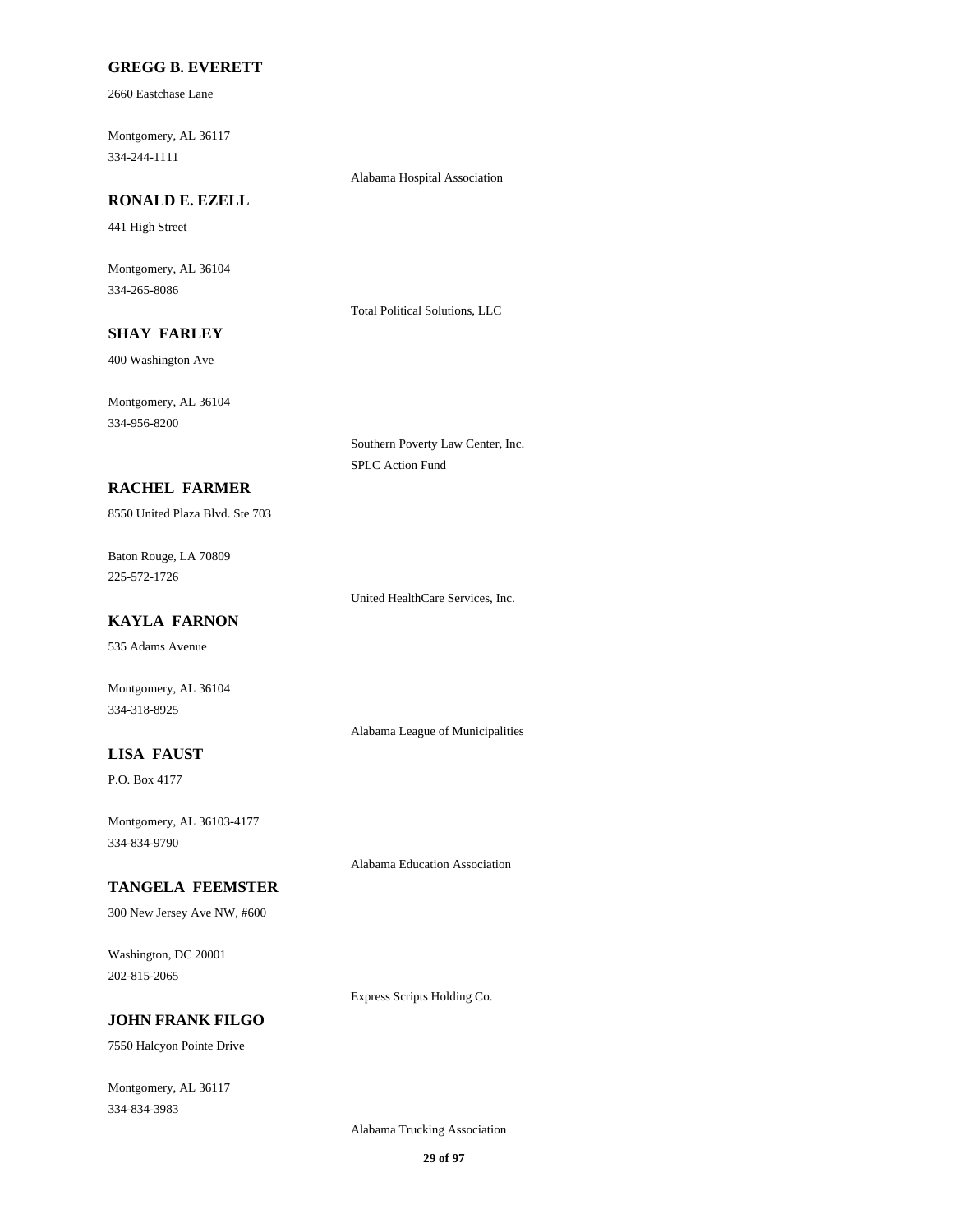### **CLARK D. FINE**

423 South Hull Street

Montgomery, AL 36104 334-262-2577

#### **JAMES KENNITH FINE**

12181 Highway 25

Calera, AL 35040 205-915-7311

International Brotherhood of Electrical Workers (I.B.E.W.)

## **JOE L. FINE**

423 South Hull Street

Montgomery, AL 36104 334-262-2577

Fine, Geddie & Associates, LLC

Alabama A&M University Fine, Geddie & Associates, LLC

### **Fine Geddie & Associates, LLC**

423 S. Hull Street

Montgomery, AL 36104 334-262-2577

> Advantage Capital Partners, LLC Alabama Community College System Alabama Manufactured Housing Association Alabama Nursing Home Association Alabama Power Company Alabama Road Builders Association Alabama Society of Certified Public Accountants Alabama State Port Authority Alabama Trucking Association Alfa Insurance Group and Affiliates AltaPointe Health Systems, Inc. Altria Client Services LLC and its Affiliates Amazon Corporate LLC American Family Life Assurance Company (AFLAC) APM Terminals AT&T Alabama Birmingham Airport Authority Blue Cross & Blue Shield of Alabama CHSPSC, LLC Colonial Pipeline Company Curriculum Associates LLC CVS Health DCI Group AZ, LLC obo Dell Technologies Dell Technologies, Inc. Drummond Company Inc. Enterprise Leasing Company-South Central, LLC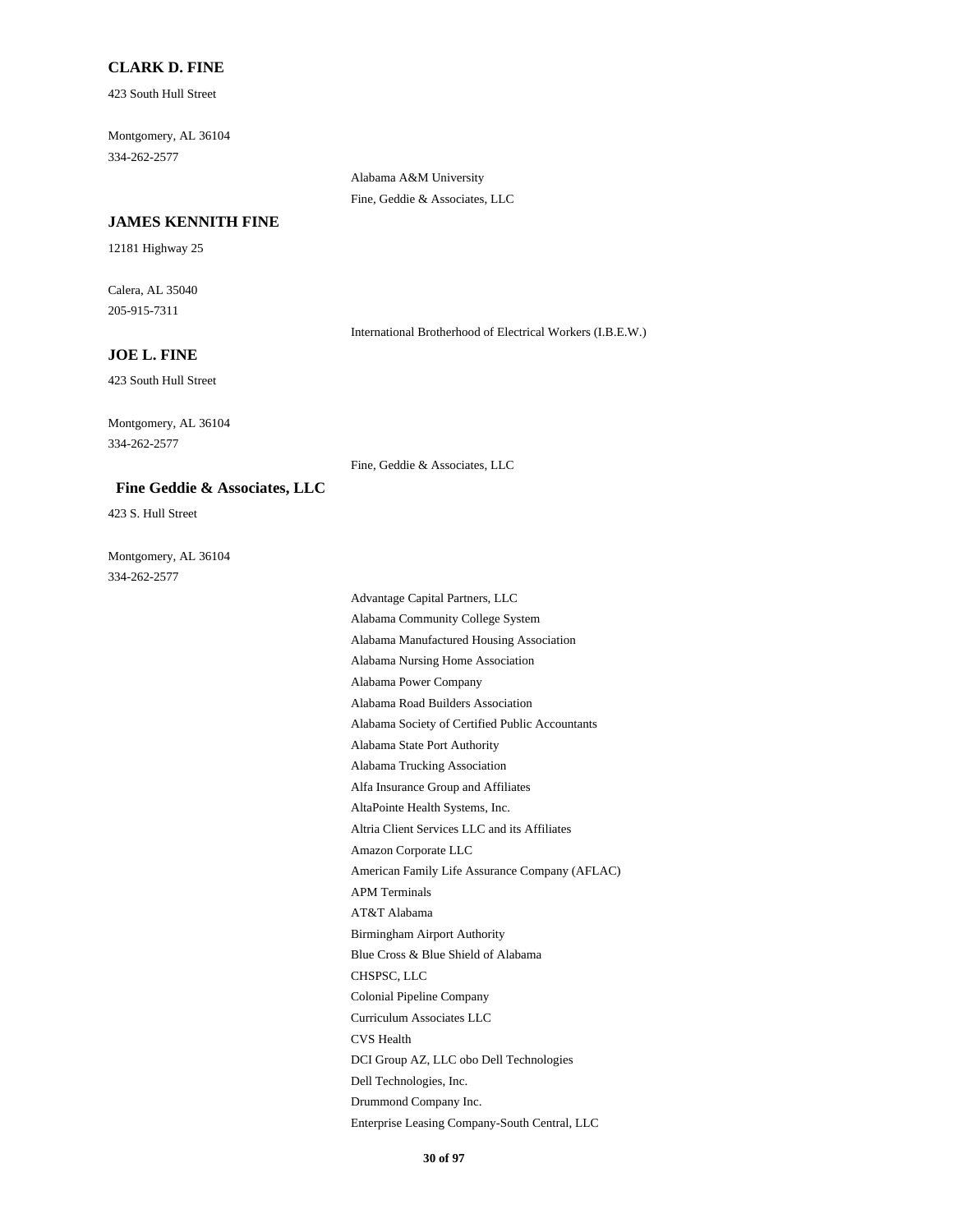Exxon Mobil Corporation Global Tel\*Link Corporation Great Southern Wood Health Group of Alabama Lyft, Inc McWane, Inc. Merck Sharp & Dohme Corp. Microsoft Corporation Montgomery Area Chamber of Commerce National Elevator Industry, Inc. National Information Consortium (NIC) National Strategies LLC (NSI) Nucor Corporation Omega Flex, Inc. Outdoor Advertising Association of Alabama Ozark Striping Company Protective Life Corporation Regions Financial Corporation Retirement Systems of Alabama Rhaglan Hospitality LLC Sabic Innovative Plastics US LLC SouthWest Water Company Starkey Laboratories Inc d/b/a Starkey Hearing Technologies Stephen Bradley & Associates LLC Talladega Superspeedway Tigers Unlimited Foundation UAB Health System Vivid Seats LLC Vulcan Materials Company Wexford Health Sources Inc

### **ABBY LUKER FITZPATRICK**

100 N. Jackson Street

Montgomery, AL 36104 334-263-7594

Association of County Commissions of Alabama

## **JAMES B. FLETCHER**

4264 Lomac Street

Montgomery, AL 36106 334-272-3800

Petroleum and Convenience Marketers of Alabama

## **JOHN W. FLOYD**

401 Adams Ave.

Montgomery, AL 36104 334-244-8948

> Bloom Group Inc., The Electric Cities of Alabama James Dupree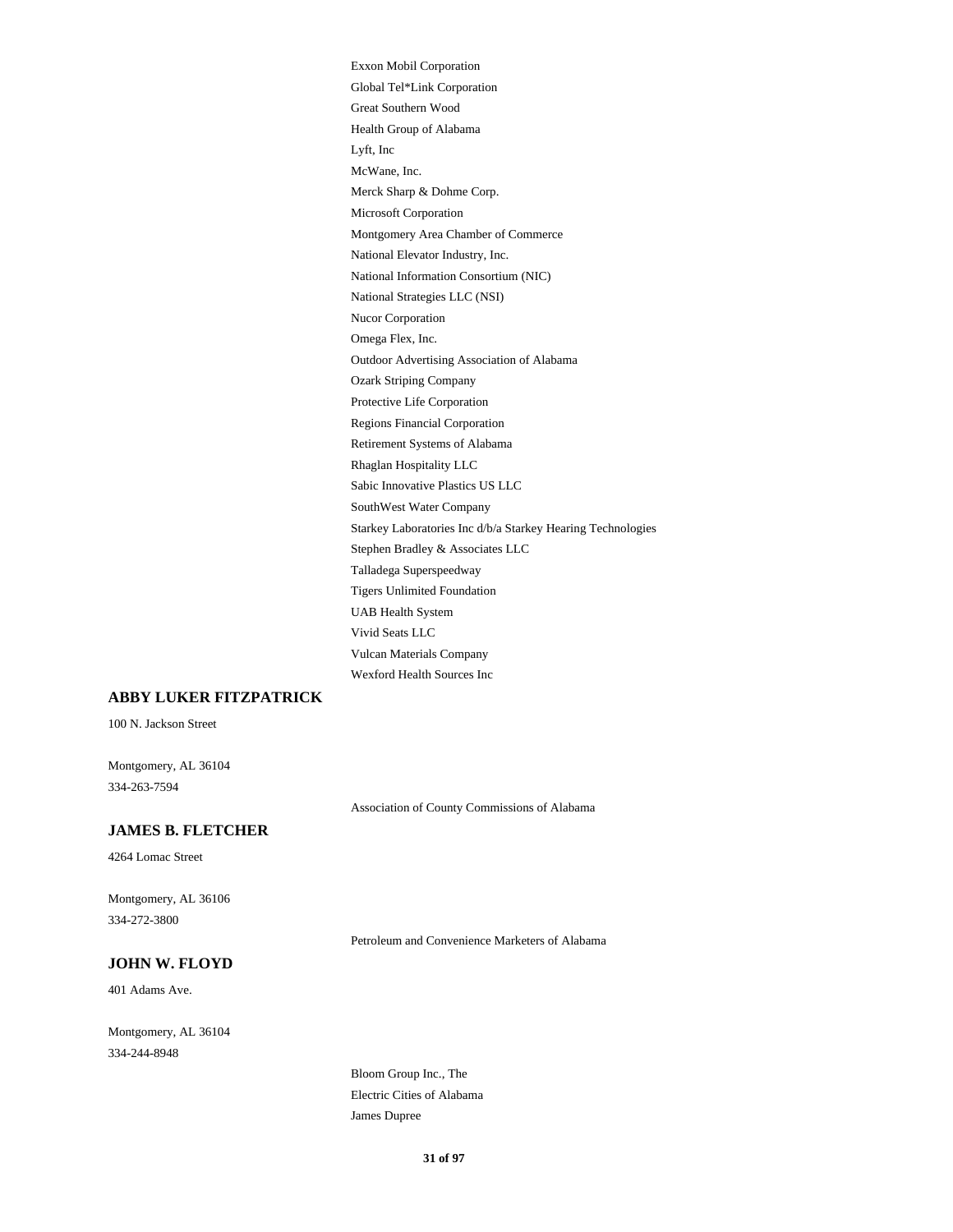## **J. TYLER FONDREN**

770 Washington Avenue

Montgomery, AL 36104 334-834-1428

AT&T Alabama

## **VERNER KIMBLE FORRISTER**

Post Office Box 612

Montgomery, AL 36101-0612 334-832-9060

Alabama Arise

## **KERON FORTE**

828 Washington Avenue

Montgomery, AL 36104 334-262-4177

Alabama Education Retirees Association

### **PECK FOX**

P O Box 242683

Montgomery, AL 36124 334-676-3404

> IBM Intuit, Inc.

### **M. D. FRANK**

2223 3rd Avenue North

Irondale, AL 35210-1125 205-951-3907

Brotherhood of Locomotive Engineers & Trainmen

#### **Franklin Resources Group, LLC**

529 South Perry, Suite 10

Montgomery, AL 36104 334-244-2187

> Advanced Disposal Service Alabama Association of Nurse Anesthetists Alabama Association of Private Colleges & Schools AT&T Alabama ATTENTI Bird Rides, Inc. Birmingham Jefferson Convention Complex (BJCC) Children First Alliance of Alabama Children First Foundation, Inc. Drug Policy Alliance (DPA) Everytown for Gun Safety Action Fund Franklin Resources Group, LLC Friends of the Alabama Archives General Retirement System for Employees of Jefferson County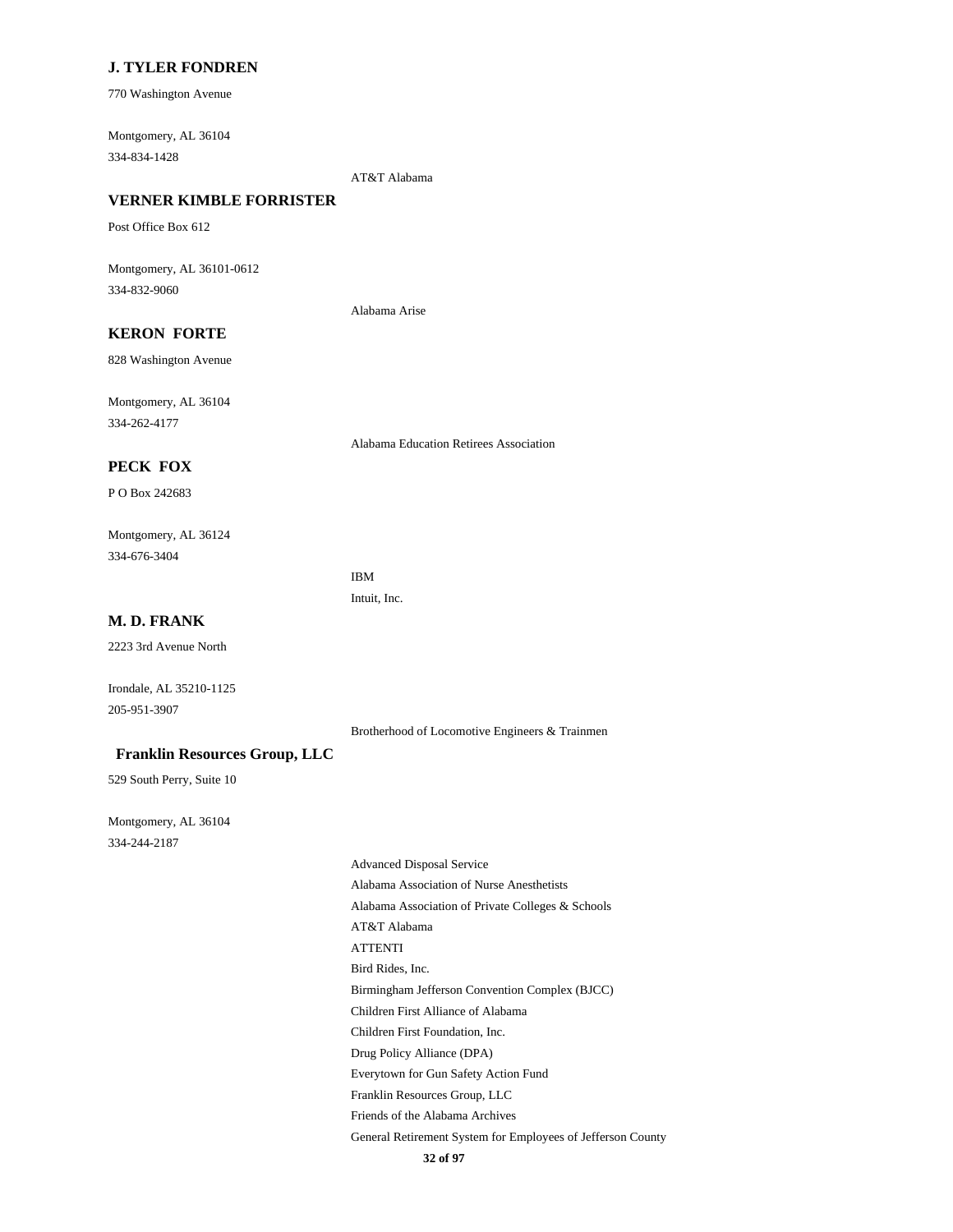MCNA-Managed Care of North America, Inc Retired Senior Volunteer Program State Farm Mutual Automobile Insurance Company, Inc. The Nature Conservancy Town of Pike Road, Alabama

#### **TENEE R.J FRAZIER**

535 Adams Ave

Montgomery, AL 36104 334-262-2566

### **BEEBE R FREDERICK, III**

624 S. Perry Street

Montgomery, AL 36104 334-593-6988

Congressional Sportsmen's Foundation

Alabama League of Municipalities

### **DEWAYNE FREEMAN**

801 Adams Avenue

Montgomery, AL 36104 334-467-1459

> Alabama Wholesale Distributors Association Dauphin Island Sea Lab SouthEast Consultants

## **WILL FULLER**

2716 Boultier Street

Montgomery, AL 36106 256-496-7001

> Disabilities Leadership Coalition of Alabama Young Alabama Inc.

#### **MARK L. GAINES**

Adams & Reese LLP

Birmingham, AL 35203 205-250-5000

Adams and Reese LLP

## **SARA SUMMERLIN GAINES**

100 N. Jackson Street

Montgomery, AL 36104 334-263-7594

Association of County Commissions of Alabama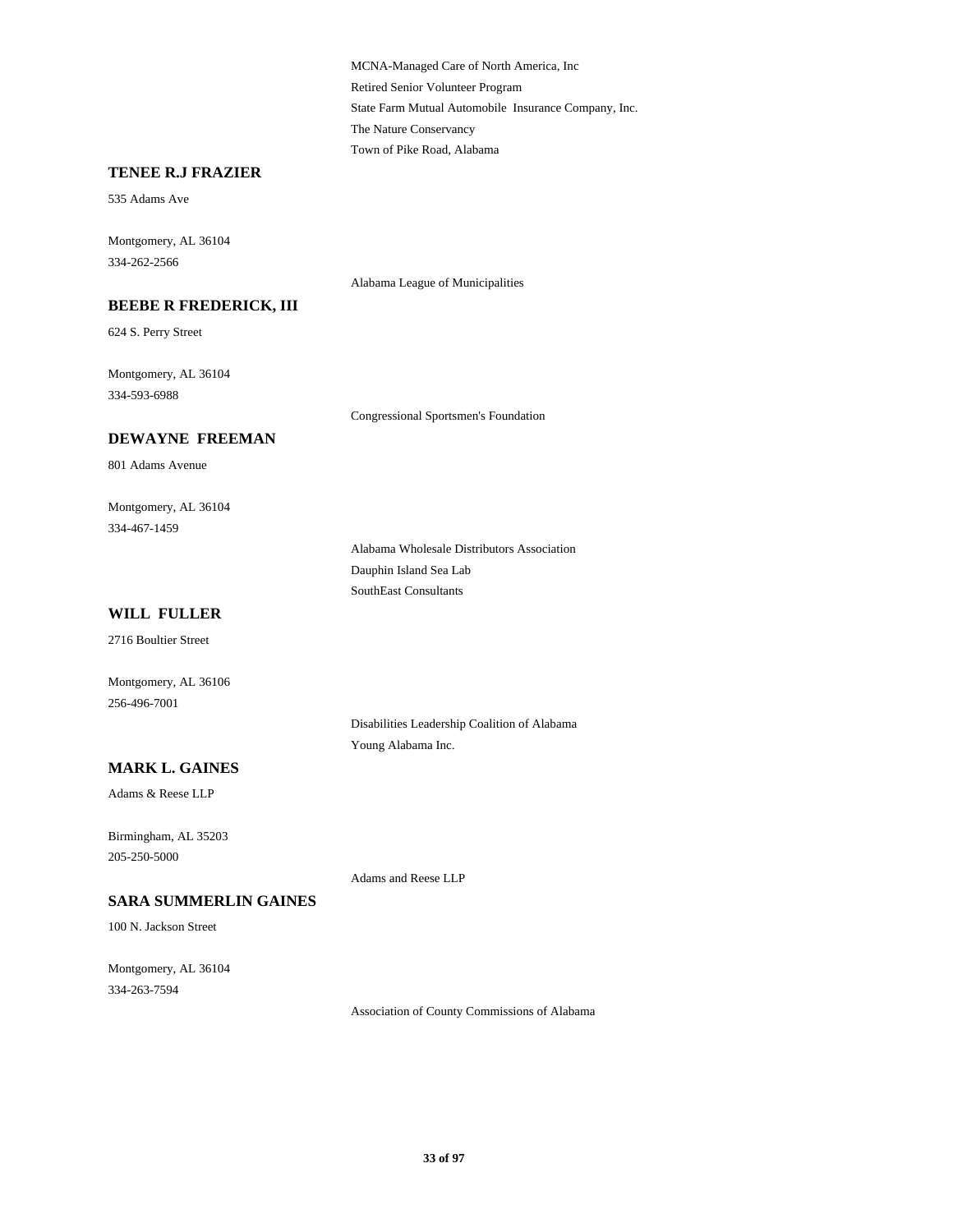### **BLAINE GALLIHER**

P. O. Box 1949

Montgomery, AL 36102 334-241-0078

**EARL GARDNER**

5420 Co. Road 61

Florence, AL 35634 256-412-6578

Earl Gardner

Alabama Power Company Windom,Galliher & Associates

### **BRITNEY MITCHELL GARNER**

1449 Medical Park Drive South

Birmingham, AL 35213 205-510-1500

American Heart Association

## **LEAH GARNER**

2 North Jackson Street

Montgomery, AL 36104 334-834-6000

Business Council of Alabama

## **CHRISTOPHER C GATCH**

6 Druid Hills Rd

Atlanta, GA 30329 678-570-8068

DC BLOX, Inc.

## **ROBERT B. GEDDIE, JR.**

423 South Hull Street

Montgomery, AL 36104 334-262-2577

Fine, Geddie & Associates, LLC

#### **RANDALL L. GEORGE**

P.O. Box 79

Montgomery, AL 36101 334-240-9423

Montgomery Area Chamber of Commerce

## **MURFEE GEWIN**

4200 Stone River Circle

Birmingham, AL 35213 205-879-7096

Eagle Forum of Alabama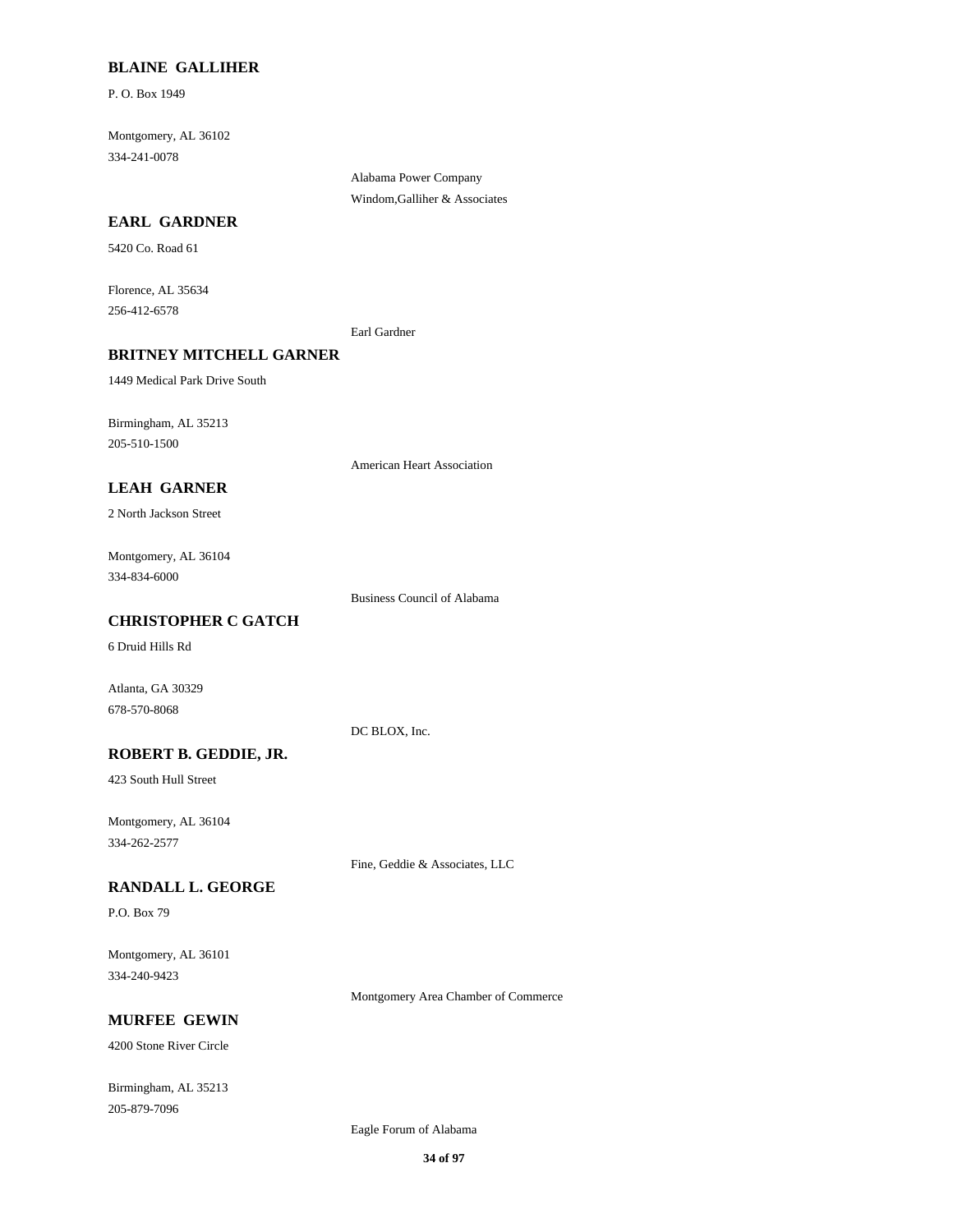### **MINDY SUSAN GILBERT**

900 Highway 78E,#200202

Jasper, AL 35501 205-471-5541

Humane Society of the United States, The

## **BOBBY GILES**

1770 Field Stone Lane

Auburn, AL 36830 256-505-2256

Alabama Pharmacy Association

## **SHERRI GIORGIO**

1 North Waukegan Road

Chicago, IL 60064 615-519-1176

AbbVie, Inc.

### **KATHERINE WHITEHURST GLENN**

241 Peachtree Street NE

Atlanta, GA 30303 404-688-9300

Planned Parenthood Southeast

### **ANGELA GOCHENAUR**

231 E Market St

Marietta, PA 17547 202-870-9747

Biotechnology Innovation Organization

## **JOSEPH C. GODFREY**

2376 Lakeside Drive

Birmingham, AL 35244 205-612-1917

Alabama Citizens Action Program(ALCAP)

### **BARRY GOLDWATER**

3219 East Camelback Road, Suite 552

Phoenix, AZ 85018 602-840-3510

Nationwide Mutual Insurance Company

## **JULIA GONZALES**

55 Washington Street

Brooklyn, NY 11201 310-721-7047

#### Amplify, Inc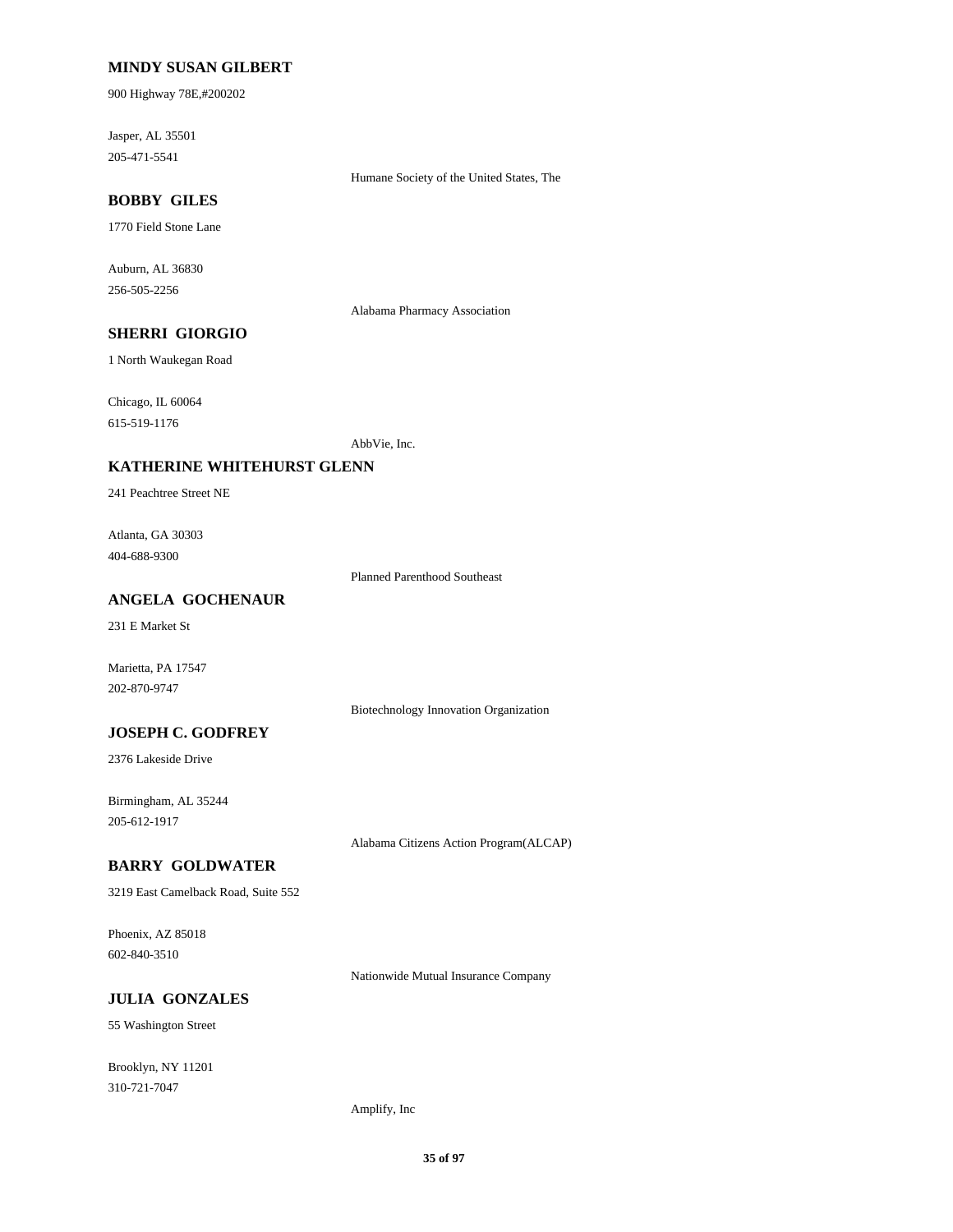### **WILLIAM GOOLSBY**

311 Pecan Tree Place

Pike Road, AL 36064 334-303-2006

Goolsby & Associates

#### **Government Corporate Partners, LLC**

441 High Street

Montgomery, AL 36104 334-265-8086

> Alabama Durable Medical Equipment Association Alabama Installment Lenders Association Alabama Podiatric Medical Association Alabama Power Company Poarch Band of Creek Indians Southern Communications Services Inc dba Southern LINC Wireless Talladega Superspeedway

### **JOHN MICHAEL EDWARD GRAY**

200 N. Glebe Rd.

Arlington, VA 22203 270-348-0066

Treatment Advocacy Center

## **LOGAN GRAY**

2 N. Jackson Street, Suite 300

Montgomery, AL 36104 334-240-6900

Southern Strategy Group of Alabama, LLC

### **THOMAS GARDNER GREEN IV**

7475 Halcyon Pointe Rd.

Montgomery, AL 36117 334-313-1001

> Eastside Realty The Green Group

### **JOE GREENE**

P.O. Box 79

Montgomery, AL 36104 334-240-9423

Montgomery Area Chamber of Commerce

### **WILLIAM STANLEY GREGORY**

445 Dexter Avenue

Montgomery, AL 36104 334-956-7604

Insurance Auto Auctions Corp.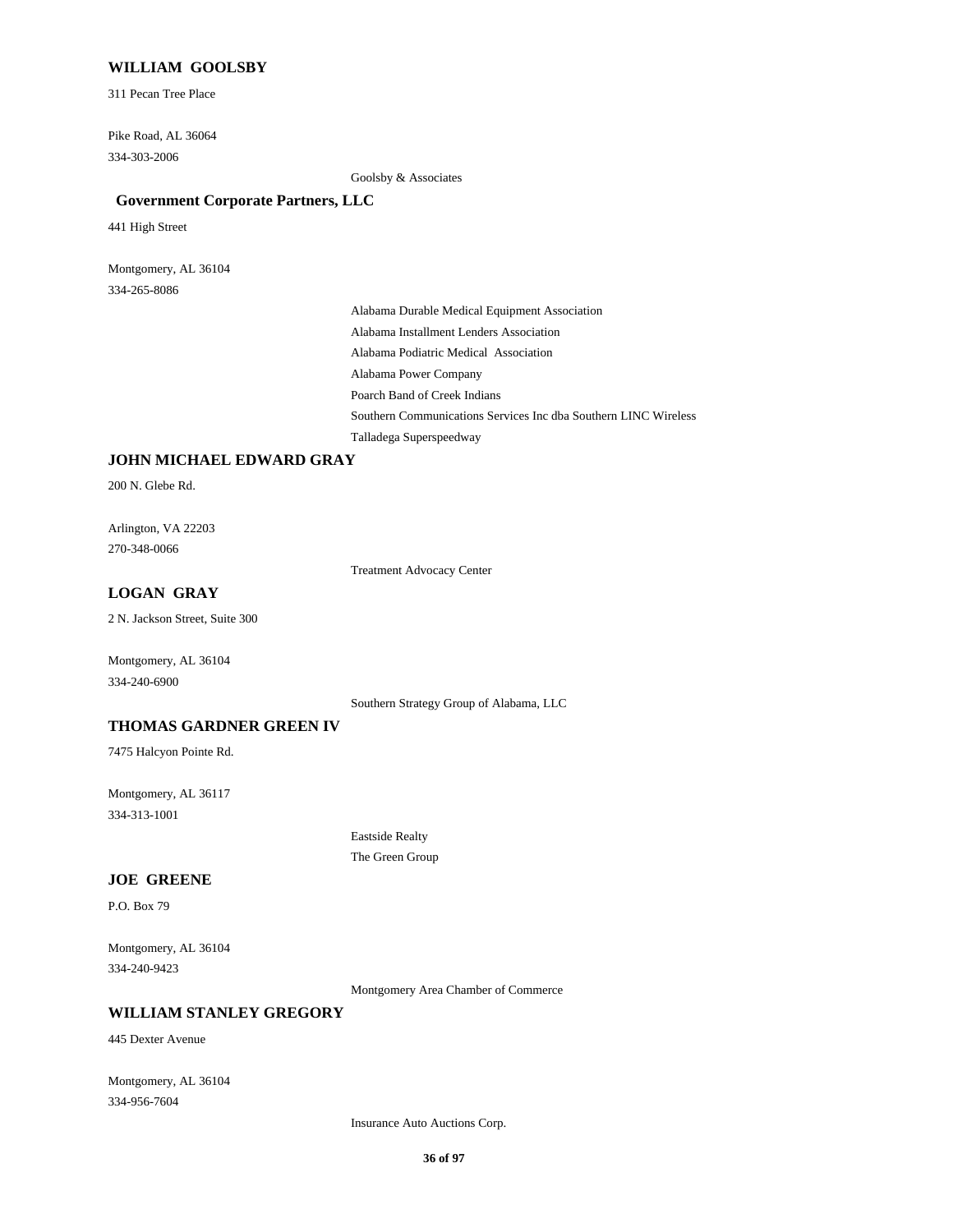### **SEAN GREHALVA**

1413 Oak Park Circle

Helena, AL 35080 205-908-3679

U. S. Term Limits

# **CHRISTOPHER R. GRISSOM**

One Federal Place

Birmingham, AL 35203 205-521-8514

> Bradley Arant Boult Cummings LLP Verizon

### **CAROL GUNDLACH**

P.O. Box 1188

Montgomery, AL 36101 334-832-9060

Arise Citizens' Policy Project

# **JAMES ROSS GUNNELLS**

250 Commerce Street

Montgomery, AL 36104 334-832-2909

**JOHN J. GUTHRIE, JR.**

Butler Snow LLP

1806 Loch Avenue

Cullman, AL 35055 205-908-3060

> Bloom Group Inc., The City of Fultondale Fultondale Gas Board Jefferson County Mayors Association

#### **JOHN P. HAGOOD**

2 N. Jackson Street

Montgomery, AL 36104 334-262-1800

> Alabama Graphite Company, Inc. CARFAX, Inc Cognosante, LLC Comcast Conduent, Inc.and its Affiliates CSX Transportation, Inc. Deloitte Consulting LLP Evidence Based Associates K12 Inc. Lafarge North America, Inc., Holcim (US) Inc., Aggregate Industries Management, Inc. National Joint Powers Alliance **37 of 97**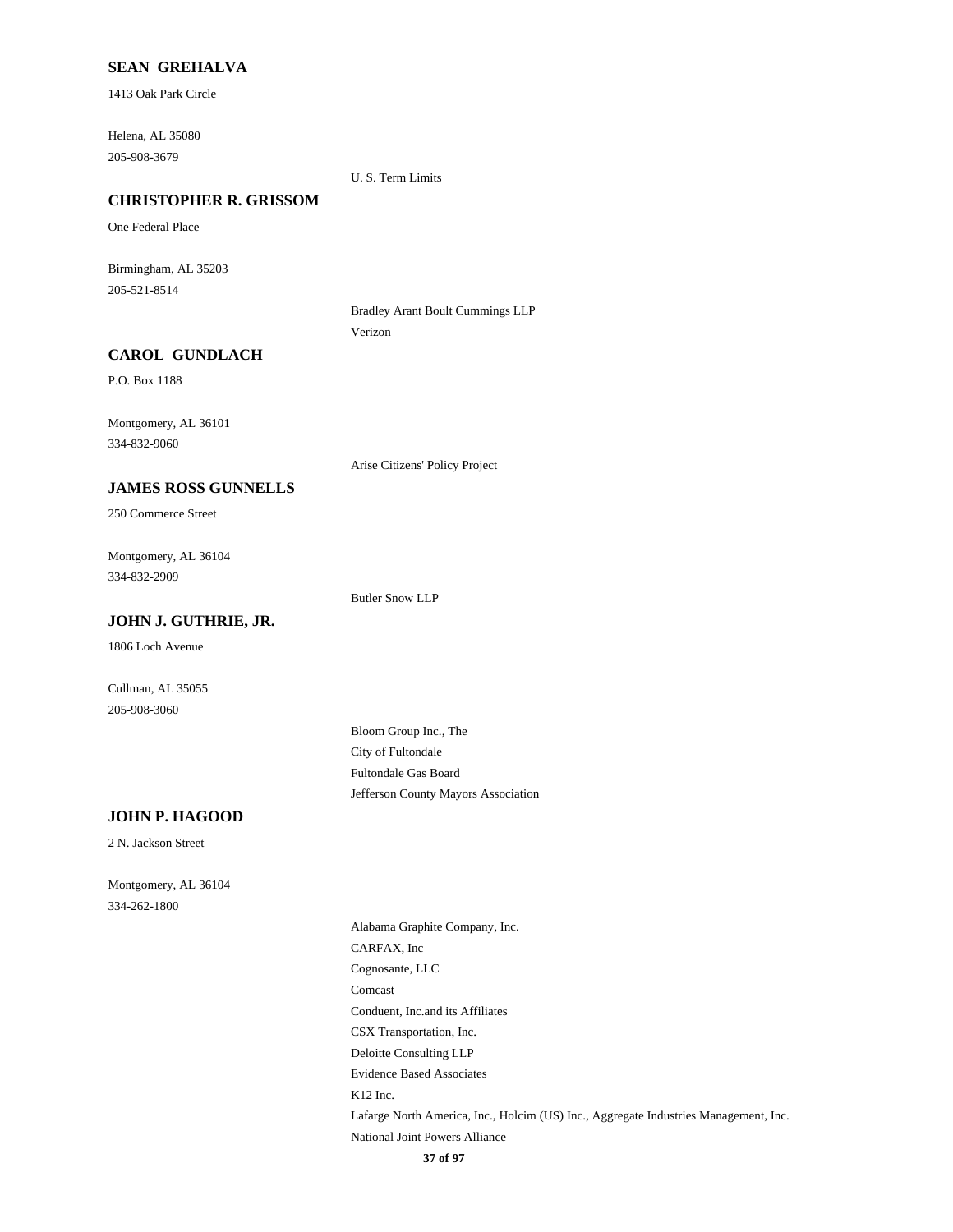Scrap Recyclers of Alabama Association Teach for America Uber Technologies, Inc Uniti Fiber Vertex Pharmaceuticals Incorporated

#### **JONATHAN HAND**

P.O. Box 1550

Montgomery, AL 36102 334-954-3221

#### **PAUL M. HANKINS**

5950 Carmichael Place

Montgomery, AL 36117 334-356-2220

Alabama Association of Independent Colleges & Universities

# **SUSAN R. HANSEN**

529 South Perry, Suite 10

Montgomery, AL 36104 334-244-2187

Franklin Resources Group, LLC

Electric Cities of Alabama

# **DAN HARBEKE**

c/o 28 Liberty Ship Way, Suite 2815

Sausalito, CA 94965 415-903-2800

Google Inc. and its Affiliates

### **MICHAEL PRUITT HARBIN**

1884 Data Drive

Birmingham, AL 35219 205-988-5355

AT&T Alabama

### **BRIAN HARDIN**

P.O. Box 11000

Montgomery, AL 36191-0001 334-288-3900

Alabama Farmers Federation/Alfa

### **BLAKE HARDWICH**

1901 6th Avenue North

Birmingham, AL 35203 205-250-5000

> Adams and Reese LLP Energy Institute of Alabama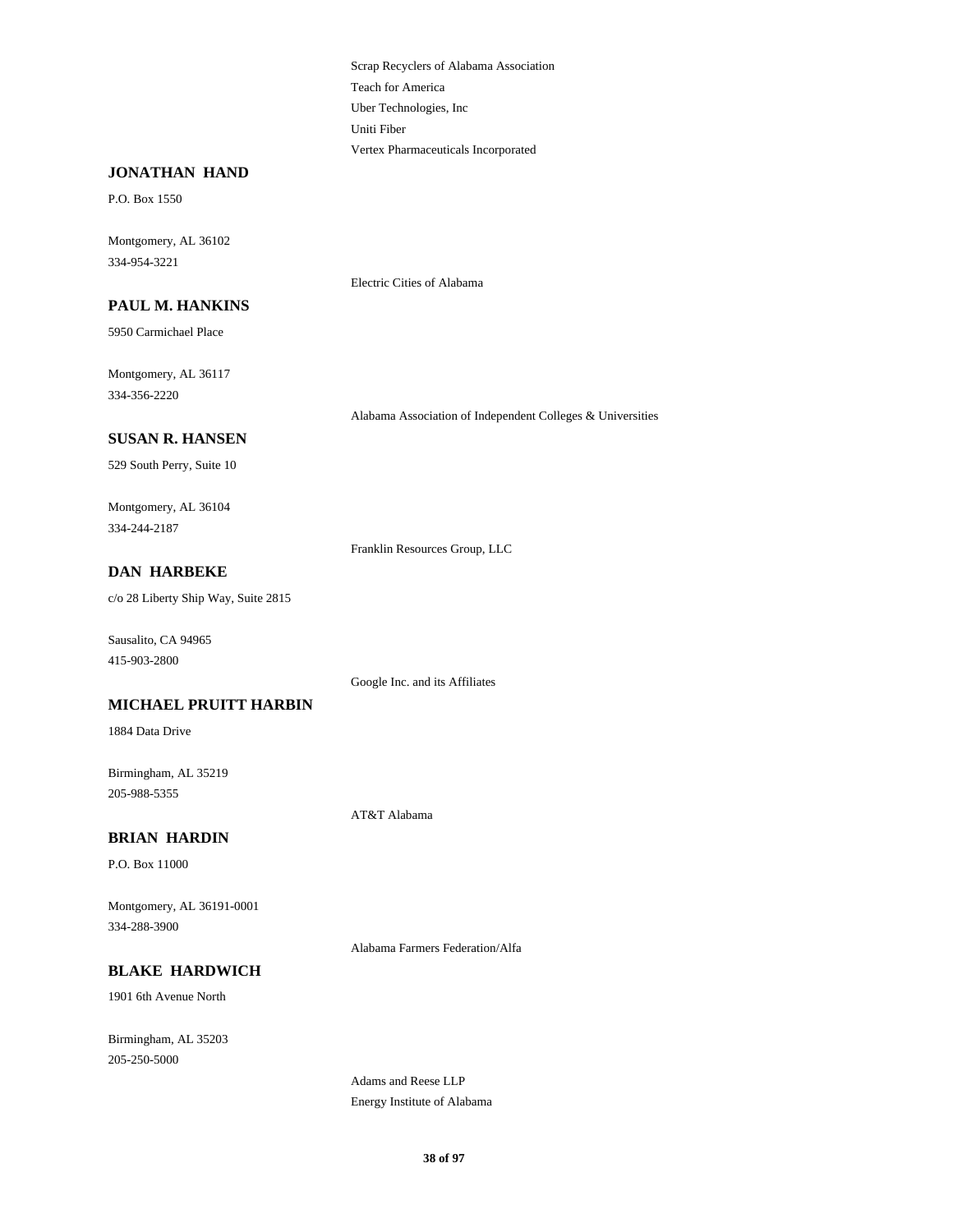### **KENNETH HARDY**

901 E Street NW

Washington, DC 20004 202-552-2000

The Pew Charitable Trusts

#### **DAVID BRIAN HARGROVE**

308 Clinton Avenue West

Huntsville, AL 35801 256-603-0920

AT&T Alabama

### **BRANDER CAPPAERT HARPER**

170 East Main Street

Dothan, AL 36301 228-861-9528

Wiregrass Construction Company

### **TAYLOR F. HARPER**

P.O. Box 229

Grand Bay, AL 36541 251-865-4663

> Alabama Wholesale Distributors Association Dauphin Island Sea Lab SouthEast Consultants

# **DREW HARRELL**

2 North Jackson Street

Montgomery, AL 36104 334-834-6000

Business Council of Alabama

# **GEORGE HARRIS**

PO Box 43485

Birmingham, AL 35243 334-462-7665

> City of Center Point, Alabama City of Thomasville, Alabama Law Offices of George Harris, LLC

# **THOMAS A HARRIS**

PO Box 2641

Birmingham, AL 35203 205-257-2925

Alabama Power Company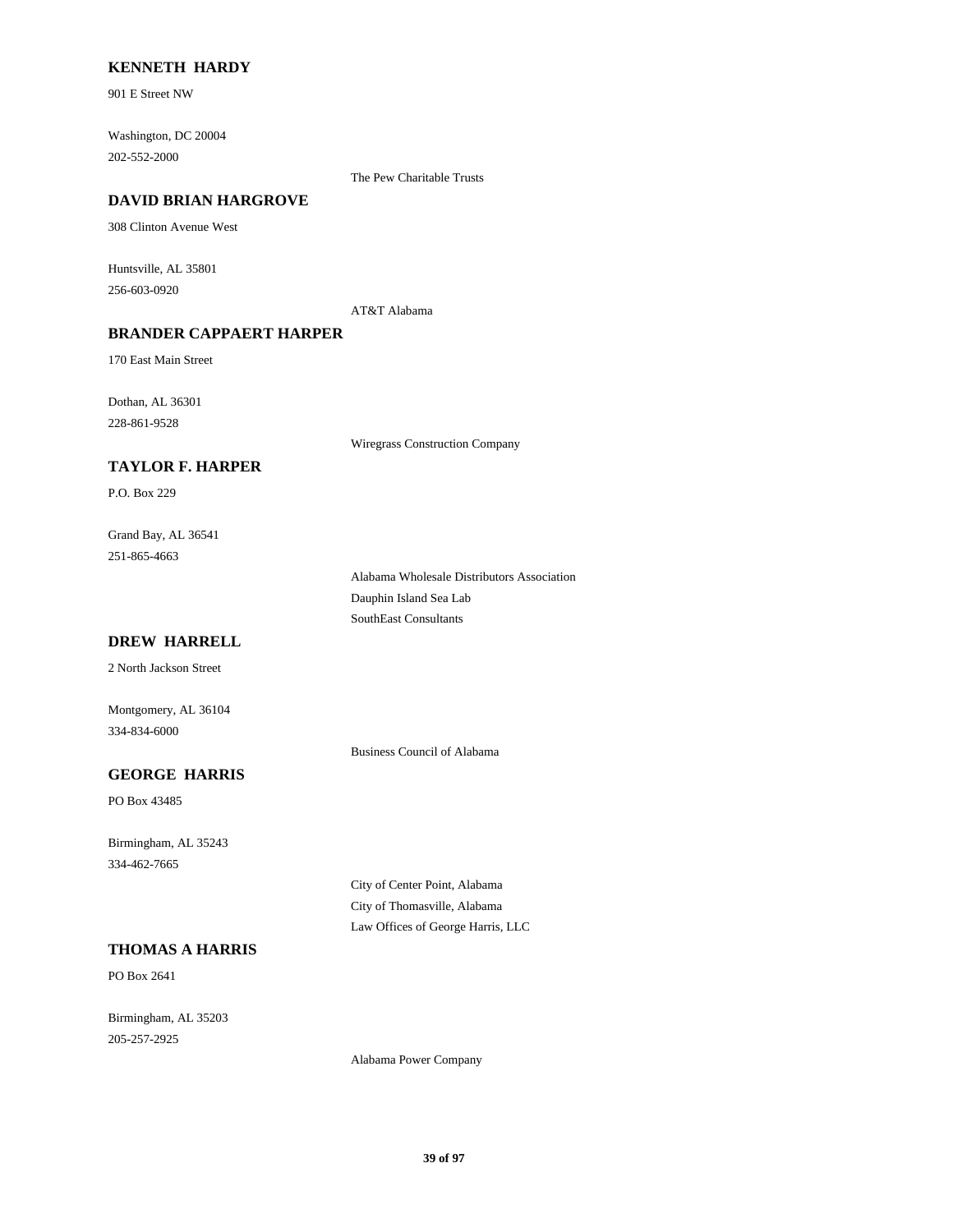### **WILLIAM M HARRIS**

555 Alabama St

Montgomery, AL 36104 334-265-8733

Alabama Forestry Association

# **DAN HARRISON**

244 Olde Castle Loop

Oxford, MS 38655 601-331-2302

WellCare Health Plans, Inc.

# **DAWN HATHCOCK**

P.O. Box 79

Montgomery, AL 36104 334-240-9423

Montgomery Area Chamber of Commerce

## **QUINTIN HAWKINS**

QH Consulting

Montgomery, AL 36124 334-233-1307

> Alabama Nursing Home Association Alabama Road Builders Association Anheuser-Busch Companies eQ Health Solutions, Inc IPCPR QH Consulting, LLC

# **RAYMOND HERNDON**

807 N. Columbia Street

Covington, LA 70433 571-212-7985

The Conservation Fund

# **AMY B. HERRING**

1348 Magnolia Curve

Montgomery, AL 36106 334-315-8003

> Alabama Association for Justice Alabama Power Company AT&T Alabama Southern Poverty Law Center, Inc. SPLC Action Fund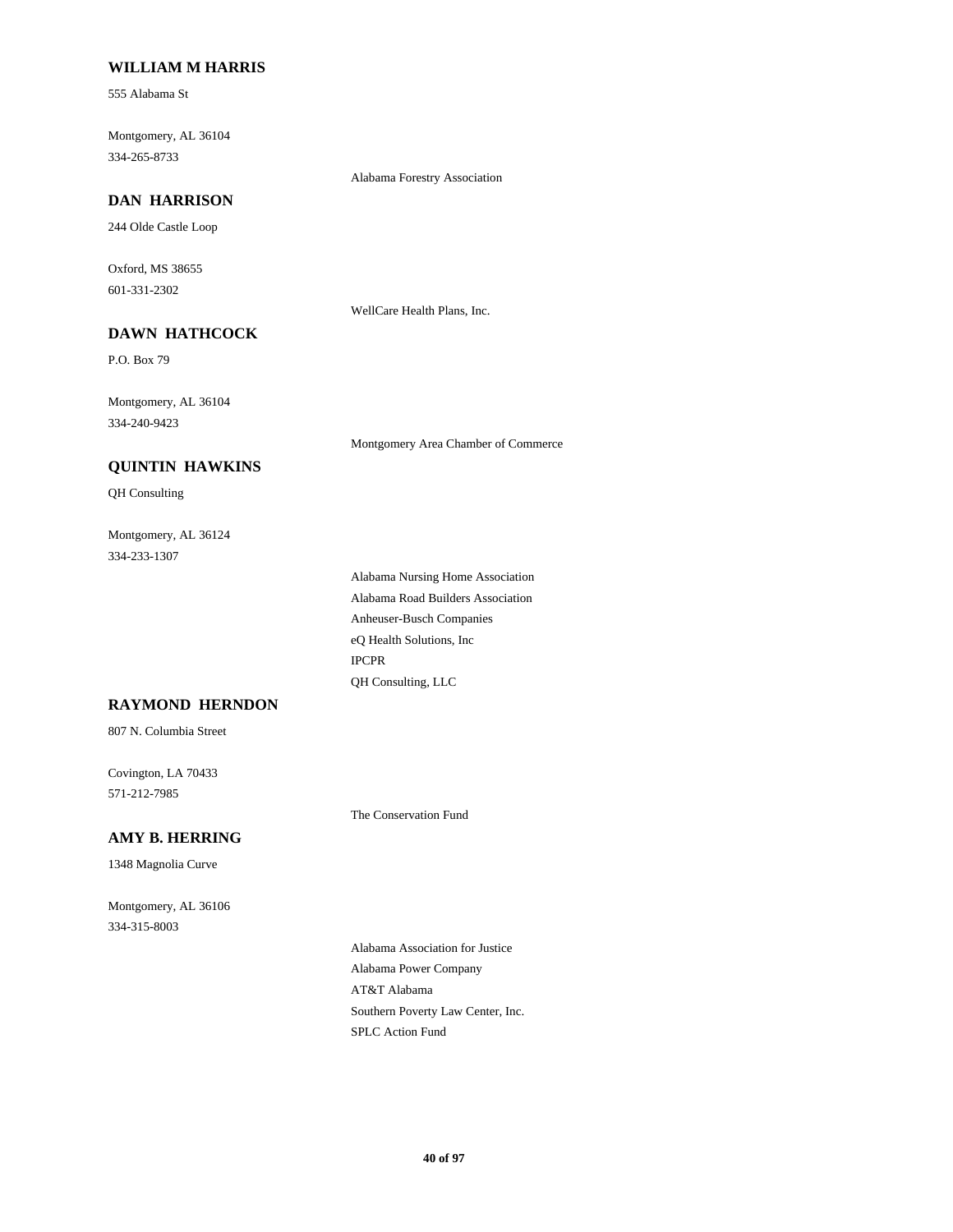### **DANNY M. HESTER**

Post Office Box 241882

Montgomery, AL 36124 334-235-0306

Alabama State Troopers Association

#### **RHONDA HICKS**

P.O. Box 4177

Montgomery, AL 36103-4177 334-834-9790

Alabama Education Association

# **LAMAR HIGGINS**

423 South Hull Street

Montgomery, AL 36104 334-262-2577

> Alabama A&M University Fine, Geddie & Associates, LLC YMCA's of Alabama

#### **CARY LENN HILL**

522 Washington Ave

Montgomery, AL 36104 334-262-3808

Alabama Association of Realtors

# **LISA FOUNTAIN HILL**

173 Medical Center Drive

Prattville, AL 36066 334-358-9590

Alabama Propane Gas Association

Alabama Policy Institute

# **LEIGH HIXON**

2213 Morris Avenue

Birmingham, AL 35203 205-870-9900

### **J. D. HOBBIE**

2155 Highway 42 South

McDonough, GA 30252-7636 770-389-5391

Southern States Police Benevolent Association, Inc.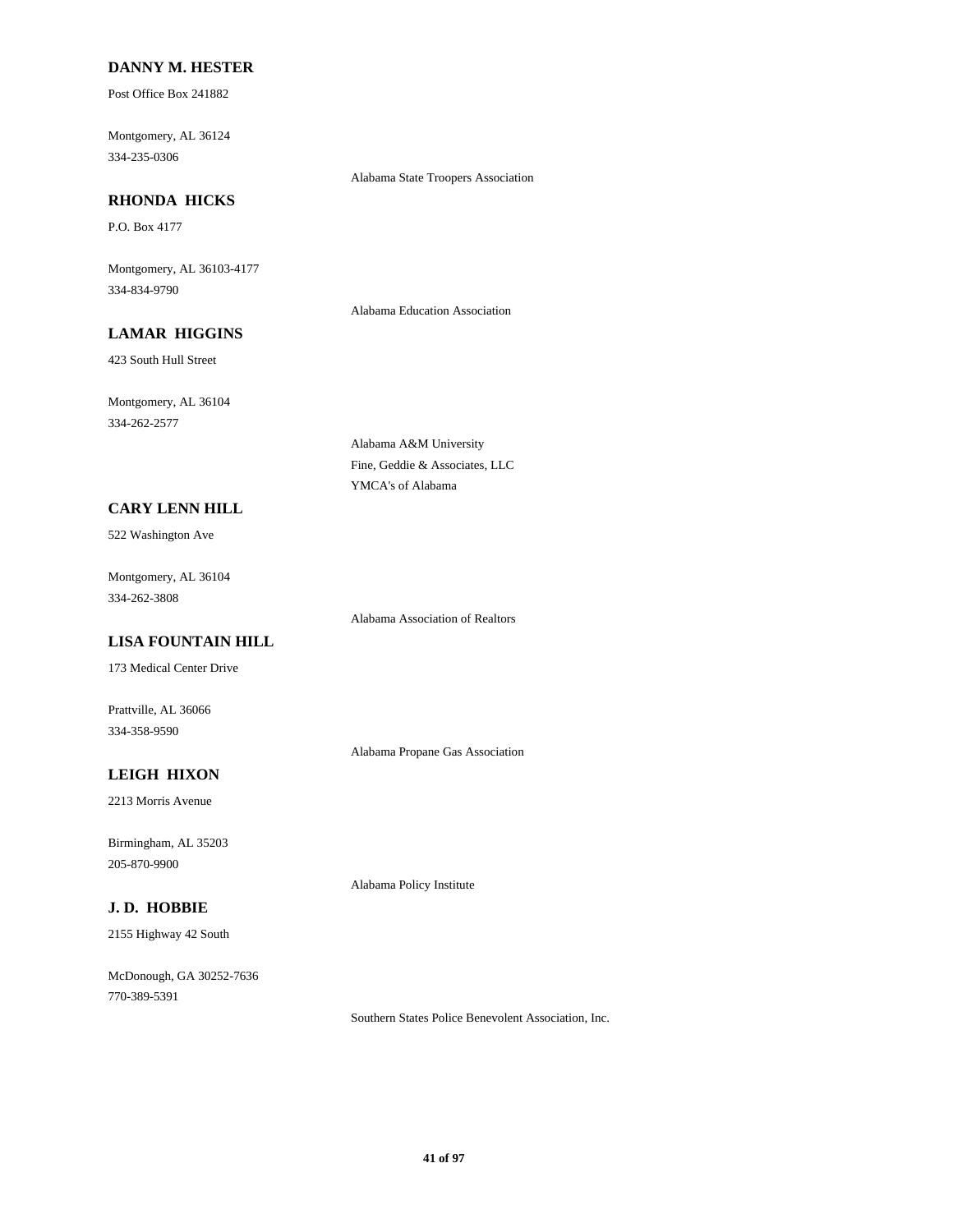### **LAUREN HODGE**

450 S. Union Street

Montgomery, AL 36104 334-834-9116

Alabama Retired State Employees Association

#### **NATHAN HOFFMAN**

P.O. Box 10691

Tallahassee, FL 32302 850-391-4200

Excellence in Education National, Inc.

# **TRACY MARGARET HOLIDAY**

5666 Alabama St.

Orange Beach, AL 36561 251-752-2245

Blackburn Family

#### **JAMES RYAN HOLLINGSWORTH**

534 Adams Avenue

Montgomery, AL 36104 334-262-0014

School Superintendents of Alabama (SSA)

### **LISA HOLMAN**

2151 Highland Avenue South

Birmingham, AL 35205 205-379-8065

#### **JESSICA HORSLEY**

PO Box 79

Montgomery, AL 36101 334-240-9428

Montgomery Area Chamber of Commerce

# **ALISON S. HOSP**

7265 Halcyon Summit Drive

Montgomery, AL 36117 334-263-5757

Alabama Retail Association

Alzheimer's Association

#### **EDWARD A. HOSP**

1901 Sixth Avenue North, Suite 2400

Birmingham, AL 35203-2618 205-254-1000

> Alabama A&M University Alabama Criminal Defense Lawyers Association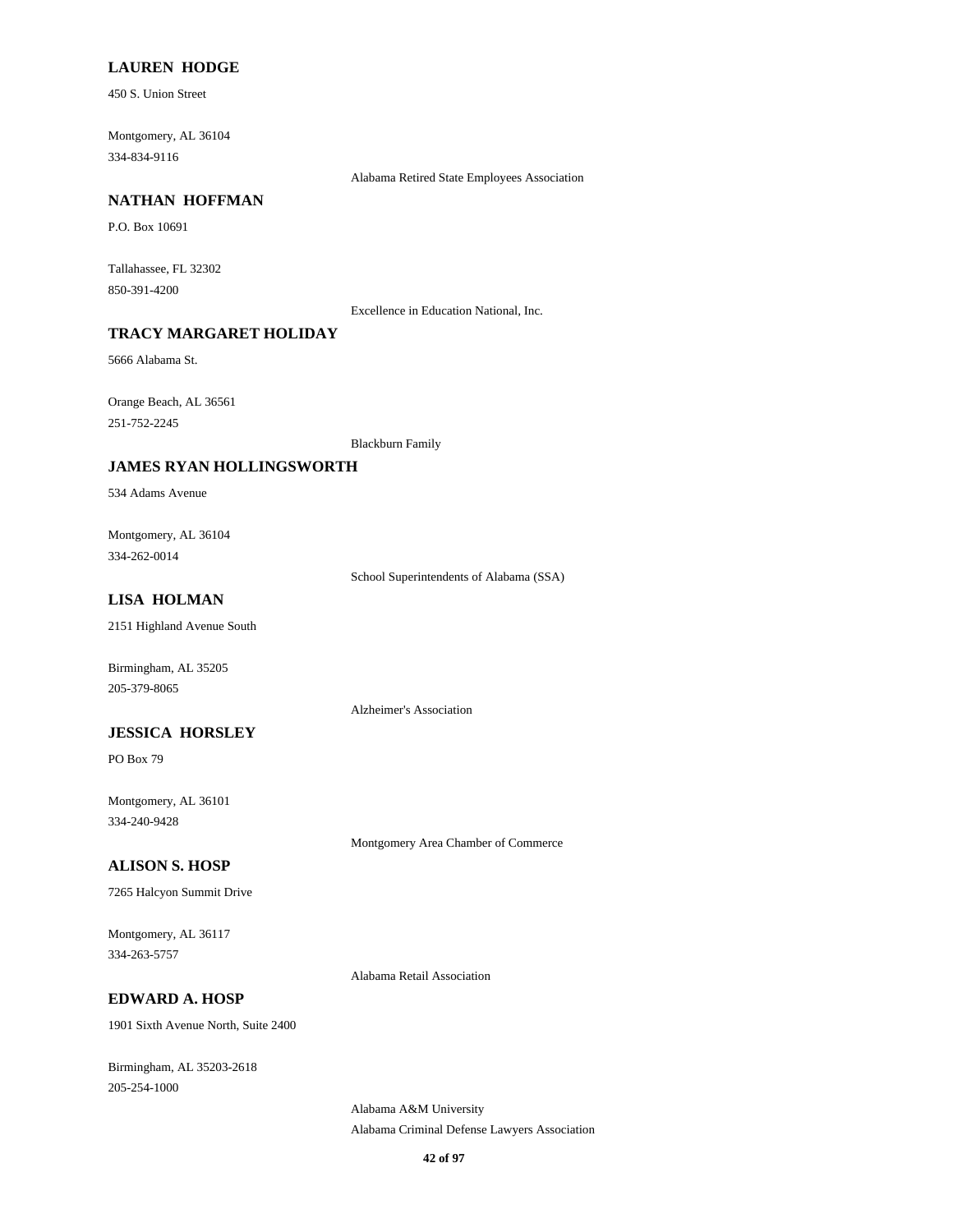Alabama Land Title Association AT&T Alabama Blue Cross & Blue Shield of Alabama Business Council of Alabama Children's Hospital of Alabama dba Children's of Alabama DaVita, Inc. Dish Network Human Rights Campaign McWane Science Center McWane, Inc. Montgomery Area Chamber of Commerce Regions Financial Corporation Rural Urgent Care, LLC Scholarships for Kids, Inc. Self Storage Association TMX Finance UAB Health System Vital Smiles Alabama, P.C. Walmart Inc.

#### **DANNE J. HOWARD**

770 Washington Avenue

Montgomery, AL 36104 334-272-8781

Alabama Hospital Association

### **TIM HOWE**

770 Washington Avenue

Montgomery, AL 36104 334-262-5200

> Dax R. Swatek & Associates, L.L.C. Swatek, Howe & Ross, LLC

# **SUZANNE HUFFAKER**

2527 Gunster Road

Montgomery, AL 36111 334-549-2534

> Alabama Circuit and District Judges Association Alabama State Bar Amy Herring & Associates

# **NICHOLAS COLE HUGHES**

6706 Taylor Circle

Montgomery, AL 36117 334-279-0088

J. Knox Argo, P.C.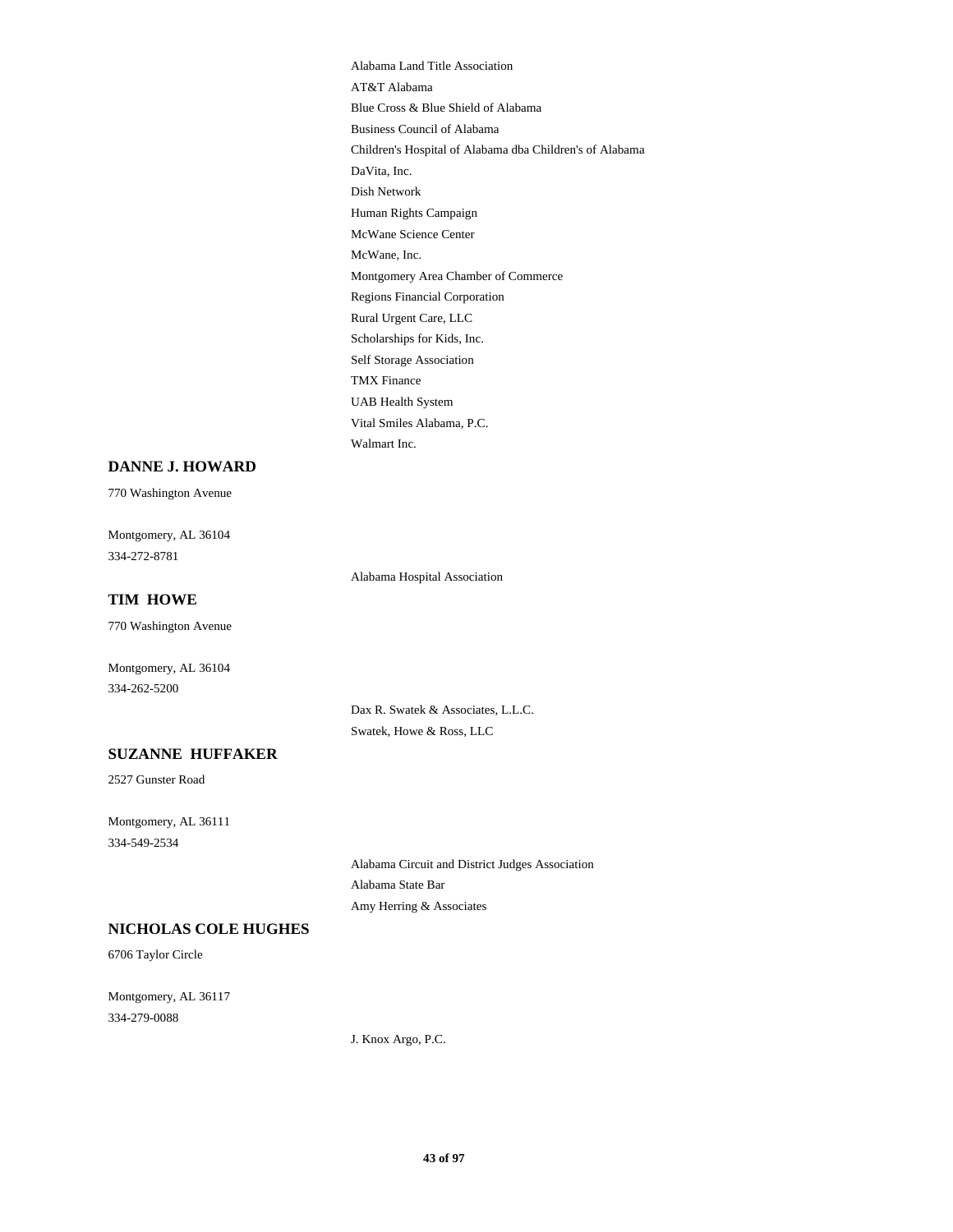### **BEN HULSEY**

4213 Carmichael Road

Montgomery, AL 36106 334-395-0123

Wren and Associates, LLC

### **MICHAEL W HUMBER**

1045 Ambassador Ct

Montgomery, AL 36117 205-999-7544

Alabama Association of Nurse Anesthetists

# **COURTNEY HUNTER**

246B East Glenn Aven

Auburn, AL 36830

334-329-7258

Take Back Our Republic

# **C. WAYNE HUTCHENS**

1884 Data Drive

Birmingham, AL 35244 205-988-5355

AT&T Alabama

### **CAMERON LANCE HYCHE**

4029 Milner Way

Hoover, AL 35242 205-789-1446

> Alabama Association for Justice Broad Metro LLC Dish Network Greystone Public Affairs, LLC Impact Alabama Swatek, Howe & Ross, LLC Tom Coker & Associates

### **DORIS HYDRICK**

Post Office Box 241607

Montgomery, AL 36124-1607 334-244-7828

Alabama Manufactured Housing Association

# **RAGAN INGRAM**

9221 Stillforest Court

Montgomery, AL 36117 334-782-6850

> Blue Cross & Blue Shield of Alabama Windom,Galliher & Associates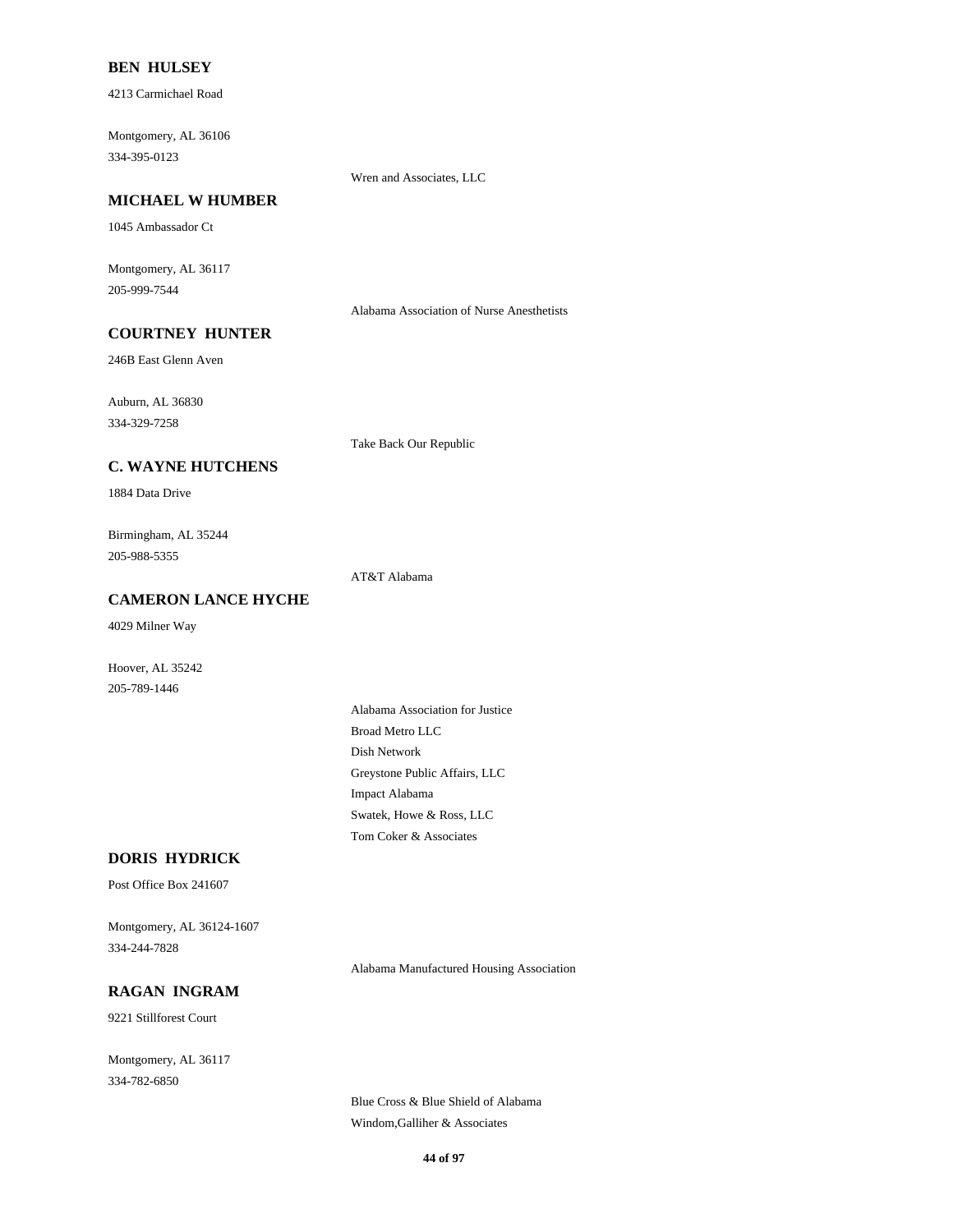### **CHRIS V. ISAACSON**

555 Alabama Street

Montgomery, AL 36104-4395 334-265-8733

Alabama Forestry Association

# **JASON ISBELL**

445 Dexter Avenue

Montgomery, AL 36104-3375 334-244-9456

Alabama Bankers Association, Inc.

# **MARGOT ISMAN**

355 Boylston

Boston, MA 02116 617-482-2520

Community Resources for Justice

### **JILL E JACKSON**

828 Washington Avenue

### Montgomery, AL 36104 334-262-4177

Alabama Education Retirees Association

### **ROBERT MARK JACKSON**

19 S Jackson Street

Montgomery, AL 36104 334-954-2500

Medical Association of the State of Alabama

# **JOHN A. JACOBS**

P.O. Box 4576

Montgomery, AL 36103-4576 334-213-2410

Voices for Alabama's Children

## **MICHELLE JACQUIS**

3810 Buck Lake Road #B204

Tallahassee, FL 32317 617-341-6100

Vertex Pharmaceuticals Incorporated

### **JASON MARVIN JAMES**

908 Butler Drive

Mobile, AL 36693 251-661-2011

Communications Workers of America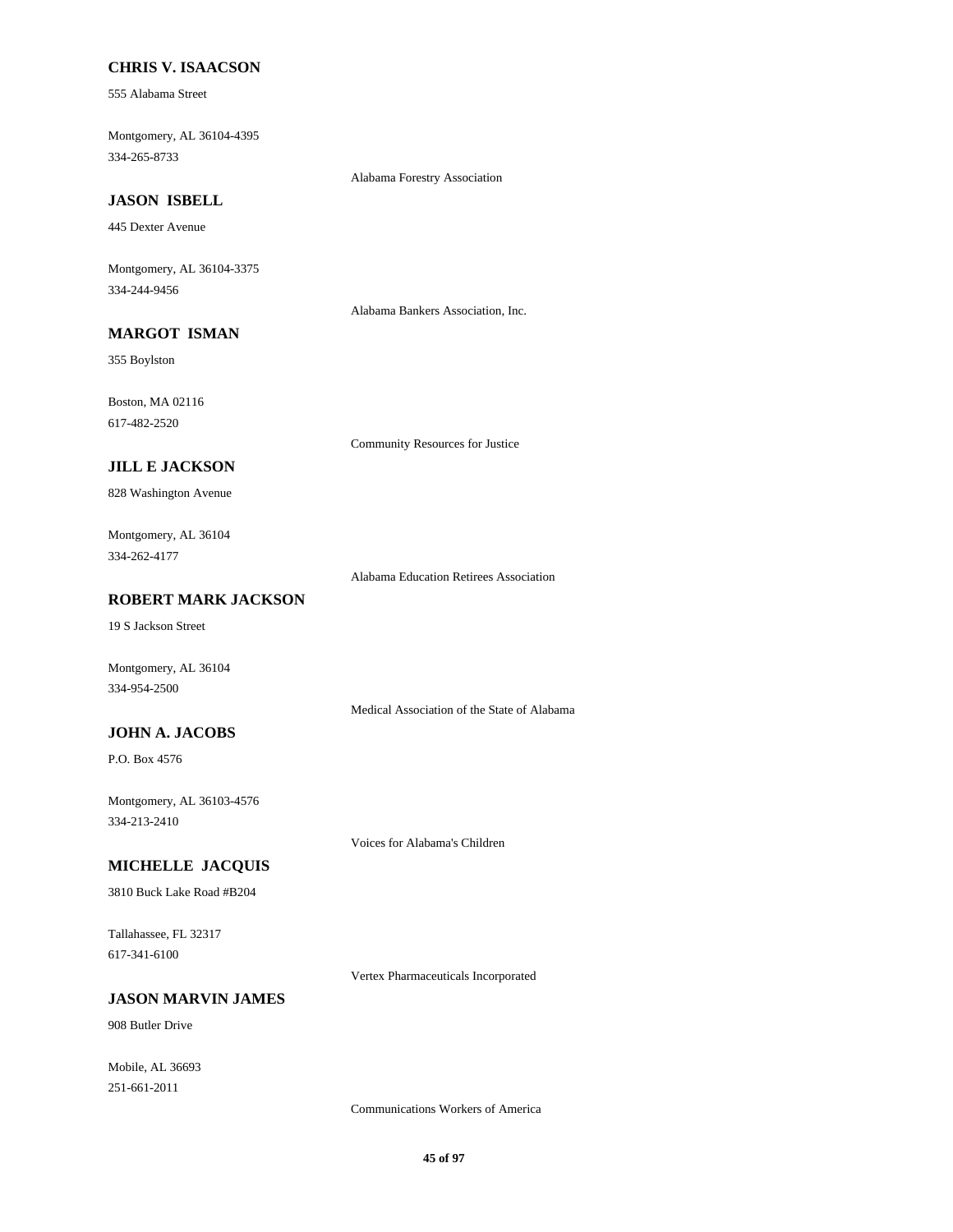### **GARRETT JEMISON**

401 Adams Avenue

Montgomery, AL 36104 334-244-8948

Bloom Group Inc., The

# **LA'KISKA JIMMAR**

P.O. Box 4177

Montgomery, AL 36103-4177 334-834-9790

Alabama Education Association

# **MICHAEL JOFFRION**

P.O. Box 43055

Vestavia, AL 35243 205-306-4156

American Federation for Children

### **ADRIAN J JOHNSON**

445 Dexter Avenue

Montgomery, AL 36104 848-229-2254

Johnson & Associates, PC

# **AIMEE JOHNSON**

2151 Highland Avenue South

Birmingham, AL 35205 205-379-8065

Alzheimer's Association

#### **ASHLEE NICOLE JOHNSON**

2929 Walnut Street

Philadephia, PA 19104 202-956-5212

FMC Corporation

### **BRETT A. JOHNSON**

P O Box 4177

Montgomery, AL 36103-4177 334-834-9790

Alabama Education Association

### **FRANKLIN R JOHNSON**

522 Washington Avenue

Montgomery, AL 36104 334-386-5350

Alabama Association of Realtors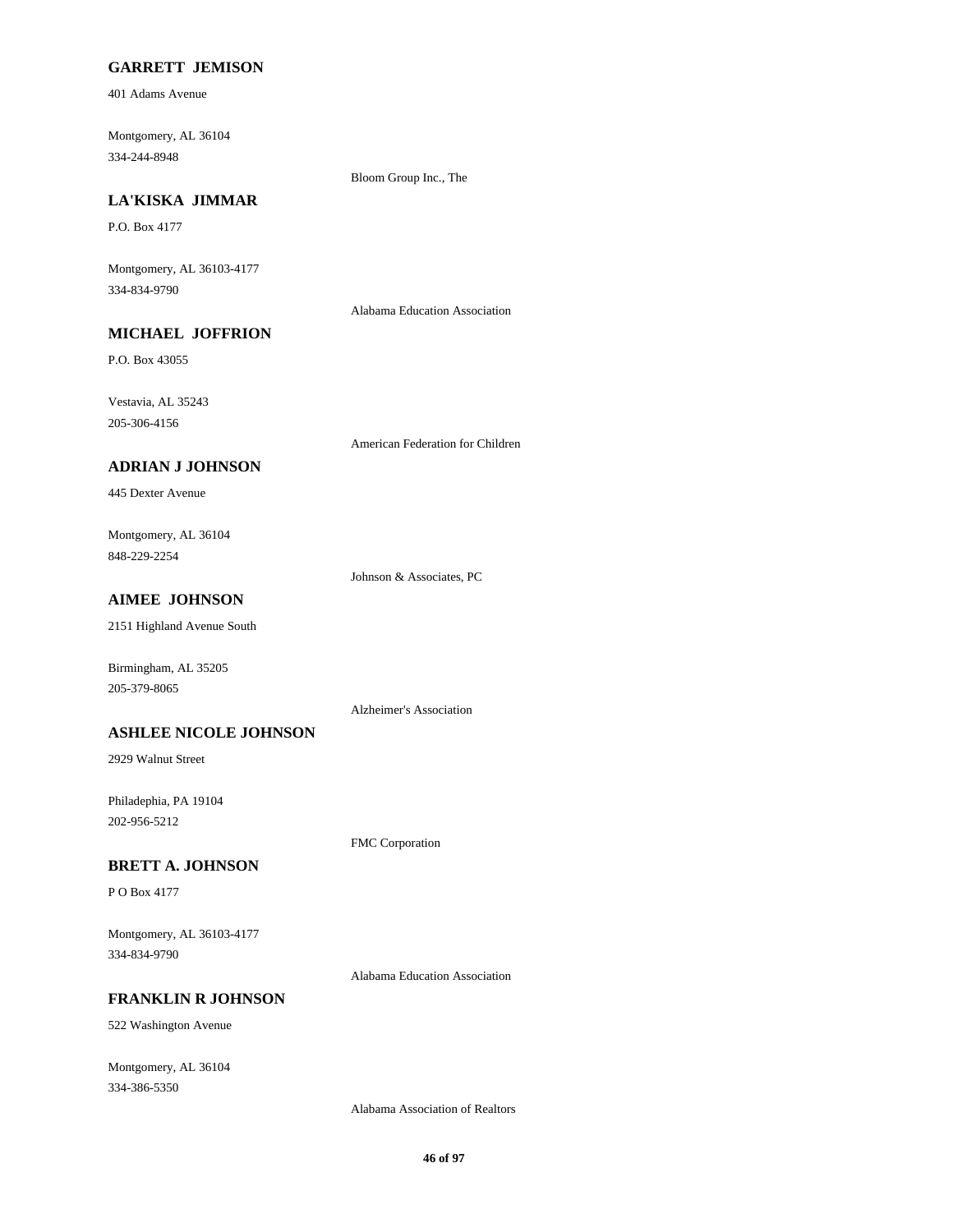### **JAMES FREDERICK JOHNSON**

PO Box 217

Rainsville, AL 35986 256-638-2144

Farmers Telecommunications Cooperative, Inc.

### **ALAN ERIC JOHNSTON**

Suite 107

Birmingham, AL 35242 205-408-8893

Citizens for A Better Alabama

### **HAMILTON ROBERT JOHNSTON**

535 Adams Avenue

Montgomery, AL 36104 334-262-2566

Alabama League of Municipalities

#### **THOMAS J. JOINER**

1766 Williamsburg Lane

Tuscaloosa, AL 35406 205-758-8298

Exxon Mobil Corporation

Jones Group, LLC, The

Adapt Pharma, Inc

### **GREGORY JONES**

P. O. Box 5278

Montgomery, AL 36103 334-834-7400

**MICHELLE JONES**

28 Liberty Ship Way, Suite 2815

Sausalito, CA 94965 415-903-2800

#### **RANDY E JONES**

120 Vulcan Road

Birmingham, AL 35209 205-942-1000

Alabama Independent Automobile Dealers Association

## **The Jones Group, LLC**

10 Court Square

Montgomery, AL 36104 334-834-7400

> Advance America Cash Advance, Inc Alabama Alliance of Boys & Girls Clubs, Inc.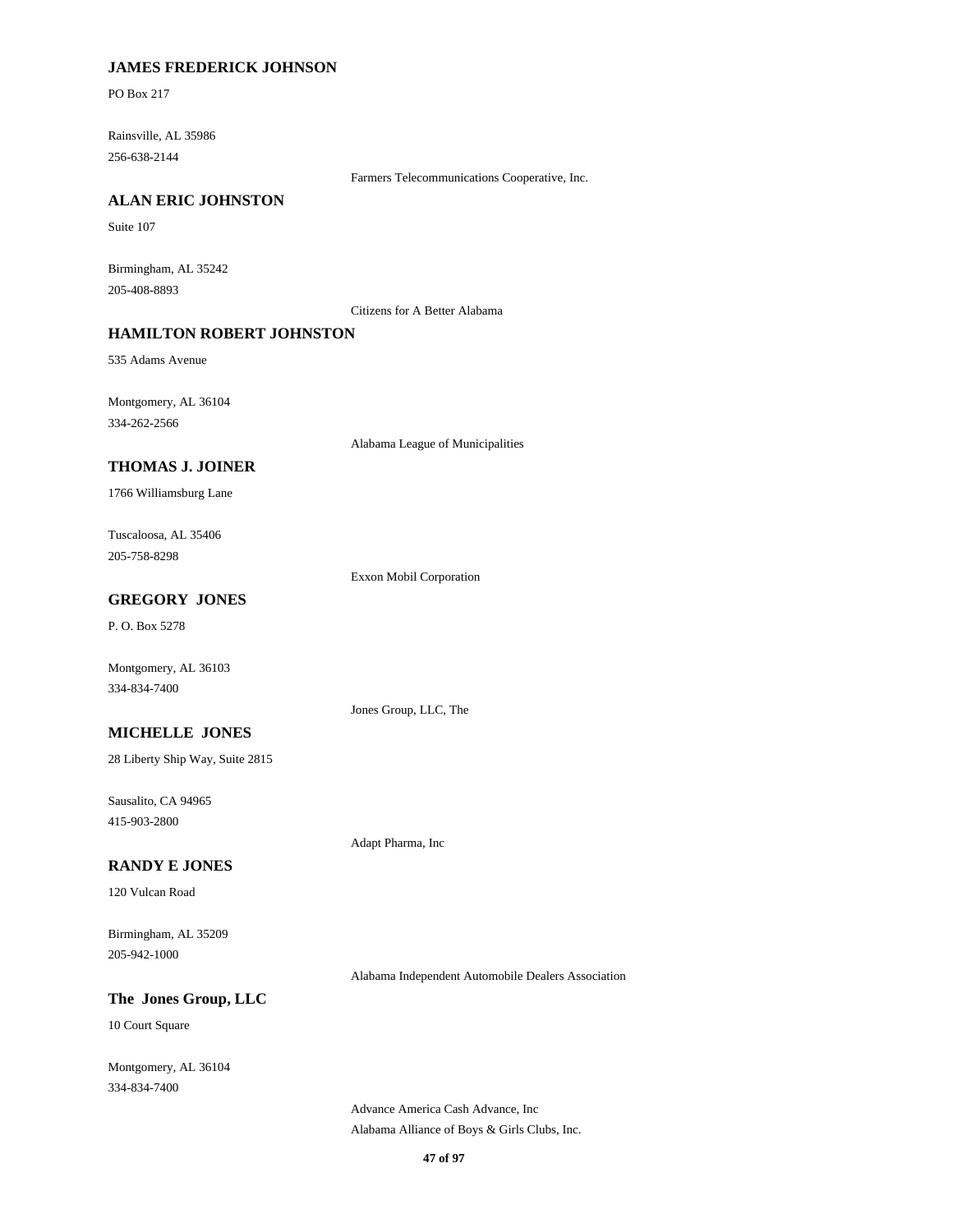Alabama Gamefowl Breeders Association Alabama State University Apple Inc. Birmingham Water Works Board Blue Cross & Blue Shield of Alabama City of Birmingham, Alabama City of Montgomery Community Action Association of Alabama Dish Network FanFreedom Project GEO Group, Inc. Jefferson County Commission LKQ Corporation Pfizer Inc. Swatek, Howe & Ross, LLC Talladega College

#### **GUY JORDAN**

c/o Politicom Law LLP

Sausalito, CA 94965 415-903-2800

Pfizer Inc.

### **DAYNISE JOSEPH**

c/o 28 Liberty Ship Way, Suite 2815

Sausalito, CA 94965 415-903-2800

Google Inc. and its Affiliates

### **JAMES JOYCE**

3110 Fairview Park Drive

Falls Church, VA 22042 703-206-6000

Cognosante Consulting, LLC

Uber Technologies, Inc

# **NICHOLAS JULIANO**

201 17th Street

Atlanta, GA 30361 415-851-3869

## **ADAM KELLER**

P.O. Box 4177

Montgomery, AL 36103-4177 334-834-9790

Alabama Education Association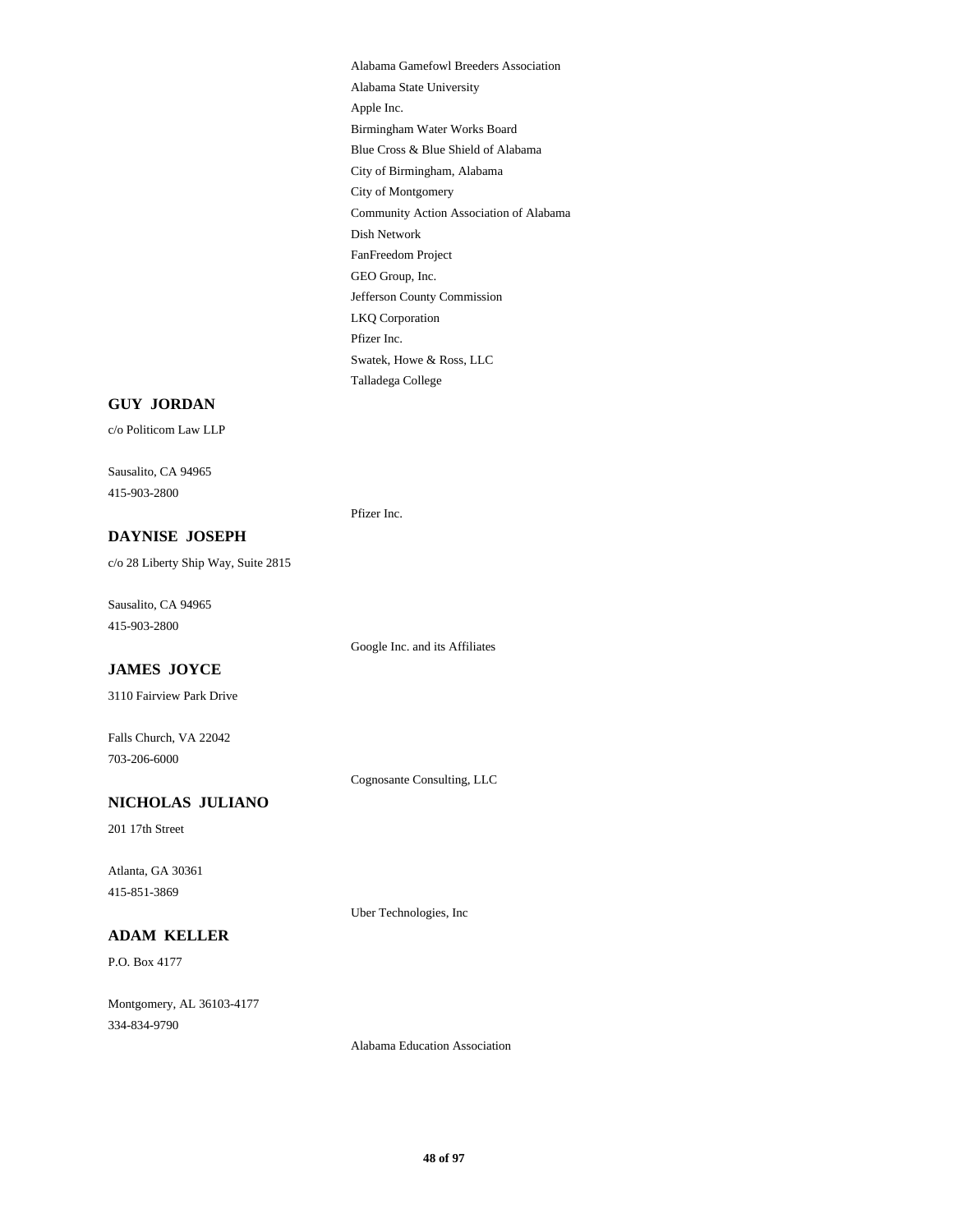### **LIANE KELLY**

450 South Union Street

Montgomery, AL 36104 334-834-9116

Alabama Retired State Employees Association

# **JAMES KENNEDY**

6195 Grier Road

Wetumpka, AL 36092 334-514-9993

Southern Crop Production Association

# **KATHERYN I KENNEDY**

825 Bayshore Drive, Suite 507

Pensacola, FL 32507

251-333-9077

Alabama Corrections Officers Association, LLC

# **SUSAN E. KENNEDY**

422 Dexter Avenue

Montgomery, AL 36104 334-834-9790

Alabama Education Association

# **STEVEN KESTER**

c/o Politicom Law LLP

Sausalito, CA 94965 415-903-2800

#### Apple Inc.

**STEVE KETTERBAUGH**

1114 Olde Cameron Lane

Franklin, TN 37067 615-828-7037

# Sanofi US

# **ALLISON KING**

P.O. Box 4177

Montgomery, AL 36103-4177 334-834-9790

Alabama Education Association

### **BILL KING**

828 Washington Avenue

Montgomery, AL 36104 334-262-4177

Alabama Education Retirees Association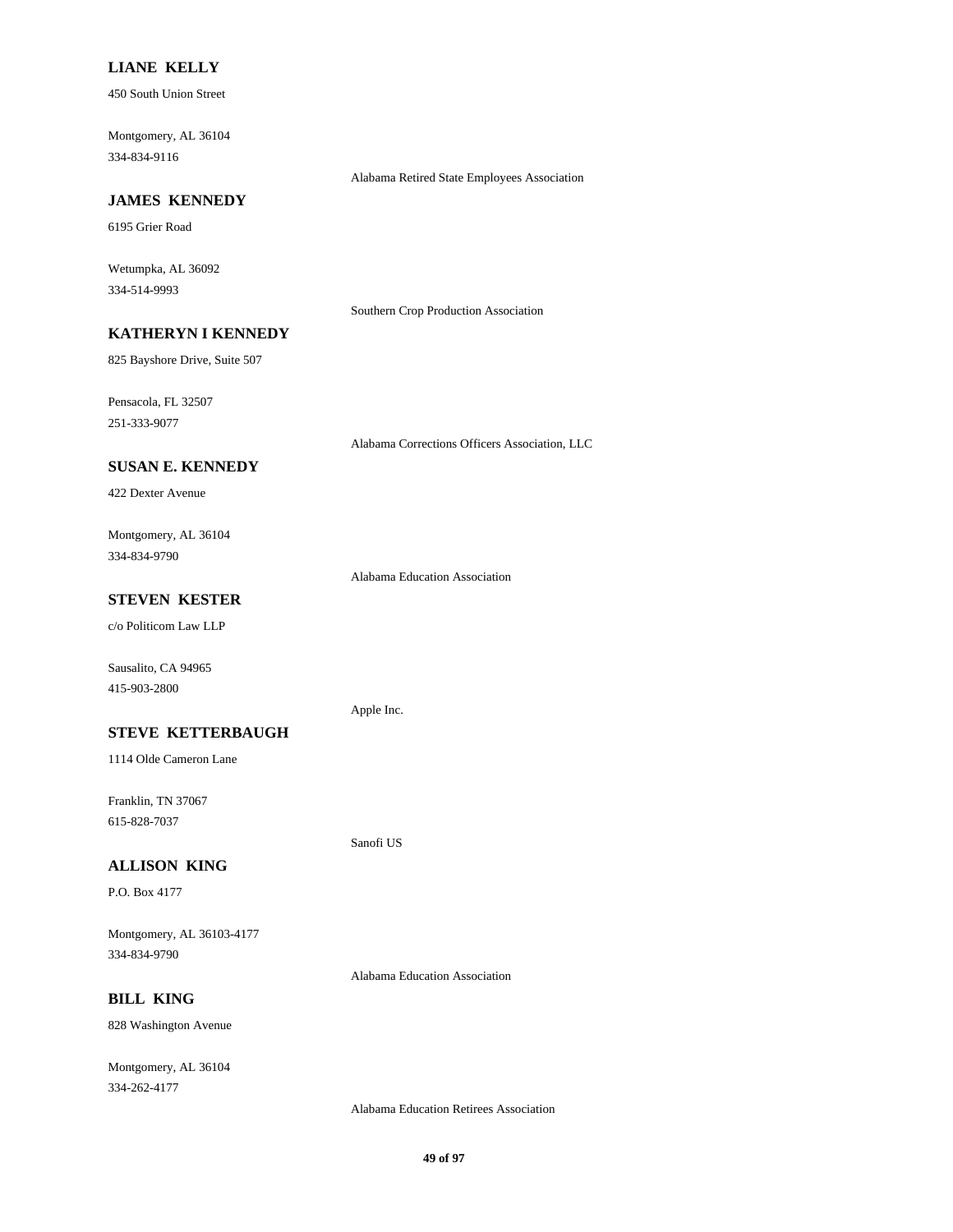### **CHARLES KING**

27246 Crazy Horse Way

Toney, Ala, AL 35773 256-698-6233

Energy Alabama

# **NICHOLE KING**

P.O. Box 4177

Montgomery, AL 36103-4177 334-834-9790

Alabama Education Association

# **ALISON M. KINNEY**

P O Box 11291

Montgomery, AL 36111 334-356-5628

Barton & Kinney, LLC

# **PHILLIP E. KINNEY**

P O Box 11291

Montgomery, AL 36111 334-356-5628

Barton & Kinney, LLC

# **FRANK KNAACK**

P.O. Box 4864

Montgomery, AL 36103-4864 334-263-0086

Alabama Appleseed Center for Law & Justice, Inc.

### **TAMMY KNIGHT-FLEMING**

P O Box 6574

Montgomery, AL 36106 334-782-2053

Greene Track Incorporated

#### **RICKEY KORNEGAY**

435 South McDonough Street

Montgomery, AL 36104 334-834-1061

Alabama AFL-CIO

### **PETER KUPFER**

P.O. Box 4177

Montgomery, AL 36103-4177 334-834-9790

Alabama Education Association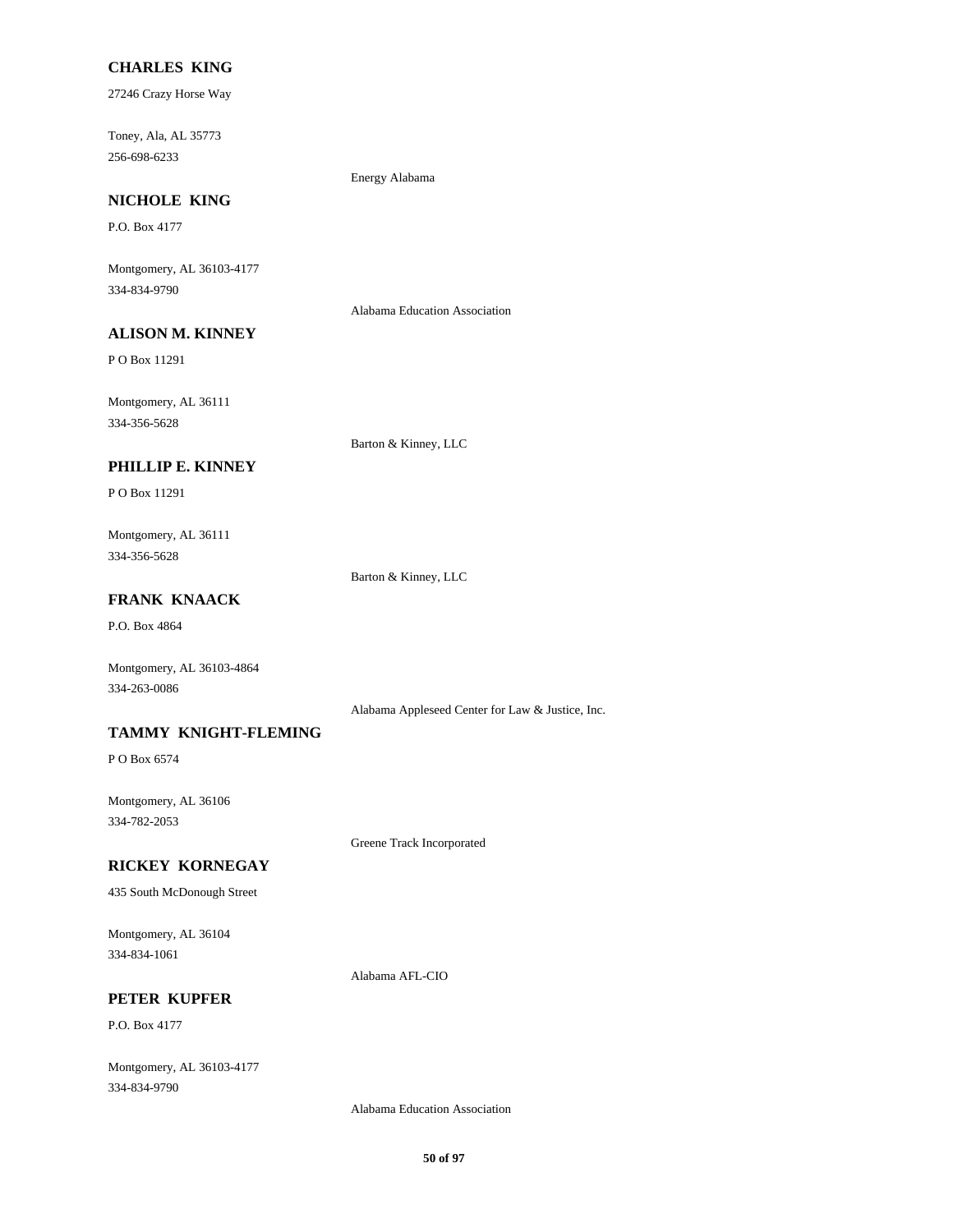### **JOHN F. KVACH**

3414 Governors Dr. SW Suite 215

Huntsville, AL 35805 256-731-9055

# **JOEL LAIRD**

19 West 11th Street

Anniston, AL 36201 256-282-7053

> Alabama Association of Rescue Squads Alabama Association of Volunteer Fire Departments

> Alabama Association of Volunteer Fire Departments

Liberty Learning Foundation

## **RICHARD LAIRD**

341 Bonner Drive

Roanoke, AL 36274 334-863-0600

### **LILLI LAND**

P O Box 3190

Auburn, AL 36831 334-740-0404

> Alabama Counseling Association Alabama Kidney Foundation, Inc.

Alabama Association of Rescue Squads

### **JILL LANDRY**

15900 Dooley Rd

Addison, TX 75001 972-221-4646

Lafarge North America, Inc., Holcim (US) Inc., Aggregate Industries Management, Inc.

# **WENDY LANG**

P.O. Box 4177

Montgomery, AL 36103-4177 334-834-9790

### **JERRY LANKFORD**

10 Burton Hills Blvd.

Nashville, TN 37215 615-263-6944

Alabama Education Association

CoreCivic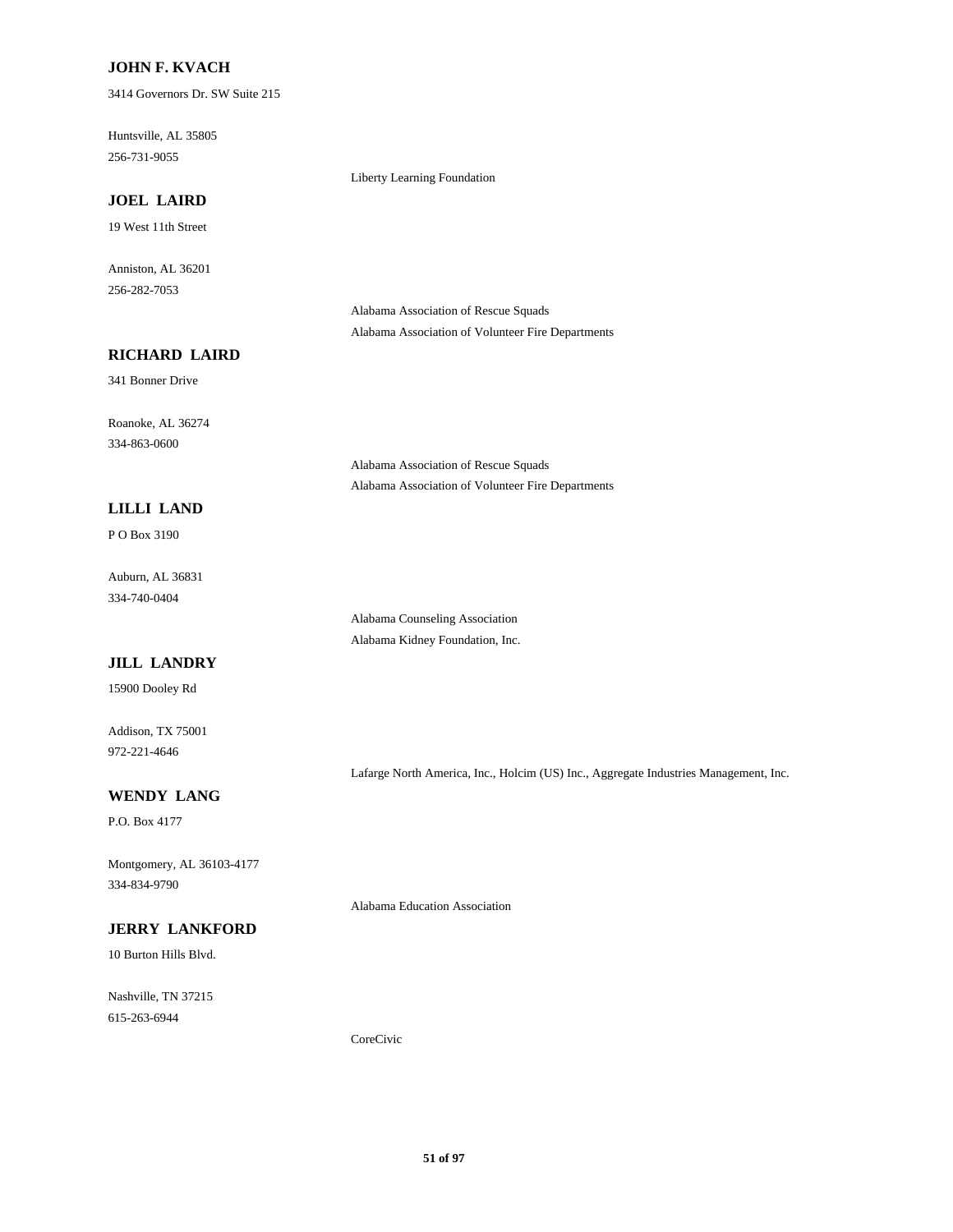### **LANCE LEE LATHAM**

7245 Halcyon Summit Dr

Montgomery, AL 36117 334-244-7828

Alabama Manufactured Housing Association

# **SCOTT LATHAM**

445 Dexter Avenue

Montgomery, AL 36104-3375 334-244-9456

Alabama Bankers Association, Inc.

# **C. DENNIS LATHEM**

P.O. Box 361392

Hoover, AL 35236 205-492-6191

Coalbed Methane Association of Alabama

#### **ELIZABETH KENNEDY LAWLOR**

770 Washington Avenue

Montgomery, AL 36104 334-262-7602

Norfolk Southern Corporation

## **TOM LAYFIELD**

630 Adams Avenue

Montgomery, AL 36104 334-832-4331

Alabama Road Builders Association

### **WINSTON J LEAVELL**

1348 Magnolia Curve

Montgomery, AL 36106 334-328-6063

> ACLU of Alabama, Inc. Alabama Clean Fuels Coalition American Civil Liberties Union, Inc Cigar Association of America, Inc.

# **ARCH MCDOWELL LEE**

1212 Adams Avenue

Montgomery, AL 36104 334-300-4034

> AAA - Alabama Motorists Assn., Inc. Government Corporate Partners, LLC Poarch Band of Creek Indians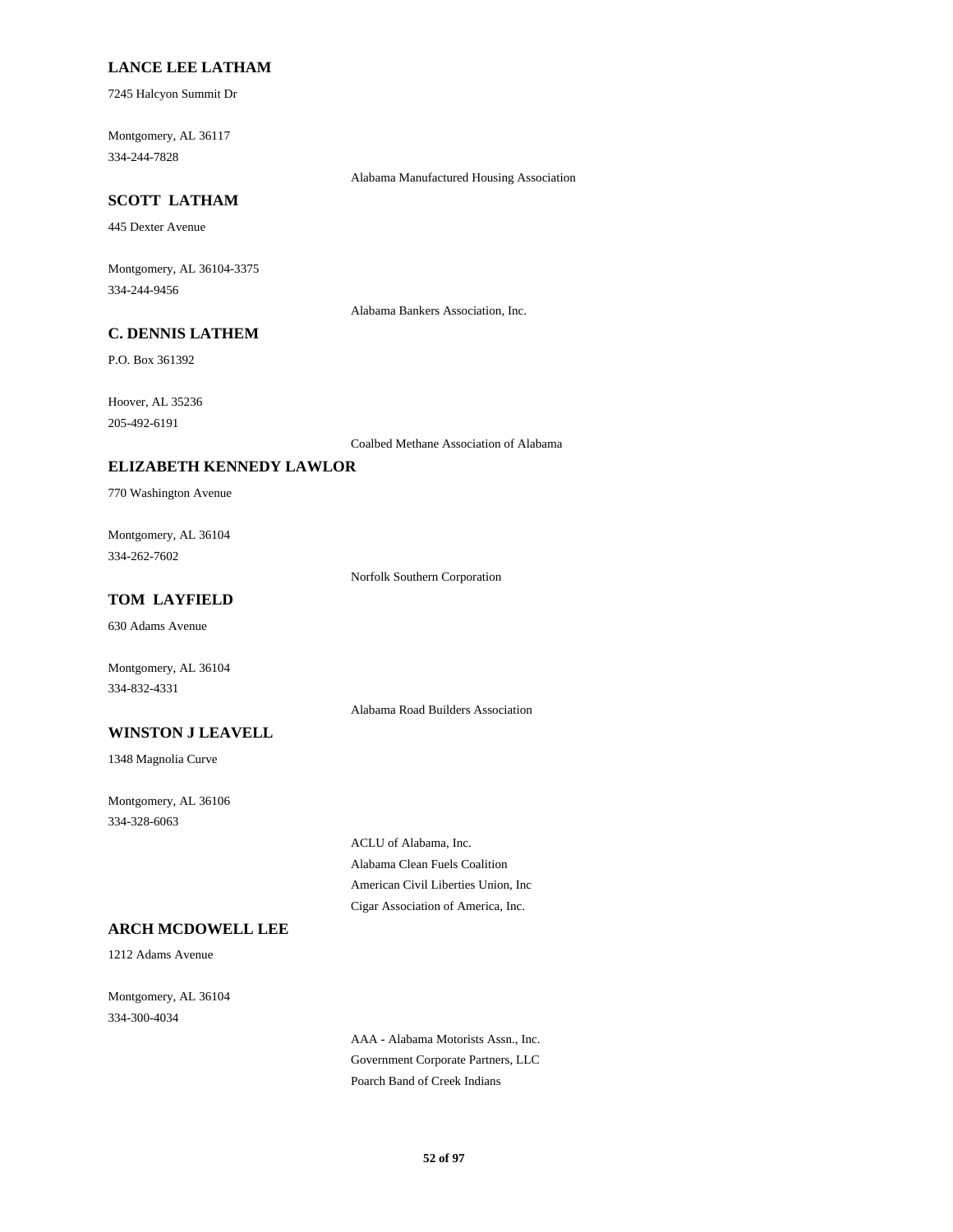# **CURT LEE**

403 9th Avenue

Jasper, AL 35501 205-387-0015

> Alabama Association for Justice Alabama Education Retirees Association Bloom Group Inc., The Central Alabama Radiation Oncology G2Lytics, LLC Miller Development Group Republic Services, Inc RMCI, Inc Validsoft Data

### **LINDA LEE**

19 South Jackson Street

Montgomery, AL 36104 334-954-2543

American Academy of Pediatrics, Alabama Chapter

# **LORELEI A. LEIN**

535 Adams Avenue

Montgomery, AL 36104 334-262-2566

Alabama League of Municipalities

#### **CHARMELLE LEWIS**

P.O. Box 4177

Montgomery, AL 36103-4177 334-834-9790

Alabama Education Association

# **BRANDON MICHAEL LIND**

3270 Suntree Blvd

Melbourne, FL 32940 202-261-3532

U. S. Term Limits

# **CHARLES ERIC LOBSER**

700 Market St. - 5th Floor

Saint Louis, MO 63101 314-342-0764

Spire Inc.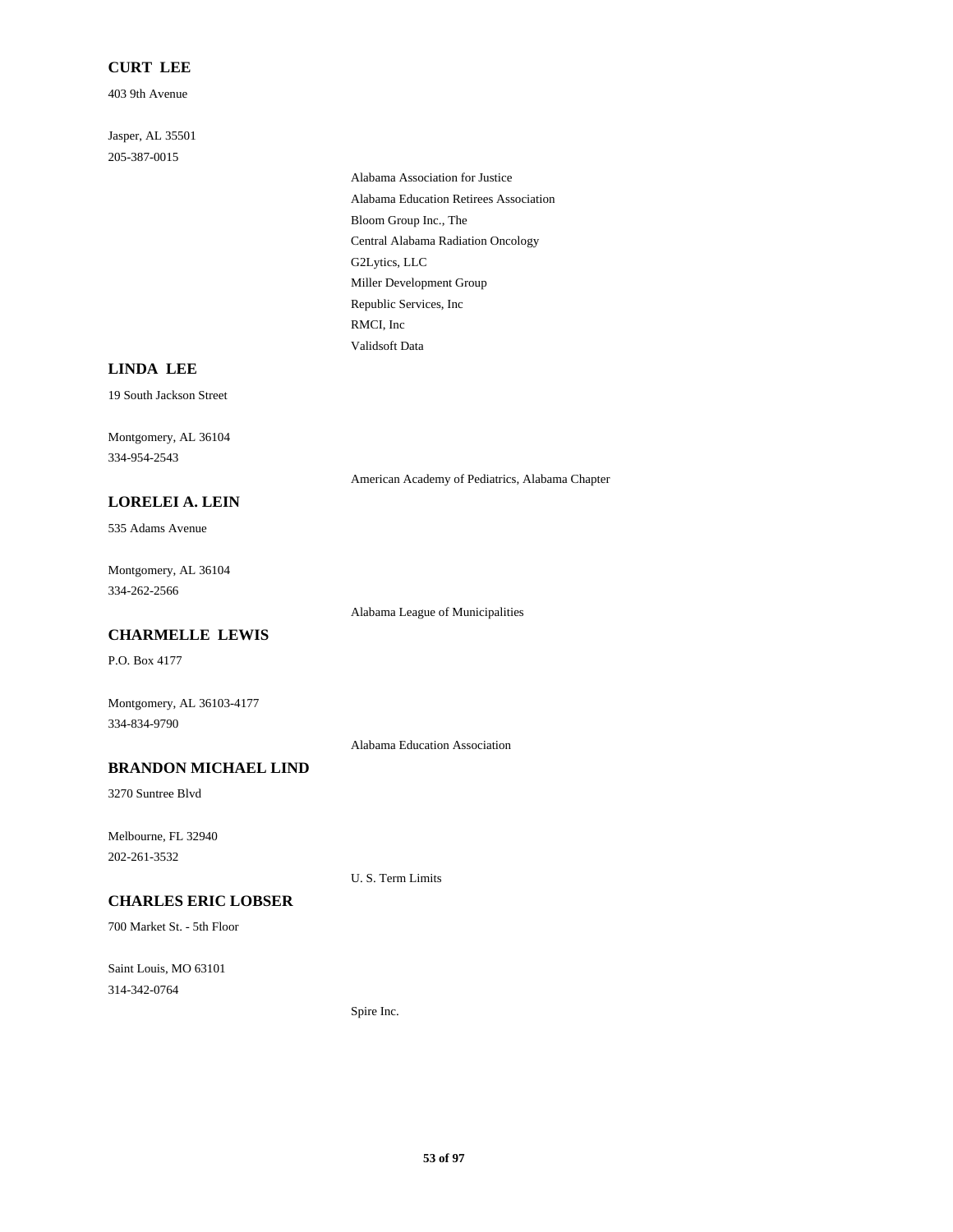### **CLAY LOFTIN**

2 North Jackson Street

Montgomery, AL 36104 334-262-2116

Blue Cross & Blue Shield of Alabama

# **CHARLES LONG**

Charles Long, LLC

Birmingham, AL 35242 205-266-6251

SouthWest Water Company

# **O. WESLEY LONG**

1321 GUNTER AVENUE

GUNTERSVILLE, AL 35976 256-302-4451

> O.W. Long & Associates LLC OPPORTUNITY SOLUTIONS PROJECT

## **DEBORAH CHAPMAN LOVE**

4200 Stone River Circle

Birmingham, AL 35213 205-879-7096

Eagle Forum of Alabama

# **JULIUS KENNETH LOVE**

2501 Bell Rd

Montgomery, AL 36117 334-224-0822

> Alabama Association of Independent Colleges & Universities Alabama Power Company American Heart Association Pitsco, Inc. PowerSchool Smart Work Ethics Thriveway Consulting Voices for Alabama's Children

# **DAVID W. LOWERY**

PO Box 1381

Gardendale, AL 35071 205-222-7133

United Cerebral Palsy of Greater Birmingham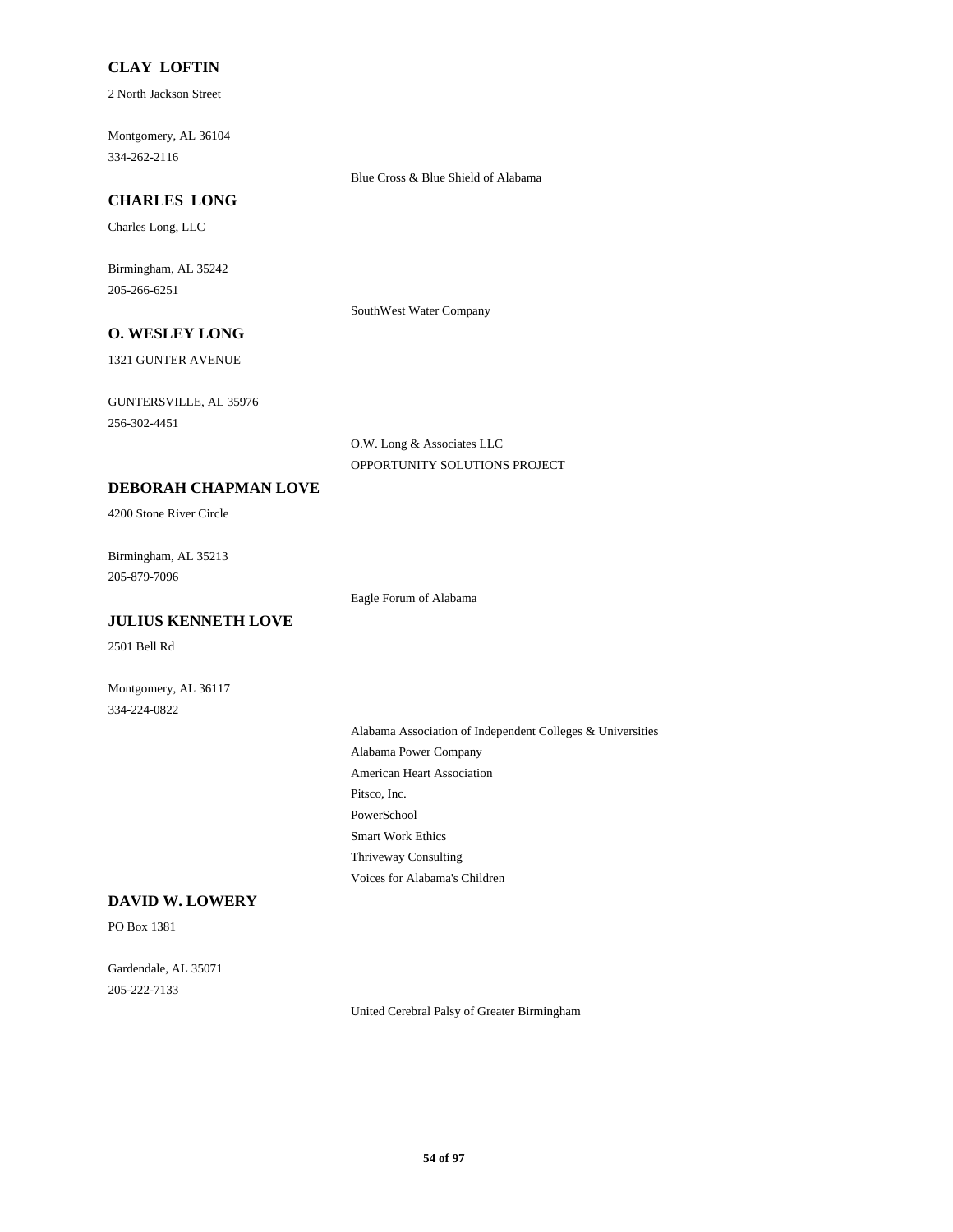### **ADRIENNE LU**

901 E Street NW

Washington, DC 20004 202-552-2000

#### **CHARLES LEE LUKER**

1681 Coosa County Road 40

Kellyton, AL 35089 256-212-4447

Association of Alabama Tax Administrators

# **ASHLEY LYERLY**

1678 Montgomery Highway

Hoover, AL 35216 205-968-2266

American Lung Association

The Pew Charitable Trusts

#### **BETH MARIETTA LYONS**

9 North Conception Street

Mobile, AL 36602 251-690-9111

> City of Mobile Mercy LIFE of Alabama Mobile Airport Authority Mobile Area Chamber of Commerce Mobile Bar Pilots, LLC Mobile County Commission Mobile County Communications District Mobile County Health Department Mobile County Public School System Mobile New Car & Truck Dealers Association

### **LABARRON MACK**

P.O. Box 4177

Montgomery, AL 36103-4177 334-834-9790

#### **ERIC G MACKEY**

534 Adams Avenue

Montgomery, AL 36104 334-262-0014

Alabama Education Association

School Superintendents of Alabama (SSA)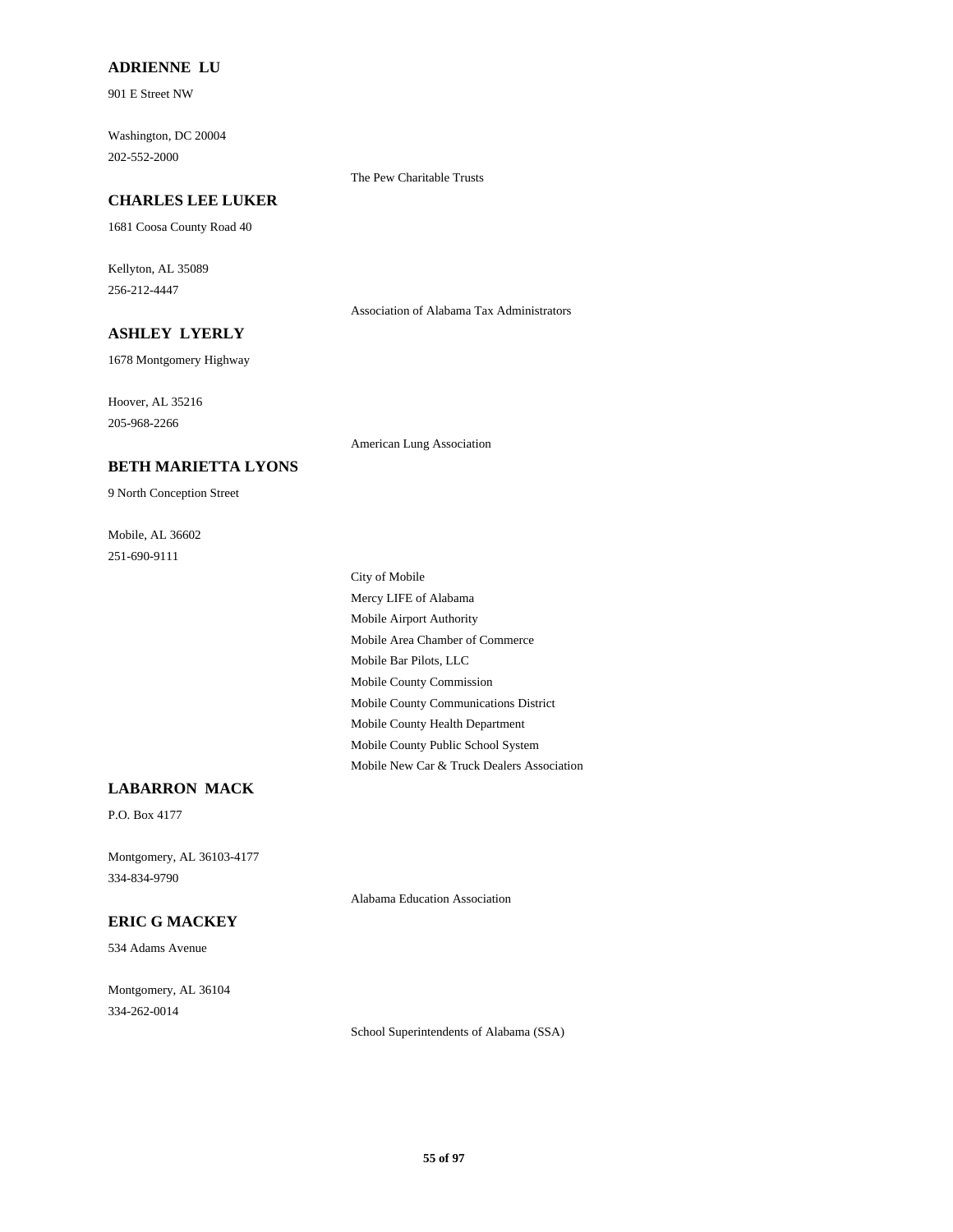### **JOHN MALLOY**

10 Burton Hills Blvd.

Nashville, TN 37215 615-263-6908

#### **MELVIN L. MARAMAN**

453 South Hull Street

Montgomery, AL 36104 334-303-6458

#### CoreCivic

Consumer Healthcare Products Association Franklin Resources Group, LLC Infiltrator Water Technologies James Dupree NHS Management LLC

#### **ERIC MARCHANT**

1079 Normandy Trace Road

Tampa, FL 33602 813-920-9900

#### Amgen

Post Office Box 4177

Montgomery, AL 36103-4177 334-834-9790

**AMY H. MARLOWE**

Alabama Education Association

### **ELFRIEDE MARSH**

P.O. Box 4177

Montgomery, AL 36103-4177 334-834-9790

**EMILY MARSH**

Alabama Association of Realtors

Montgomery, AL 36104 334-386-5345

Alabama Association of Realtors

Alabama Education Association

# **JEFF A. MARTIN**

3145 Rolling Rd

Montgomery, AL 36111 334-221-5882

> Alabama Veterinary Medical Association Conservation Alabama RAM Publications, Inc.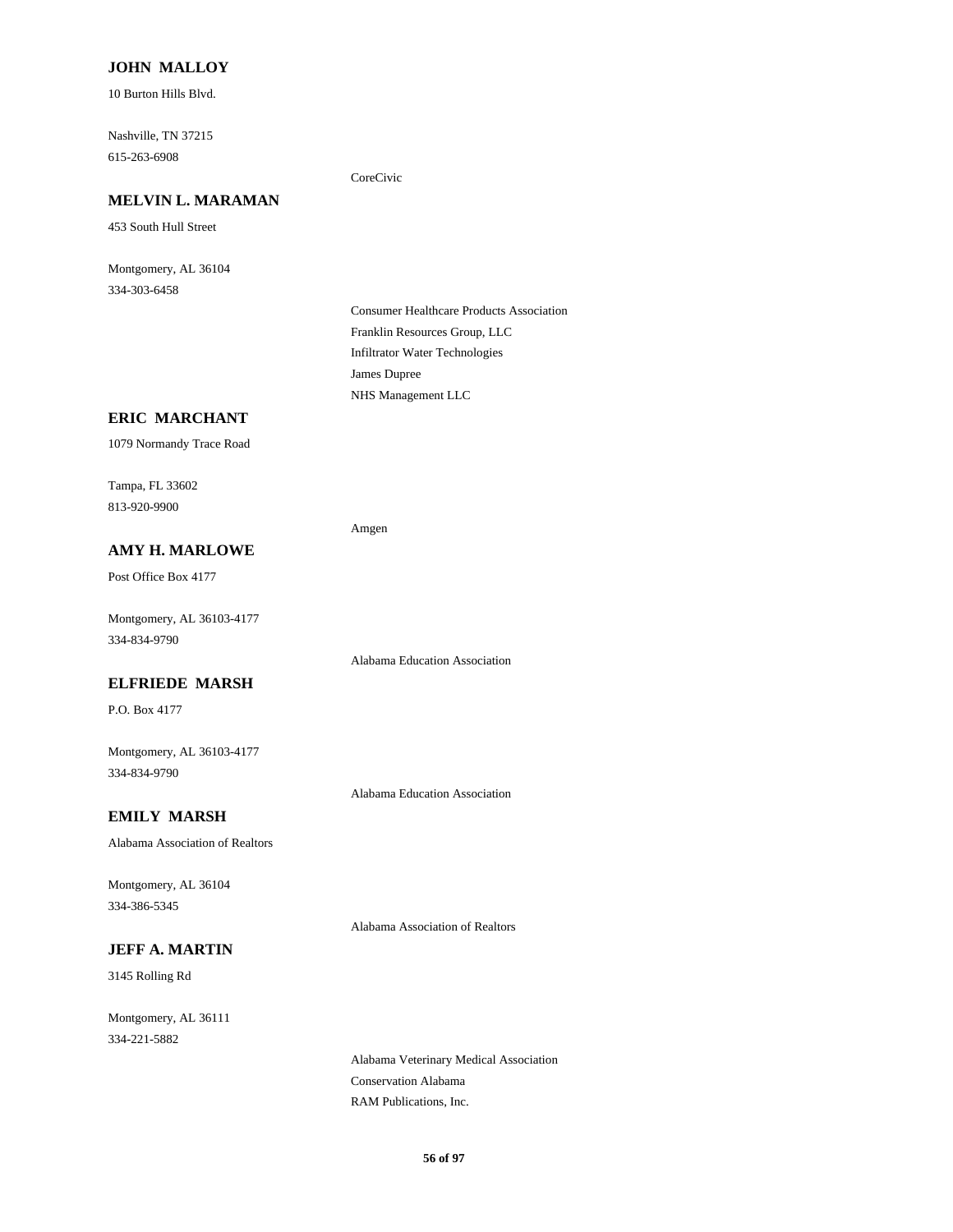### **MARK ALAN MASI**

6 W. Druid Hills Drive, NE

Atlanta, GA 30329 813-767-7407

# **BRIAN MASSEY**

810 St. Vincent's Drive

Birmingham, AL 35205 205-939-7000

> Providence Health System St. Vincent's Health System

DC BLOX, Inc.

#### **ADRIENNE MATHISON**

5811 Jack Springs Rd.

Atmore, AL 36502 251-359-8531

Poarch Band of Creek Indians

# **EDWIN J. (Mac) McARTHUR**

110 North Jackson Street

Montgomery, AL 36104 334-293-3022

Alabama State Employees Association

# **ROY MCAULEY**

401 Adams Avenue, Suite 710

Montgomery, AL 36104 334-386-3000

Manufacture Alabama

# **JIM BROOKS MCCLENDON**

401 Adams Avenue, Suite 710

Montgomery, AL 36104 334-386-3000

Manufacture Alabama

#### **LORA H. MCCLENDON**

P.O. Box 79

Montgomery, AL 36101 334-240-9423

Montgomery Area Chamber of Commerce

## **STEPHEN CHASE MCCORMICK**

500 North East Blvd.

Montgomery, AL 36117 334-272-8781

Alabama Hospital Association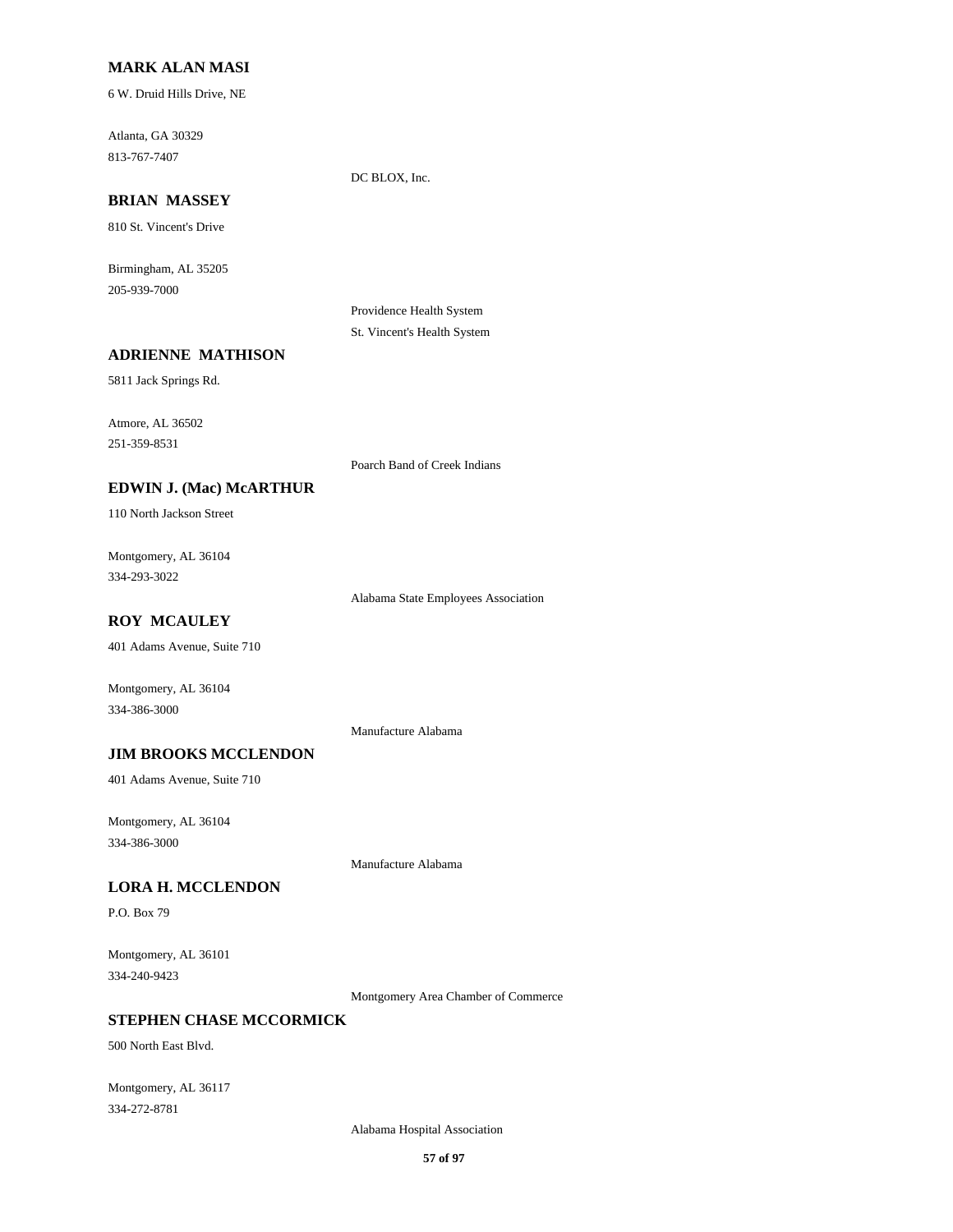#### **JESSE MCDANIEL**

P.O. Box 4177

Montgomery, AL 36103-4177 334-834-9790

Alabama Education Association

#### **MATTHEW C. McDONALD**

RSA Battle House Tower

Mobile, AL 36602 251-439-7576

Property Casualty Insurers Association of America

# **LOGAN MCFADDIN**

215 South Monroe Street, Suite 720

Tallahasse, FL 32301 847-553-3614

Property Casualty Insurers Association of America

### **ROBERT MCGHEE**

5811 Jack Springs Road

Atmore, AL 36502 251-368-9136

Poarch Band of Creek Indians

### **RANDALL K MCGILBERRY**

825 Bayshore Drive, Suite 507

Pensacola, FL 32507 251-604-5379

Alabama Corrections Officers Association, LLC

#### **THEODORE BRUCE MCGOWIN**

11 N. Water Street

Mobile, AL 36602 251-694-6342

> Hunt Refining Company Keep Mobile Growing

#### **ASHLEY MCLAIN**

P.O. Box 4177

Montgomery, AL 36103-4177 334-834-9790

Alabama Education Association

# **BILL MCMANUS**

c/o Nielsen Merksamer, et al.

San Rafael, CA 94901 415-389-6800

American Beverage Association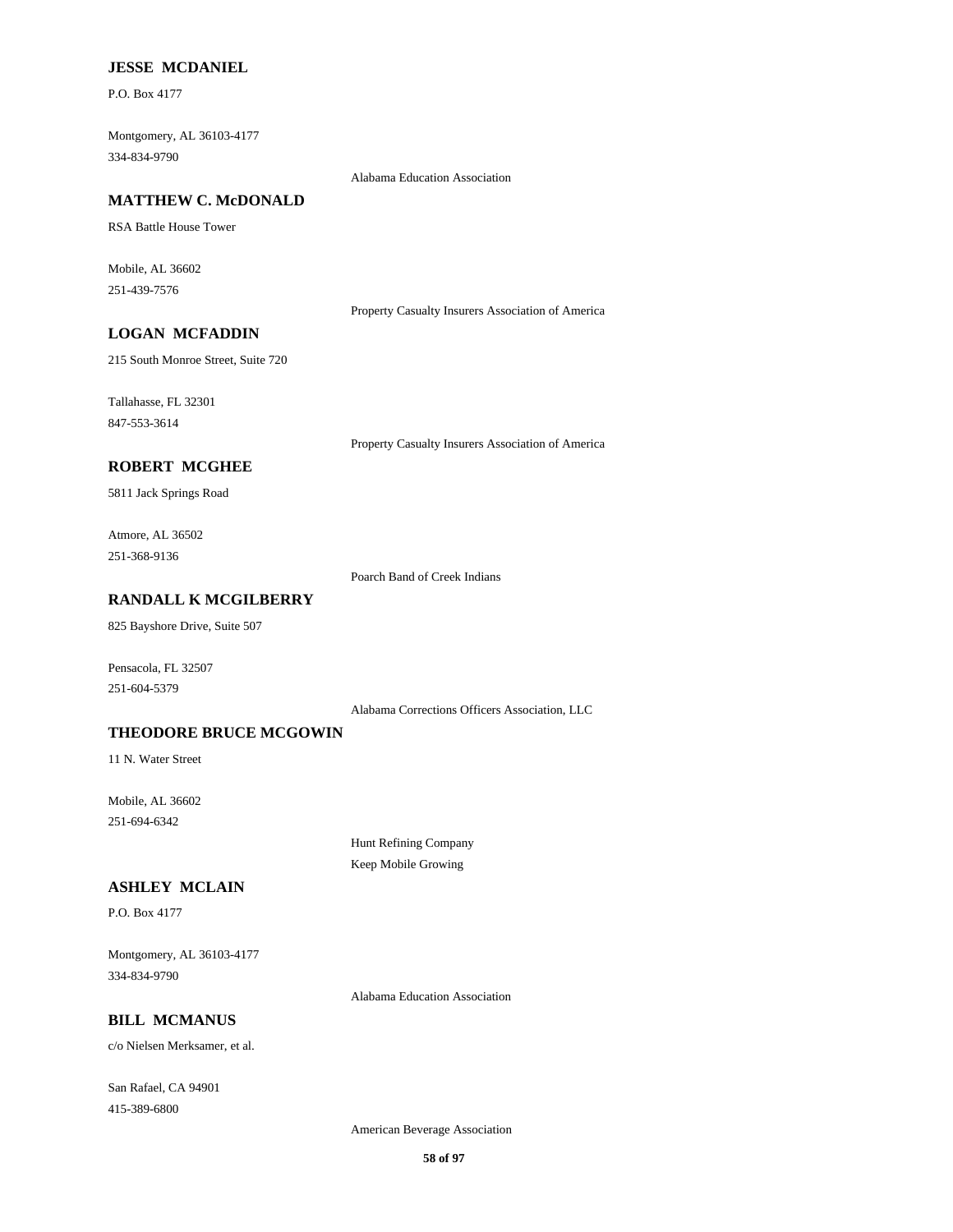### **HARRY M. McMILLAN**

Post Office Box 241651

Montgomery, AL 36124-1651 334-244-9119

McMillan & Associates LLC

### **JAKE LOWREY MCMILLAN**

2777 Zelda Road

Montgomery, AL 36106 334-262-4177

> Alabama Association of Regulatory Boards Alabama Private Investigators Association Alabama Society for Hearing Healthcare Providers H.U.N.T. Alabama Helen Keller Foundation, The Knoxville Ventures, LLC Lee H. Sims Architecture,PC dba Studio Scarab McMillan & Associates LLC Warren & Company Inc.

#### **ROBERT SCOTT MCMILLAN**

1335 Cameron Ct.

Montgomery, AL 36117 334-657-6142

> Alabama Black Belt Adventures Association Alabama Wildlife Federation General Motors R.S. McMillan, LLC Tuskegee University ( CAENS)

#### **McMillan & Associates, LLC**

P. O. Box 241651

Montgomery, AL 36124 334-244-9119

> Alabama Association of School Boards Alabama Onsite Wastewater Association Alabama Water & Waste Water Institute Tuskegee University ( CAENS)

#### **ELLEN G. MCNAIR**

P.O. Box 79

Montgomery, AL 36104 334-240-9423

Montgomery Area Chamber of Commerce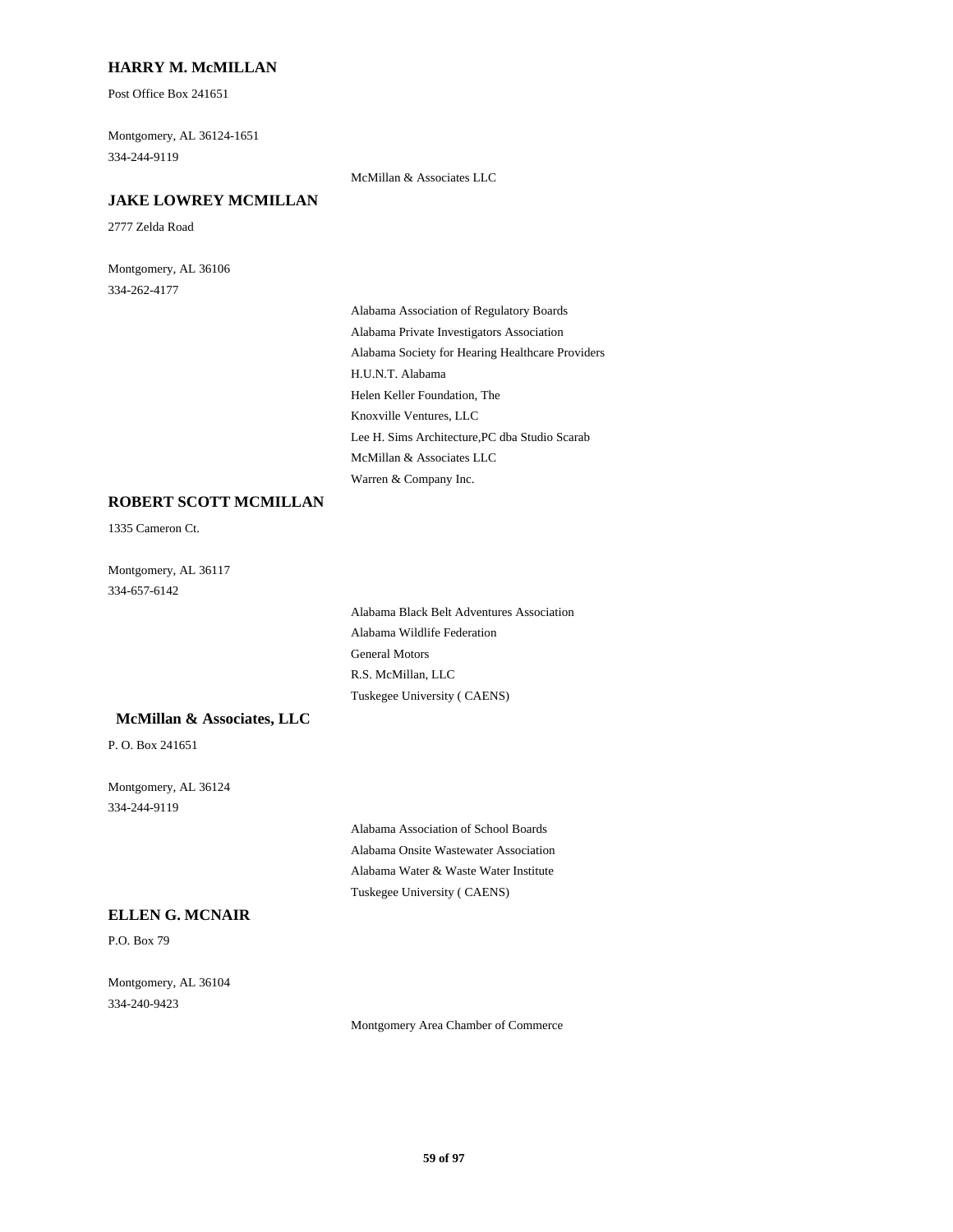### **EDGAR RANDALL MCRAE, JR.**

4770A Woodmere Blvd.

Montgomery, AL 36106 334-272-8780

International Paper Company

### **PATRICK D MCWHORTER**

Post Office Box 241281

Montgomery, AL 36124 334-221-0220

> Alabama Grocers Association Allstate Insurance Companies Assurant Inc. Gulfstream Natural Gas System, L. L. C. Shelton Fireworks Walmart Inc. Williams Companies, The

#### **J. ROBIN MEARS**

2534 Decatur Highway

Gardendale, AL 35071 205-631-3000

Alabama Christian Education Association

### **BRANDI MEDINA**

117 A Longwood Drive SE

Huntsville, AL 35801 256-880-1575

Alzheimer's Association

## **LUGINA MENDEZ-HARPER**

10707 East Deawalter Avenue

Mesa, AZ 85212 505-206-1089

Prime Therapeutics, LLC

### **CORI MENKIN**

P.O. Box 4184

New York, NY 10163 646-324-8250

Everytown for Gun Safety Action Fund

### **JAMES MICHAEL MERRILL**

2012 Seaton Park

Montgomery, AL 36116 334-279-9755

Alabama Academy of Ophthalmology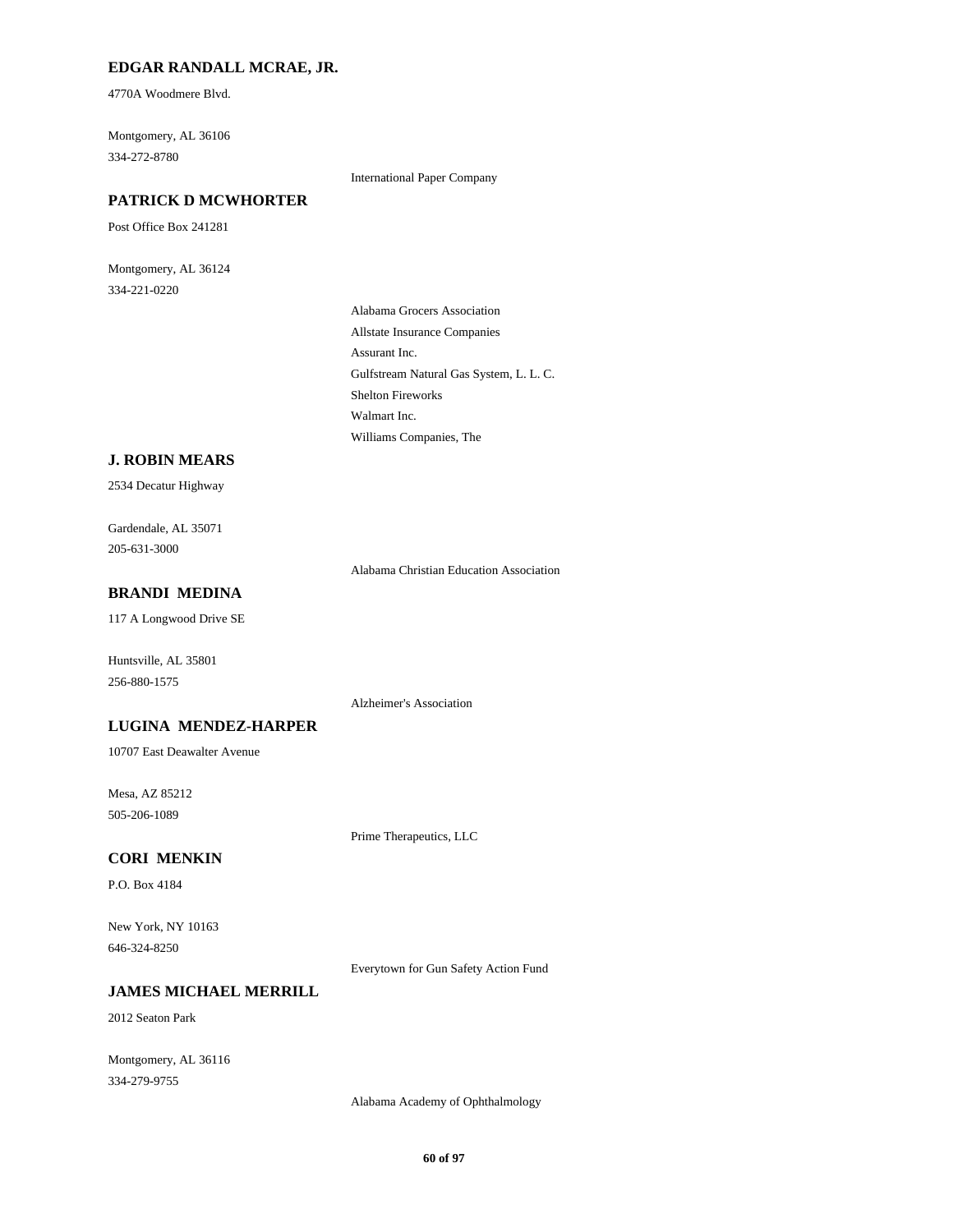### **LAURA B MEST**

Alabama Association of Realtors

Montgomery, AL 36104 334-262-3808

#### Alabama Association of Realtors

#### **DEBORAH K. MILLER**

3 South Jackson Street

Montgomery, AL 36104 334-264-5537

> Deborah K. Miller, LLC Miller Development Group

#### **JEFF M. MILLER**

3 South Jackson Street

Montgomery, AL 36104 334-264-5537

### **Miller Development Group**

3 S Jackson St

Montgomery, AL 36104 334-264-5537

Professional Services Group

Miller Development Group

Alabama Restaurant and Hospitality Association Alabama State Chiropractic Association Alabama Wing Civil Air Patrol CGI Technologies & Solutions City of Anniston City of Troy Coalition of Ignition Interlock Manufacturers Dennis Nabors Law Firm, LLC Gilead Sciences, Inc. Integrated Computer Systems, Inc. Jacksonville State University March of Dimes -- Alabama State Chapter Miller Development Group Pike County Commission Polaris Industries Professional Services Group Select Management Resources, Inc. Subcontractors Association of Alabama Troy CableVision Vision Research Corporation Zoom Motorsports, LLC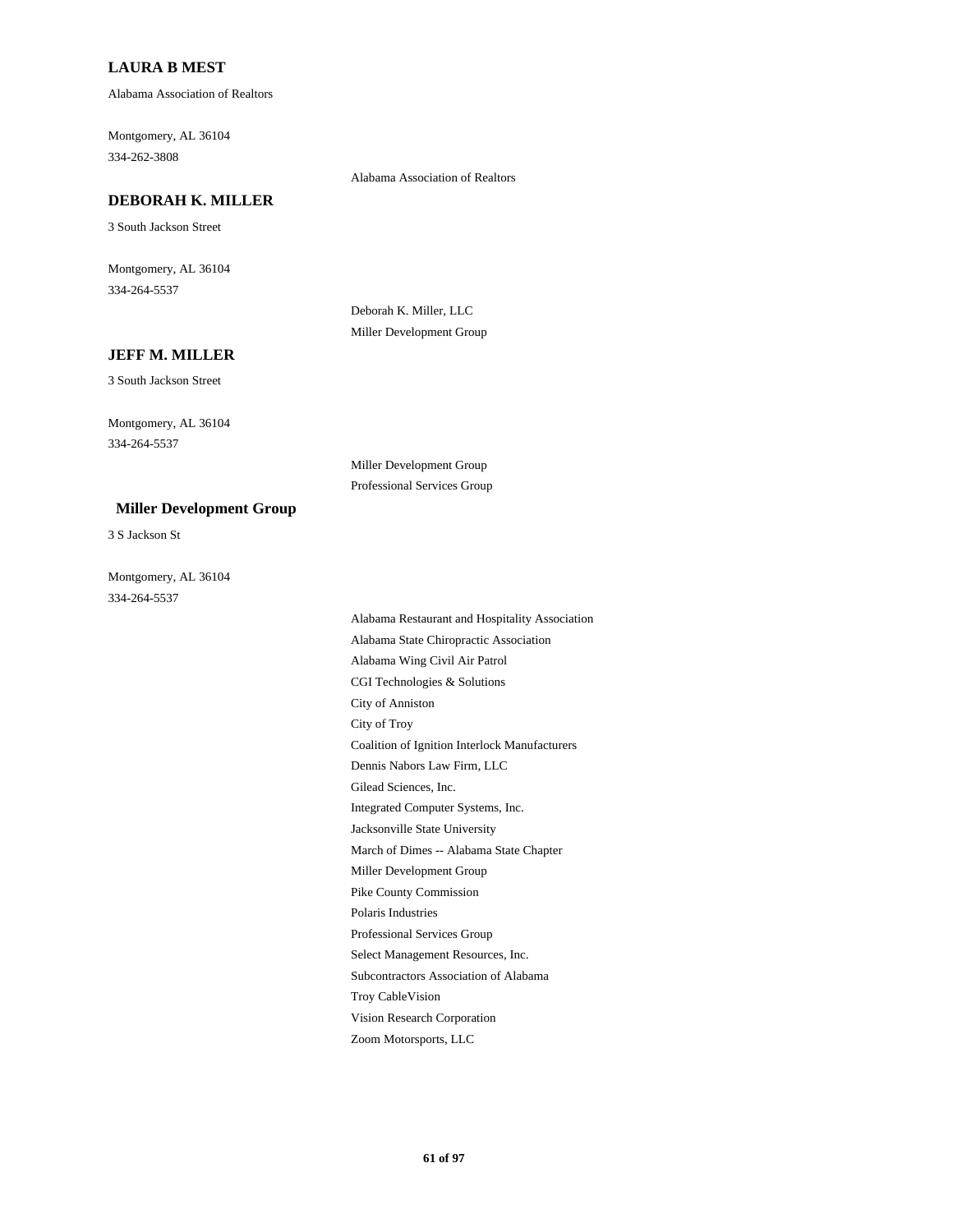### **DANIEL ROSS MITCHELL**

PO Box 830605

Birmingham, AL 35283-0605 205-715-5820

Brookwood Baptist Health

### **JESSICA W MONROE**

354 Cornell Ave

Baton Rouge, LA 70808 225-205-3503

Johnson & Johnson

# **JOEL F MOON**

555 Alabama Street

Montgomery, AL 36104 334-265-8733

Alabama Forestry Association

# **JERRY MOORE**

5312 Mountain Park Circle

Indian Springs, AL 35124 205-988-4791

Anthem, Inc., and its Affiliates

# **JOHN H MOORE**

441 High Street Suite 112

Montgomery, AL 36104 334-324-7636

> Government Corporate Partners, LLC Poarch Band of Creek Indians Teague, Gray & Moore,LLC

### **TRACY MOORE**

P.O. Box 4177

Montgomery, AL 36103-4177 334-834-9790

Alabama Education Association

# **HAROLD DEAN MOOTY, JR.**

600 Clay Street

Montgomery, AL 36104 334-264-0400

Petroleum and Convenience Marketers of Alabama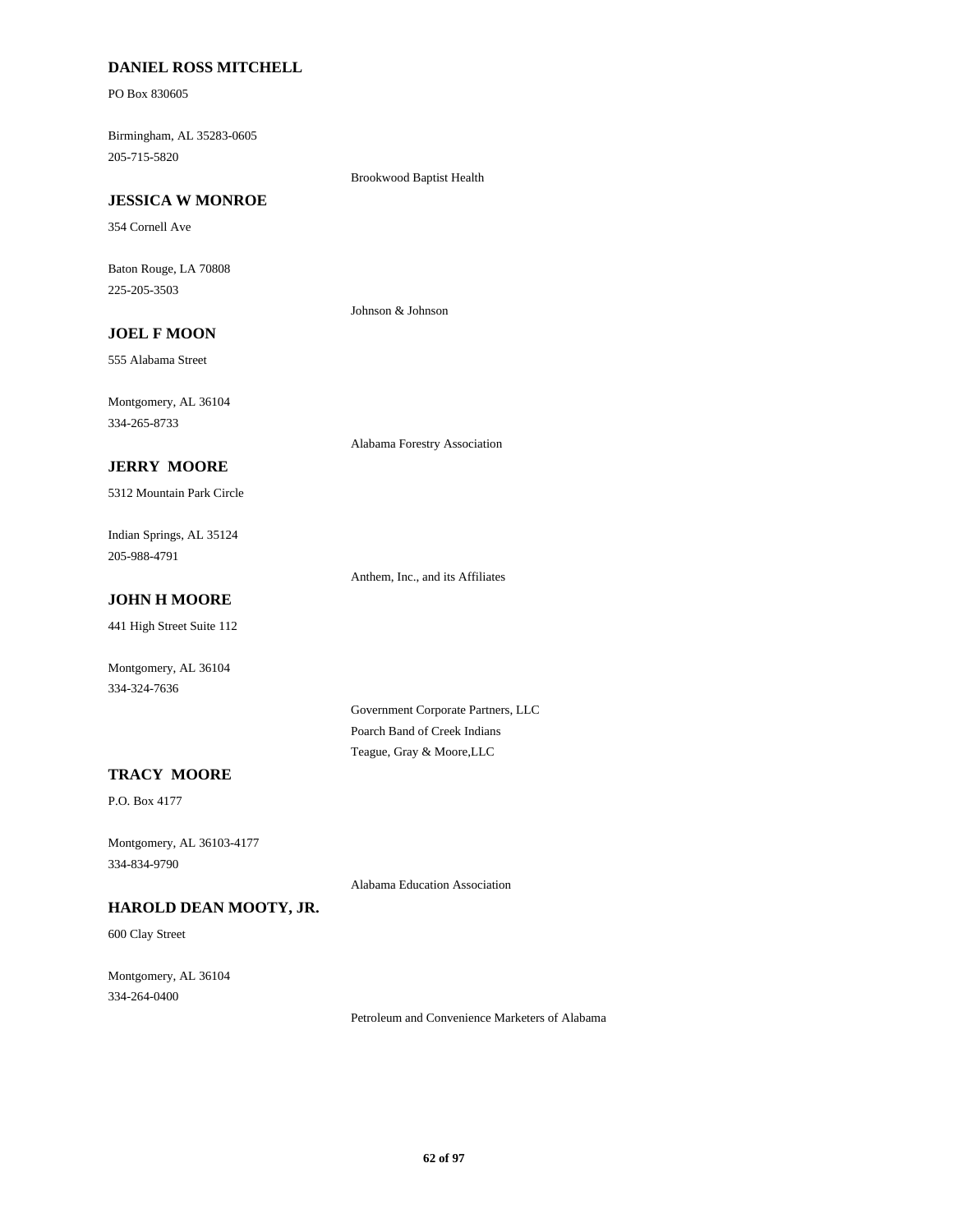### **ANGELA MORGAN**

P.O. Box 4177

Montgomery, AL 36103-4177 334-834-9790

Alabama Education Association

# **ANNA MORRIS**

4213 Carmichael Road

Montgomery, AL 36106 334-395-0123

Wren and Associates, LLC

## **JEREMIAH MICHAEL MOSLEY**

3530 Independence Drive

Birmingham, AL 35209 205-484-0099

Bob Riley & Associates, LLC

### **RICHARD L MOULD**

103 Masters Dr.

Athens, AL 35613 256-777-7742

> Athens City Schools Athens State University

### **MTB Group, Inc.**

3 South Jackson Street

Montgomery, AL 36104 334-264-5537

> Alabama Association of Health Plans Delta Dental Insurance Co.

# **ALLISON MUHLENDORF**

PO Box 4433

Montgomery, AL 36103 334-279-1886

A+ Education Partnership

# **JEANENE MULLINS**

P.O. Box 4177

Montgomery, AL 36103-4177 334-834-9790

Alabama Education Association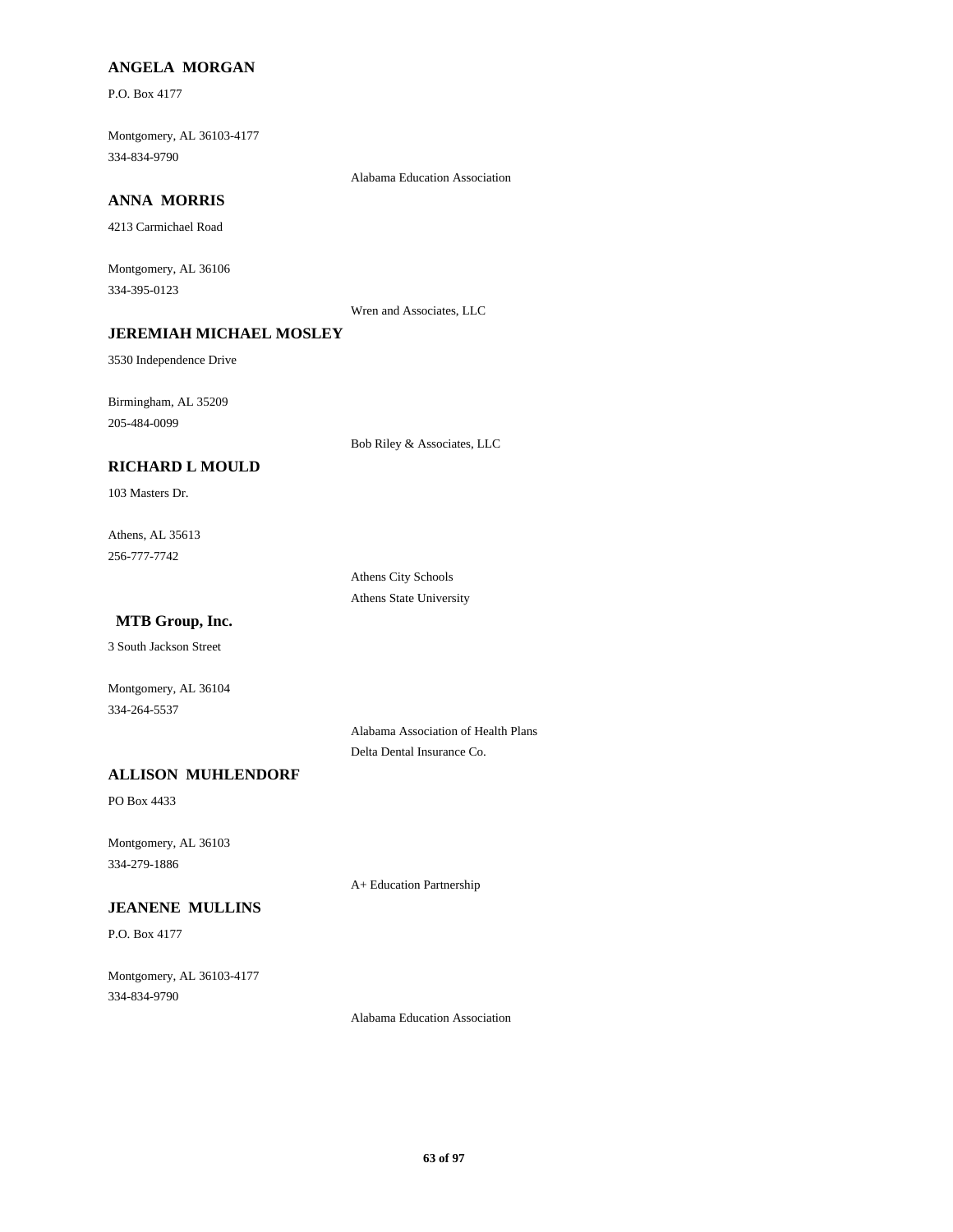### **MARY MURPHY**

901 E Street NW

Washington, DC 20004 202-552-2000

### **JAY MURRILL**

3530 Independence Drive

Birmingham, AL 35209 205-879-5000

> AIDS Alabama, Inc. Alabama Occupational Therapy Association

The Pew Charitable Trusts

### **GUY DENNIS NABORS**

445 Dexter Avenue

Montgomery, AL 36104 334-557-7222

**DILLON NETTLES**

P.O. Box 6179

Montgomery, AL 36106 334-420-1745

ACLU of Alabama, Inc.

River's Edge

Dennis Nabors Law Firm, LLC

Remedi Senior Care Holding Corporation

### **HEIDI NETTLES**

P.O. Box 4177

Montgomery, AL 36103-4177 334-834-9790

Alabama Education Association

# **PHILLIP ANTHONY NICHOLS**

P O Box 306

Birmingham, AL 35201 205-251-8100

United States Steel Corporation

# **TERESA NOELL**

828 Washington Avenue

Montgomery, AL 36104 334-262-4177

Alabama Education Retirees Association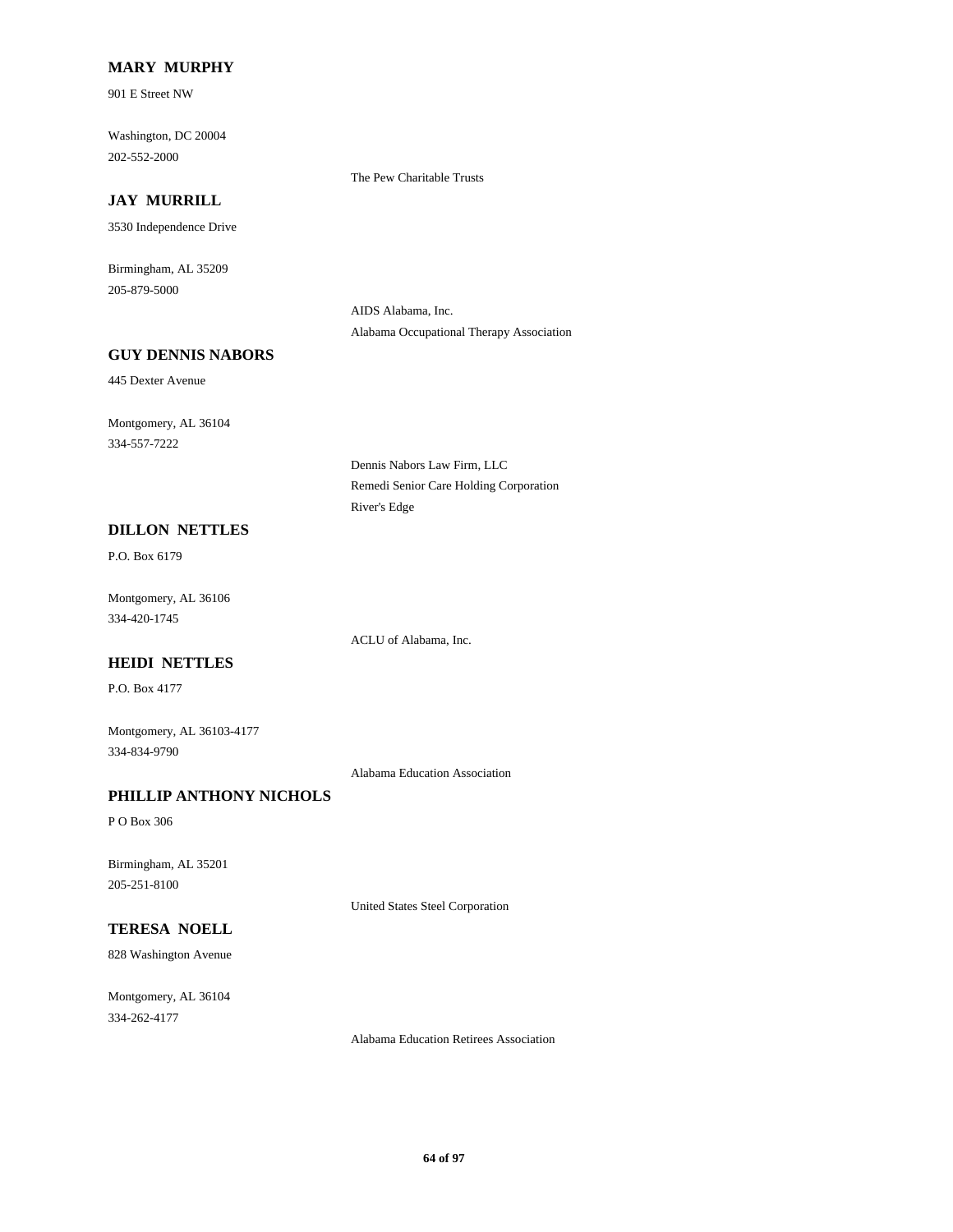### **STEPHANIE B. NORRELL**

Post Office Box 241651

Montgomery, AL 36124-1651 334-244-9119

McMillan & Associates LLC

### **CAROLINE NOVAK**

P.O. Box 4433

Montgomery, AL 36103 334-279-1886

A+ Education Partnership

# **JANET NOVATNAK**

P.O. Box 4177

Montgomery, AL 36103-4177 334-834-9790

Alabama Education Association

### **BARBARA S. O'BRIEN**

2261 Brookhollow Plaza Dr

Arlington, TX 76006 817-533-3403

Jackson Vaughn Public Strategies, LLC obo CNU Online Holdings LLC

### **WILLIAM F. O'CONNOR, JR.**

250 Commerce Street

Montgomery, AL 36104 334-265-5422

> Alabama Nursing Home Association Volkert , Inc.

# **MICHAEL O'MALLEY**

3 South Jackson Street

Montgomery, AL 36104 334-264-5537

> Alabama Association of Health Plans Delta Dental Insurance Co.

# **EDWARD ASBURY O'NEAL**

1901 Sixth Avenue North

Birmingham, AL 35203-2618 205-254-1868

> Alabama A&M University Alabama Criminal Defense Lawyers Association Alabama Land Title Association AT&T Alabama Blue Cross & Blue Shield of Alabama Business Council of Alabama

> > **65 of 97**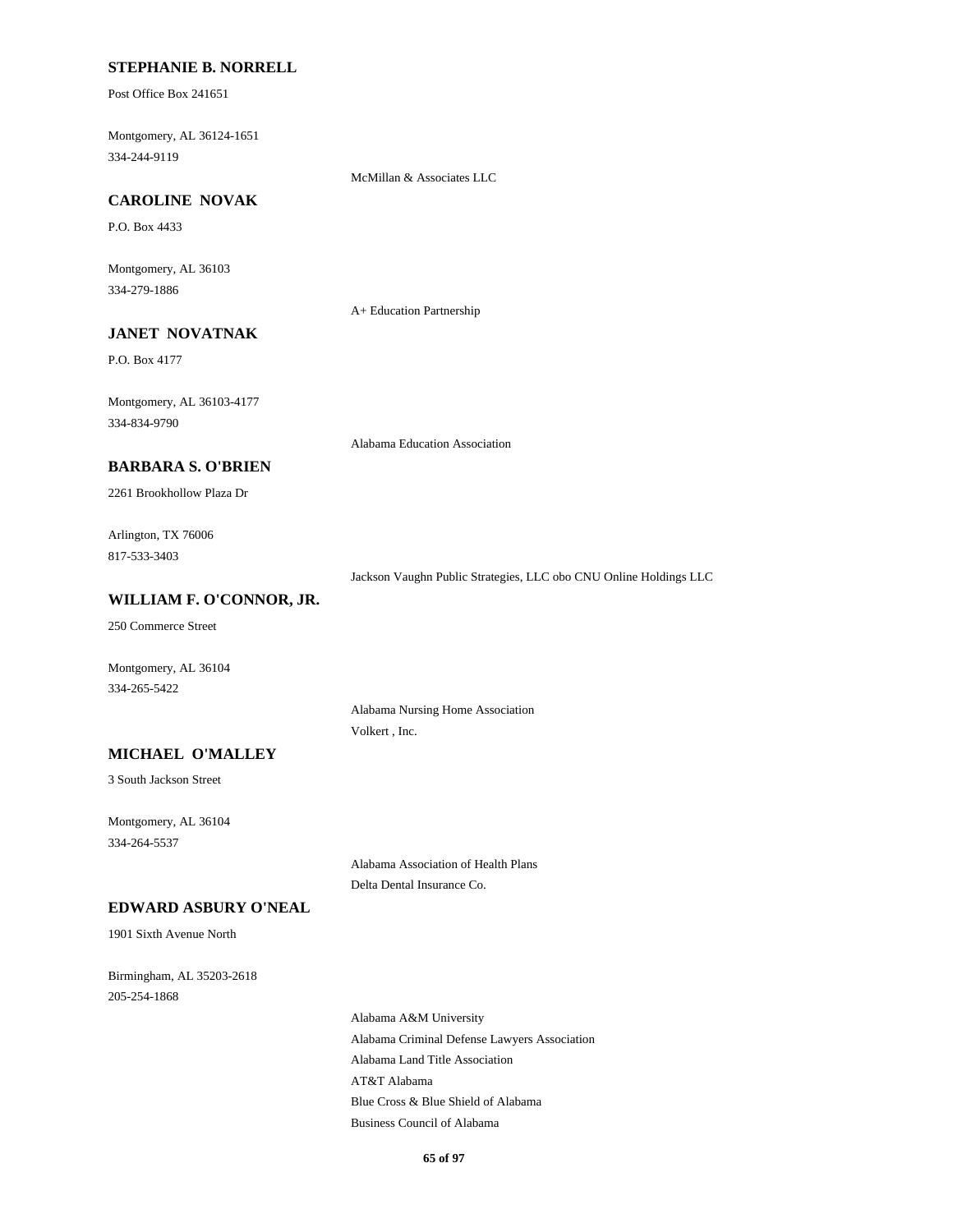Children's Hospital of Alabama dba Children's of Alabama DaVita, Inc. Dish Network Human Rights Campaign McWane, Inc. Montgomery Area Chamber of Commerce Regions Financial Corporation Rural Urgent Care, LLC Scholarships for Kids, Inc. Self Storage Association TMX Finance UAB Health System Vital Smiles Alabama, P.C. Walmart Inc.

#### **BRANDON OWENS**

3914 Watermelon Rd #8B

Northport, AL 35473 205-454-7151

Alabama Beverage Licensees Association

**TREVOR PARRISH** 2 North Jackson Street

Montgomery, AL 36104 334-834-6000

Business Council of Alabama

**ROBERT DOUGLAS PARTEN**

2300 W Eisenhower Blvd

Loveland, CO 80537 251-234-9553

National Association for Gun Rights

# **JANICE PASKINS**

P.O. Box 4177

Montgomery, AL 36103-4177 334-834-9790

Alabama Education Association

#### **G. FERRELL PATRICK**

6251 Kathmoor Drive

Montgomery, AL 36117 334-315-1353

> American Pharmacy Cooperative, Inc. American Pharmacy Network Solutions Creative Game Technologies DXC Technology Company Eastman Chemical Company Edgenuity Falcon, LLC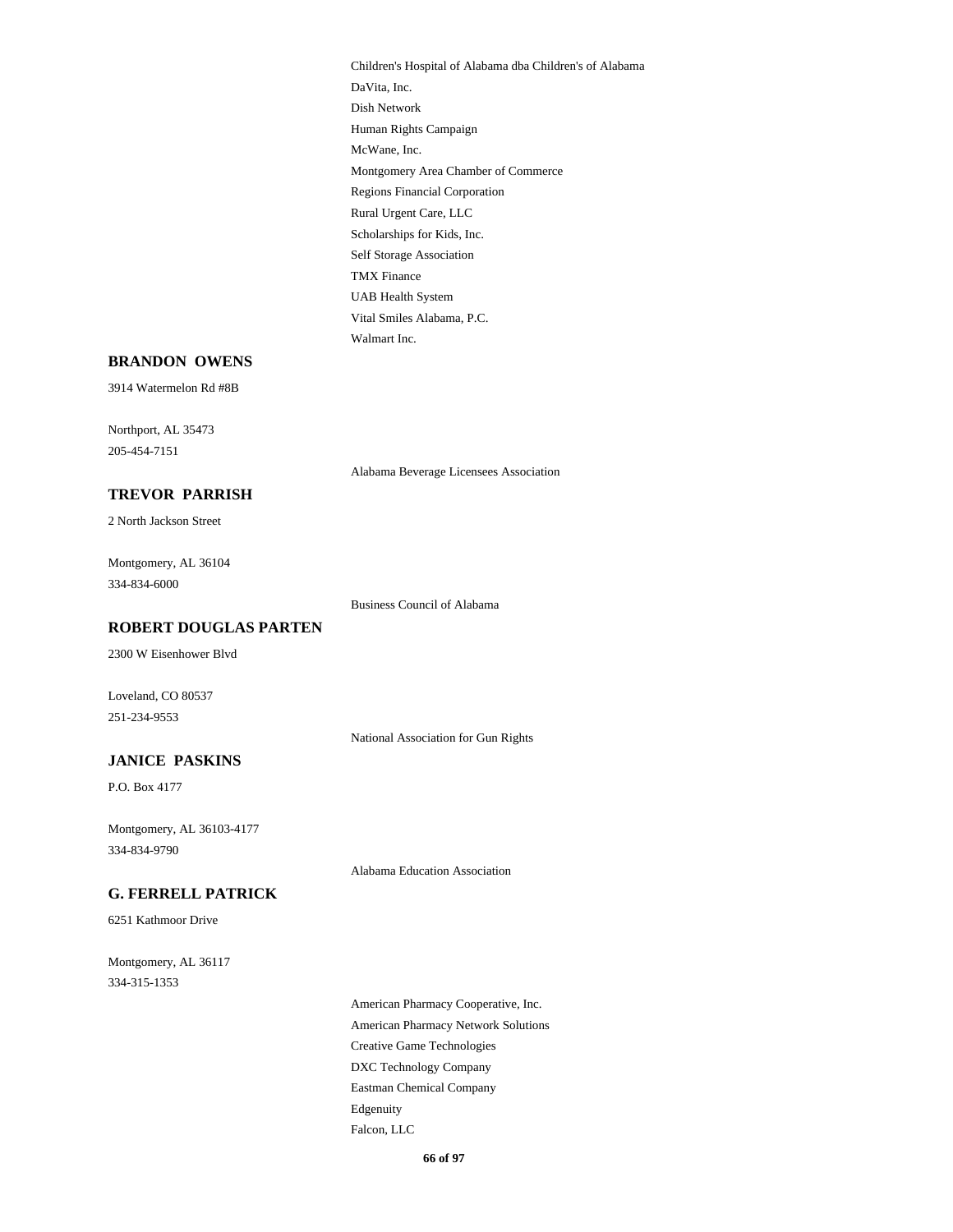Gold Dome Link Knowles and Sullivan, LLC Patrick Company, The RAI Service Company

#### **BENJAMIN W. PATTERSON**

423 S. Hull Street

Montgomery, AL 36104 334-262-2577

Fine, Geddie & Associates, LLC

# **KEITH C. PATTERSON**

2102 Rocky Brook Rd

Opelika, AL 36801 334-332-0320

Communications Workers of America (CWA) APLC

### **BRANDON TYLER PECK**

1401 K St NW

Washington, DC 20005 617-922-9219

Johnson Controls, Inc

# **DEAN R. PEELER**

462 South Union Street

Montgomery, AL 36104 334-834-9707

Alabama Petroleum Council, A Div. of API

# **STEVE R PEGUES**

233 Windchase Drive

Birmingham, AL 35242 205-369-9352

#### **JAMES V PERDUE**

3 South Jackson

Montgomery, AL 36104 334-399-1655

> Synergy Laboratories, Inc. VADA Links, LLC

Steve Pegues

### **DARYL OSCAR PERKINS**

1600 5th Street NW

Center Point, AL 35215 205-533-4871

> Birmingham Business Alliance Coach Safely, LLC University of West Alabama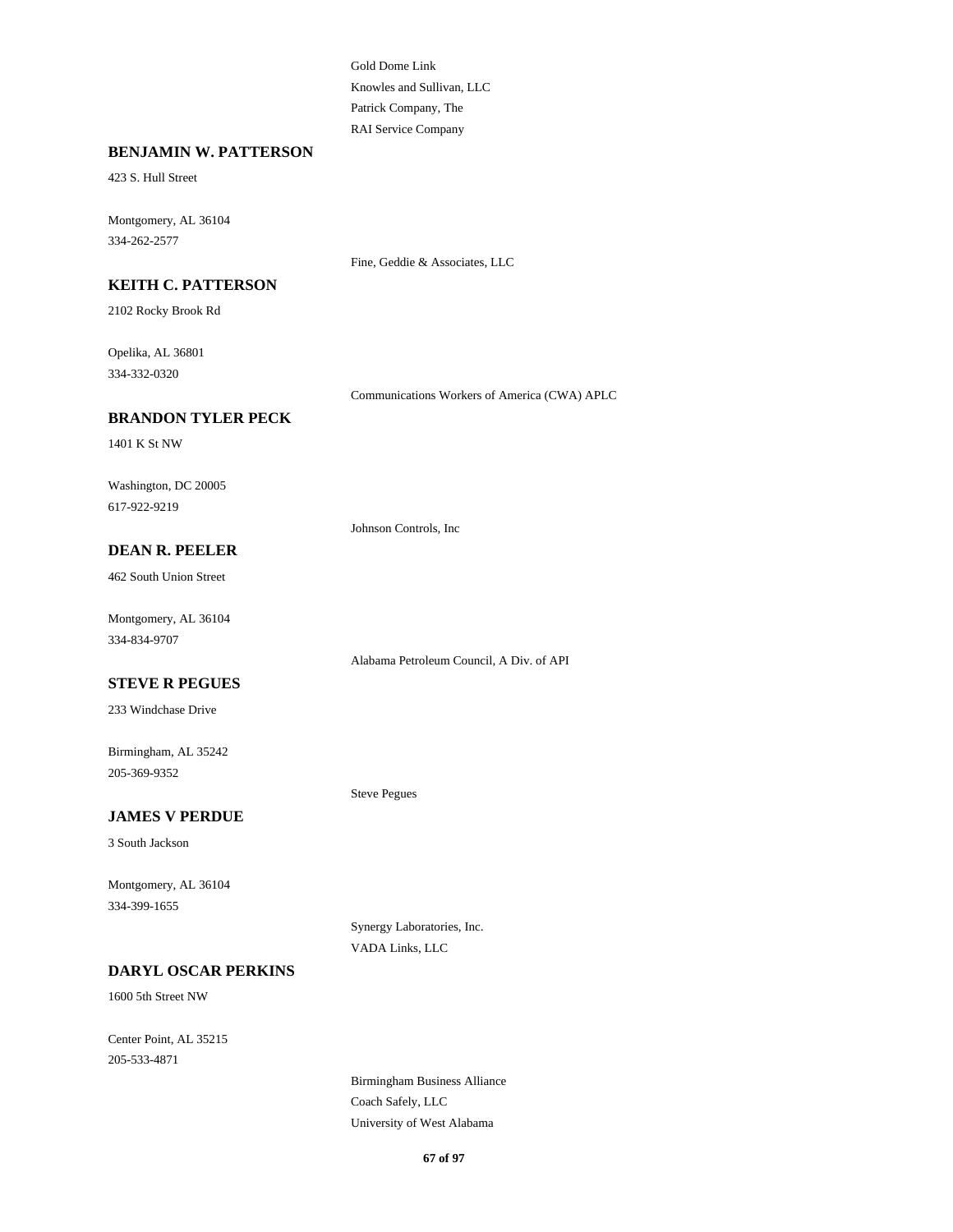### **GILES PERKINS**

1901 6th Avenue North, Suite 3000

Birmingham, AL 35203 205-250-5000

Adams and Reese LLP

# **LYNN PETTWAY**

P.O. Box 4177

Montgomery, AL 36103-4177 334-834-9790

Alabama Education Association

# **CURTIS C. PICKENS**

P O Box 2825

Birmingham, AL 35202 205-475-5900

> Alabama Education Association AT&T Alabama

### **BRENDA PIKE**

P.O. Box 4177

MONTGOMERY, AL 36103-4177 334-834-9790

Alabama Education Association

# **PAUL PINYAN**

Post Office Box 11000

Montgomery, AL 36191-0001 334-288-3900

Alabama Farmers Federation/Alfa

# **CHEAIRS M PORTER**

19 South Jackson Street

Montgomery, AL 36104 334-954-2540

Medical Association of the State of Alabama

### **TARA PREYER**

P.O. Box 4576

Montgomery, AL 36103-4576 334-213-2410

Voices for Alabama's Children

# **ANNA MERRILL PRITCHETT**

201 Monroe Street

Montgomery, AL 36104 703-684-1110

AARP Alabama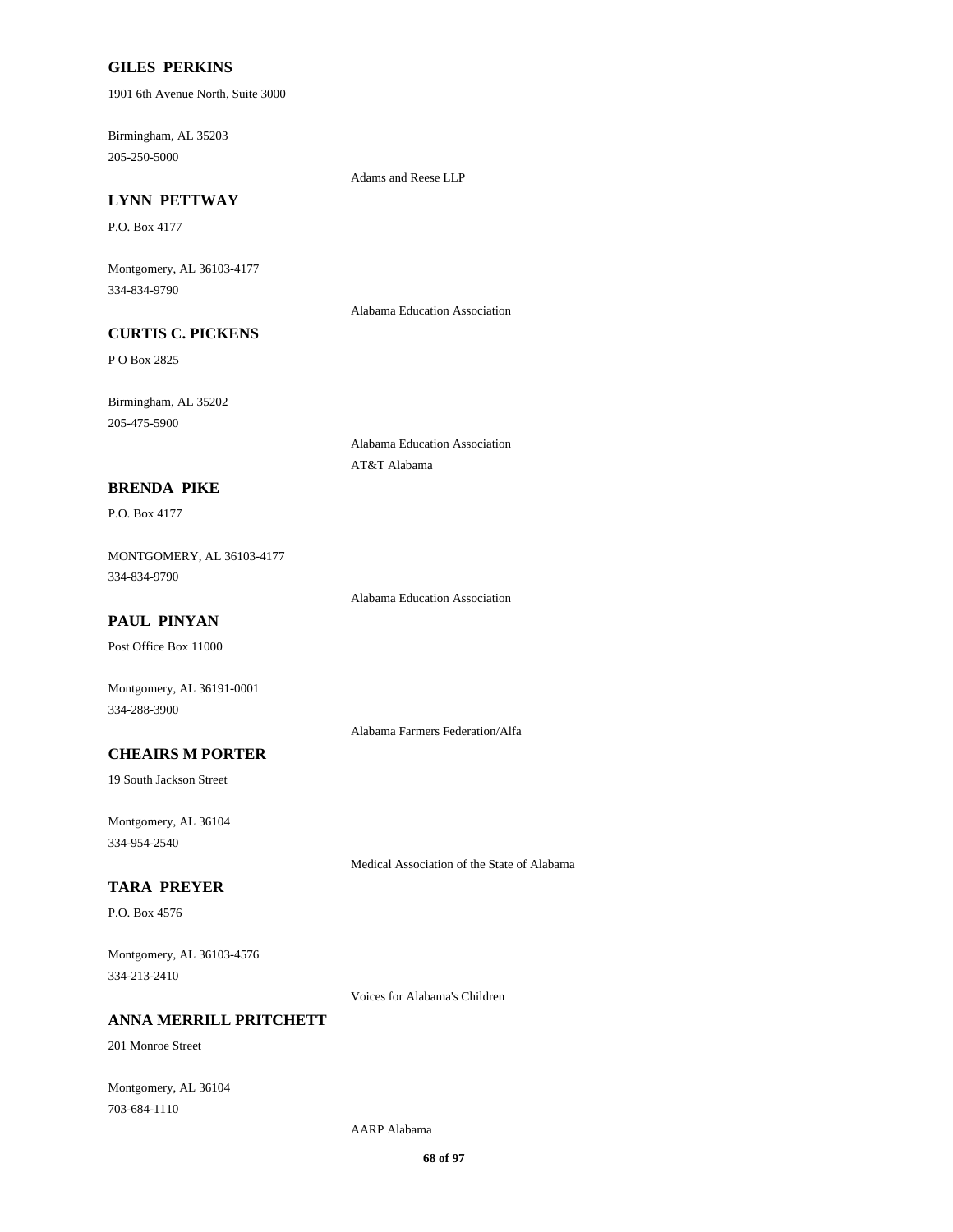### **JOHN RANDOLPH PUDNER**

246B East Glenn Avenue

Auburn, AL 36830 334-329-7258

Take Back Our Republic

#### **HAYDEN RILEY PUGH**

123 Willow Way

Troy, AL 36079 334-224-3482

Virtus Solutions, Inc.

# **DEBBIE WHITE QUINN**

POB 547

Montrose, AL 36559 251-751-1858

Alabama Trails Foundation

### **DALE E QUINNEY**

P. O. Box 963

Troy, AL 36081 334-546-3502

Alabama Rural Health Association

Regions Financial Corporation

### **JEFFREY ADAM RABREN**

1900 Fifth Ave, N

Birmingham, AL 35203 205-264-4240

### **STEPHEN RABY**

116 Jefferson Street

Huntsville, AL 35801 256-564-9967

City of Huntsville

# **THOMAS N. RAINS**

P O Box 4433

Montgomery, AL 36103 334-279-1886

A+ Education Partnership

# **LEE W RASHKIN**

143 Airport Road

Whitefield, NH 03598 800-473-5298 ext 28

Presby Environmental, Inc.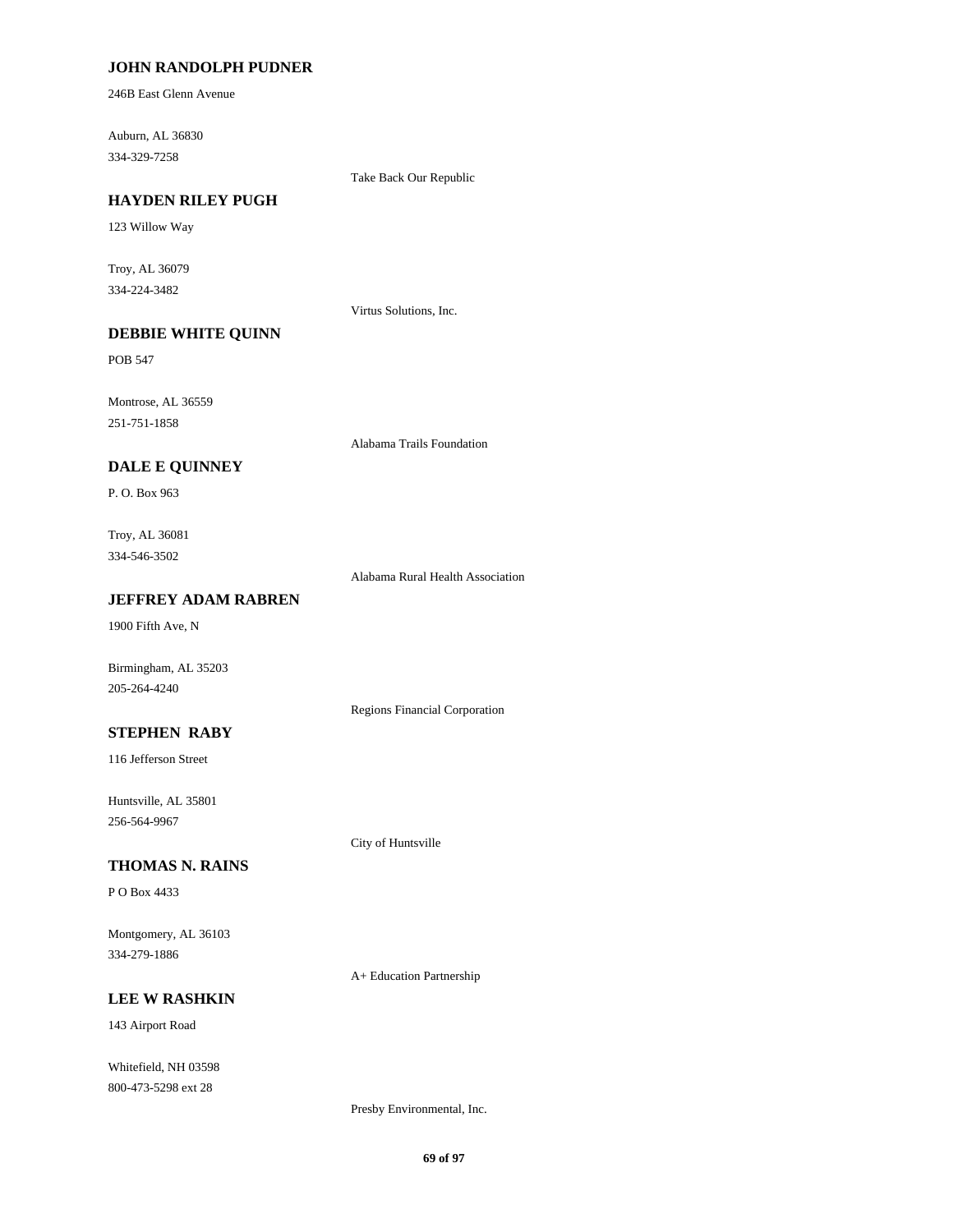### **TERESA RATLIFF**

P.O. Box 4177

Montgomery, AL 36103-4177 334-834-9790

#### **CHARLIE JAY REED**

1830 28th Avenue South

Birmingham, AL 35209 205-870-9768

Associated Builders & Contractors of Alabama, Inc.

# **JASON TODD REID**

7515 Halycon Summit Dr., Suite 200

Montgomery, AL 36117 334-834-3006

Home Builders Association of Alabama

Alabama Education Association

#### **MITCHELL LAWRENCE REID**

2100 First Avenue North, Suite 500

Birmingham, AL 35203 205-732-2608

The Nature Conservancy

### **Andre Reid & Associates**

4346 Forrest Park Drive

Eight Mile, AL 36613 334-324-4270

> The Toney Watkins Company Windom,Galliher & Associates

# **M. SUZANNE RESPESS**

1600 7th Avenue South

Birmingham, AL 35233 205-638-9652

Children's Hospital of Alabama dba Children's of Alabama

#### **ELIZABETH REYNOLDS**

3933 Victoria Lakes Drive South

Jacksonville, FL 32226 317-417-5618

National Association of Mutual Insurance Companies (NAMIC)

## **TERRI SHARPLEY REYNOLDS**

100 N. Jackson Street

Montgomery, AL 36104 334-263-7594

Association of County Commissions of Alabama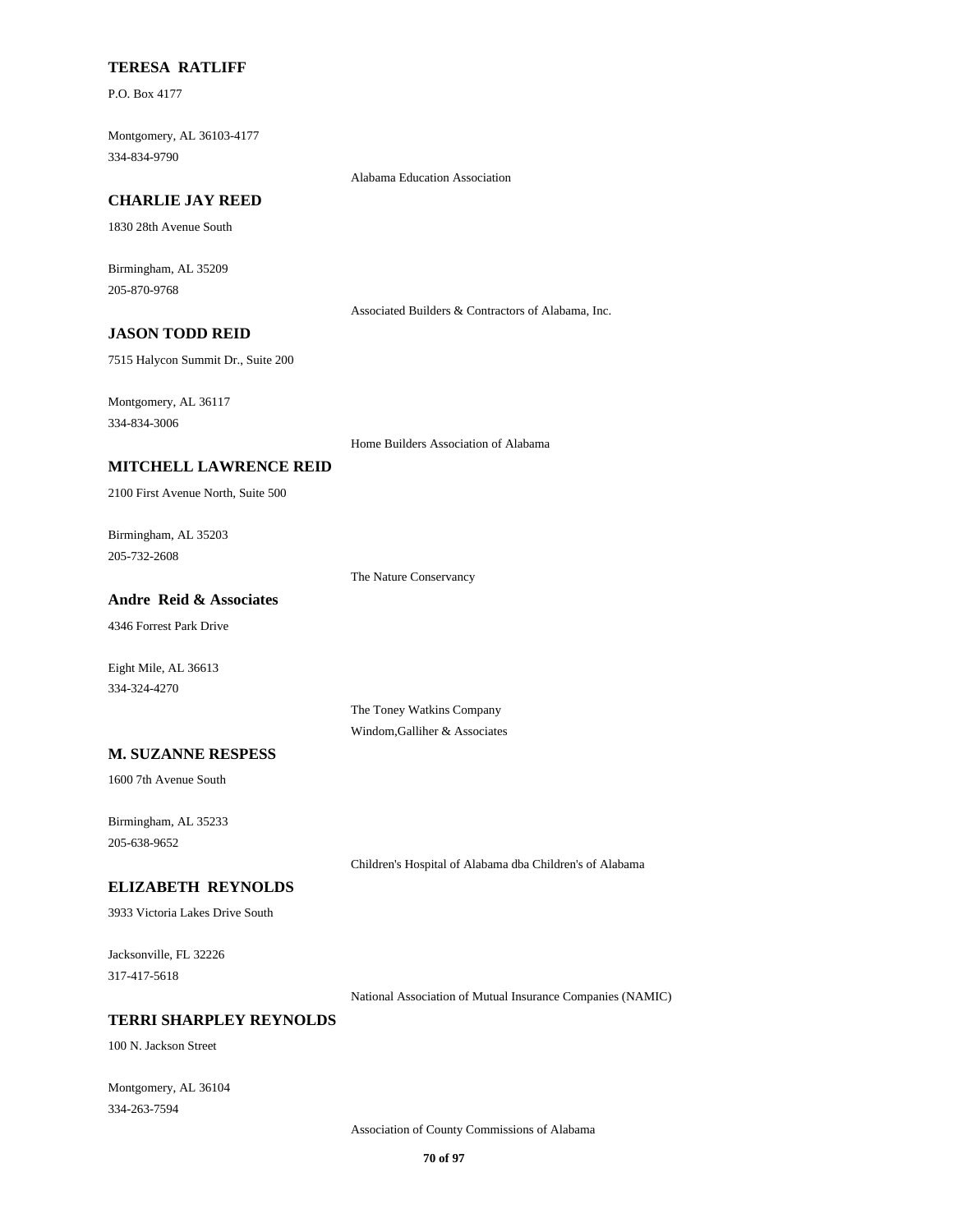### **EUGENE ALLEN RICHARDSON**

133 Peachtree Street, NE

Atlanta, GA 30303 404-652-5349

### **RICCO RIGGINS**

3503 Huckaby Bridge Rd. S.W.

Hartselle, AL 35640-7232 334-733-1276

Alabama State Council of Machinists & Aerospace Workers

Koch Companies Public Sector, LLC and Affiliates

### **DARRELL BREN RILEY**

435 South McDonough Street

Montgomery, AL 36104 334-834-1065

Alabama AFL-CIO

### **ROBERT RENFROE RILEY**

3530 Independence Drive

Birmingham, AL 35209 205-484-0099

Bob Riley & Associates, LLC

### **Bob Riley& Associates, LLC**

3530 Independence Drive

Birmingham, AL 35209 205-484-0099

> Airbus Americas Alabama Affordable Housing Association Austal USA Bob Riley & Associates, LLC Brett Real Estate Robinson Development Co., Inc. City of Orange Beach Qualico Steel Co., Inc. Southern Towers, LP VT Systems, Inc.

# **PHILLIP W RIVERS**

9815 Thunderhill Ct

Great Falls, VA 22066 202-997-0489

> IP Watch Corporation Moxley & Associates, LLC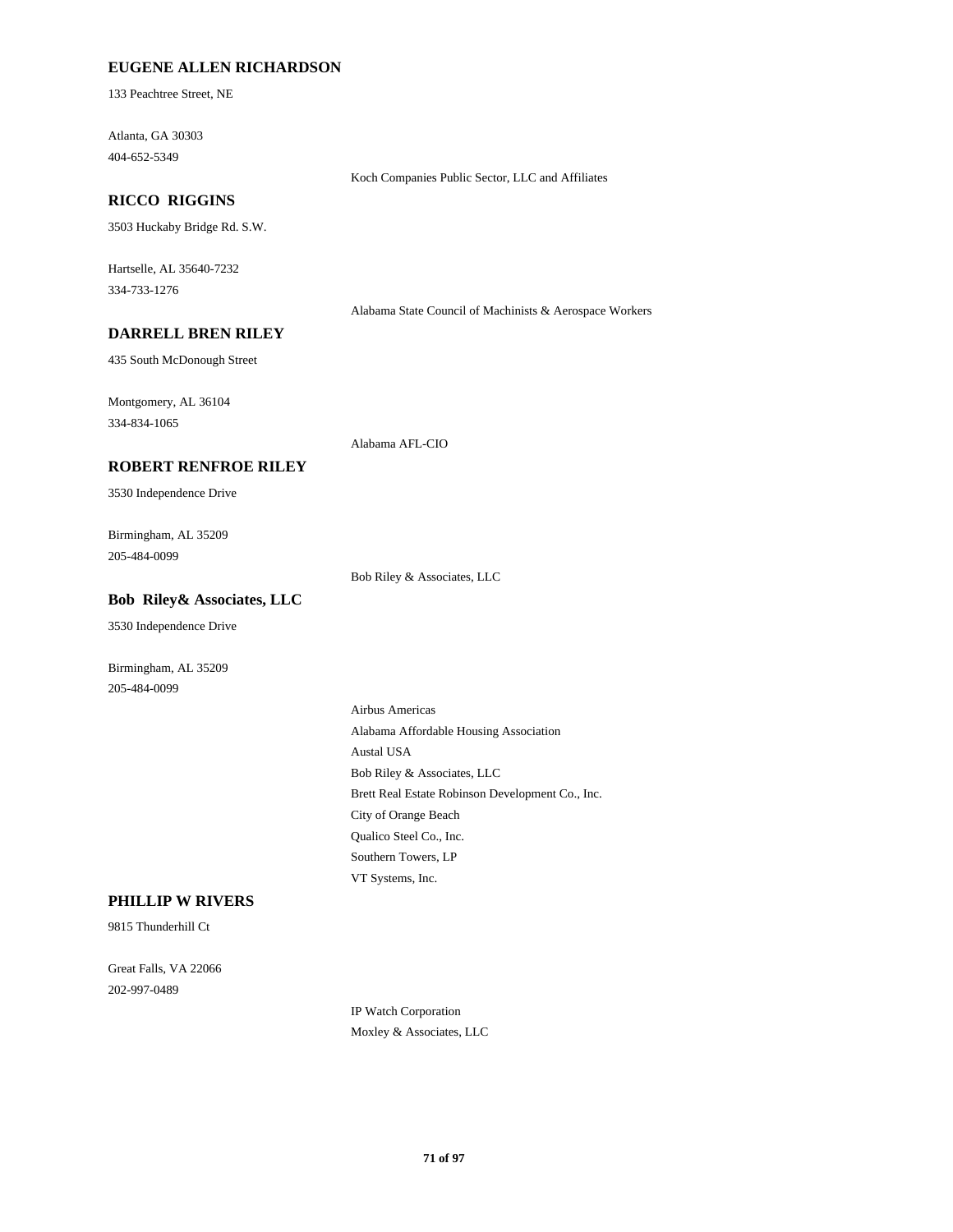# **DAVID LYNN ROBERSON**

1000 Urban Center Drive

Vestavia Hills,, AL 35242 205-945-6580

> Alabama Coal Association Drummond Company Inc.

## **DAN ROBERTS**

PO Box 55924

Birmingham, AL 35255 256-724-2191

Alabama Brewers Guild

### **SHERON J ROSE**

41 Commerce St.

Montgomery, AL 36104 334-834-5200

Montgomery Area Chamber of Commerce

# **RUTH ROSENTHAL**

901 E Street NW

Washington, DC 20004 202-552-2000

The Pew Charitable Trusts

### **BRYDON ROSS**

9900 Corporate Campus Drive

Louisville, KY 40223 713-337-8810

#### SEFA Group

**JAY MICHAEL ROSS** 11 North Water Street

Mobile, AL 36602 205-250-5000

### **QUINTLON ROSS**

P.O. Box 4177

Montgomery, AL 36103-4177 334-834-9790

Alabama Education Association

Adams and Reese LLP

# **MICHELLE ROTH**

PO Box 230666

Montgomery, AL 36123 334-220-8741

Alabama Cable Telecommunications Association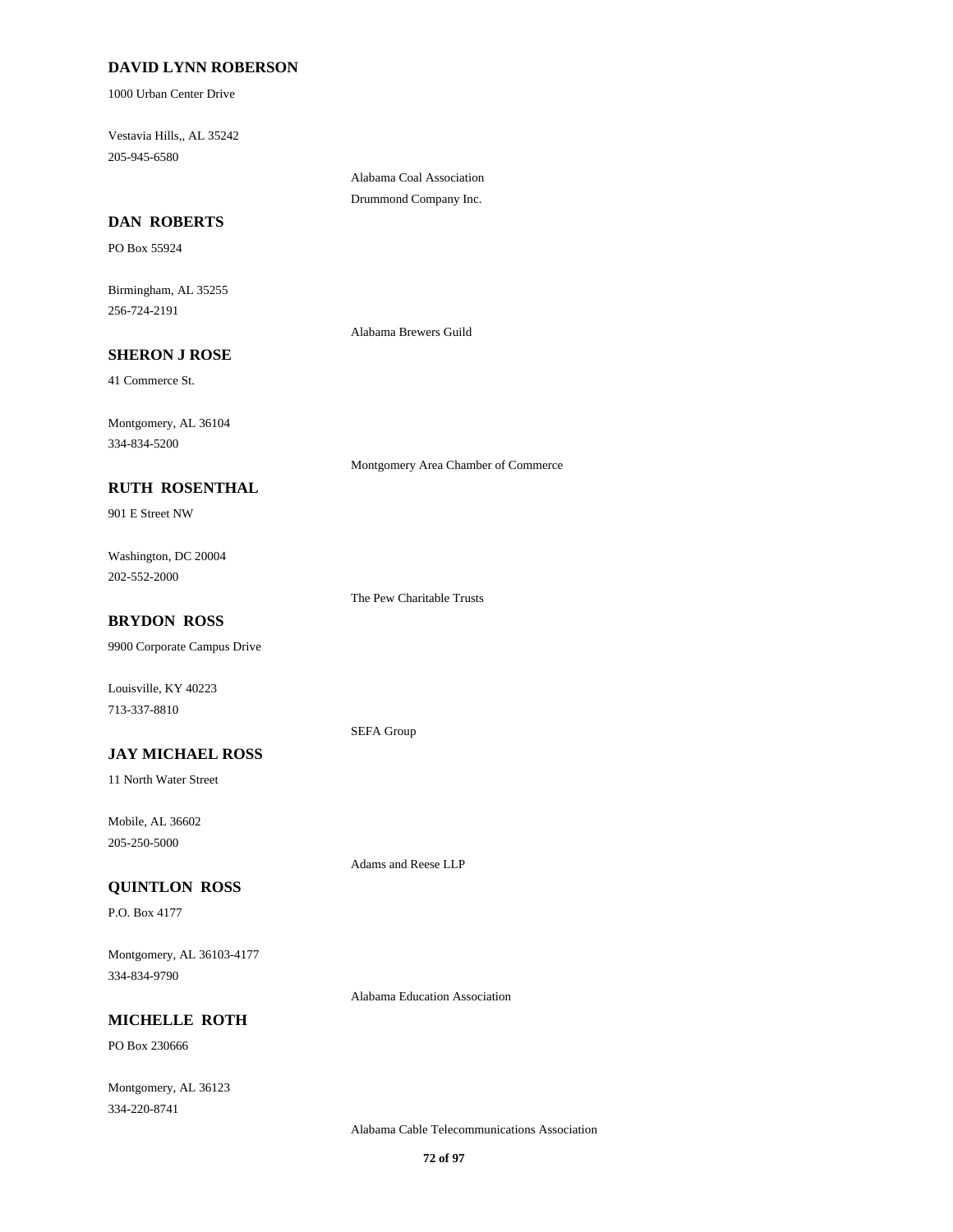### **TOBIN BERNARD ROTH**

2 North Jackson Street, Suite 705

Montgomery, AL 36104 334-262-1800

> Alabama Graphite Company, Inc. CARFAX, Inc Cognosante, LLC Comcast Conduent, Inc.and its Affiliates CoreCivic CSX Transportation, Inc. Deloitte Consulting LLP Evidence Based Associates K12 Inc. Lafarge North America, Inc., Holcim (US) Inc., Aggregate Industries Management, Inc. National Joint Powers Alliance Scrap Recyclers of Alabama Association Spire Inc. Teach for America Uber Technologies, Inc Uniti Fiber Vertex Pharmaceuticals Incorporated

#### **DAVID RUSSELL**

P O Box 31136

Birmingham, AL 35214 205-382-5346

David Russell & Associates

## **RUSSELL RUTHERFORD**

1901 6th Avenue North

Birmingham, AL 35203 205-250-5000

Adams and Reese LLP

# **ANNE RUZIC**

6 Montcrest Drive

Mountain Brook, AL 35213 205-516-7131

Boehringer Ingelheim Pharmaceuticals, Inc.

#### **CAROLYN JONES SABATINI**

8510 Balboa Blvd

Northridge, CA 91345 913-338-2640

Pharmavite LLC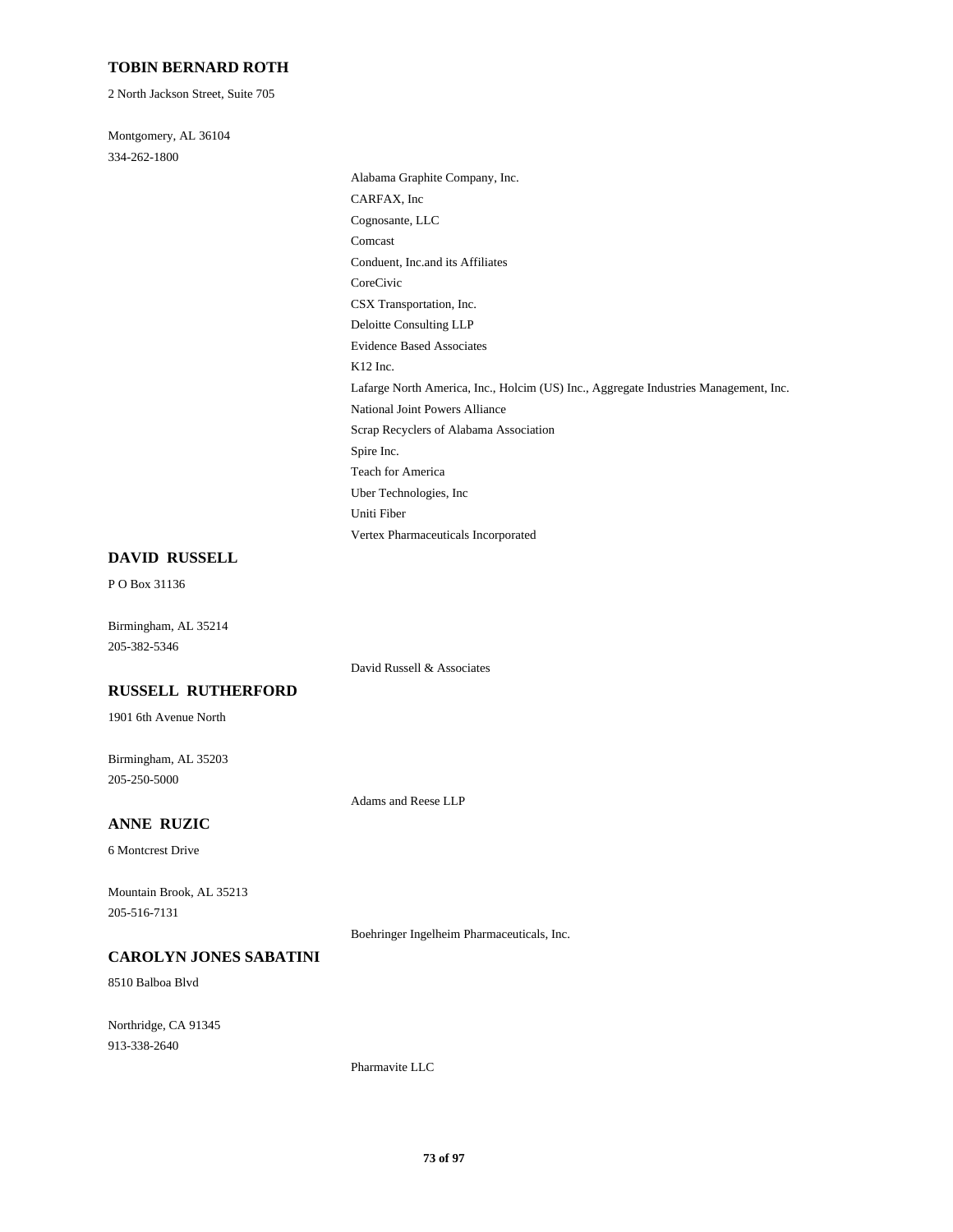### **BILL SAGER**

141 London Parkway

Birmingham, AL 35211 205-326-4129

Alabama Independent Insurance Agents, Inc.

### **MARLENE LOUISE SANDERS**

c/o 2350 Kerner Blvd., Ste. 250

San Rafael, CA 94901 415-389-6800

Merck Sharp & Dohme Corp.

# **RAY SANDERS**

P.O. Box 4177

Montgomery, AL 36103-4177 334-834-9790

Alabama Education Association

### **ALLEN SANDERSON**

401 Adams Avenue, Suite 710

Montgomery, AL 36104 334-244-8948

Bloom Group Inc., The

### **STEPHEN SCOTT SARGENT**

420 20th Street North

Birmingham, AL 35203 205-328-0480

> Baker Donelson Bearman Caldwell and Berkowitz PC BBVA Compass

### **THOMAS JOSEPH SAUNDERS**

555 Alabama Street

Montgomery, AL 36104 334-265-8733

Alabama Forestry Association

#### **ZENILLE SAUNDERS**

21255 Hwy 1 South

Plaquemine, LA 70764 225-353-1211

Dow Chemical Company

## **ZOE SAVITSKY**

400 Washington Avenue

Montgomery, AL 36104 334-956-8200

Southern Poverty Law Center, Inc.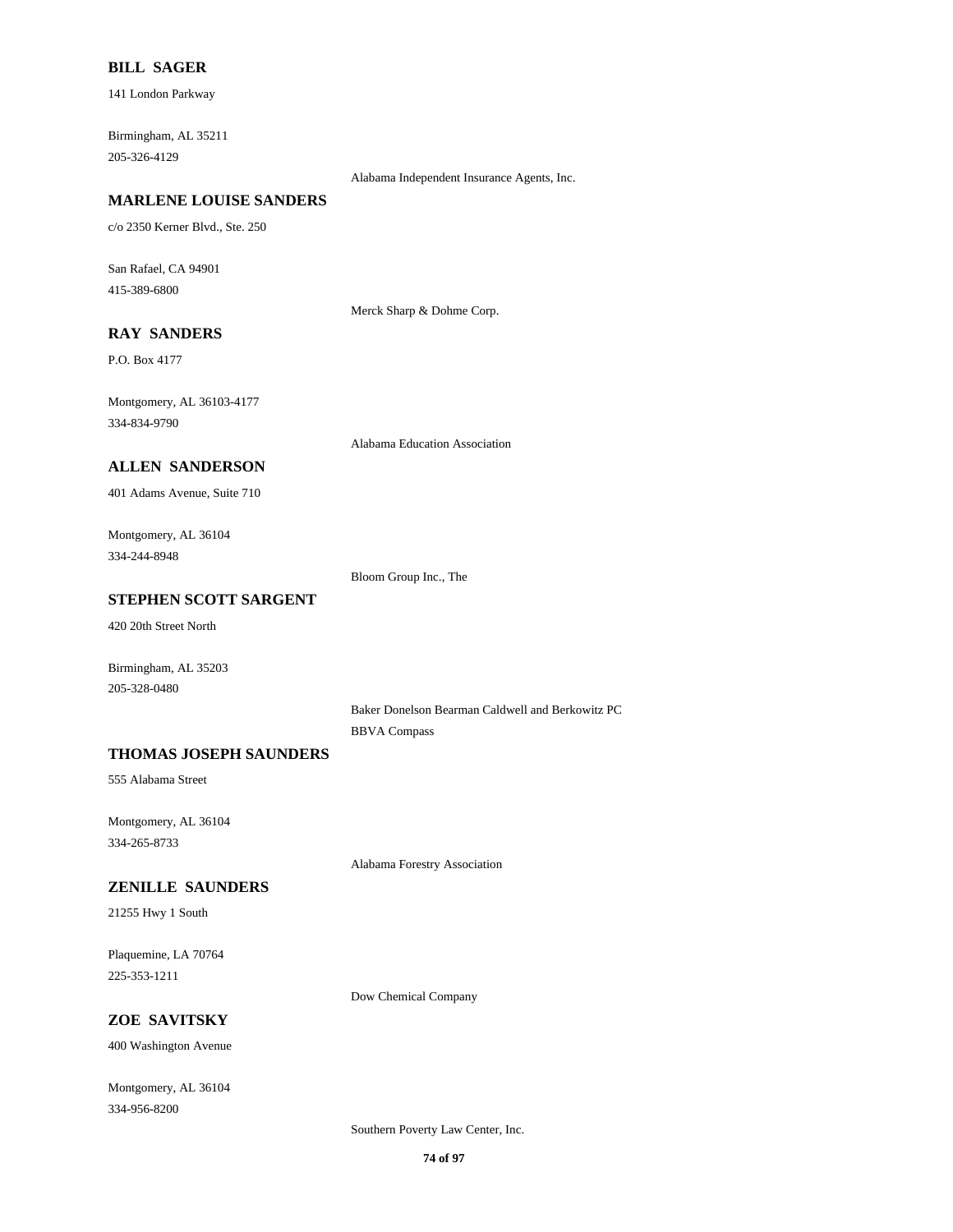## **ERIKA SCHEFFER**

1448 Duke Street

Alexandria, VA 22314 703-299-5755

International Association of Amusement Parks & Attractions

### **CHARLES ANDREW SCHOCK**

100 Peachtree Street, NW

Atlanta, GA 30303 404-221-0405

The Conservation Fund

CenturyLink

### **JOHN SCHREMSER**

100 N. Union Street Ste. 828

Montgomery, AL 36104 334-531-2985

### **ERICA SECHRIST**

Orrick, Herrington & Sutcliffe LLP

Washington, DC 20005 202-339-8400

> Advance America Cash Advance, Inc Dish Network DraftKings, Inc FanDuel, Inc.

#### **EDWIN G SELLERS**

P. O. Box 1087

Gardendale, AL 35071 205-631-3331

Sellers Export Consulting

### **JADA LYNN SHAFFER**

10 Court Square

Montgomery, AL 36104 334-834-7400

Jones Group, LLC, The

# **ASHLEY SHELBY**

4408 Kennesaw Drive

Mountain Brook, AL 35213 251-776-2672

Lilly, USA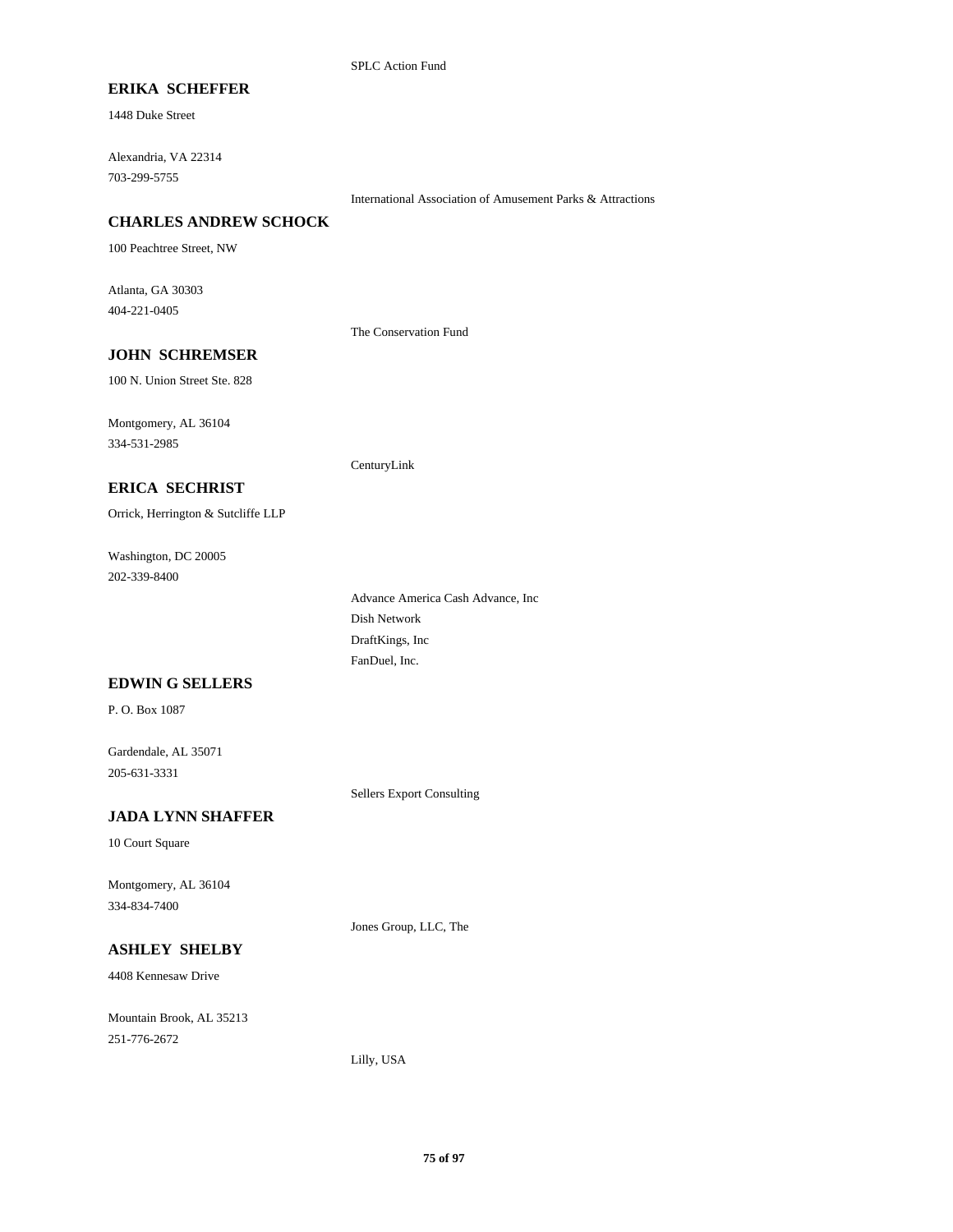### **KENNETH CASEY SHELTON**

12181 Highway 25

Calera, AL 35040 205-668-1905

International Brotherhood of Electrical Workers (I.B.E.W.)

## **ALLIE JO SHIPMAN**

100 Daingerfield Road

Alexandria, VA 22314 703-683-8200

National Community Pharmacists Association

# **JOHN SHIRLEY**

39 South Harper Street

Tallassee, AL 36078 205-915-7311

International Brotherhood of Electrical Workers (I.B.E.W.)

## **DANA SHOENBERG**

901 E Street NW

Washington, DC 20004 202-552-2000

The Pew Charitable Trusts

## **ANDREW SILVESTRI**

c/o Politicom Law, LLP

Sausalito, CA 94965 415-903-2800

Google Inc. and its Affiliates

### **MONTGOMERY C SIMPSON**

5 Concourse Pkwy

Atlanta, GA 30328 770-829-6304

Weyerhaeuser Company and its Affiliates

### **BEVERLY SIMS**

P.O. Box 4177

Montgomery, AL 36103-4177 334-834-9790

Alabama Education Association

## **DARRYL SINKFIELD**

P.O. Box 4177

Montgomery, AL 36103 334-834-9790

Alabama Education Association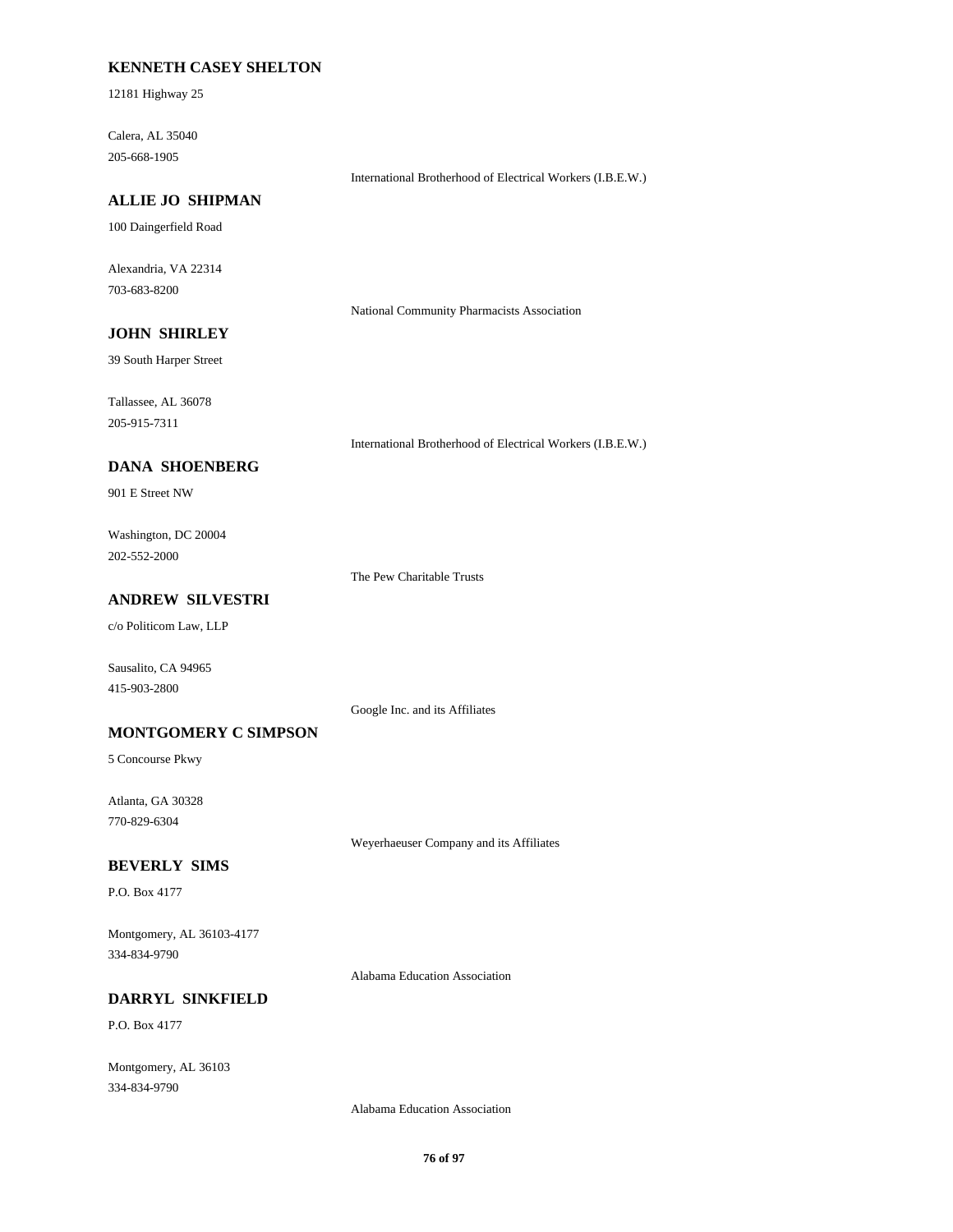### **LANA SKELO**

1615 H Street NW

Washington, DC 20062 202-463-5724

U.S. Chamber Institute for Legal Reform

## **CHARLES Chuck C. SMITH**

PO Box 29

Demopolis, AL 36732 251-752-3351

WestRock Company

UPS, Inc.

# **DANIEL J SMITH**

660 Fritz Dr

Coppell, TX 75019 972-304-6500

### **EUNICE W. SMITH**

4200 Stone River Circle

Birmingham, AL 35213 205-879-7096

Eagle Forum of Alabama

Alabama Power Company

### **HOUSTON SMITH**

770 Washington Avenue

Montgomery, AL 36104 334-832-3826

#### **JOHN KENNETH SMITH**

535 Adams Avenue

Montgomery, AL 36104 334-262-2566

Alabama League of Municipalities

## **JOHNNIE B SMITH**

Alabama Association for Justice

Montgomery, AL 36104 334-262-4974

Alabama Association for Justice

# **JULIE SMITH**

1 Verizon Place

Alpharetta, GA 30004 678-339-4247

Verizon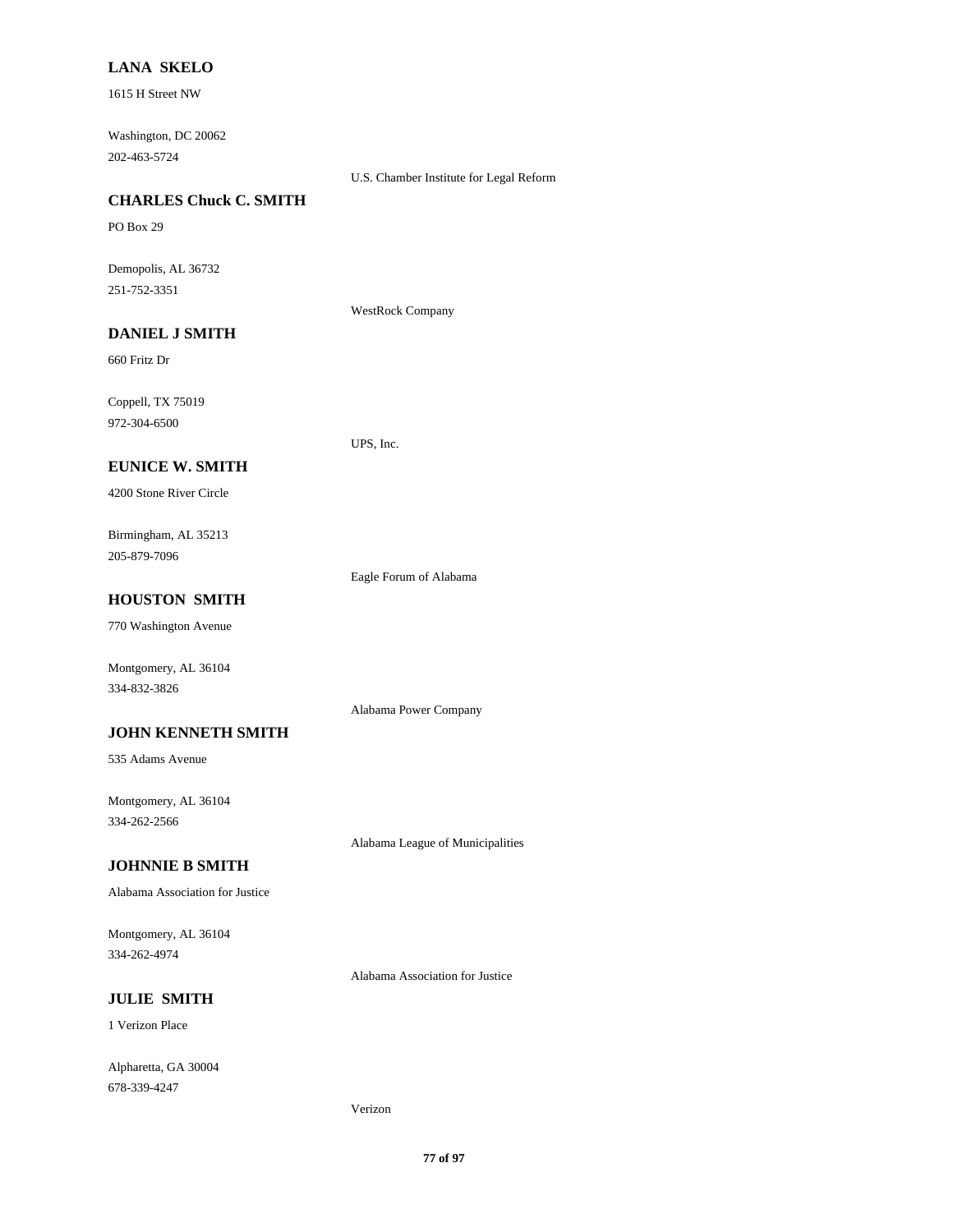### **MICHAEL STEVEN SMITH**

7088 Sydney Curve

Montgomery, AL 36117 334-832-3950

Southern Communications Services Inc dba Southern LINC Wireless

#### **MICHAEL V. Coyote SMITH**

624 Towne Lake Drive

Montgomery, AL 36117 703-896-6196

Pericles Strategy Group

# **ROBERT LEON SMITH**

151 London Parkway

Birmingham, AL 35211 205-238-3080

Charter Communications

### **SALLY B. SMITH**

Post Office Box 4980

Montgomery, AL 36103 334-277-9700

Alabama Association of School Boards

### **HOLLY BATES SNOW**

587 N. St. Marys Lane NW

Marietta, GA 30064 404-387-6728

#### Amgen

### **JOHN SORRELL**

1745 Platt Place

Montgomery, AL 36117 334-549-1902

Alabama Concrete Industries Association

### **Southern Strategy Group of Alabama**

2 N. Jackson Street

```
Montgomery, AL 36104
334-240-6900
```
Alabama Association of Housing & Redevelopment Authorities Alabama Lessors Association Alabama State Board of Pharmacy American Registry of Radiologic Technologists Blue Cross & Blue Shield of Alabama Rx Development Associates Southland Benefit Solutions, LLC Telecommunications Association of the Southeast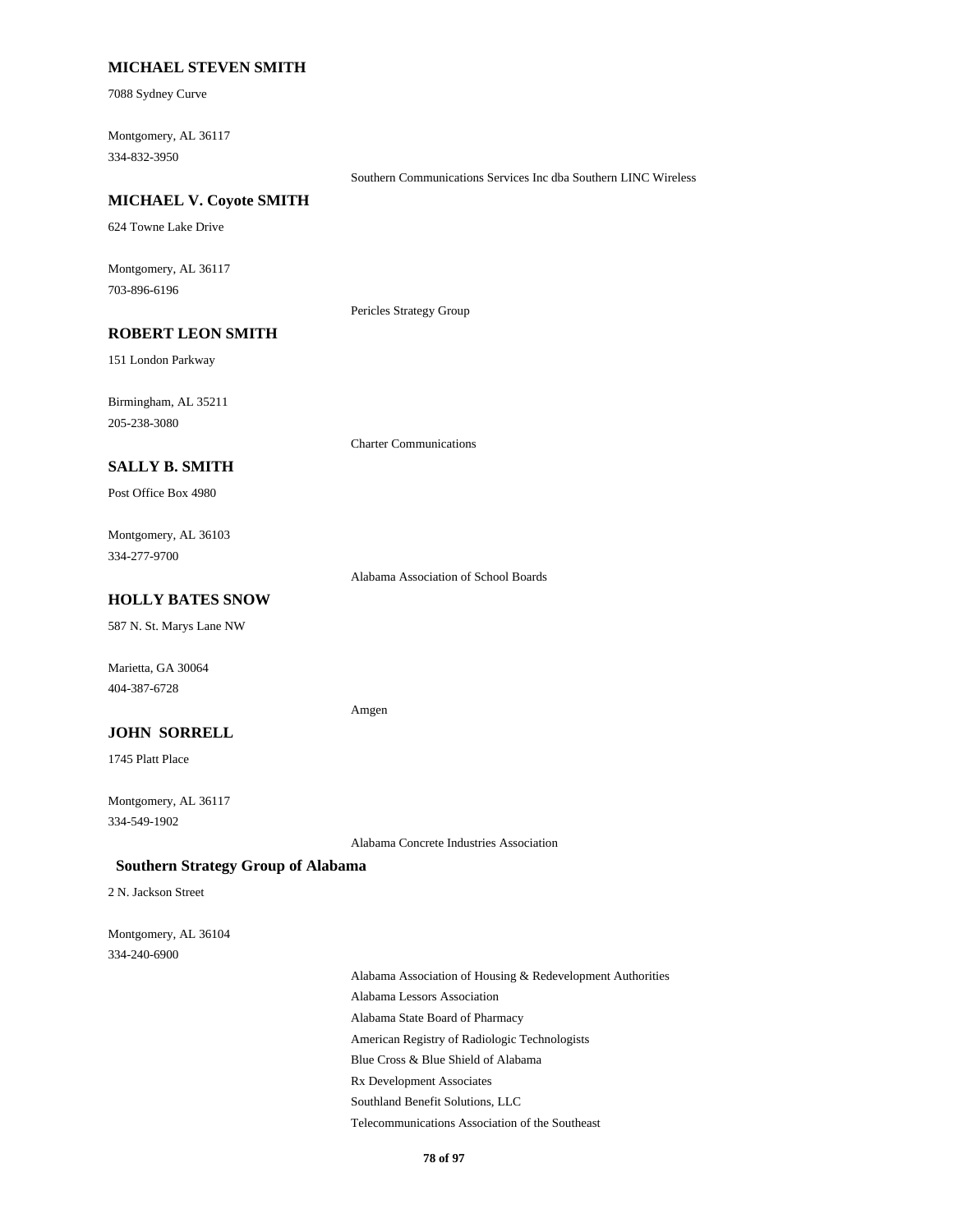Tenaska, Inc.

## **ABBY H. SPARKMAN**

Business Council of Alabama

Montgomery, AL 36104 334-834-6000

### **JERRY W. SPENCER**

The Spencer Group, LLC

Pike Road, AL 36064 334-354-3220

> Alabama Installment Lenders Association Government Corporate Partners, LLC Poarch Band of Creek Indians Veritec Solutions LLC

Business Council of Alabama

### **DEE ANN STAHLY**

8515 Clearwater Lane

Indianapolis, IN 46240 317-750-2465

Dexcom, Inc.

### **MICHAEL CHRISTOPHER STALEY**

1097 AL SEIER ROAD

HOOVER, AL 35226 205-907-2239

> CHAIN LINK SOLUTIONS LLC Medela, LLC.

#### **ANGI HORN STALNAKER**

123 Willow Way

Troy, AL 36079 334-224-3482

> U. S. Term Limits Virtus Solutions, Inc.

#### **LYNES STANFIELD**

c/o Politicom Law LLP

Sausalito, CA 94965 415-903-2800

Apple Inc.

## **CAROL STECKEL**

8735 Henderson Road

Tampa, FL 33634 813-206-5709

WellCare Health Plans, Inc.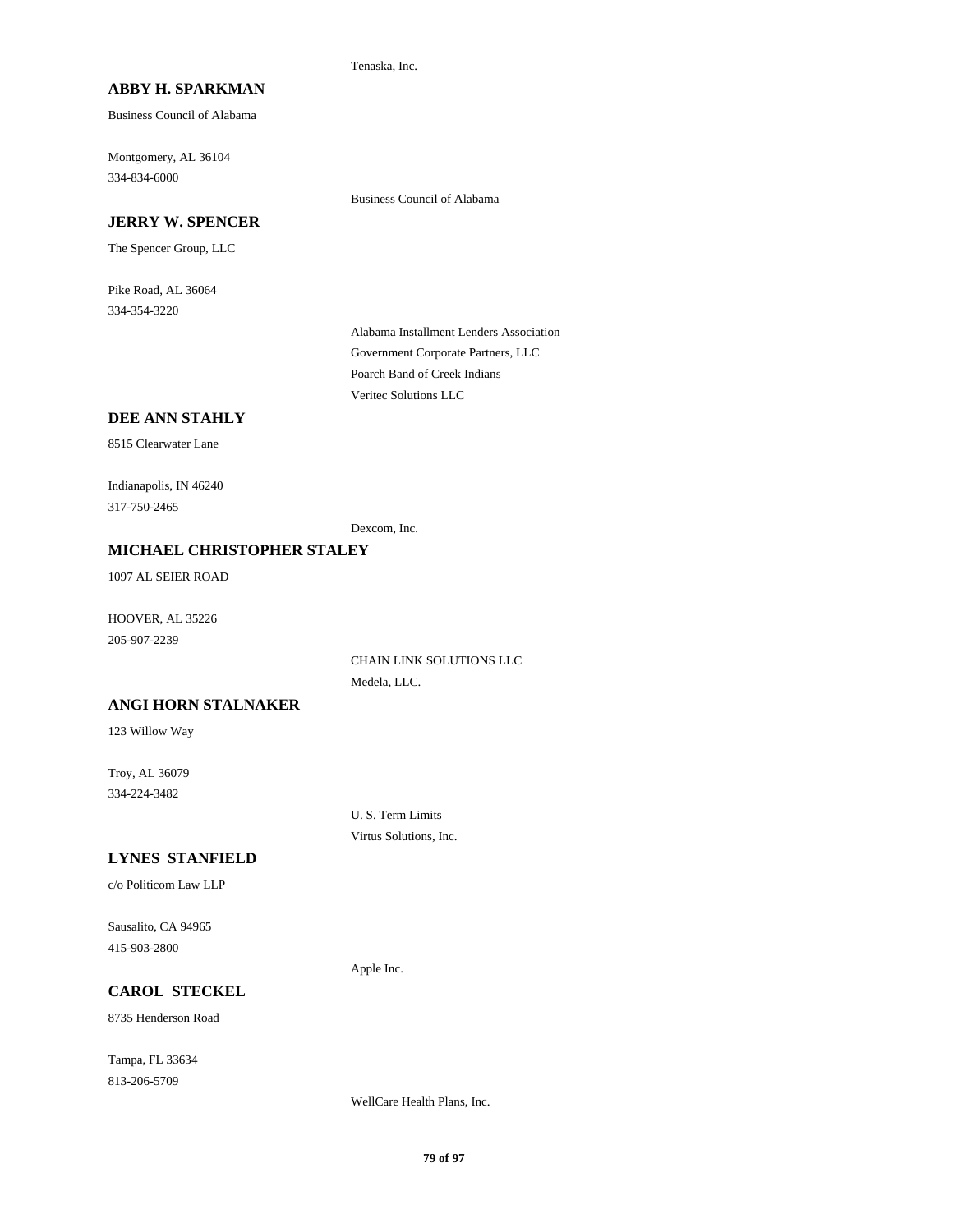### **STEPHEN STETSON**

445 Dexter Ave Suite 4050

Montgomery, AL 36104 334-372-2576

#### **J. DAVIS STEWART III**

One Federal Place

Birmingham, AL 35203 205-521-8861

#### Sierra Club

Advantage Capital Partners, LLC Alabama Association of Ambulatory Surgery Centers, Inc. Alabama Association of Realtors Alabama Captive Association, Inc. Alkermes, Inc. Alliance of Automobile Manufacturers American Federation for Children Arsenal Insurance Management, LLC Associated Builders & Contractors of Alabama, Inc. Bradley Arant Boult Cummings LLP Business Council of Alabama Colonial Management Group Community Choice Financial DentaQuest, LLC Ductile Iron Pipe Research Association eBay, Inc EBSCO Industries, Inc. Economic Development Association of Alabama Inc. Electric Cities of Alabama Elmore County Economic Development Authority Encompass Health Enhanced Capital Partners, LLC Facebook, Inc. Fort Morgan Paradise Joint Venture GEO Group, Inc. Geographic Solutions, Inc. Insurance Auto Auctions Corp. Jones Lang Lasalle Americas Inc. MedImpact Healthcare Systems, Inc. Palco, Inc PayIt, LLC Pfizer Inc. Praeses, LLC Retirement Systems of Alabama SmileDirectClub, LLC Spire Inc. Swatek, Howe & Ross, LLC Verizon Vulcan Materials Company Warrior Met Coal, LLC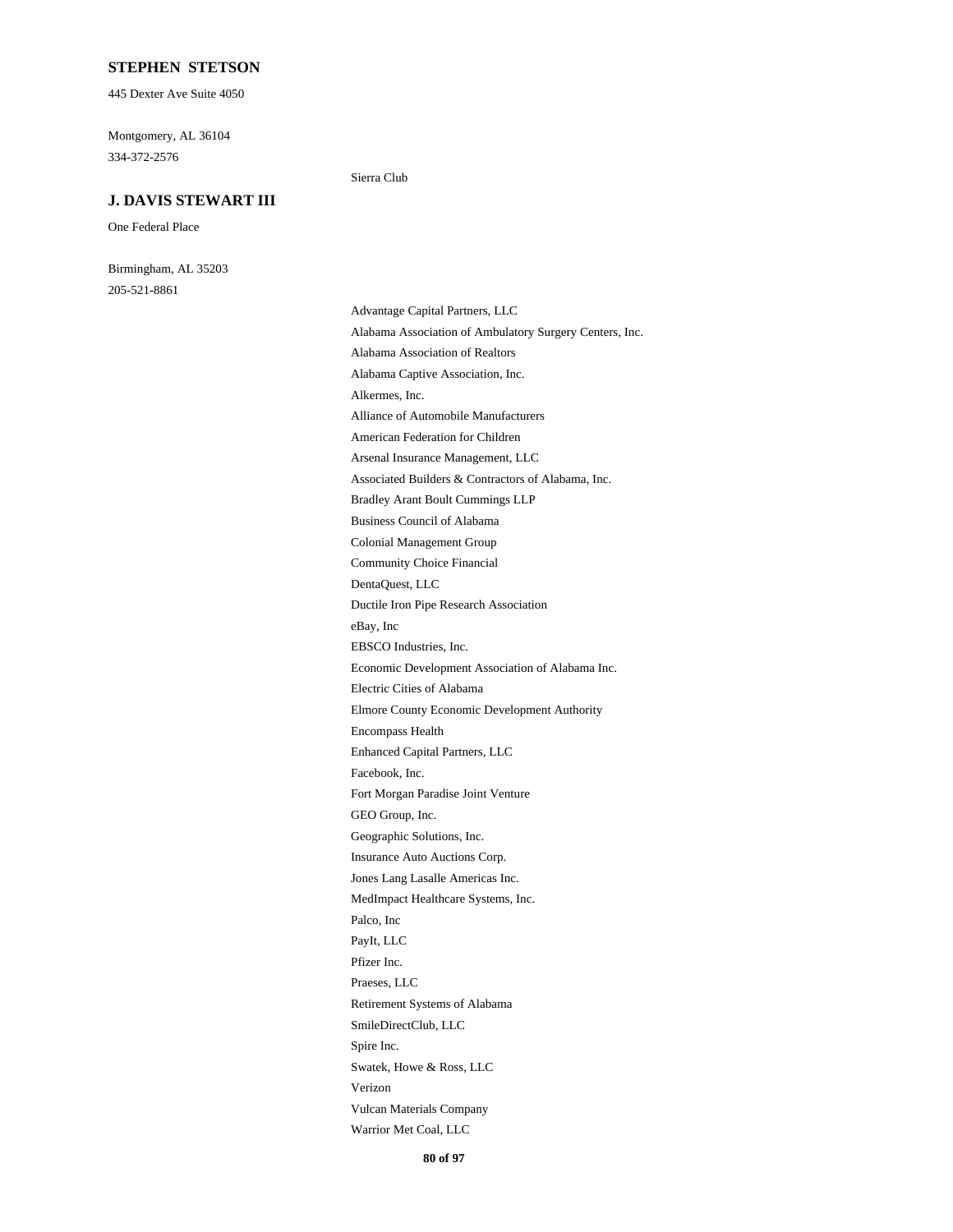## **JAMES DAVID STEWART III**

One Federal Place

Birmingham, AL 35203 205-521-8368

> Alliance of Automobile Manufacturers Bradley Arant Boult Cummings LLP Community Choice Financial Ductile Iron Pipe Research Association GEO Group, Inc. Pfizer Inc. Vulcan Materials Company

## **ABIGAIL STODDARD**

4434 Pillsbury Ave S.

Minneapolis, MN 55419 612-616-1431

#### **THERON STOKES**

P.O. Box 4177

MONTGOMERY, AL 36103-4177 334-834-9790

Alabama Education Association

Blue Cross & Blue Shield of Alabama

Prime Therapeutics, LLC

# **J. ROBIN STONE**

2 North Jackson Street

Montgomery, AL 36104 334-799-4479

### **DAVID E. STORY**

3503 Huckaby Bridge Rd. S.W.

Hartselle, AL 35640 256-286-3704

Alabama State Council of Machinists & Aerospace Workers

## **DAVID STOUT**

P.O. Box 1188

Montgomery, AL 36101-1188 334-832-9060

Alabama Arise

# **SEAN STRICKLER**

340 TechnaCenter Drive

Montgomery, AL 36117 334-215-2732

Alabama Rural Electric Association of Cooperatives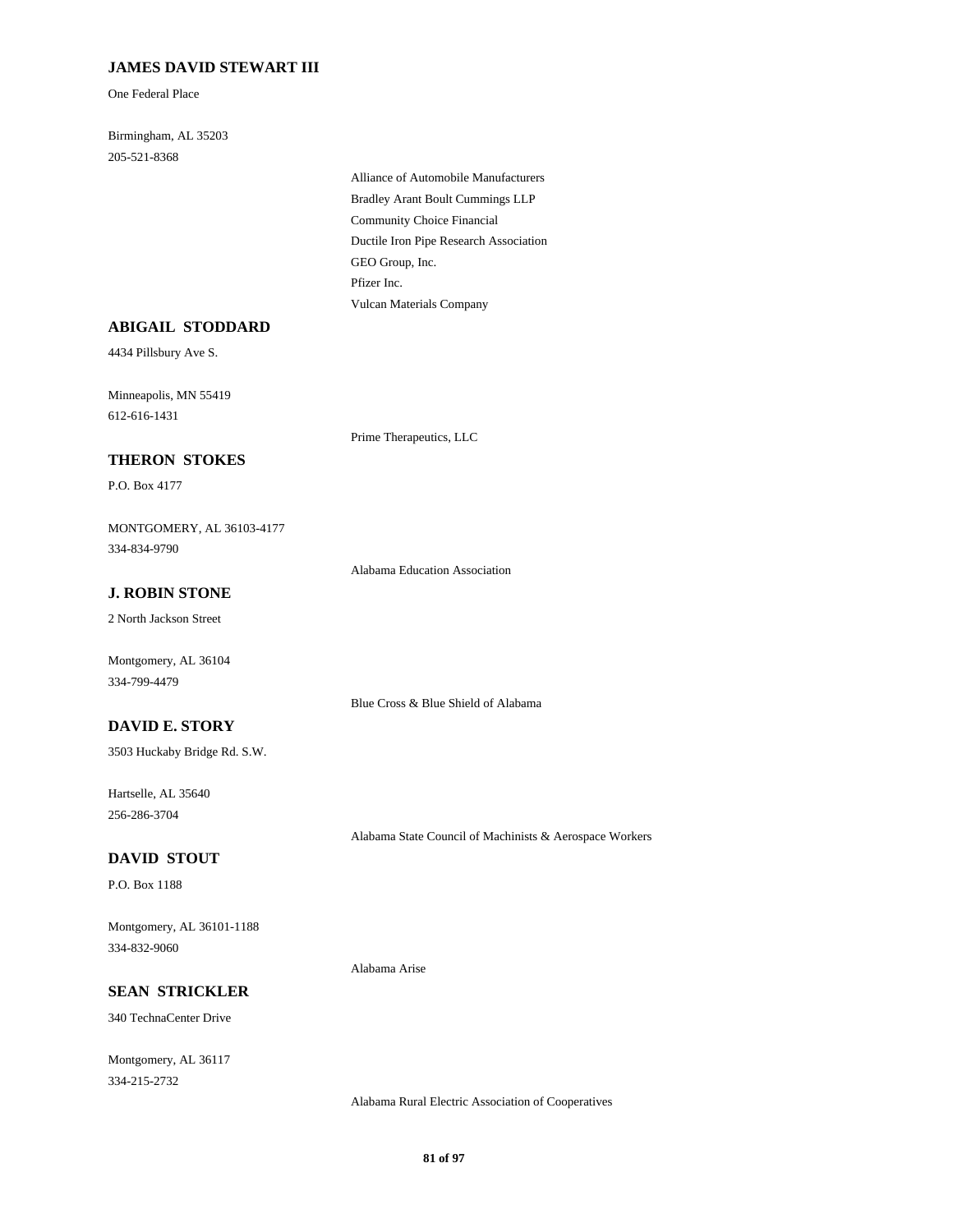### **ZACK STUDSTILL**

836 Washington Avenue

Montgomery, AL 36104 334-265-1684

#### **MICHAEL W. SULLIVAN**

2229 1st Avenue North

Birmingham, AL 35203 205-241-9607

Alabama Dental Association

Check into Cash Inc. Lobbyist Group, LLC, The National Rifle Association of America Oasis Financial Title Pawn Council of Alabama Wine Institute, The

### **SABRA SUTTON**

100 S. Union Street, Suite 338

Montgomery, AL 36104 334-353-1969

Alabama Association of Conservation Districts

## **JULIE SWANN**

P.O. Box 4177

Montgomery, AL 36103-4177 334-834-9790

Alabama Education Association

### **DAX SWATEK**

770 Washington Ave

Montgomery, AL 36104 334-262-5200

> Dax R. Swatek & Associates, L.L.C. Swatek, Howe & Ross, LLC

#### **Swatek, Howe & Ross, LLC**

770 Washington Ave

Montgomery, AL 36104 334-262-5200

> Advance America Cash Advance, Inc Alabama Probate Judges Association Alabama Sports Council, Inc. Better Basics, Inc. Blue Cross & Blue Shield of Alabama Charter Communications CHSPSC, LLC City of Florence, Alabama Corizon Health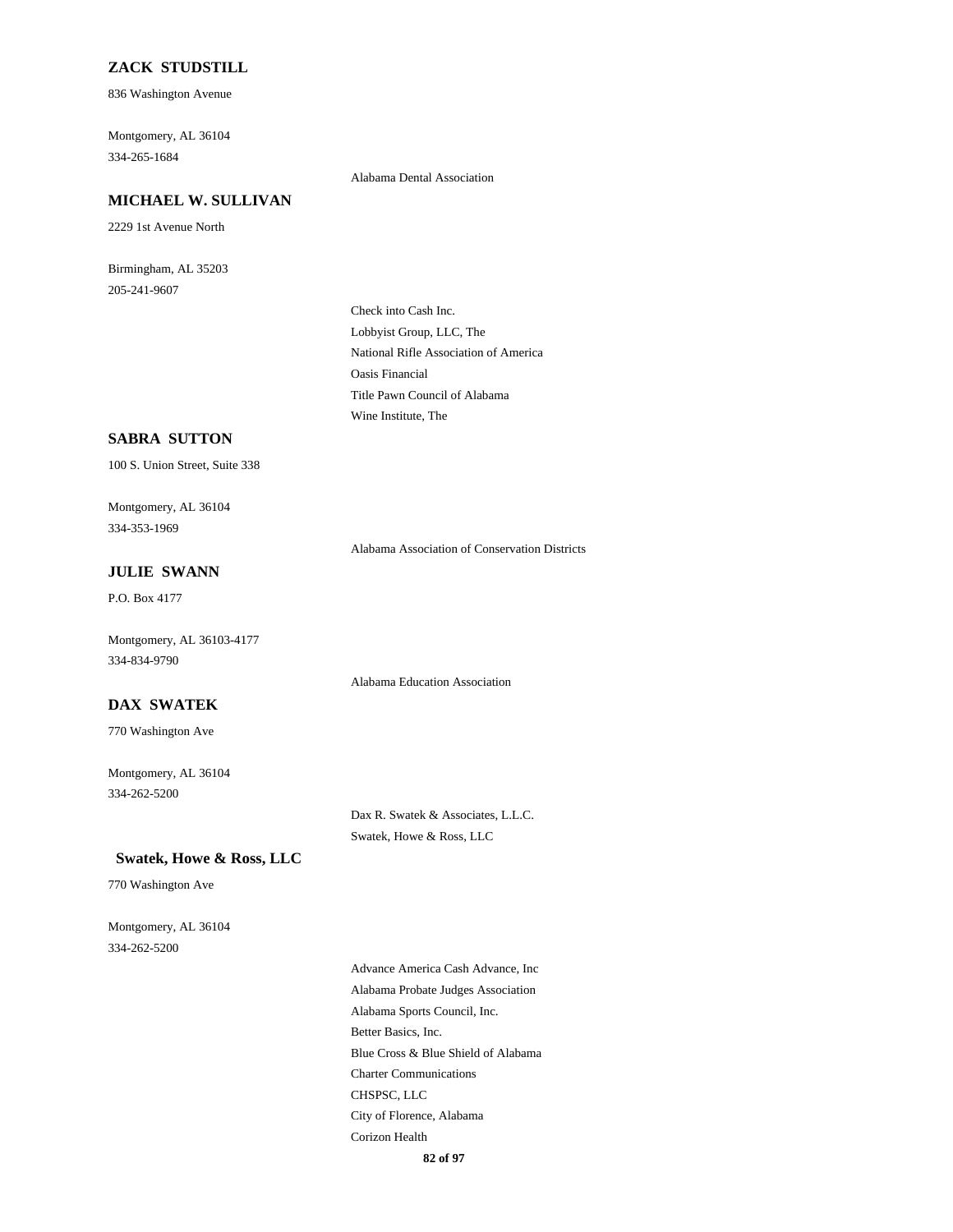Dax R. Swatek & Associates, L.L.C. DraftKings, Inc Eliza Coffee Memorial Hospital/North Alabama Medical Encompass Health FanDuel, Inc. Fresenius Medical Center GEO Group, Inc. Grandview Medical Center K12 Inc. Maximus Select Management Resources, Inc. Sight Savers of America Southern Communications Services Inc dba Southern LINC Wireless Southern Research The Health Care Authority for Baptist Health, an affiliate of UAB Health System The Pew Charitable Trusts UAB Health System University of West Alabama Wells Fargo & Co. Whitaker Contracting

#### **DANA THOMAS PAUL SWEENEY**

309 N Hull Street

Montgomery, AL 36104 334-263-0086

Alabama Appleseed Center for Law & Justice, Inc.

### **DANIEL LOUIS TAIT**

PO Box 1381

Huntsville, AL 35803 256-303-7773

Energy Alabama

### **JOHN F. TANNER**

PO Box 380832

Hoover, AL 35238 205-403-9905

> Alabama Crown Distributing Co. Georgia Crown Distributing Company Republic National Distributing Company Wine & Spirits Wholesalers of America, Inc

# **BRUCE TAYLOR**

13001 Bridgeview Court

McCordsville, IN 46055 317-565-3274

Dexcom, Inc.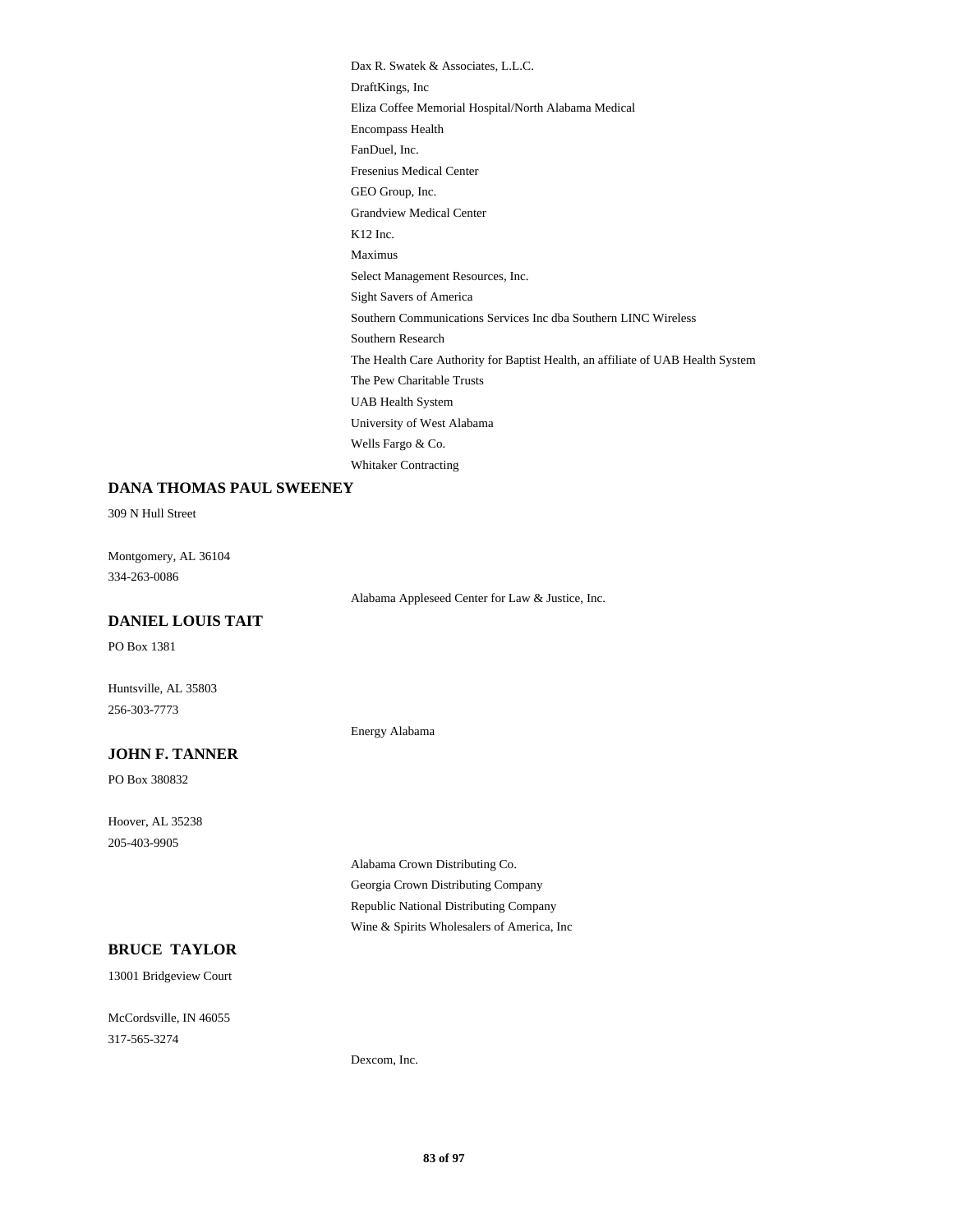### **ELLIE TAYLOR**

300 Vestavia Parkway, Suite 3500

Birmingham, AL 35216 205-823-5498

Alabama Grocers Association

## **JOHN A. TEAGUE**

Government Corporate Partners, LLC

Montgomery, AL 36104 334-265-8086

> Government Corporate Partners, LLC Teague, Gray & Moore,LLC Total Political Solutions, LLC

### **TAMI EZELL TEAGUE**

Government Corporate Partners, LLC

Montgomery, AL 36104 334-265-8086

> Alabama Installment Lenders Association Alabama Prosthetic and Orthotic Assoc. Government Corporate Partners, LLC Teague, Gray & Moore,LLC Total Political Solutions, LLC

AL Rural Healthcare Council

Alabama State Troopers Association

 **Teague Gray & Moore, LLC**

441 High St

Montgomery, AL 36104 334-265-8086

#### **NEIL G TEW**

PO Box 1286

Montgomery, AL 36130-1286 334-265-2782

#### **DAVID L. THOMAS**

1181 Falls Crest Place

Auburn, AL 36830 334-209-0508

Eagle 1 Resources

### **ARTHUR THOMM, II**

c/o NRA OGC, 11250 Waples Mill Rd

Fairfax, VA 22020 703-267-1250

National Rifle Association of America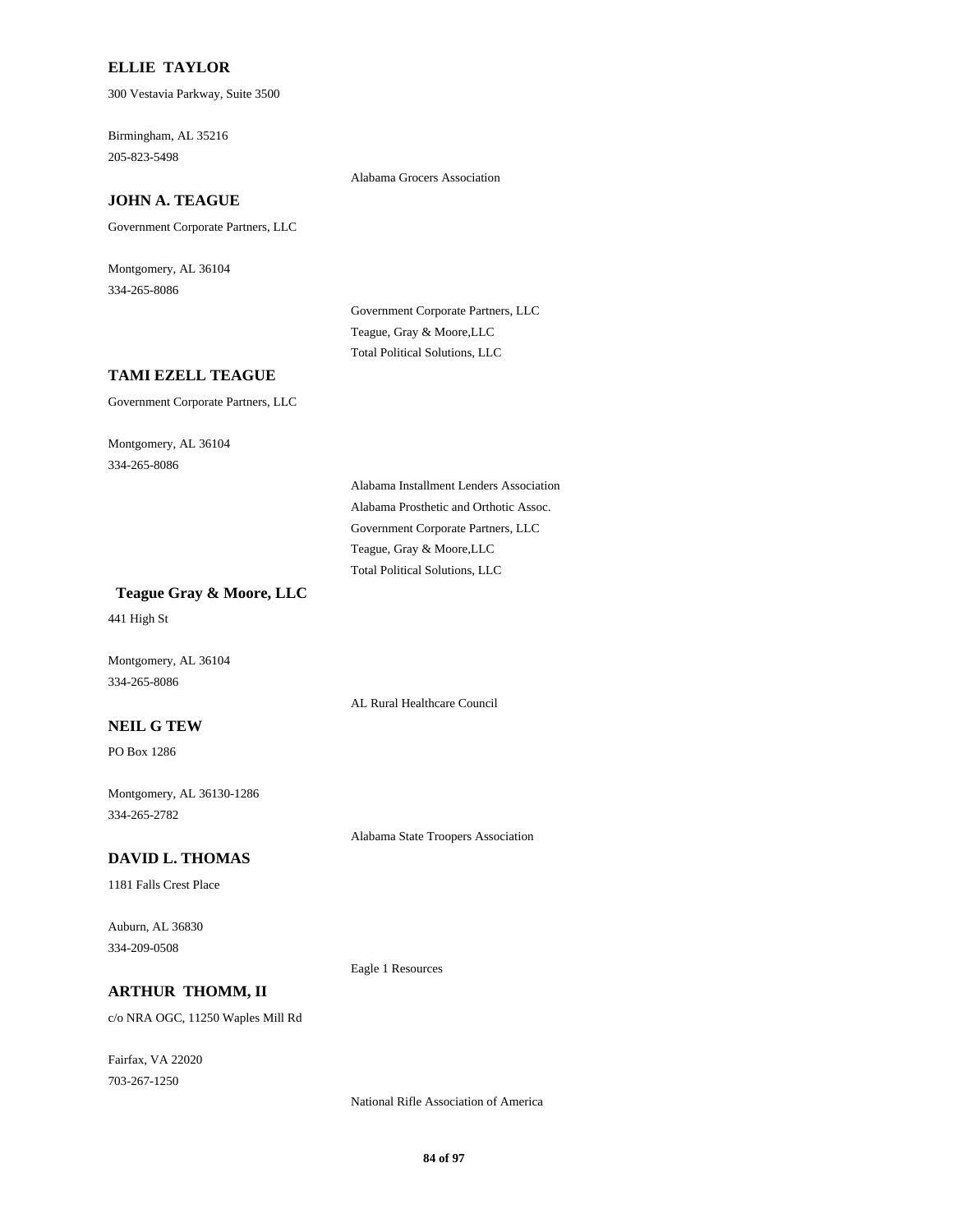## **BRENDA THOMPSON**

P.O. Box 4177

Montgomery, AL 36103-4177 334-834-9790

Alabama Education Association

#### **ROBERT D TIMMONS**

514 Washington Avenue

Montgomery, AL 36104-4385 334-264-7827

Alabama Sheriffs Association

# **EMMA TOLBERT**

2325 27th Street Ensley

Birmingham, AL 35208 404-387-1067

Via Transportation

### **BARTLEY E. TOMLINSON III**

PO Box 866

Montgomery, AL 36101-0866 334-782-6603

Kimberly H. Adams, P.C.

### **AKISHA KALINDA TOWNSEND**

PO Box 50576

Bowling Green, KY 42102 435-644-2001

Best Friends Animal Society

### **CAITLIN TRAMMELL**

44180 Riverside Parkway

Lansdowne, VA 20176 703-554-8584

Prison Fellowship Ministries

#### **DUPLE JANTELLE TRAVILLION**

942 South Shady Grove Road

Memphis, TN 38120 901-818-7558

FedEx Corporation

#### **JOHN DEREK TROTTER**

250 Commerce Street

Montgomery, AL 36104 334-832-2914

Butler Snow LLP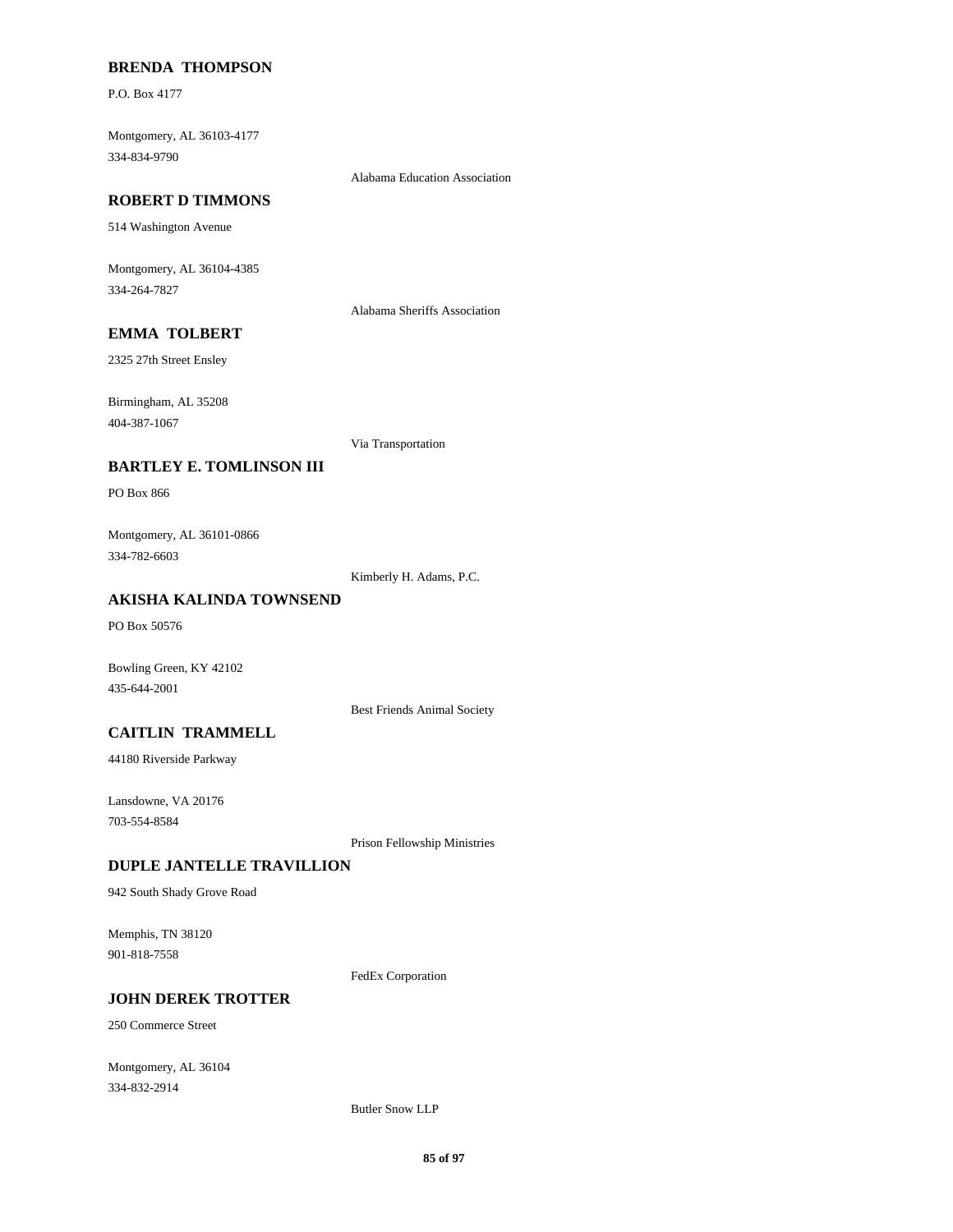### **KENNETH J. TUCKER**

P.O. Box 240002, M/C JB-50

Huntsville, AL 35813-6402 256-937-5532

Boeing Company, The

# **LISSA A. TUCKER**

P.O. Box 4980

Montgomery, AL 36103 334-277-9700

Alabama Association of School Boards

# **WILLIAM TUNNELL**

P.O. Box 4177

Montgomery, AL 36103-4177 334-834-9790

Alabama Education Association

## **LORENA G TURNER**

One Ravinia Drive

Atlanta, GA 30346 678-462-8279

T-Mobile USA, Inc.

# **JACQUELINE TWIGGS**

2350 KERNER BLVD., STE. 250

SAN RAFAEL, CA 94901 415-389-6800

ACT, Inc. and its affiliates

### **JEFF UPHUES**

6 W. Druid Hills Dr., NE

Atlanta, GA 30329 832-877-7706

DC BLOX, Inc.

### **PATRICIA KANE VAN SICKLEN**

PO Box 36456

Birmingham, AL 35236 919-816-3720

American Kennel Club, Inc.

### **SHEELA VANHOOSE**

1501 4th Avenue

Seattle, WA 98101 571-295-8484

Code.org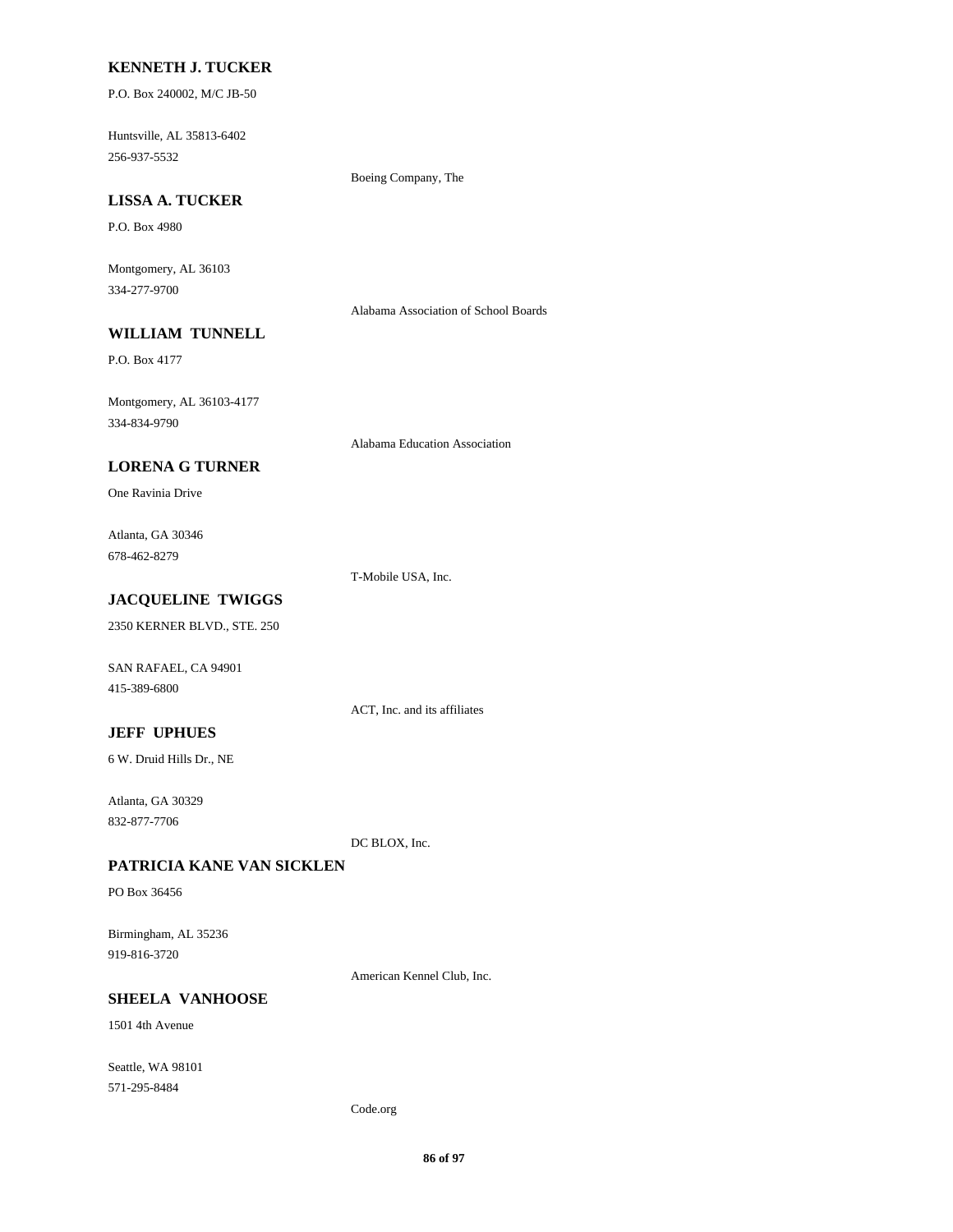### **SOMMER H. VAUGHN**

770 Washington Ave

Montgomery, AL 36104 334-262-5200

> Dax R. Swatek & Associates, L.L.C. Swatek, Howe & Ross, LLC

#### **MARCUS RONALD VEAZEY**

100 M Street, SE #500

Washington, DC 20003 202-484-4884

> Amplify, Inc GEO Group, Inc. Infiniti Consulting Group Tutor.com, Inc Whiteboard Advisors, LLC

#### **FRED V VENGROUSKIE**

143 Airport Road

Whitefield, NH 03598 800-473-5298 ext 28

Presby Environmental, Inc.

United States Steel Corporation

Charter Communications

# **PAUL E. VERCHER**

610 Preserve Parkway

Hoover, AL 35226 205-588-2780

## **TAYLOR C VICE**

3000 Riverchase Galleria

Birmingham, AL 35244 334-235-8830

#### **LARRY A. VINSON**

P.O. Box 240757

Montgomery, AL 36124-0757 334-260-7970

> Alabama Civil Justice Reform Committee Alabama Council of the American Institute of Architects Alabama Self-Insurers Association

# **CAROL VUCOVICH**

5950 Carmichael Place

Montgomery, AL 36117 334-356-2220

Alabama Association of Independent Colleges & Universities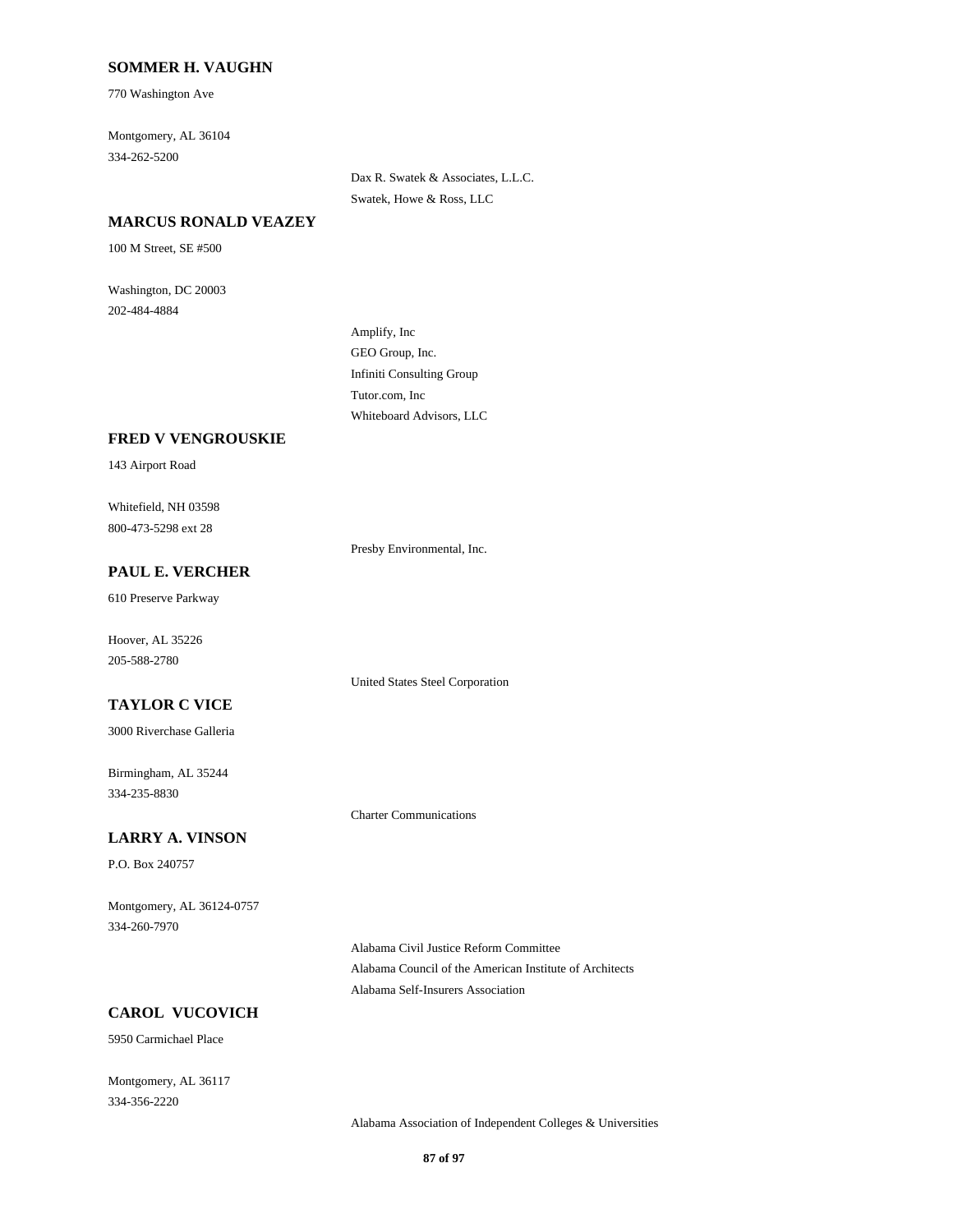### **WILLIAM RAY WADE**

P O Box 2144

Birmingham, AL 35201 205-335-8134

Birmingham Progressive Christian Alliance

### **AUBREY DEVORE WAKELEY**

400 S Union St.

Montgomery, AL 36104 334-832-9060

Arise Citizens' Policy Project

# **JEREMY S WALKER**

522 Wahington Avenue

Montgomery, AL 36104 334-262-3808

Alabama Association of Realtors

## **MAECI WALKER**

445 Dexter Avenue

Montgomery, AL 36104 334-264-0598

Christie Strategy Group

Alabama Power Company

# **R B WALKER**

770 Washington Avenue

Montgomery, AL 36104 334-832-3890

### **TODD WALKER**

1830 28th Avenue South

Birmingham, AL 35209 205-870-9768

Associated Builders & Contractors of Alabama, Inc.

### **THOMAS G. WALKER, JR.**

Post Office Box 6

Montevallo, AL 35115 205-665-3535

American Village Citizenship Trust

## **MICHAEL ANTHONY WALL**

2605 Circle 75 Parkway

Atlanta, GA 30339 470-787-3717

Comcast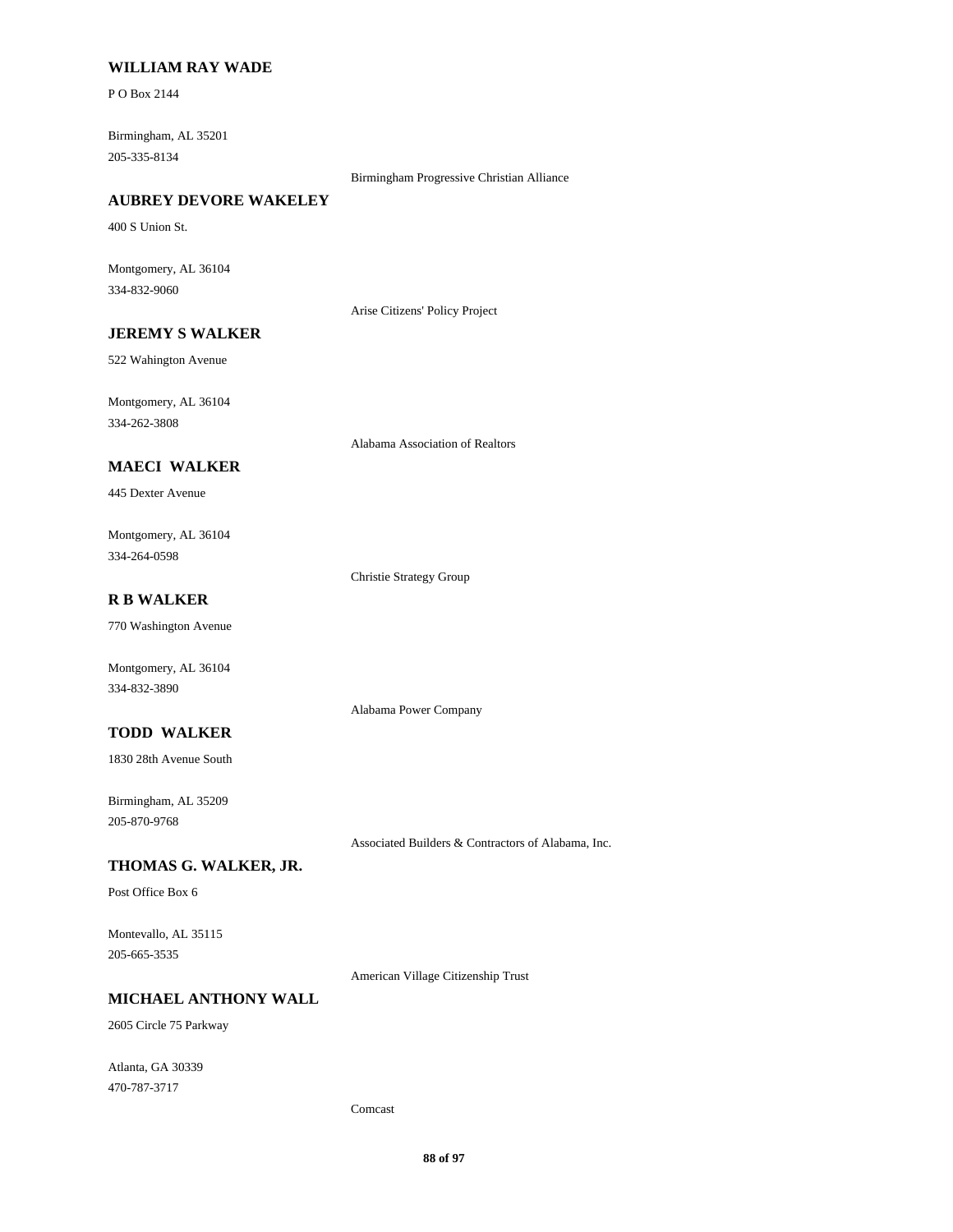### **EVA WALTON KENDRICK**

Human Rights Campaign

Washington, DC 20036 202-567-5712

#### Human Rights Campaign

### **JOHN MATTHEW WARD**

11245 Chantilly Parkway Court

Montgomery, AL 36117 334-834-1848

Automotive Aftermarket Association Southeast

# **MICHAEL D. WARD**

225 Church Street

Huntsville, AL 35801 256-535-2030

Chamber of Commerce Huntsville/Madison County

### **SCOTT WARD**

Orrick, Herrington & Sutcliffe LLP

Washington, DC 20005 202-339-8400

#### Dish Network

**PAMELA R. WARE**

770 Washington Ave. Ste. 430

Montgomery, AL 36104 334-832-3826

#### **MICHELE WAREN**

836 Washington Avenue

Montgomery, AL 36104 334-265-1684

#### **COURTNEY WARREN**

901 E Street NW

Washington, DC 20004 202-552-2000

The Pew Charitable Trusts

Alabama Dental Association

Alabama Power Company

## **KEITH E. WARREN**

2777 ZELDA RD

MONTGOMERY, AL 36106 334-269-9990

Warren & Company Inc.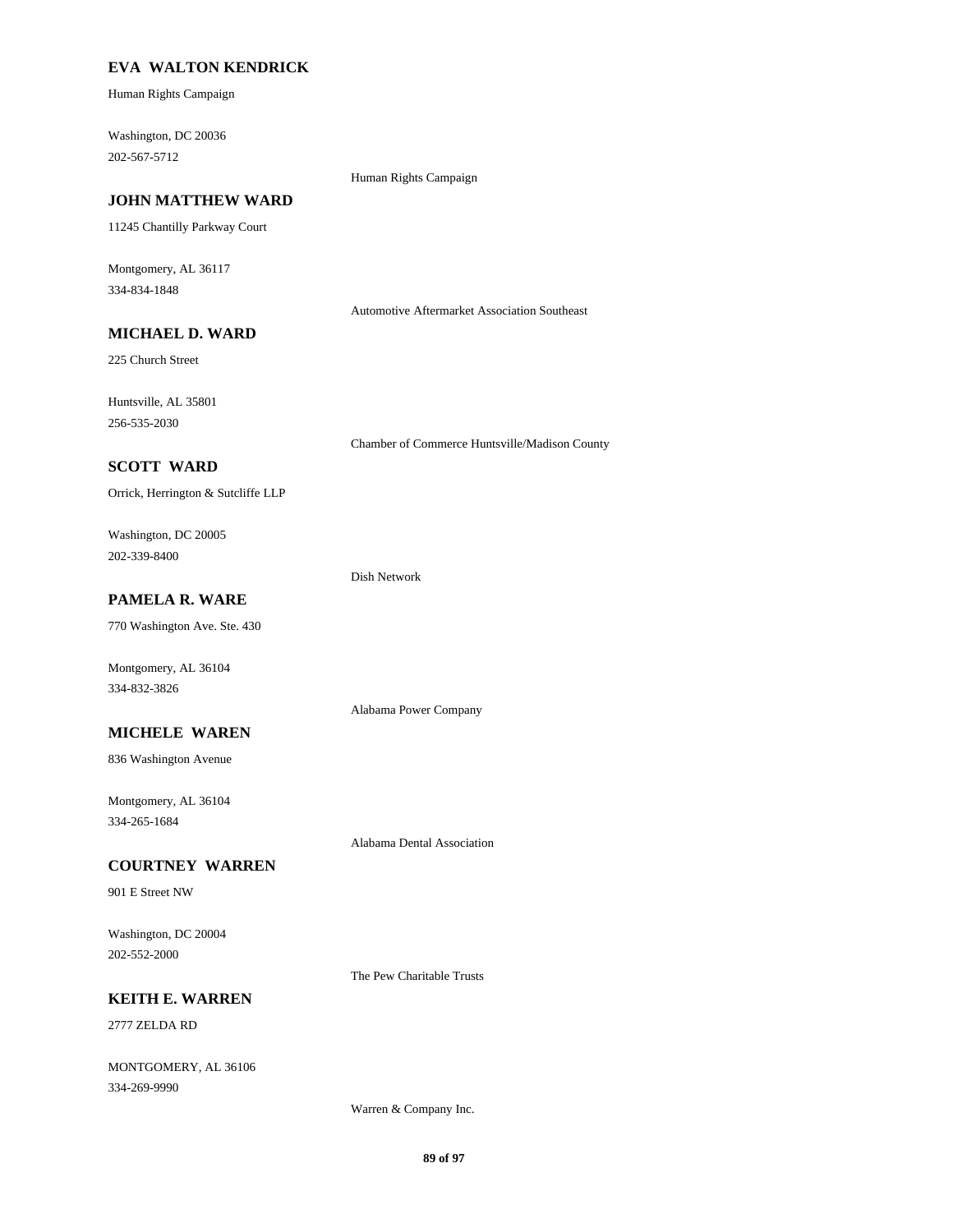### **CLEO WASHINGTON**

770 Washington Avenue, Suite 180

Montgomery, AL 36104 334-834-9050

AT&T Alabama

### **RAYMOND GEORGE WAUGH, JR**

6866 Coltrane Mill Road

Randleman, NC 27317 203-915-1545

Nationwide Mutual Insurance Company

### **SUZANNE WEBB**

731 Ryefield Road

Montgomery, AL 36117 334-546-6656

W2 Strategies, LLC

#### **MIKE WEEKS**

Post Office Box 56

Montgomery, AL 36101-0056 334-300-3336

> Alabama Cemetery Association Alabama Concrete Industries Association Alabama Pawnbrokers Association Alabama Propane Gas Association America's Health Insurance Plans American Council of Life Insurers Association of Alabama Life Insurance Companies Nationwide Mutual Insurance Company

#### **WESLEY RYAN WELCH**

777 6TH ST NW

Washington, DC 20001 202-638-0125

Alabama District Attorneys Association

#### **ALAN WEST**

1101 Pennsylvania Ave, NW

Washington, DC 20004 202-879-6805

Citigroup Washington, Inc.

#### **DEBRA K WEST**

101 Constitution Avenue, NW

Washington, DC 20001 515-778-7429

American Council of Life Insurers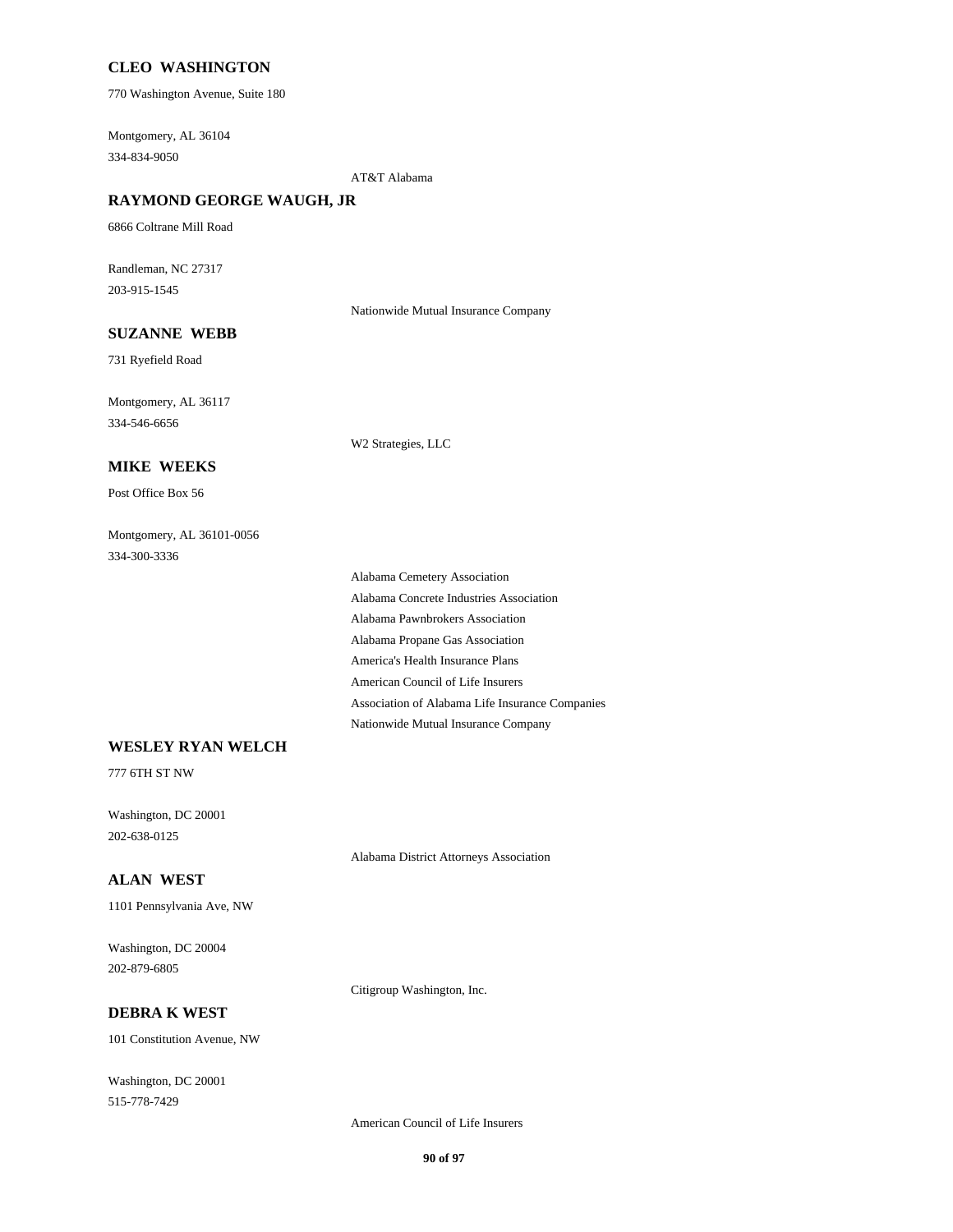### **MICAH WEST**

400 Washington Avenue

Montgomery, AL 36104 334-956-8200

> Southern Poverty Law Center, Inc. SPLC Action Fund

#### **DAVIS BLAKE WESTBROOK**

22 Inverness Center Pkwy, Suite 200

Birmingham, AL 35242 205-437-2164

League of Southeastern Credit Unions

### **MARGARET WHATLEY**

770 Washington Ave

Montgomery, AL 36104 334-272-8781

Alabama Hospital Association

## **SHARON WHEELER**

731 Ryefield Road

Montgomery, AL 36117 334-220-6857

W2 Strategies, LLC

## **JENNIFER GAIL WHISENANT**

2101 Providence Park

Birmingham, AL 35242 205-980-0540

Birmingham Automobile Dealers Association

# **KERRICK J WHISENANT**

14000 Highway 20

Madison, AL 35756 256-560-4216

> Cornerstone Detention Products, Inc. Limestone Building Group, LLC

### **RICHARD C. WHITAKER**

848 Washington Avenue

Montgomery, AL 36104 334-261-2000

Medical Association of the State of Alabama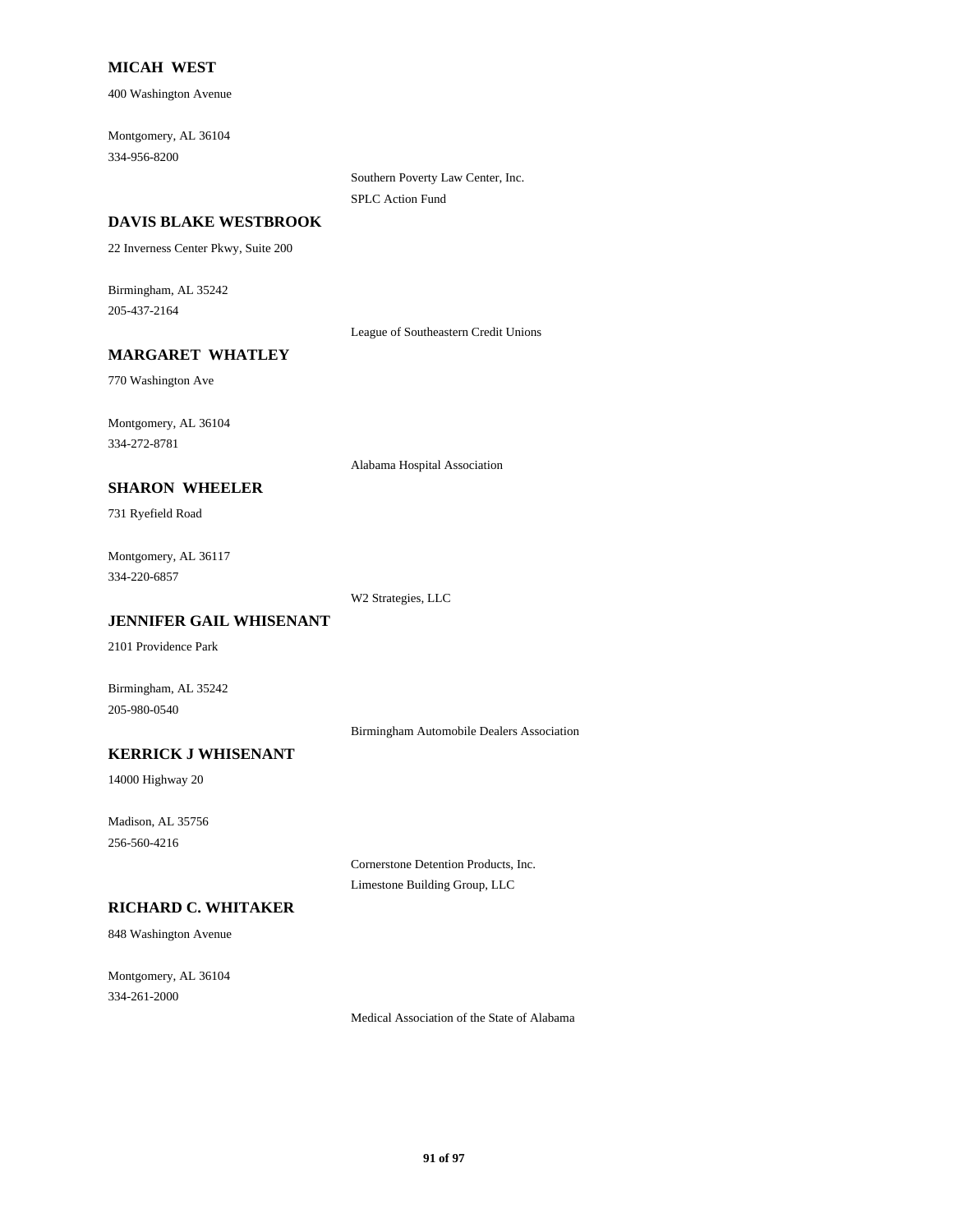### **JARROD JOEL WHITE**

P.O. Box 2906

Mobile, AL 36652 251-415-7310

### Keep Mobile Growing

## **Whiteboard Advisors LLC**

100 M St SE

Washington, DC 20003 202-479-7180

Imagine Learning

# **DONNA W. WILHELM**

Post Office Box 7957

Mobile, AL 36670 251-504-7353

Mercy LIFE of Alabama

### **RANDY V. WILHELM**

2350 Montevallo Road

Birmingham, AL 35223 205-837-3736

> Atlantic Group Kemp Management Solutions, LLC Tennessee Valley BRAC Committee

# **MARK D. WILKERSON**

405 South Hull Street

Montgomery, AL 36104 334-265-1500

> Community Utilities of Alabama, Inc Spire Inc.

### **GLEN WILKINS**

2090 Lawrenceville-Suwanee Road

Suwanee, GA 30024 770-277-3531

### **JOE B WILKINS**

113 Ridgewood Drive

Daphne, AL 36526 251-979-5346

Walmart Inc.

Columbia Southern University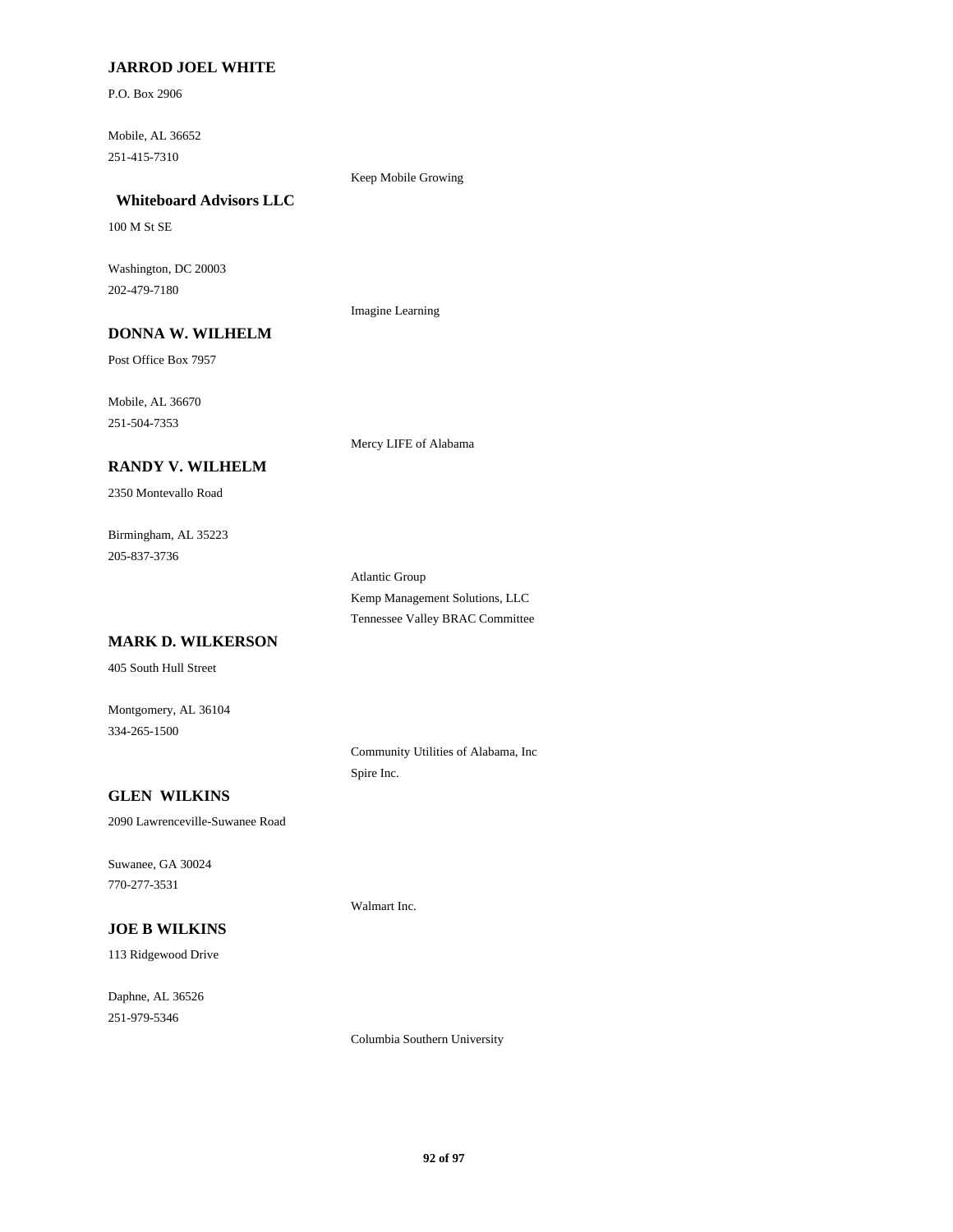#### **CHRIS A. WILLIAMS**

6987 Halcyon Park Drive

Montgomery, AL 36117 334-244-4001

#### **JAMES WILLIAMS**

P.O. Box 244014

Montgomery, AL 36124 334-215-2732

### **MARK J. WILLIAMS**

453 S. Hull Street

Montgomery, AL 36104 334-269-5117

> Alabama Court Specialists Association Citizens for A Better Alabama Credit Union Coalition of Alabama Eli Lilly and Company Gateway Health H.D.I. Solutions, LLC H.I.D./ Health Information Designs, LLC Infiltrator Water Technologies KEPRO Novo Nordisk Inc. Pitsco, Inc. PowerSchool Smart Work Ethics Thriveway Consulting

Associated General Contractors of America, Inc.

Alabama Rural Electric Association of Cooperatives

### **NOLAN WILLIAMS**

3057 County Road 71

Newton, AL 36352 334-797-3455

Alabama School Nutrition Association

# **TAYLOR WILLIAMS**

770 Washington Avenue

Montgomery, AL 36104 334-241-7372

### **TERRI Q. WILLIAMS**

3196 Highway 280 East

Birmingham, AL 35243 205-215-1332

AT&T Alabama

Power South Energy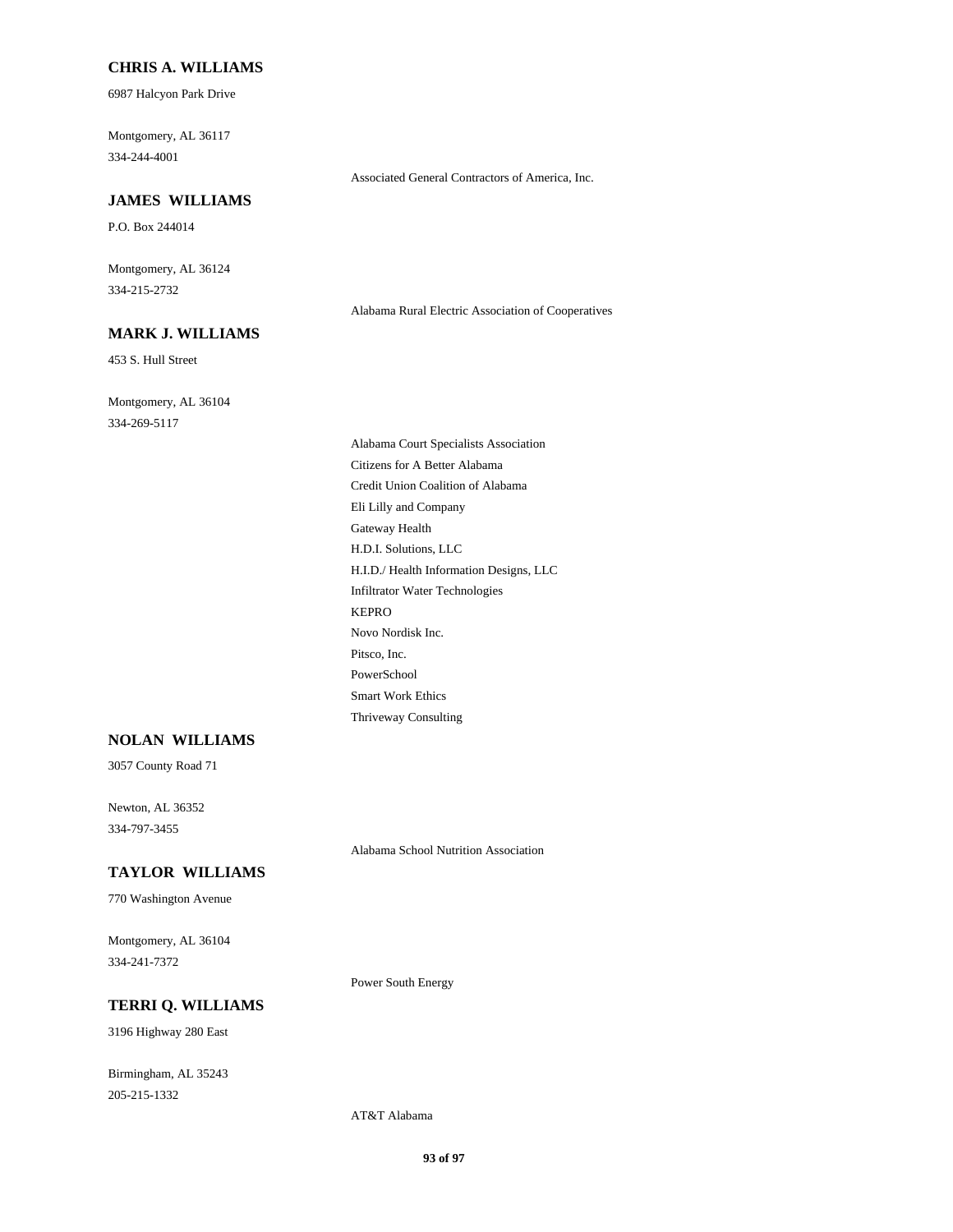### **FREDDIE WILLIAMS, JR.**

P.O. Box 4177

Montgomery, AL 36103-4177 334-834-9790

Alabama Education Association

#### **DONALD E. WILLIAMSON**

500 North East Blvd

Montgomery, AL 36117 334-272-8781

Alabama Hospital Association

# **FRANK G WILLIFORD**

8949 Glen Rose Way

Montgomery, AL 36117 334-315-1470

Williford & Associates,LLC

### **RICHARD S. WILLIS**

Public Affairs Counsel Inc.

Birmingham, AL 35242 205-533-7899

> Cardinal Resources, LLC Proteus On-Demand Facilities, LLC Redflex Traffic Systems, Inc Smart Schools LLC Stop, LLC

### **MEREDITH BROWN WILLS**

1901 Sixth Avenue North

Birmingham, AL 35203 334-420-0795

> Alabama A&M University Alabama Criminal Defense Lawyers Association Alabama Land Title Association AT&T Alabama Blue Cross & Blue Shield of Alabama Business Council of Alabama Children's Hospital of Alabama dba Children's of Alabama DaVita, Inc. Dish Network Human Rights Campaign McWane, Inc. Montgomery Area Chamber of Commerce Regions Financial Corporation Rural Urgent Care, LLC Scholarships for Kids, Inc. Self Storage Association TMX Finance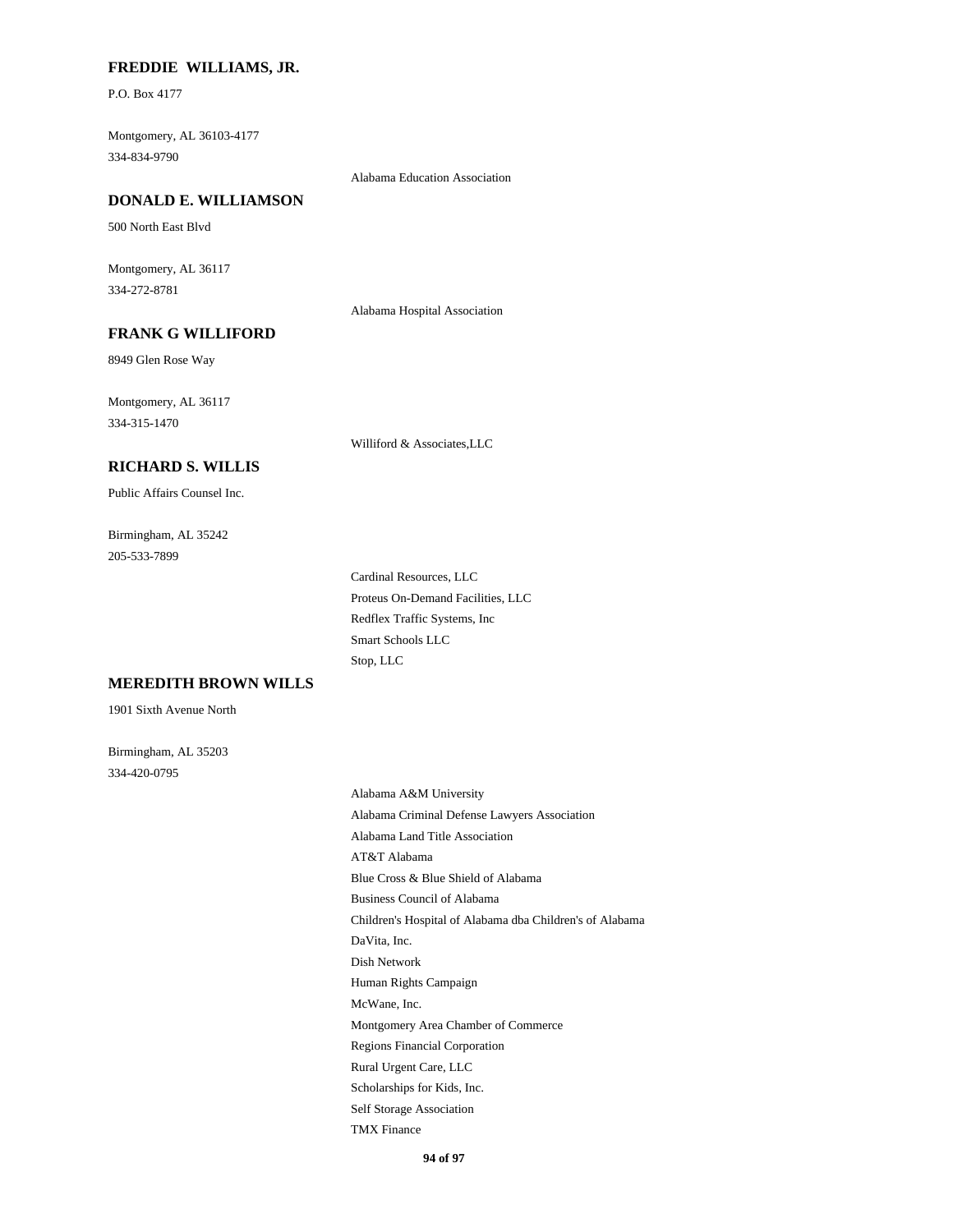UAB Health System Vital Smiles Alabama, P.C. Walmart Inc.

#### **PAUL V WILSON**

PO Box 428

Montgomery, AL 36101 334-265-3610

Council for Leaders in Alabama Schools (CLAS)

#### **HERB RAYMOND WINCHES**

1620 Stonewall Drive

Birmingham, AL 35226 205-223-8723

Alabama Football Coaches Association

#### **STEPHEN WINDOM**

P. O. Box 1949

Montgomery, AL 36102 334-241-0078

Windom,Galliher & Associates

#### **Windom, Galliher & Associates**

P. O. Box 850296

Mobile, AL 36685 334-241-0078

> Alabama Funeral Directors Association Alabama Physical Therapy Association Alabama Power Company AT&T Alabama Axcess Financial Services, Inc. Beacon Health Options Biotechnology Innovation Organization Board of Dental Examiners of Alabama Brookwood Baptist Health Community Choice Financial Corrections Consultants, LLC Funeral Trust of Alabama Government Revenue Solutions dba Revenue Discovery Systems Great West Financial and GWFS Equities, Inc. Greenwich Biosciences, Inc. Gulf Distributing Co. of Mobile, LLC Hewlett Packard Enterprise Huntsville Hospital Health System Infinite Campus Inc. Johnson & Johnson MHM Correctional Services, Inc Mobile Airport Authority Nationwide Mutual Insurance Company NHS Management LLC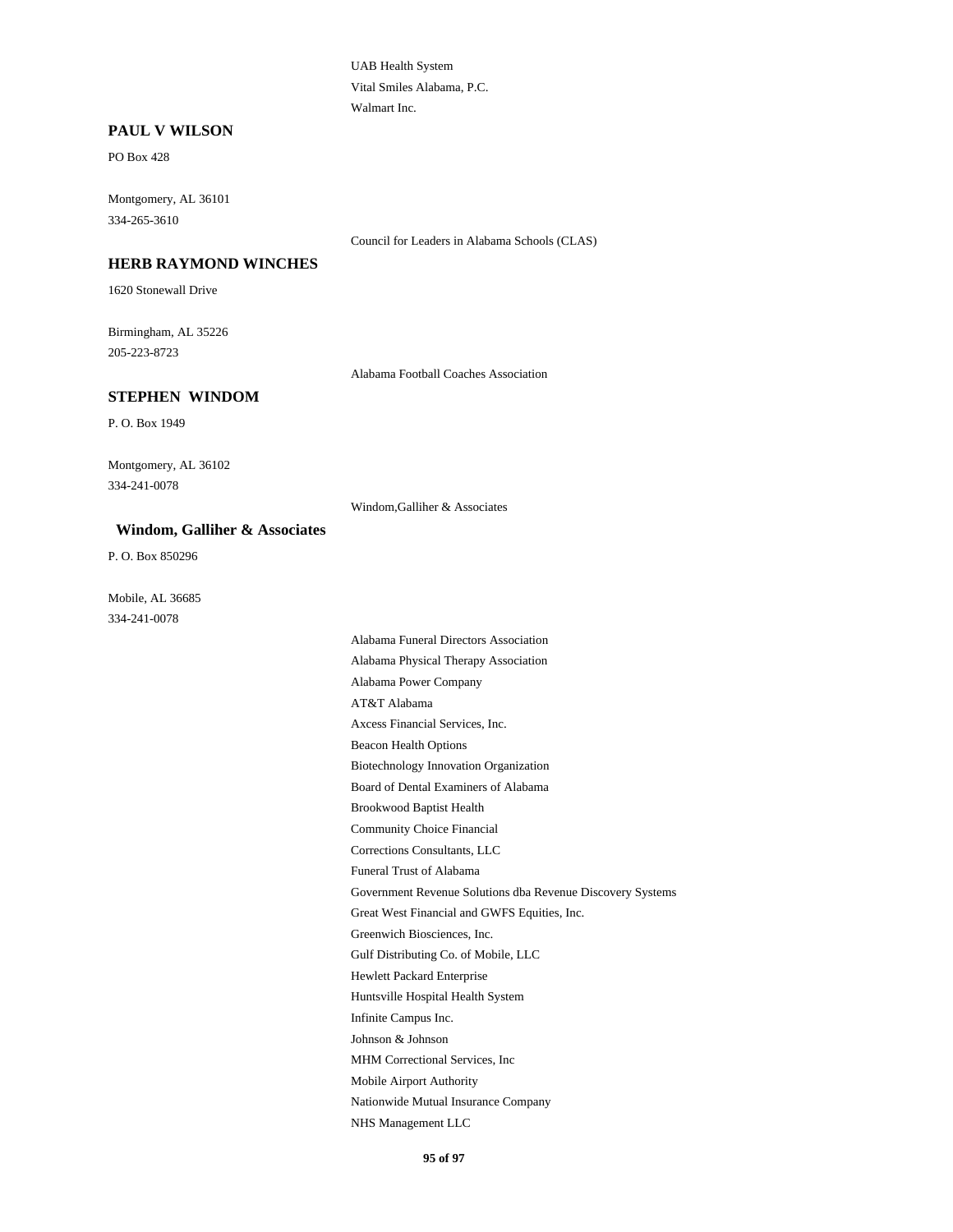On-Line Information Services, Inc. d/b/a AlaCourt Oracle America, Inc Pearson Education, Inc Rave Wireless, Inc.d/b/a Rave Mobile Safety Russell Lands, Inc. Scientific Games Corporation Securus Technologies, Inc. South University State Farm Mutual Automobile Insurance Company, Inc. U. S. Term Limits Uniti Fiber Universal Property and Casualty University of North Alabama Volkert , Inc.

### **STEPHEN KARL WOERNER**

P.O. Box 4576

Montgomery, AL 36103-4576 334-213-2410

Voices for Alabama's Children

### **Women's Resource Group**

1348 Magnolia Curve

Montgomery, AL 36106 334-315-8003

Planned Parenthood Southeast

#### **KEITH WOOD**

2 Indigo PL

Enterprise, AL 36330 334-475-3331

Purdue Pharma LP

## **LISA A. WOODARD**

534 Adams Avenue

Montgomery, AL 36104 334-262-0034

School Superintendents of Alabama (SSA)

## **GREGORY D. WREN**

4213 Carmichael

Montgomery, AL 36106 334-395-0123

> ARS International LLC Wren and Associates, LLC